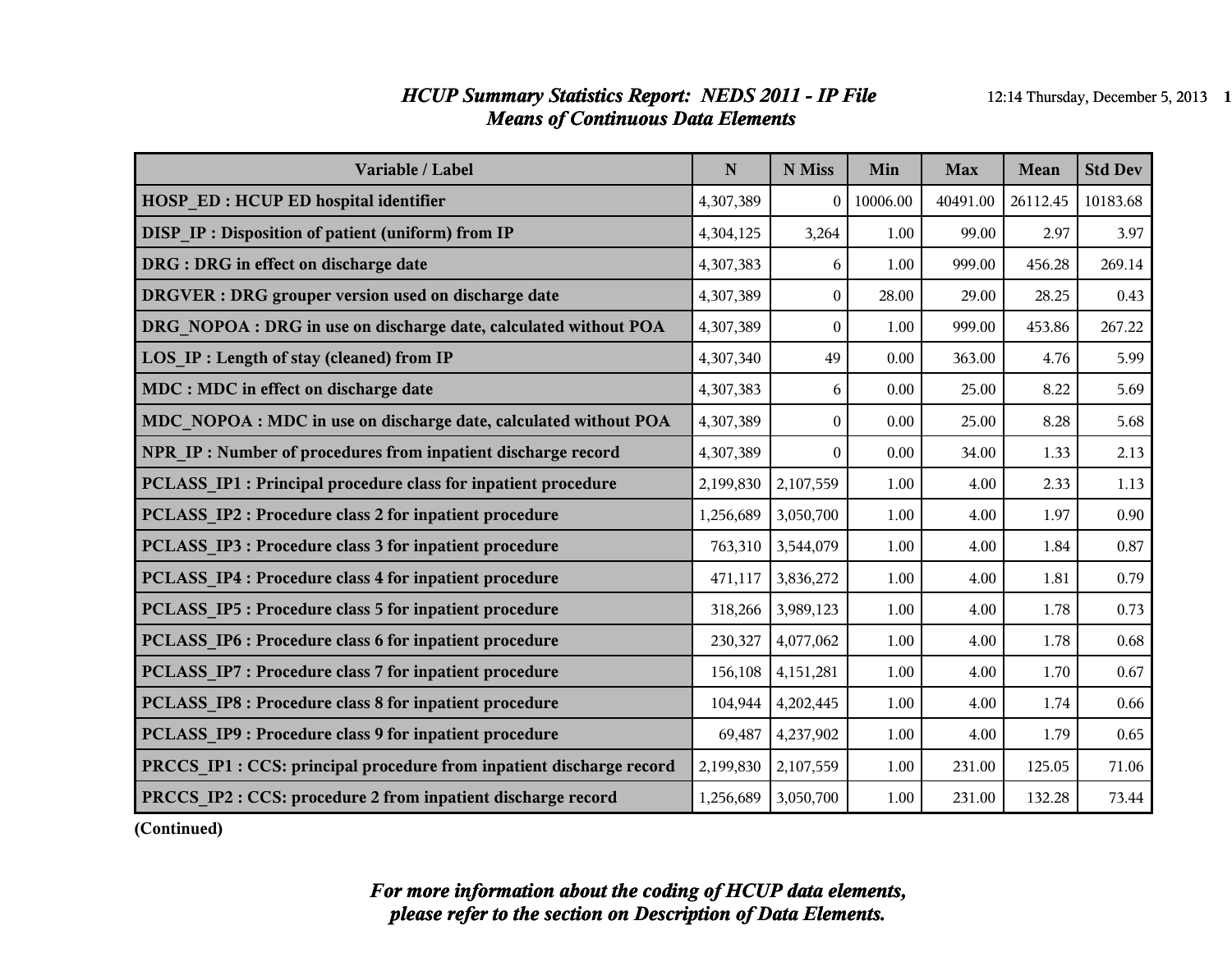#### *HCUP Summary Statistics Report: NEDS 2011 - IP File* 12:14 Thursday, December 5, 2013 2 *Means of Continuous Data Elements*

| Variable / Label                                             | N         | N Miss      | Min    | <b>Max</b> | Mean     | <b>Std Dev</b> |
|--------------------------------------------------------------|-----------|-------------|--------|------------|----------|----------------|
| PRCCS IP3 : CCS: procedure 3 from inpatient discharge record | 763,310   | 3,544,079   | 1.00   | 231.00     | 127.40   | 75.98          |
| PRCCS IP4 : CCS: procedure 4 from inpatient discharge record | 471,117   | 3,836,272   | 1.00   | 231.00     | 129.73   | 76.28          |
| PRCCS IP5 : CCS: procedure 5 from inpatient discharge record | 318,266   | 3,989,123   | 1.00   | 231.00     | 126.28   | 76.85          |
| PRCCS IP6 : CCS: procedure 6 from inpatient discharge record | 230,327   | 4,077,062   | 1.00   | 231.00     | 122.44   | 76.56          |
| PRCCS IP7 : CCS: procedure 7 from inpatient discharge record | 156,108   | 4, 151, 281 | 1.00   | 231.00     | 122.41   | 78.25          |
| PRCCS IP8 : CCS: procedure 8 from inpatient discharge record | 104,944   | 4,202,445   | 1.00   | 231.00     | 137.92   | 78.80          |
| PRCCS IP9 : CCS: procedure 9 from inpatient discharge record | 69.487    | 4,237,902   | 1.00   | 231.00     | 142.51   | 78.14          |
| TOTCHG IP: Total charge for ED and inpatient services        | 4,240,159 | 67,230      | 103.00 | 4768416.0  | 37208.52 | 60136.09       |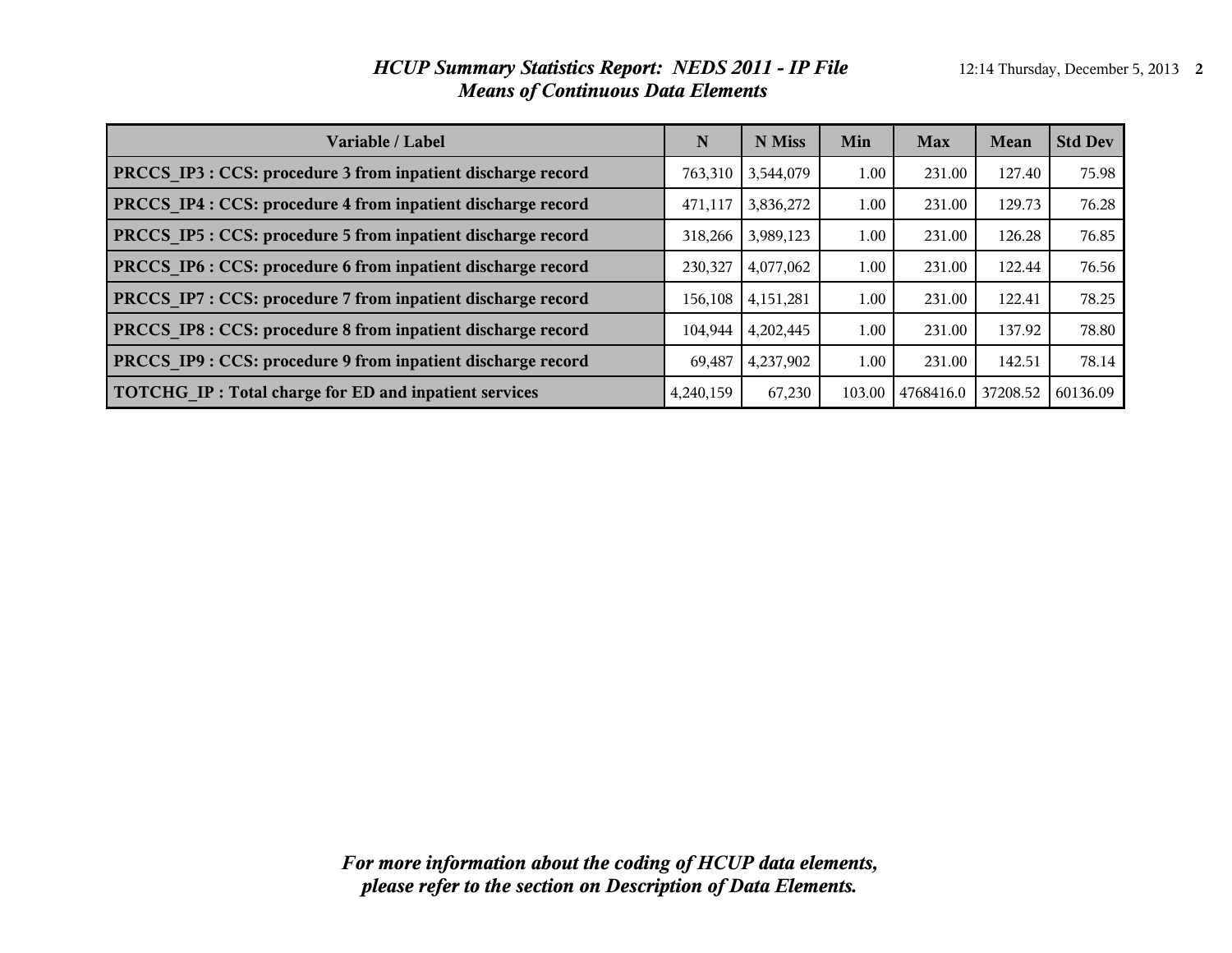| HCUP Summary Statistics Report: NEDS 2011 - IP File |  |  |
|-----------------------------------------------------|--|--|
| <b>Frequency Distribution for DISP IP</b>           |  |  |

| DISP IP                                   | Frequency | <b>Percent</b> |
|-------------------------------------------|-----------|----------------|
| $\therefore$ Missing                      | 2,500     | 0.06           |
| .A: Invalid                               | 764       | 0.02           |
| 1: Discharged to home or self care        | 2,714,618 | 63.02          |
| 2: Transfer: short-term hospital          | 110,709   | 2.57           |
| 5: Transfer: other type of facility       | 791,773   | 18.38          |
| 6: Home health care                       | 505,628   | 11.74          |
| 7: Against medical advice                 | 69,426    | 1.61           |
| 20: Died in hospital                      | 110,233   | 2.56           |
| 99: Discharged alive, destination unknown | 1,738     | 0.04           |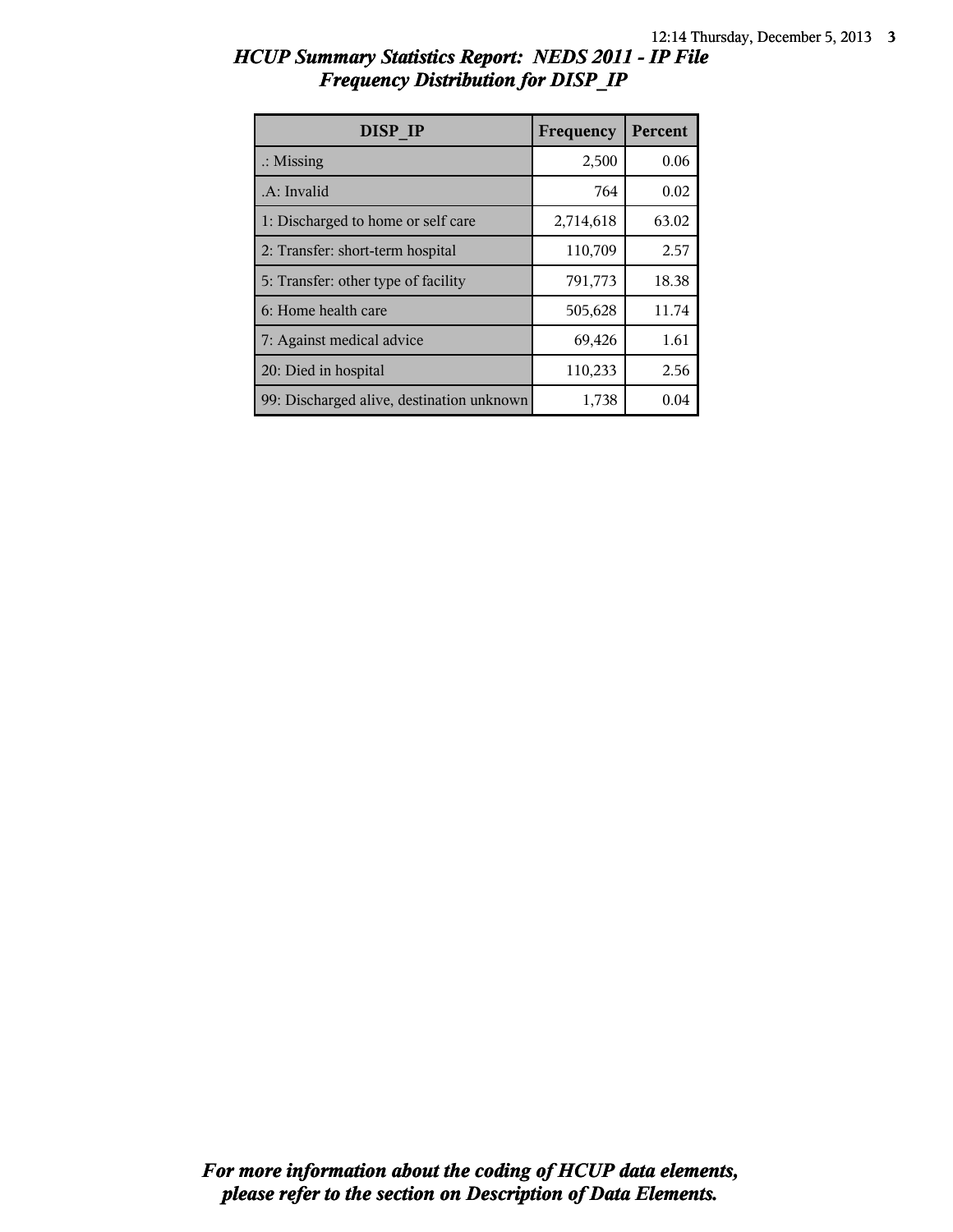| <b>DRG</b>                                                               | Frequency | Percent |
|--------------------------------------------------------------------------|-----------|---------|
|                                                                          | $\leq 10$ | $*$ **  |
| 1: HEART TRANSPLANT OR IMPLANT OF HEART ASSIST SYSTEM W MCC              | 86        | 0.00    |
| 2: HEART TRANSPLANT OR IMPLANT OF HEART ASSIST SYSTEM W/O MCC            | 14        | 0.00    |
| 3: ECMO OR TRACH W MV 96+ HRS OR PDX EXC FACE, MOUTH & NECK W MAJ O.R.   | 5,243     | 0.16    |
| 4: TRACH W MV 96+ HRS OR PDX EXC FACE, MOUTH & NECK W/O MAJ O.R.         | 5,816     | 0.18    |
| 5: LIVER TRANSPLANT W MCC OR INTESTINAL TRANSPLANT                       | 104       | 0.00    |
| 6: LIVER TRANSPLANT W/O MCC                                              | 12        | 0.00    |
| 7: LUNG TRANSPLANT                                                       | $\leq 10$ | $* * *$ |
| 8: SIMULTANEOUS PANCREAS/KIDNEY TRANSPLANT                               | $\leq 10$ | $* * *$ |
| <b>10: PANCREAS TRANSPLANT</b>                                           | $\leq 10$ | $* * *$ |
| 11: TRACHEOSTOMY FOR FACE, MOUTH & NECK DIAGNOSES W MCC                  | 261       | 0.01    |
| 12: TRACHEOSTOMY FOR FACE, MOUTH & NECK DIAGNOSES W CC                   | 186       | 0.01    |
| 13: TRACHEOSTOMY FOR FACE, MOUTH & NECK DIAGNOSES W/O CC/MCC             | 66        | 0.00    |
| 14: ALLOGENEIC BONE MARROW TRANSPLANT                                    | 16        | 0.00    |
| 15: AUTOLOGOUS BONE MARROW TRANSPLANT                                    | 15        | 0.00    |
| 20: INTRACRANIAL VASCULAR PROCEDURES W PDX HEMORRHAGE W MCC              | 459       | 0.01    |
| 21: INTRACRANIAL VASCULAR PROCEDURES W PDX HEMORRHAGE W CC               | 192       | 0.01    |
| 22: INTRACRANIAL VASCULAR PROCEDURES W PDX HEMORRHAGE W/O CC/MCC         | 86        | 0.00    |
| 23: CRANIO W MAJOR DEV IMPL/ACUTE COMPLEX CNS PDX W MCC OR CHEMO IMPLANT | 1,578     | 0.05    |
| 24: CRANIO W MAJOR DEV IMPL/ACUTE COMPLEX CNS PDX W/O MCC                | 528       | 0.02    |
| 25: CRANIOTOMY & ENDOVASCULAR INTRACRANIAL PROCEDURES W MCC              | 3,387     | 0.10    |
| 26: CRANIOTOMY & ENDOVASCULAR INTRACRANIAL PROCEDURES W CC               | 1,807     | 0.06    |
| 27: CRANIOTOMY & ENDOVASCULAR INTRACRANIAL PROCEDURES W/O CC/MCC         | 1,424     | 0.04    |
| 28: SPINAL PROCEDURES W MCC                                              | 521       | 0.02    |
| 29: SPINAL PROCEDURES W CC OR SPINAL NEUROSTIMULATORS                    | 684       | 0.02    |
| 30: SPINAL PROCEDURES W/O CC/MCC                                         | 377       | 0.01    |
| 31: VENTRICULAR SHUNT PROCEDURES W MCC                                   | 480       | 0.01    |
| 32: VENTRICULAR SHUNT PROCEDURES W CC                                    | 747       | 0.02    |
| 33: VENTRICULAR SHUNT PROCEDURES W/O CC/MCC                              | 253       | 0.01    |
| 34: CAROTID ARTERY STENT PROCEDURE W MCC                                 | 98        | 0.00    |
| 35: CAROTID ARTERY STENT PROCEDURE W CC                                  | 119       | 0.00    |
| 36: CAROTID ARTERY STENT PROCEDURE W/O CC/MCC                            | 94        | 0.00    |
| 37: EXTRACRANIAL PROCEDURES W MCC                                        | 549       | 0.02    |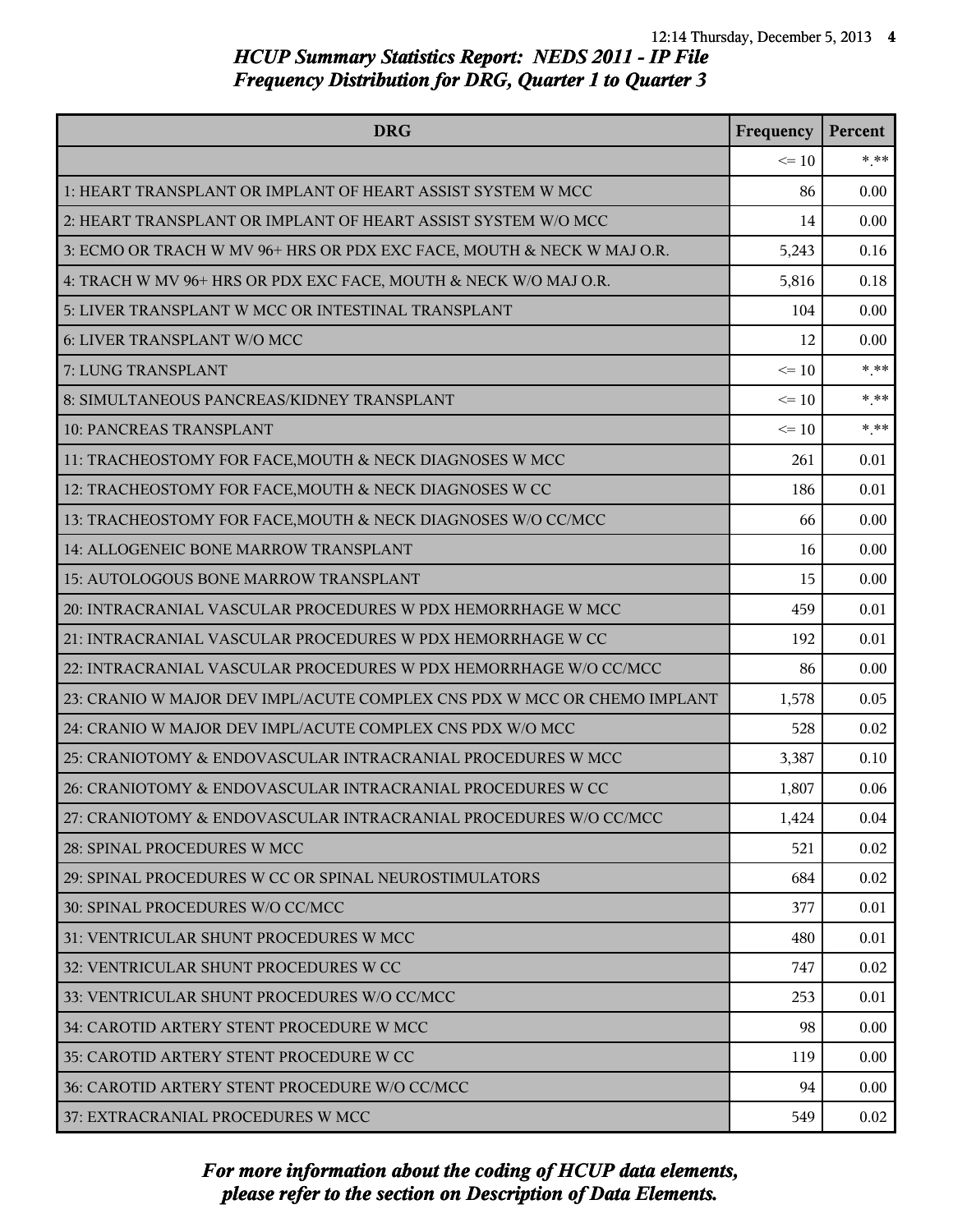| <b>DRG</b>                                                               | Frequency | Percent |
|--------------------------------------------------------------------------|-----------|---------|
| 38: EXTRACRANIAL PROCEDURES W CC                                         | 932       | 0.03    |
| 39: EXTRACRANIAL PROCEDURES W/O CC/MCC                                   | 687       | 0.02    |
| 40: PERIPH/CRANIAL NERVE & OTHER NERV SYST PROC W MCC                    | 1,153     | 0.04    |
| 41: PERIPH/CRANIAL NERVE & OTHER NERV SYST PROC W CC OR PERIPH NEUROSTIM | 1,736     | 0.05    |
| 42: PERIPH/CRANIAL NERVE & OTHER NERV SYST PROC W/O CC/MCC               | 473       | 0.01    |
| 52: SPINAL DISORDERS & INJURIES W CC/MCC                                 | 390       | 0.01    |
| 53: SPINAL DISORDERS & INJURIES W/O CC/MCC                               | 293       | 0.01    |
| 54: NERVOUS SYSTEM NEOPLASMS W MCC                                       | 2,949     | 0.09    |
| 55: NERVOUS SYSTEM NEOPLASMS W/O MCC                                     | 3,191     | 0.10    |
| 56: DEGENERATIVE NERVOUS SYSTEM DISORDERS W MCC                          | 2,336     | 0.07    |
| 57: DEGENERATIVE NERVOUS SYSTEM DISORDERS W/O MCC                        | 10,821    | 0.33    |
| 58: MULTIPLE SCLEROSIS & CEREBELLAR ATAXIA W MCC                         | 264       | 0.01    |
| 59: MULTIPLE SCLEROSIS & CEREBELLAR ATAXIA W CC                          | 1,153     | 0.04    |
| 60: MULTIPLE SCLEROSIS & CEREBELLAR ATAXIA W/O CC/MCC                    | 1,811     | 0.06    |
| 61: ACUTE ISCHEMIC STROKE W USE OF THROMBOLYTIC AGENT W MCC              | 943       | 0.03    |
| 62: ACUTE ISCHEMIC STROKE W USE OF THROMBOLYTIC AGENT W CC               | 1,731     | 0.05    |
| 63: ACUTE ISCHEMIC STROKE W USE OF THROMBOLYTIC AGENT W/O CC/MCC         | 632       | 0.02    |
| 64: INTRACRANIAL HEMORRHAGE OR CEREBRAL INFARCTION W MCC                 | 16,354    | 0.50    |
| 65: INTRACRANIAL HEMORRHAGE OR CEREBRAL INFARCTION W CC                  | 30,764    | 0.95    |
| 66: INTRACRANIAL HEMORRHAGE OR CEREBRAL INFARCTION W/O CC/MCC            | 20,130    | 0.62    |
| 67: NONSPECIFIC CVA & PRECEREBRAL OCCLUSION W/O INFARCT W MCC            | 265       | 0.01    |
| 68: NONSPECIFIC CVA & PRECEREBRAL OCCLUSION W/O INFARCT W/O MCC          | 2,087     | 0.06    |
| 69: TRANSIENT ISCHEMIA                                                   | 28,556    | 0.88    |
| 70: NONSPECIFIC CEREBROVASCULAR DISORDERS W MCC                          | 3,106     | 0.10    |
| 71: NONSPECIFIC CEREBROVASCULAR DISORDERS W CC                           | 4,178     | 0.13    |
| 72: NONSPECIFIC CEREBROVASCULAR DISORDERS W/O CC/MCC                     | 2,063     | 0.06    |
| 73: CRANIAL & PERIPHERAL NERVE DISORDERS W MCC                           | 2,424     | 0.07    |
| 74: CRANIAL & PERIPHERAL NERVE DISORDERS W/O MCC                         | 12,634    | 0.39    |
| 75: VIRAL MENINGITIS W CC/MCC                                            | 1,325     | 0.04    |
| 76: VIRAL MENINGITIS W/O CC/MCC                                          | 2,785     | 0.09    |
| 77: HYPERTENSIVE ENCEPHALOPATHY W MCC                                    | 473       | 0.01    |
| 78: HYPERTENSIVE ENCEPHALOPATHY W CC                                     | 805       | 0.02    |
| 79: HYPERTENSIVE ENCEPHALOPATHY W/O CC/MCC                               | 321       | 0.01    |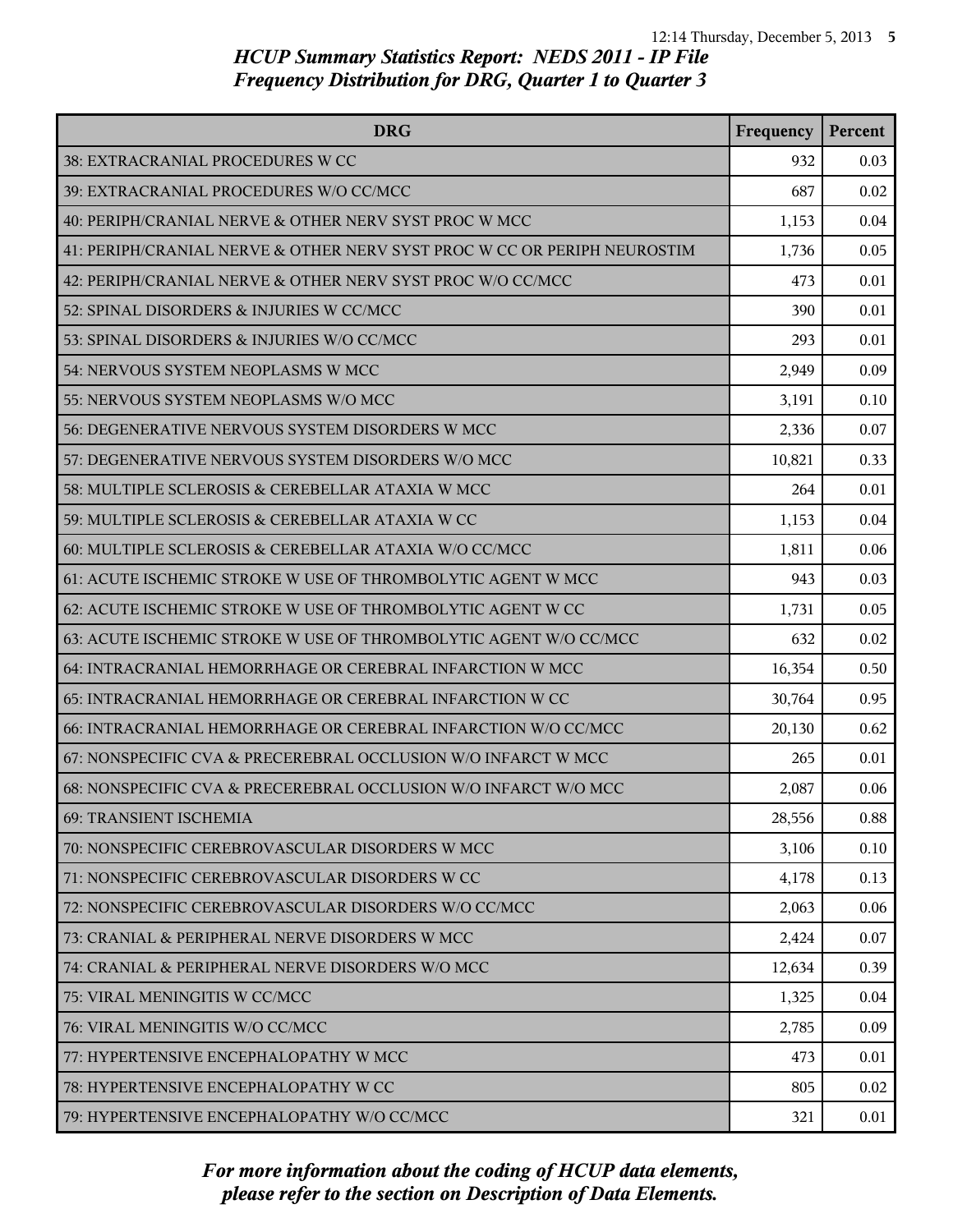| <b>DRG</b>                                                              | Frequency | Percent |
|-------------------------------------------------------------------------|-----------|---------|
| 80: NONTRAUMATIC STUPOR & COMA W MCC                                    | 484       | 0.01    |
| 81: NONTRAUMATIC STUPOR & COMA W/O MCC                                  | 1,901     | 0.06    |
| 82: TRAUMATIC STUPOR & COMA, COMA >1 HR W MCC                           | 1,141     | 0.04    |
| 83: TRAUMATIC STUPOR & COMA, COMA >1 HR W CC                            | 1,020     | 0.03    |
| 84: TRAUMATIC STUPOR & COMA, COMA >1 HR W/O CC/MCC                      | 1,568     | 0.05    |
| 85: TRAUMATIC STUPOR & COMA, COMA <1 HR W MCC                           | 2,317     | 0.07    |
| 86: TRAUMATIC STUPOR & COMA, COMA <1 HR W CC                            | 4,277     | 0.13    |
| 87: TRAUMATIC STUPOR & COMA, COMA <1 HR W/O CC/MCC                      | 6,448     | 0.20    |
| 88: CONCUSSION W MCC                                                    | 427       | 0.01    |
| 89: CONCUSSION W CC                                                     | 1,407     | 0.04    |
| 90: CONCUSSION W/O CC/MCC                                               | 2,674     | 0.08    |
| 91: OTHER DISORDERS OF NERVOUS SYSTEM W MCC                             | 2,668     | 0.08    |
| 92: OTHER DISORDERS OF NERVOUS SYSTEM W CC                              | 6,094     | 0.19    |
| 93: OTHER DISORDERS OF NERVOUS SYSTEM W/O CC/MCC                        | 5,429     | 0.17    |
| 94: BACTERIAL & TUBERCULOUS INFECTIONS OF NERVOUS SYSTEM W MCC          | 524       | 0.02    |
| 95: BACTERIAL & TUBERCULOUS INFECTIONS OF NERVOUS SYSTEM W CC           | 550       | 0.02    |
| 96: BACTERIAL & TUBERCULOUS INFECTIONS OF NERVOUS SYSTEM W/O CC/MCC     | 500       | 0.02    |
| 97: NON-BACTERIAL INFECT OF NERVOUS SYS EXC VIRAL MENINGITIS W MCC      | 479       | 0.01    |
| 98: NON-BACTERIAL INFECT OF NERVOUS SYS EXC VIRAL MENINGITIS W CC       | 499       | 0.02    |
| 99: NON-BACTERIAL INFECT OF NERVOUS SYS EXC VIRAL MENINGITIS W/O CC/MCC | 565       | 0.02    |
| 100: SEIZURES W MCC                                                     | 7,429     | 0.23    |
| 101: SEIZURES W/O MCC                                                   | 26,391    | 0.81    |
| 102: HEADACHES W MCC                                                    | 737       | 0.02    |
| 103: HEADACHES W/O MCC                                                  | 10,791    | 0.33    |
| 113: ORBITAL PROCEDURES W CC/MCC                                        | 291       | 0.01    |
| 114: ORBITAL PROCEDURES W/O CC/MCC                                      | 262       | 0.01    |
| 115: EXTRAOCULAR PROCEDURES EXCEPT ORBIT                                | 236       | 0.01    |
| 116: INTRAOCULAR PROCEDURES W CC/MCC                                    | 79        | 0.00    |
| 117: INTRAOCULAR PROCEDURES W/O CC/MCC                                  | 155       | 0.00    |
| 121: ACUTE MAJOR EYE INFECTIONS W CC/MCC                                | 344       | 0.01    |
| 122: ACUTE MAJOR EYE INFECTIONS W/O CC/MCC                              | 540       | 0.02    |
| 123: NEUROLOGICAL EYE DISORDERS                                         | 1,413     | 0.04    |
| 124: OTHER DISORDERS OF THE EYE W MCC                                   | 268       | 0.01    |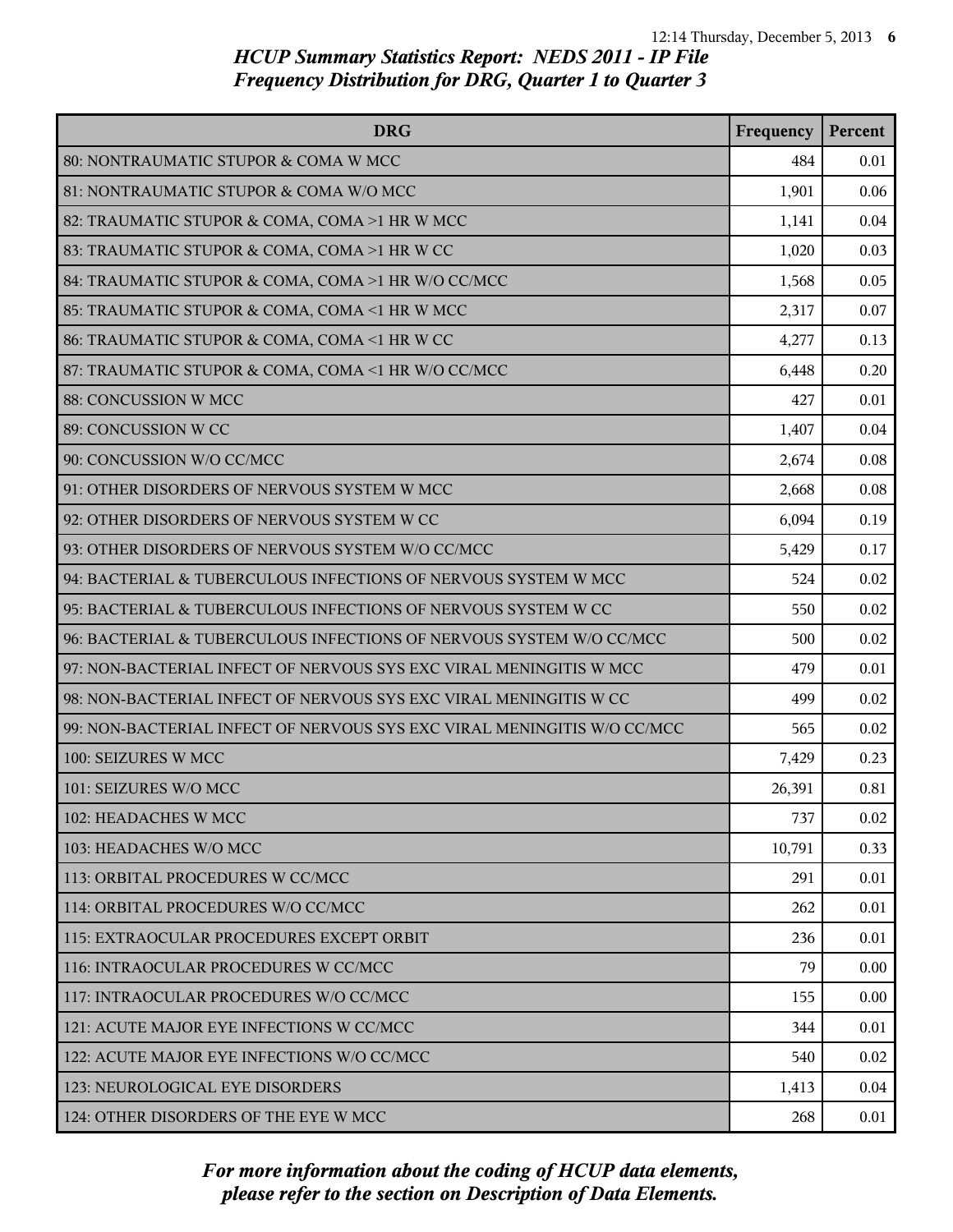| <b>DRG</b>                                                      | Frequency | Percent |
|-----------------------------------------------------------------|-----------|---------|
| 125: OTHER DISORDERS OF THE EYE W/O MCC                         | 2,396     | 0.07    |
| 129: MAJOR HEAD & NECK PROCEDURES W CC/MCC OR MAJOR DEVICE      | $\leq 10$ | $* * *$ |
| 130: MAJOR HEAD & NECK PROCEDURES W/O CC/MCC                    | 11        | 0.00    |
| 131: CRANIAL/FACIAL PROCEDURES W CC/MCC                         | 833       | 0.03    |
| 132: CRANIAL/FACIAL PROCEDURES W/O CC/MCC                       | 910       | 0.03    |
| 133: OTHER EAR, NOSE, MOUTH & THROAT O.R. PROCEDURES W CC/MCC   | 779       | 0.02    |
| 134: OTHER EAR, NOSE, MOUTH & THROAT O.R. PROCEDURES W/O CC/MCC | 1,389     | 0.04    |
| 135: SINUS & MASTOID PROCEDURES W CC/MCC                        | 104       | 0.00    |
| 136: SINUS & MASTOID PROCEDURES W/O CC/MCC                      | 43        | 0.00    |
| 137: MOUTH PROCEDURES W CC/MCC                                  | 488       | 0.02    |
| 138: MOUTH PROCEDURES W/O CC/MCC                                | 321       | 0.01    |
| <b>139: SALIVARY GLAND PROCEDURES</b>                           | 24        | 0.00    |
| 146: EAR, NOSE, MOUTH & THROAT MALIGNANCY W MCC                 | 213       | 0.01    |
| 147: EAR, NOSE, MOUTH & THROAT MALIGNANCY W CC                  | 389       | 0.01    |
| 148: EAR, NOSE, MOUTH & THROAT MALIGNANCY W/O CC/MCC            | 121       | 0.00    |
| 149: DYSEQUILIBRIUM                                             | 11,176    | 0.34    |
| 150: EPISTAXIS W MCC                                            | 311       | 0.01    |
| 151: EPISTAXIS W/O MCC                                          | 1,592     | 0.05    |
| 152: OTITIS MEDIA & URI W MCC                                   | 1,281     | 0.04    |
| 153: OTITIS MEDIA & URI W/O MCC                                 | 12,786    | 0.39    |
| 154: OTHER EAR, NOSE, MOUTH & THROAT DIAGNOSES W MCC            | 682       | 0.02    |
| 155: OTHER EAR, NOSE, MOUTH & THROAT DIAGNOSES W CC             | 2,149     | 0.07    |
| 156: OTHER EAR, NOSE, MOUTH & THROAT DIAGNOSES W/O CC/MCC       | 1,978     | 0.06    |
| 157: DENTAL & ORAL DISEASES W MCC                               | 434       | 0.01    |
| 158: DENTAL & ORAL DISEASES W CC                                | 1,904     | 0.06    |
| 159: DENTAL & ORAL DISEASES W/O CC/MCC                          | 1,654     | 0.05    |
| 163: MAJOR CHEST PROCEDURES W MCC                               | 2,449     | 0.08    |
| 164: MAJOR CHEST PROCEDURES W CC                                | 1,092     | 0.03    |
| 165: MAJOR CHEST PROCEDURES W/O CC/MCC                          | 652       | 0.02    |
| 166: OTHER RESP SYSTEM O.R. PROCEDURES W MCC                    | 5,218     | 0.16    |
| 167: OTHER RESP SYSTEM O.R. PROCEDURES W CC                     | 3,986     | 0.12    |
| 168: OTHER RESP SYSTEM O.R. PROCEDURES W/O CC/MCC               | 772       | 0.02    |
| 175: PULMONARY EMBOLISM W MCC                                   | 5,123     | 0.16    |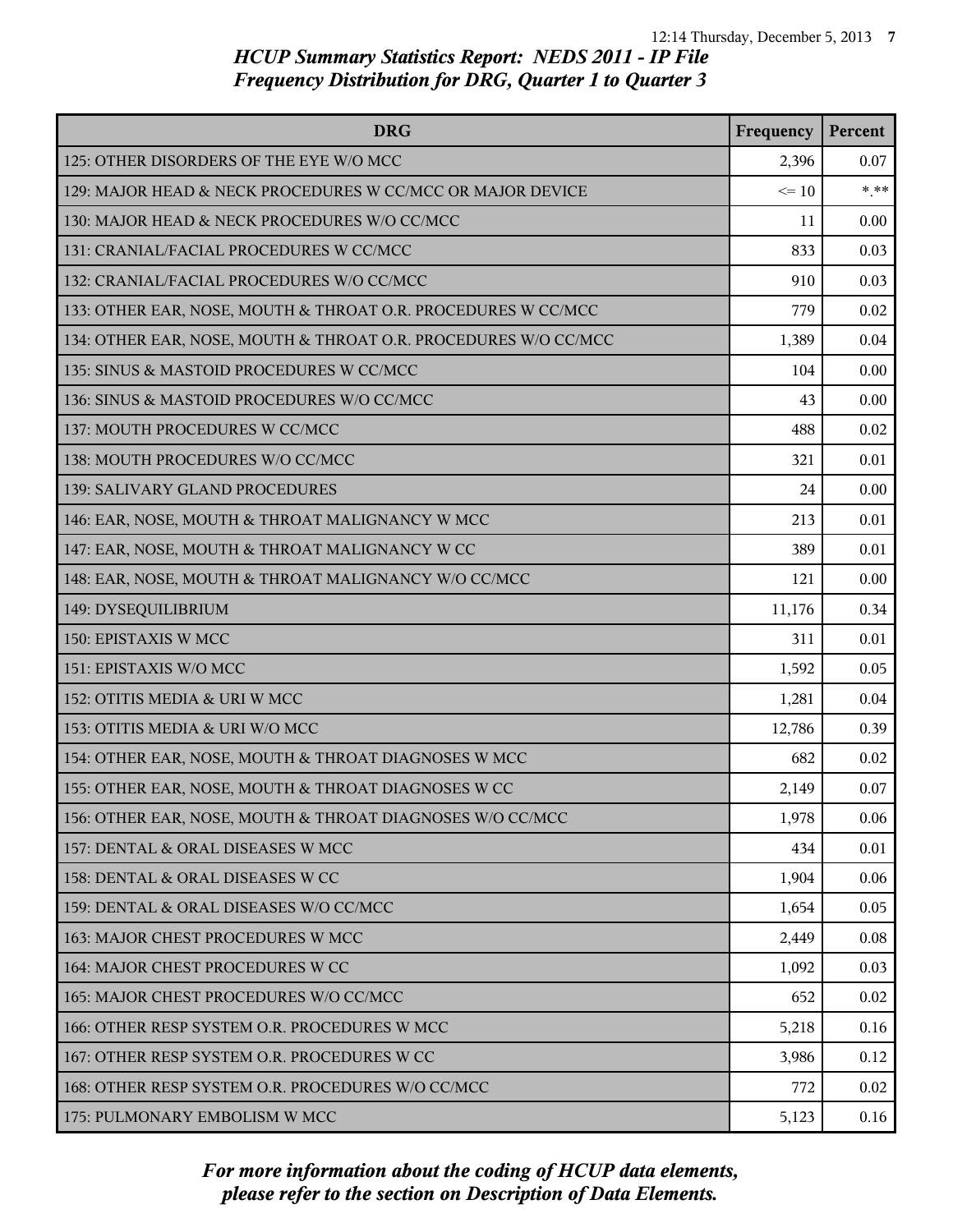| <b>DRG</b>                                                        | Frequency | Percent |
|-------------------------------------------------------------------|-----------|---------|
| 176: PULMONARY EMBOLISM W/O MCC                                   | 16,079    | 0.50    |
| 177: RESPIRATORY INFECTIONS & INFLAMMATIONS W MCC                 | 16,034    | 0.49    |
| 178: RESPIRATORY INFECTIONS & INFLAMMATIONS W CC                  | 14,064    | 0.43    |
| 179: RESPIRATORY INFECTIONS & INFLAMMATIONS W/O CC/MCC            | 3,823     | 0.12    |
| 180: RESPIRATORY NEOPLASMS W MCC                                  | 5,350     | 0.17    |
| 181: RESPIRATORY NEOPLASMS W CC                                   | 5,628     | 0.17    |
| 182: RESPIRATORY NEOPLASMS W/O CC/MCC                             | 608       | 0.02    |
| 183: MAJOR CHEST TRAUMA W MCC                                     | 915       | 0.03    |
| 184: MAJOR CHEST TRAUMA W CC                                      | 2,163     | 0.07    |
| 185: MAJOR CHEST TRAUMA W/O CC/MCC                                | 933       | 0.03    |
| 186: PLEURAL EFFUSION W MCC                                       | 2,522     | 0.08    |
| 187: PLEURAL EFFUSION W CC                                        | 2,416     | 0.07    |
| 188: PLEURAL EFFUSION W/O CC/MCC                                  | 734       | 0.02    |
| 189: PULMONARY EDEMA & RESPIRATORY FAILURE                        | 27,446    | 0.85    |
| 190: CHRONIC OBSTRUCTIVE PULMONARY DISEASE W MCC                  | 39,432    | 1.22    |
| 191: CHRONIC OBSTRUCTIVE PULMONARY DISEASE W CC                   | 40,342    | 1.25    |
| 192: CHRONIC OBSTRUCTIVE PULMONARY DISEASE W/O CC/MCC             | 35,848    | 1.11    |
| 193: SIMPLE PNEUMONIA & PLEURISY W MCC                            | 32,559    | 1.01    |
| 194: SIMPLE PNEUMONIA & PLEURISY W CC                             | 60,886    | 1.88    |
| 195: SIMPLE PNEUMONIA & PLEURISY W/O CC/MCC                       | 33,525    | 1.03    |
| 196: INTERSTITIAL LUNG DISEASE W MCC                              | 1,733     | 0.05    |
| 197: INTERSTITIAL LUNG DISEASE W CC                               | 1,625     | 0.05    |
| 198: INTERSTITIAL LUNG DISEASE W/O CC/MCC                         | 822       | 0.03    |
| 199: PNEUMOTHORAX W MCC                                           | 1,175     | 0.04    |
| 200: PNEUMOTHORAX W CC                                            | 3,199     | 0.10    |
| 201: PNEUMOTHORAX W/O CC/MCC                                      | 2,573     | 0.08    |
| 202: BRONCHITIS & ASTHMA W CC/MCC                                 | 20,661    | 0.64    |
| 203: BRONCHITIS & ASTHMA W/O CC/MCC                               | 32,422    | 1.00    |
| 204: RESPIRATORY SIGNS & SYMPTOMS                                 | 7,623     | 0.24    |
| 205: OTHER RESPIRATORY SYSTEM DIAGNOSES W MCC                     | 2,099     | 0.06    |
| 206: OTHER RESPIRATORY SYSTEM DIAGNOSES W/O MCC                   | 7,351     | 0.23    |
| 207: RESPIRATORY SYSTEM DIAGNOSIS W VENTILATOR SUPPORT 96+ HOURS  | 9,627     | 0.30    |
| 208: RESPIRATORY SYSTEM DIAGNOSIS W VENTILATOR SUPPORT < 96 HOURS | 19,749    | 0.61    |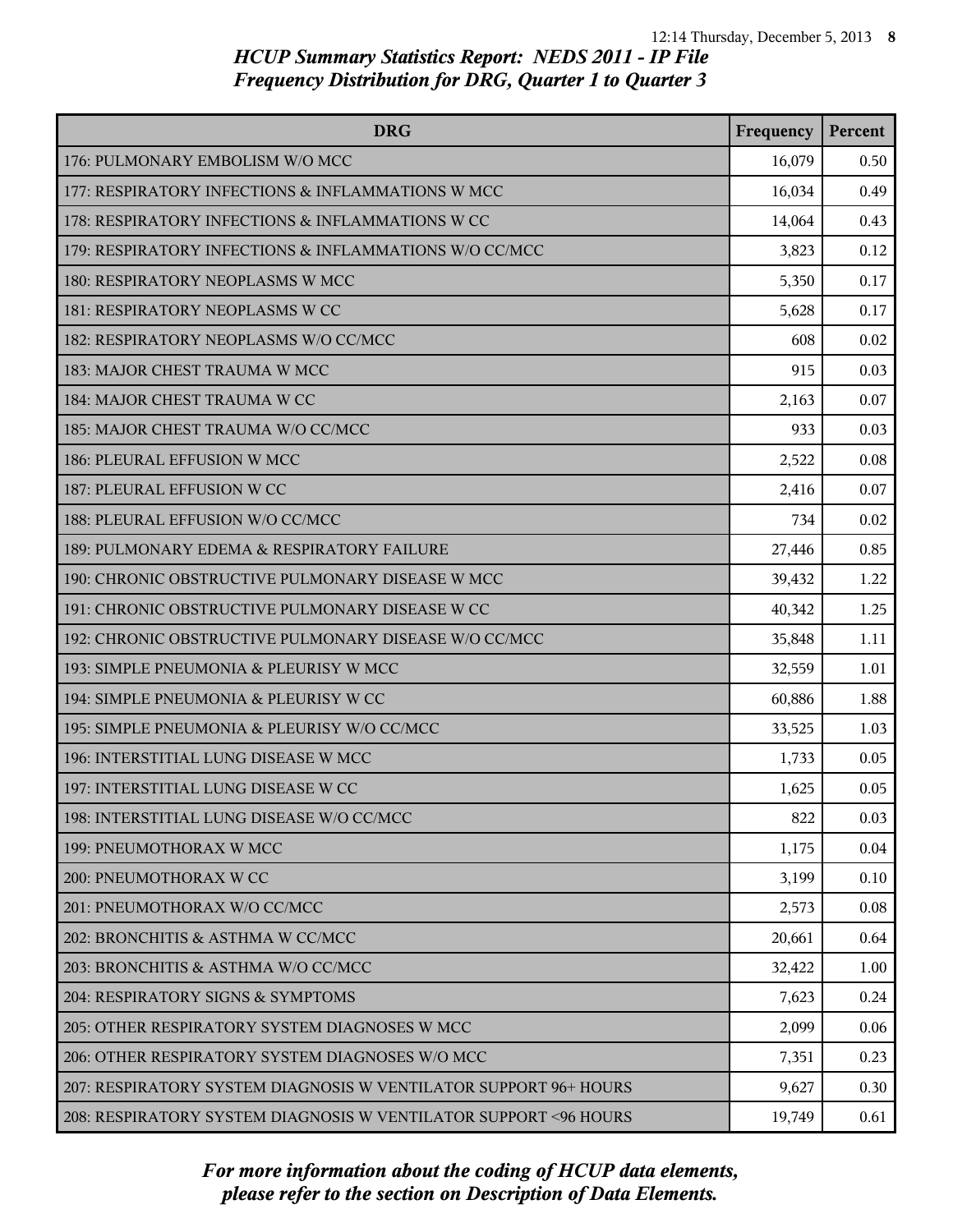| <b>DRG</b>                                                                          | Frequency | Percent |
|-------------------------------------------------------------------------------------|-----------|---------|
| 215: OTHER HEART ASSIST SYSTEM IMPLANT                                              | 17        | 0.00    |
| 216: CARDIAC VALVE & OTH MAJ CARDIOTHORACIC PROC W CARD CATH W MCC                  | 1,298     | 0.04    |
| 217: CARDIAC VALVE & OTH MAJ CARDIOTHORACIC PROC W CARD CATH W CC                   | 473       | 0.01    |
| 218: CARDIAC VALVE & OTH MAJ CARDIOTHORACIC PROC W CARD CATH W/O CC/MCC             | 67        | 0.00    |
| 219: CARDIAC VALVE & OTH MAJ CARDIOTHORACIC PROC W/O CARD CATH W MCC                | 495       | 0.02    |
| 220: CARDIAC VALVE & OTH MAJ CARDIOTHORACIC PROC W/O CARD CATH W CC                 | 186       | 0.01    |
| 221: CARDIAC VALVE & OTH MAJ CARDIOTHORACIC PROC W/O CARD CATH W/O CC/MCC           | 29        | 0.00    |
| 222: CARDIAC DEFIB IMPLANT W CARDIAC CATH W AMI/HF/SHOCK W MCC                      | 434       | 0.01    |
| 223: CARDIAC DEFIB IMPLANT W CARDIAC CATH W AMI/HF/SHOCK W/O MCC                    | 396       | 0.01    |
| 224: CARDIAC DEFIB IMPLANT W CARDIAC CATH W/O AMI/HF/SHOCK W MCC                    | 557       | 0.02    |
| 225: CARDIAC DEFIB IMPLANT W CARDIAC CATH W/O AMI/HF/SHOCK W/O MCC                  | 632       | 0.02    |
| 226: CARDIAC DEFIBRILLATOR IMPLANT W/O CARDIAC CATH W MCC                           | 852       | 0.03    |
| 227: CARDIAC DEFIBRILLATOR IMPLANT W/O CARDIAC CATH W/O MCC                         | 1,807     | 0.06    |
| 228: OTHER CARDIOTHORACIC PROCEDURES W MCC                                          | 231       | 0.01    |
| 229: OTHER CARDIOTHORACIC PROCEDURES W CC                                           | 197       | 0.01    |
| 230: OTHER CARDIOTHORACIC PROCEDURES W/O CC/MCC                                     | 25        | 0.00    |
| 231: CORONARY BYPASS W PTCA W MCC                                                   | 280       | 0.01    |
| 232: CORONARY BYPASS W PTCA W/O MCC                                                 | 312       | 0.01    |
| 233: CORONARY BYPASS W CARDIAC CATH W MCC                                           | 2,271     | 0.07    |
| 234: CORONARY BYPASS W CARDIAC CATH W/O MCC                                         | 3,641     | 0.11    |
| 235: CORONARY BYPASS W/O CARDIAC CATH W MCC                                         | 205       | 0.01    |
| 236: CORONARY BYPASS W/O CARDIAC CATH W/O MCC                                       | 349       | 0.01    |
| 237: MAJOR CARDIOVASC PROCEDURES W MCC OR THORACIC AORTIC ANEURYSM<br><b>REPAIR</b> | 3,976     | 0.12    |
| 238: MAJOR CARDIOVASC PROCEDURES W/O MCC                                            | 3,214     | 0.10    |
| 239: AMPUTATION FOR CIRC SYS DISORDERS EXC UPPER LIMB & TOE W MCC                   | 1,227     | 0.04    |
| 240: AMPUTATION FOR CIRC SYS DISORDERS EXC UPPER LIMB & TOE W CC                    | 1,212     | 0.04    |
| 241: AMPUTATION FOR CIRC SYS DISORDERS EXC UPPER LIMB & TOE W/O CC/MCC              | 97        | 0.00    |
| 242: PERMANENT CARDIAC PACEMAKER IMPLANT W MCC                                      | 3,337     | 0.10    |
| 243: PERMANENT CARDIAC PACEMAKER IMPLANT W CC                                       | 6,128     | 0.19    |
| 244: PERMANENT CARDIAC PACEMAKER IMPLANT W/O CC/MCC                                 | 5,247     | 0.16    |
| 245: AICD GENERATOR PROCEDURES                                                      | 368       | 0.01    |
| 246: PERC CARDIOVASC PROC W DRUG-ELUTING STENT W MCC OR 4+ VESSELS/STENTS           | 5,999     | 0.19    |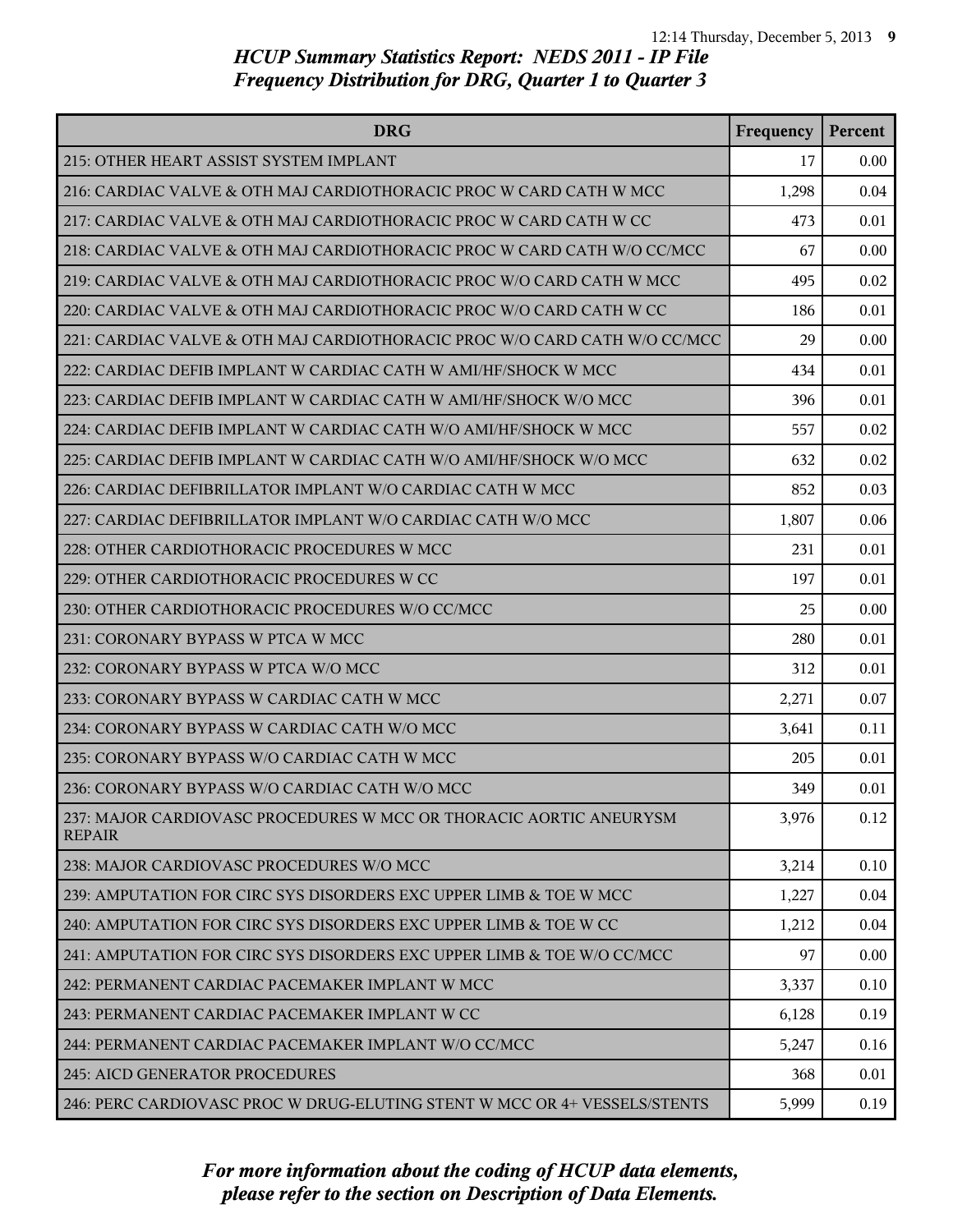| <b>DRG</b>                                                                | Frequency | Percent |
|---------------------------------------------------------------------------|-----------|---------|
| 247: PERC CARDIOVASC PROC W DRUG-ELUTING STENT W/O MCC                    | 26,573    | 0.82    |
| 248: PERC CARDIOVASC PROC W NON-DRUG-ELUTING STENT W MCC OR 4+ VES/STENTS | 2,810     | 0.09    |
| 249: PERC CARDIOVASC PROC W NON-DRUG-ELUTING STENT W/O MCC                | 8,612     | 0.27    |
| 250: PERC CARDIOVASC PROC W/O CORONARY ARTERY STENT W MCC                 | 1,447     | 0.04    |
| 251: PERC CARDIOVASC PROC W/O CORONARY ARTERY STENT W/O MCC               | 5,259     | 0.16    |
| 252: OTHER VASCULAR PROCEDURES W MCC                                      | 5,663     | 0.17    |
| 253: OTHER VASCULAR PROCEDURES W CC                                       | 5,129     | 0.16    |
| 254: OTHER VASCULAR PROCEDURES W/O CC/MCC                                 | 1,871     | 0.06    |
| 255: UPPER LIMB & TOE AMPUTATION FOR CIRC SYSTEM DISORDERS W MCC          | 313       | 0.01    |
| 256: UPPER LIMB & TOE AMPUTATION FOR CIRC SYSTEM DISORDERS W CC           | 602       | 0.02    |
| 257: UPPER LIMB & TOE AMPUTATION FOR CIRC SYSTEM DISORDERS W/O CC/MCC     | 25        | 0.00    |
| 258: CARDIAC PACEMAKER DEVICE REPLACEMENT W MCC                           | 107       | 0.00    |
| 259: CARDIAC PACEMAKER DEVICE REPLACEMENT W/O MCC                         | 526       | 0.02    |
| 260: CARDIAC PACEMAKER REVISION EXCEPT DEVICE REPLACEMENT W MCC           | 231       | 0.01    |
| 261: CARDIAC PACEMAKER REVISION EXCEPT DEVICE REPLACEMENT W CC            | 389       | 0.01    |
| 262: CARDIAC PACEMAKER REVISION EXCEPT DEVICE REPLACEMENT W/O CC/MCC      | 243       | 0.01    |
| 263: VEIN LIGATION & STRIPPING                                            | 86        | 0.00    |
| 264: OTHER CIRCULATORY SYSTEM O.R. PROCEDURES                             | 3,366     | 0.10    |
| 265: AICD LEAD PROCEDURES                                                 | 101       | 0.00    |
| 280: ACUTE MYOCARDIAL INFARCTION, DISCHARGED ALIVE W MCC                  | 15,166    | 0.47    |
| 281: ACUTE MYOCARDIAL INFARCTION, DISCHARGED ALIVE W CC                   | 11,974    | 0.37    |
| 282: ACUTE MYOCARDIAL INFARCTION, DISCHARGED ALIVE W/O CC/MCC             | 9,960     | 0.31    |
| 283: ACUTE MYOCARDIAL INFARCTION, EXPIRED W MCC                           | 2,420     | 0.07    |
| 284: ACUTE MYOCARDIAL INFARCTION, EXPIRED W CC                            | 571       | 0.02    |
| 285: ACUTE MYOCARDIAL INFARCTION, EXPIRED W/O CC/MCC                      | 241       | 0.01    |
| 286: CIRCULATORY DISORDERS EXCEPT AMI, W CARD CATH W MCC                  | 5,924     | 0.18    |
| 287: CIRCULATORY DISORDERS EXCEPT AMI, W CARD CATH W/O MCC                | 36,404    | 1.12    |
| 288: ACUTE & SUBACUTE ENDOCARDITIS W MCC                                  | 613       | 0.02    |
| 289: ACUTE & SUBACUTE ENDOCARDITIS W CC                                   | 351       | 0.01    |
| 290: ACUTE & SUBACUTE ENDOCARDITIS W/O CC/MCC                             | 103       | 0.00    |
| 291: HEART FAILURE & SHOCK W MCC                                          | 43,198    | 1.33    |
| 292: HEART FAILURE & SHOCK W CC                                           | 53,240    | 1.64    |
| 293: HEART FAILURE & SHOCK W/O CC/MCC                                     | 22,845    | 0.71    |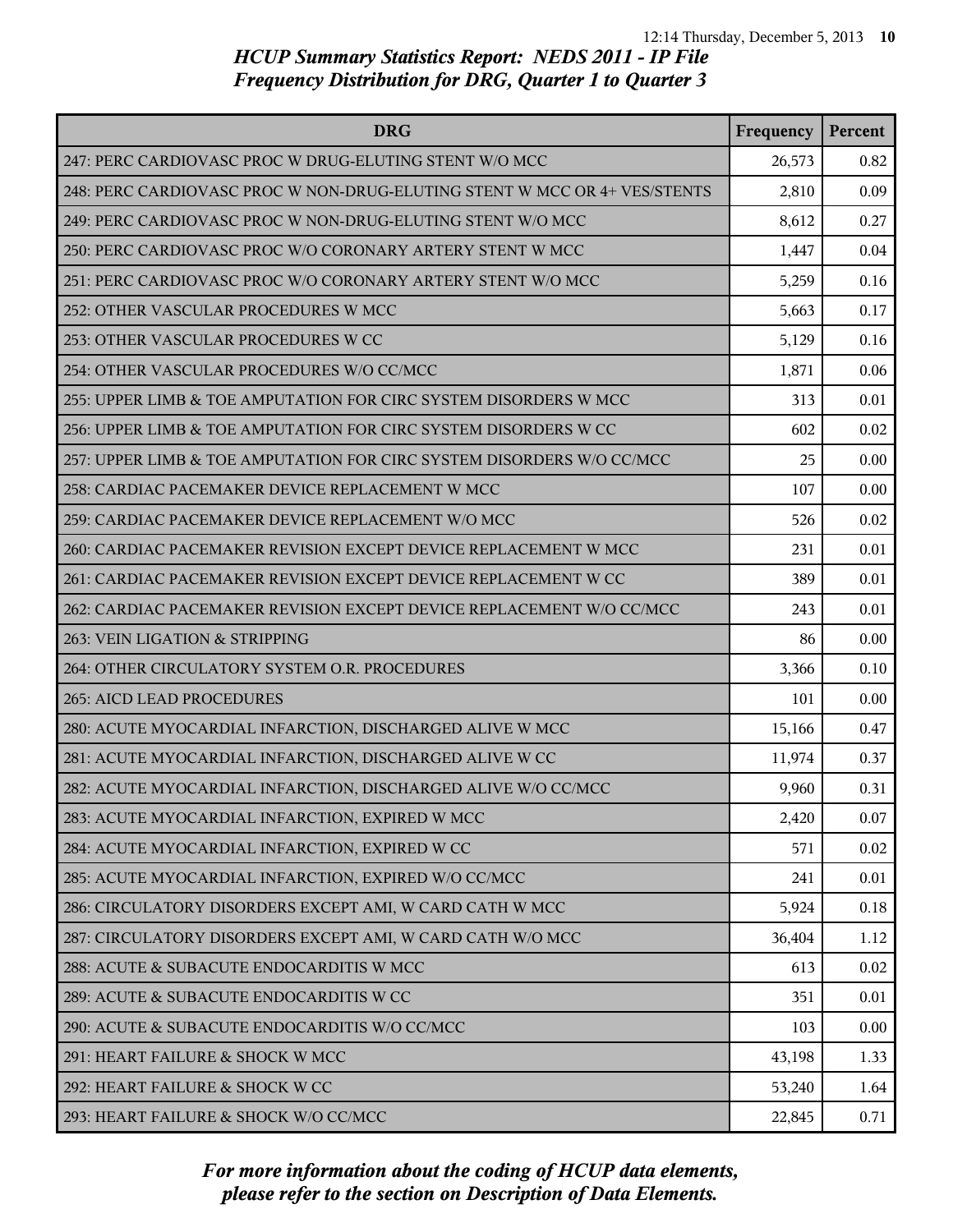| <b>DRG</b>                                                | Frequency | Percent |
|-----------------------------------------------------------|-----------|---------|
| 294: DEEP VEIN THROMBOPHLEBITIS W CC/MCC                  | 257       | 0.01    |
| 295: DEEP VEIN THROMBOPHLEBITIS W/O CC/MCC                | 97        | 0.00    |
| 296: CARDIAC ARREST, UNEXPLAINED W MCC                    | 582       | 0.02    |
| 297: CARDIAC ARREST, UNEXPLAINED W CC                     | 165       | 0.01    |
| 298: CARDIAC ARREST, UNEXPLAINED W/O CC/MCC               | 89        | 0.00    |
| 299: PERIPHERAL VASCULAR DISORDERS W MCC                  | 5,685     | 0.18    |
| 300: PERIPHERAL VASCULAR DISORDERS W CC                   | 11,574    | 0.36    |
| 301: PERIPHERAL VASCULAR DISORDERS W/O CC/MCC             | 7,592     | 0.23    |
| 302: ATHEROSCLEROSIS W MCC                                | 1,302     | 0.04    |
| 303: ATHEROSCLEROSIS W/O MCC                              | 11,774    | 0.36    |
| 304: HYPERTENSION W MCC                                   | 1,072     | 0.03    |
| 305: HYPERTENSION W/O MCC                                 | 15,458    | 0.48    |
| 306: CARDIAC CONGENITAL & VALVULAR DISORDERS W MCC        | 625       | 0.02    |
| 307: CARDIAC CONGENITAL & VALVULAR DISORDERS W/O MCC      | 1,364     | 0.04    |
| 308: CARDIAC ARRHYTHMIA & CONDUCTION DISORDERS W MCC      | 14,795    | 0.46    |
| 309: CARDIAC ARRHYTHMIA & CONDUCTION DISORDERS W CC       | 27,056    | 0.84    |
| 310: CARDIAC ARRHYTHMIA & CONDUCTION DISORDERS W/O CC/MCC | 36,040    | 1.11    |
| 311: ANGINA PECTORIS                                      | 5,061     | 0.16    |
| 312: SYNCOPE & COLLAPSE                                   | 47,320    | 1.46    |
| 313: CHEST PAIN                                           | 70,285    | 2.17    |
| 314: OTHER CIRCULATORY SYSTEM DIAGNOSES W MCC             | 13,041    | 0.40    |
| 315: OTHER CIRCULATORY SYSTEM DIAGNOSES W CC              | 7,748     | 0.24    |
| 316: OTHER CIRCULATORY SYSTEM DIAGNOSES W/O CC/MCC        | 3,368     | 0.10    |
| 326: STOMACH, ESOPHAGEAL & DUODENAL PROC W MCC            | 2,537     | 0.08    |
| 327: STOMACH, ESOPHAGEAL & DUODENAL PROC W CC             | 1,417     | 0.04    |
| 328: STOMACH, ESOPHAGEAL & DUODENAL PROC W/O CC/MCC       | 1,356     | 0.04    |
| 329: MAJOR SMALL & LARGE BOWEL PROCEDURES W MCC           | 10,138    | 0.31    |
| 330: MAJOR SMALL & LARGE BOWEL PROCEDURES W CC            | 8,710     | 0.27    |
| 331: MAJOR SMALL & LARGE BOWEL PROCEDURES W/O CC/MCC      | 2,384     | 0.07    |
| 332: RECTAL RESECTION W MCC                               | 118       | 0.00    |
| 333: RECTAL RESECTION W CC                                | 182       | 0.01    |
| 334: RECTAL RESECTION W/O CC/MCC                          | 56        | 0.00    |
| 335: PERITONEAL ADHESIOLYSIS W MCC                        | 1,570     | 0.05    |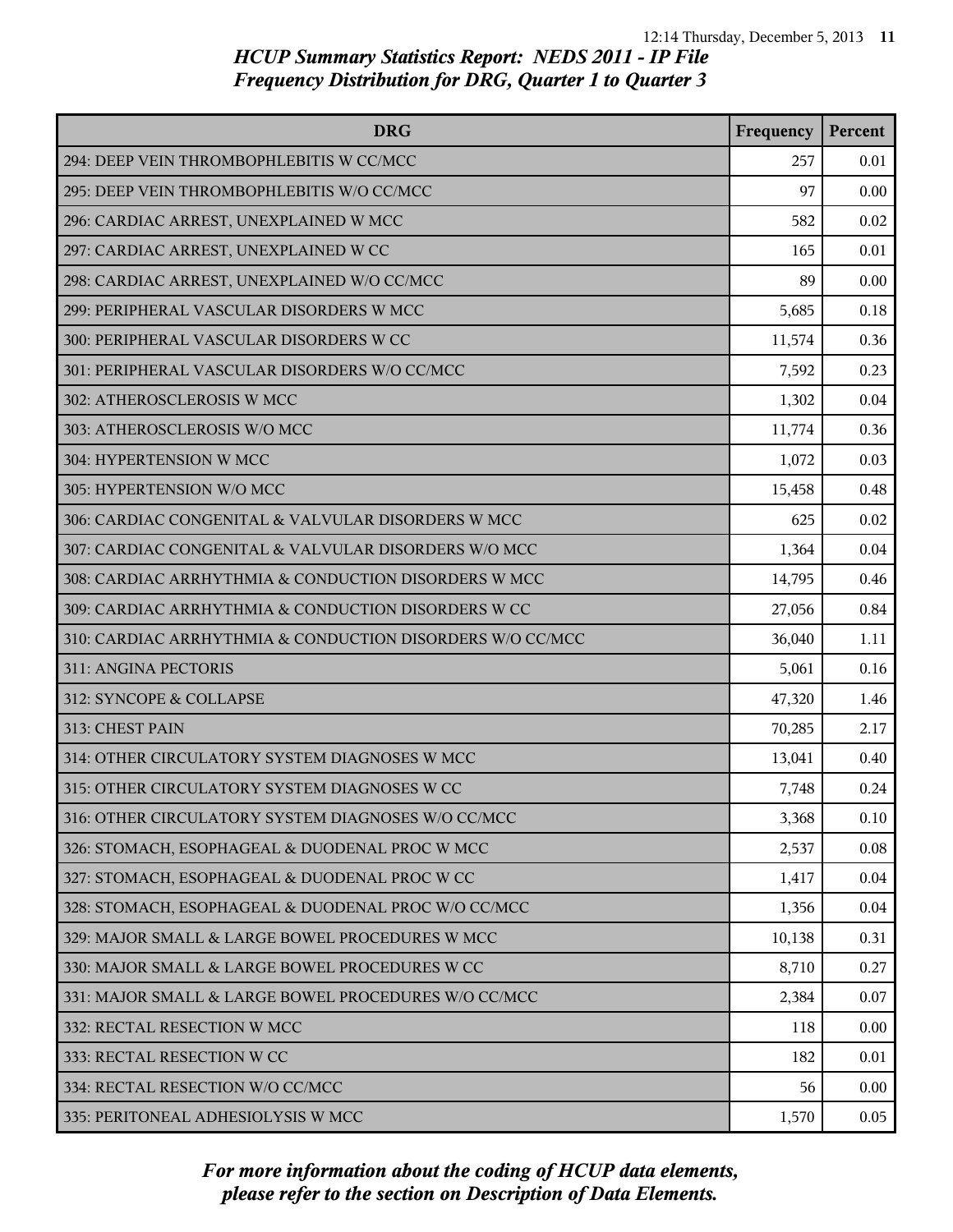| <b>DRG</b>                                                               | Frequency | Percent |
|--------------------------------------------------------------------------|-----------|---------|
| 336: PERITONEAL ADHESIOLYSIS W CC                                        | 3,348     | 0.10    |
| 337: PERITONEAL ADHESIOLYSIS W/O CC/MCC                                  | 2,659     | 0.08    |
| 338: APPENDECTOMY W COMPLICATED PRINCIPAL DIAG W MCC                     | 637       | 0.02    |
| 339: APPENDECTOMY W COMPLICATED PRINCIPAL DIAG W CC                      | 2,734     | 0.08    |
| 340: APPENDECTOMY W COMPLICATED PRINCIPAL DIAG W/O CC/MCC                | 6,283     | 0.19    |
| 341: APPENDECTOMY W/O COMPLICATED PRINCIPAL DIAG W MCC                   | 609       | 0.02    |
| 342: APPENDECTOMY W/O COMPLICATED PRINCIPAL DIAG W CC                    | 3,059     | 0.09    |
| 343: APPENDECTOMY W/O COMPLICATED PRINCIPAL DIAG W/O CC/MCC              | 24,873    | 0.77    |
| 344: MINOR SMALL & LARGE BOWEL PROCEDURES W MCC                          | 97        | 0.00    |
| 345: MINOR SMALL & LARGE BOWEL PROCEDURES W CC                           | 244       | 0.01    |
| 346: MINOR SMALL & LARGE BOWEL PROCEDURES W/O CC/MCC                     | 167       | 0.01    |
| 347: ANAL & STOMAL PROCEDURES W MCC                                      | 394       | 0.01    |
| 348: ANAL & STOMAL PROCEDURES W CC                                       | 1,454     | 0.04    |
| 349: ANAL & STOMAL PROCEDURES W/O CC/MCC                                 | 2,112     | 0.07    |
| 350: INGUINAL & FEMORAL HERNIA PROCEDURES W MCC                          | 311       | 0.01    |
| 351: INGUINAL & FEMORAL HERNIA PROCEDURES W CC                           | 931       | 0.03    |
| 352: INGUINAL & FEMORAL HERNIA PROCEDURES W/O CC/MCC                     | 1,747     | 0.05    |
| 353: HERNIA PROCEDURES EXCEPT INGUINAL & FEMORAL W MCC                   | 559       | 0.02    |
| 354: HERNIA PROCEDURES EXCEPT INGUINAL & FEMORAL W CC                    | 1,716     | 0.05    |
| 355: HERNIA PROCEDURES EXCEPT INGUINAL & FEMORAL W/O CC/MCC              | 1,898     | 0.06    |
| 356: OTHER DIGESTIVE SYSTEM O.R. PROCEDURES W MCC                        | 1,858     | 0.06    |
| 357: OTHER DIGESTIVE SYSTEM O.R. PROCEDURES W CC                         | 1,942     | 0.06    |
| 358: OTHER DIGESTIVE SYSTEM O.R. PROCEDURES W/O CC/MCC                   | 854       | 0.03    |
| 368: MAJOR ESOPHAGEAL DISORDERS W MCC                                    | 1,081     | 0.03    |
| 369: MAJOR ESOPHAGEAL DISORDERS W CC                                     | 2,192     | 0.07    |
| 370: MAJOR ESOPHAGEAL DISORDERS W/O CC/MCC                               | 961       | 0.03    |
| 371: MAJOR GASTROINTESTINAL DISORDERS & PERITONEAL INFECTIONS W MCC      | 5,906     | 0.18    |
| 372: MAJOR GASTROINTESTINAL DISORDERS & PERITONEAL INFECTIONS W CC       | 11,045    | 0.34    |
| 373: MAJOR GASTROINTESTINAL DISORDERS & PERITONEAL INFECTIONS W/O CC/MCC | 5,555     | 0.17    |
| 374: DIGESTIVE MALIGNANCY W MCC                                          | 2,055     | 0.06    |
| 375: DIGESTIVE MALIGNANCY W CC                                           | 4,593     | 0.14    |
| 376: DIGESTIVE MALIGNANCY W/O CC/MCC                                     | 580       | 0.02    |
| 377: G.I. HEMORRHAGE W MCC                                               | 13,039    | 0.40    |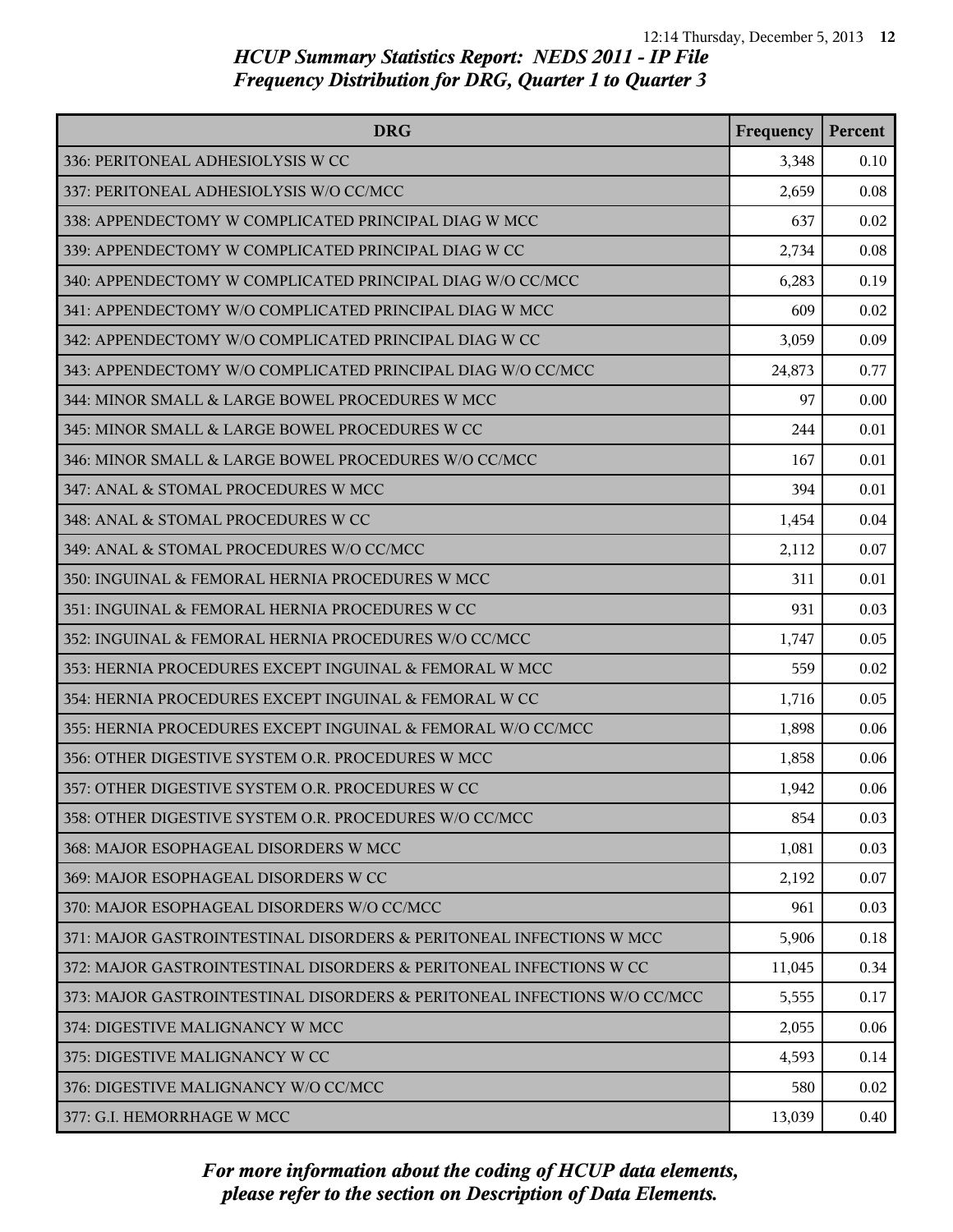| <b>DRG</b>                                                               | Frequency | Percent |
|--------------------------------------------------------------------------|-----------|---------|
| 378: G.I. HEMORRHAGE W CC                                                | 38,877    | 1.20    |
| 379: G.I. HEMORRHAGE W/O CC/MCC                                          | 14,539    | 0.45    |
| 380: COMPLICATED PEPTIC ULCER W MCC                                      | 775       | 0.02    |
| 381: COMPLICATED PEPTIC ULCER W CC                                       | 1,864     | 0.06    |
| 382: COMPLICATED PEPTIC ULCER W/O CC/MCC                                 | 1,109     | 0.03    |
| 383: UNCOMPLICATED PEPTIC ULCER W MCC                                    | 386       | 0.01    |
| 384: UNCOMPLICATED PEPTIC ULCER W/O MCC                                  | 3,335     | 0.10    |
| 385: INFLAMMATORY BOWEL DISEASE W MCC                                    | 979       | 0.03    |
| 386: INFLAMMATORY BOWEL DISEASE W CC                                     | 5,413     | 0.17    |
| 387: INFLAMMATORY BOWEL DISEASE W/O CC/MCC                               | 4,527     | 0.14    |
| 388: G.I. OBSTRUCTION W MCC                                              | 4,561     | 0.14    |
| 389: G.I. OBSTRUCTION W CC                                               | 16,175    | 0.50    |
| 390: G.I. OBSTRUCTION W/O CC/MCC                                         | 16,568    | 0.51    |
| 391: ESOPHAGITIS, GASTROENT & MISC DIGEST DISORDERS W MCC                | 14,700    | 0.45    |
| 392: ESOPHAGITIS, GASTROENT & MISC DIGEST DISORDERS W/O MCC              | 119,927   | 3.70    |
| 393: OTHER DIGESTIVE SYSTEM DIAGNOSES W MCC                              | 6,111     | 0.19    |
| 394: OTHER DIGESTIVE SYSTEM DIAGNOSES W CC                               | 15,849    | 0.49    |
| 395: OTHER DIGESTIVE SYSTEM DIAGNOSES W/O CC/MCC                         | 9,148     | 0.28    |
| 405: PANCREAS, LIVER & SHUNT PROCEDURES W MCC                            | 635       | 0.02    |
| 406: PANCREAS, LIVER & SHUNT PROCEDURES W CC                             | 315       | 0.01    |
| 407: PANCREAS, LIVER & SHUNT PROCEDURES W/O CC/MCC                       | 97        | 0.00    |
| 408: BILIARY TRACT PROC EXCEPT ONLY CHOLECYST W OR W/O C.D.E. W MCC      | 218       | 0.01    |
| 409: BILIARY TRACT PROC EXCEPT ONLY CHOLECYST W OR W/O C.D.E. W CC       | 200       | 0.01    |
| 410: BILIARY TRACT PROC EXCEPT ONLY CHOLECYST W OR W/O C.D.E. W/O CC/MCC | 98        | 0.00    |
| 411: CHOLECYSTECTOMY W C.D.E. W MCC                                      | 137       | 0.00    |
| 412: CHOLECYSTECTOMY W C.D.E. W CC                                       | 176       | 0.01    |
| 413: CHOLECYSTECTOMY W C.D.E. W/O CC/MCC                                 | 139       | 0.00    |
| 414: CHOLECYSTECTOMY EXCEPT BY LAPAROSCOPE W/O C.D.E. W MCC              | 1,000     | 0.03    |
| 415: CHOLECYSTECTOMY EXCEPT BY LAPAROSCOPE W/O C.D.E. W CC               | 1,243     | 0.04    |
| 416: CHOLECYSTECTOMY EXCEPT BY LAPAROSCOPE W/O C.D.E. W/O CC/MCC         | 1,029     | 0.03    |
| 417: LAPAROSCOPIC CHOLECYSTECTOMY W/O C.D.E. W MCC                       | 6,509     | 0.20    |
| 418: LAPAROSCOPIC CHOLECYSTECTOMY W/O C.D.E. W CC                        | 12,514    | 0.39    |
| 419: LAPAROSCOPIC CHOLECYSTECTOMY W/O C.D.E. W/O CC/MCC                  | 22,655    | 0.70    |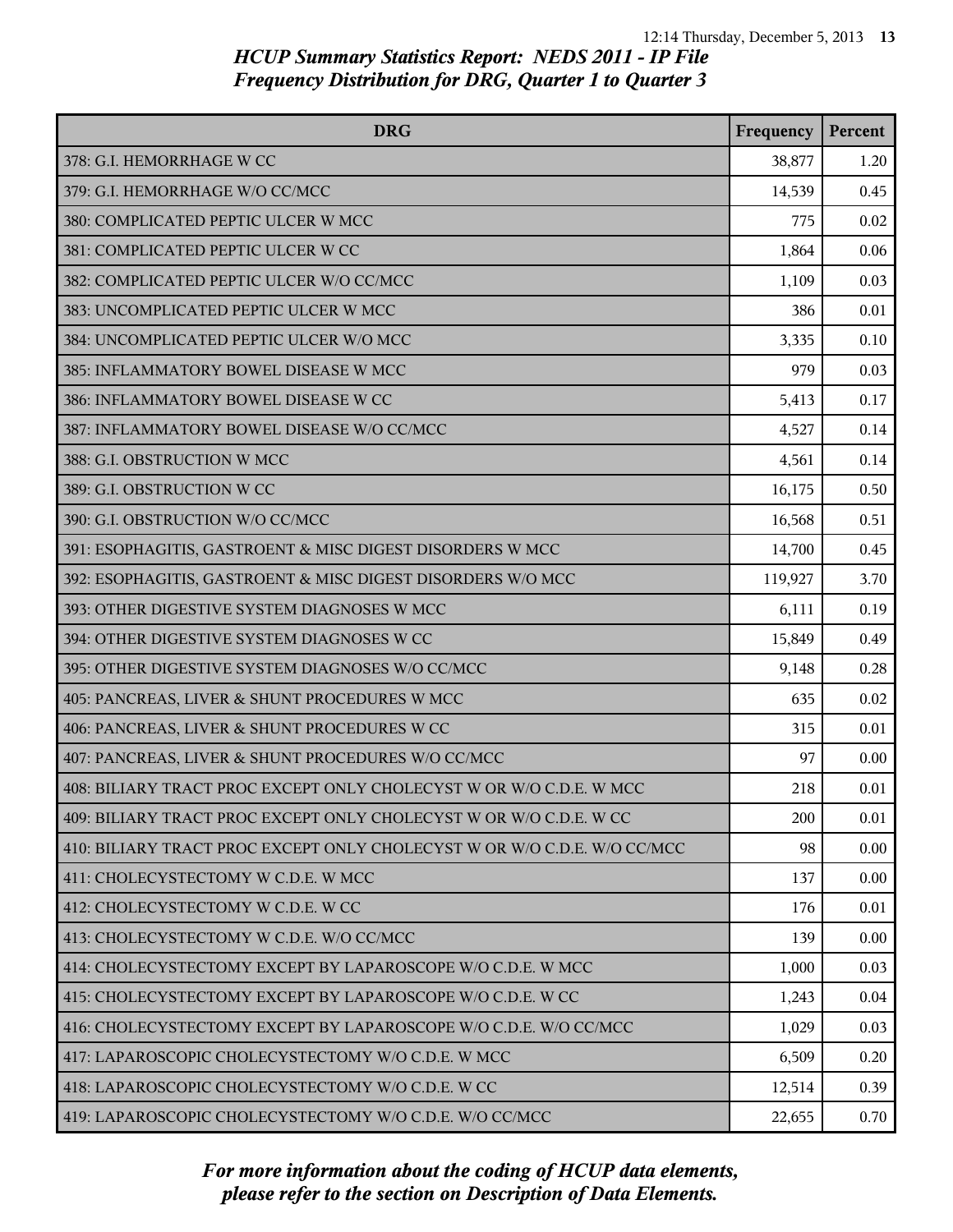| <b>DRG</b>                                                              | Frequency | Percent |
|-------------------------------------------------------------------------|-----------|---------|
| 420: HEPATOBILIARY DIAGNOSTIC PROCEDURES W MCC                          | 104       | 0.00    |
| 421: HEPATOBILIARY DIAGNOSTIC PROCEDURES W CC                           | 133       | 0.00    |
| 422: HEPATOBILIARY DIAGNOSTIC PROCEDURES W/O CC/MCC                     | 52        | 0.00    |
| 423: OTHER HEPATOBILIARY OR PANCREAS O.R. PROCEDURES W MCC              | 363       | 0.01    |
| 424: OTHER HEPATOBILIARY OR PANCREAS O.R. PROCEDURES W CC               | 193       | 0.01    |
| 425: OTHER HEPATOBILIARY OR PANCREAS O.R. PROCEDURES W/O CC/MCC         | 24        | 0.00    |
| 432: CIRRHOSIS & ALCOHOLIC HEPATITIS W MCC                              | 5,994     | 0.19    |
| 433: CIRRHOSIS & ALCOHOLIC HEPATITIS W CC                               | 4,536     | 0.14    |
| 434: CIRRHOSIS & ALCOHOLIC HEPATITIS W/O CC/MCC                         | 302       | 0.01    |
| 435: MALIGNANCY OF HEPATOBILIARY SYSTEM OR PANCREAS W MCC               | 2,924     | 0.09    |
| 436: MALIGNANCY OF HEPATOBILIARY SYSTEM OR PANCREAS W CC                | 3,244     | 0.10    |
| 437: MALIGNANCY OF HEPATOBILIARY SYSTEM OR PANCREAS W/O CC/MCC          | 488       | 0.02    |
| 438: DISORDERS OF PANCREAS EXCEPT MALIGNANCY W MCC                      | 5,865     | 0.18    |
| 439: DISORDERS OF PANCREAS EXCEPT MALIGNANCY W CC                       | 16,423    | 0.51    |
| 440: DISORDERS OF PANCREAS EXCEPT MALIGNANCY W/O CC/MCC                 | 16,415    | 0.51    |
| 441: DISORDERS OF LIVER EXCEPT MALIG, CIRR, ALC HEPA W MCC              | 6,346     | 0.20    |
| 442: DISORDERS OF LIVER EXCEPT MALIG, CIRR, ALC HEPA W CC               | 8,068     | 0.25    |
| 443: DISORDERS OF LIVER EXCEPT MALIG, CIRR, ALC HEPA W/O CC/MCC         | 2,774     | 0.09    |
| 444: DISORDERS OF THE BILIARY TRACT W MCC                               | 3,453     | 0.11    |
| 445: DISORDERS OF THE BILIARY TRACT W CC                                | 5,744     | 0.18    |
| 446: DISORDERS OF THE BILIARY TRACT W/O CC/MCC                          | 6,231     | 0.19    |
| 453: COMBINED ANTERIOR/POSTERIOR SPINAL FUSION W MCC                    | 91        | 0.00    |
| 454: COMBINED ANTERIOR/POSTERIOR SPINAL FUSION W CC                     | 87        | 0.00    |
| 455: COMBINED ANTERIOR/POSTERIOR SPINAL FUSION W/O CC/MCC               | 43        | 0.00    |
| 456: SPINAL FUS EXC CERV W SPINAL CURV/MALIG/INFEC OR 9+ FUS W MCC      | 95        | 0.00    |
| 457: SPINAL FUS EXC CERV W SPINAL CURV/MALIG/INFEC OR 9+ FUS W CC       | 155       | 0.00    |
| 458: SPINAL FUS EXC CERV W SPINAL CURV/MALIG/INFEC OR 9+ FUS W/O CC/MCC | 16        | 0.00    |
| 459: SPINAL FUSION EXCEPT CERVICAL W MCC                                | 218       | 0.01    |
| 460: SPINAL FUSION EXCEPT CERVICAL W/O MCC                              | 1,193     | 0.04    |
| 461: BILATERAL OR MULTIPLE MAJOR JOINT PROCS OF LOWER EXTREMITY W MCC   | 17        | 0.00    |
| 462: BILATERAL OR MULTIPLE MAJOR JOINT PROCS OF LOWER EXTREMITY W/O MCC | 48        | 0.00    |
| 463: WND DEBRID & SKN GRFT EXC HAND, FOR MUSCULO-CONN TISS DIS W MCC    | 812       | 0.03    |
| 464: WND DEBRID & SKN GRFT EXC HAND, FOR MUSCULO-CONN TISS DIS W CC     | 1,358     | 0.04    |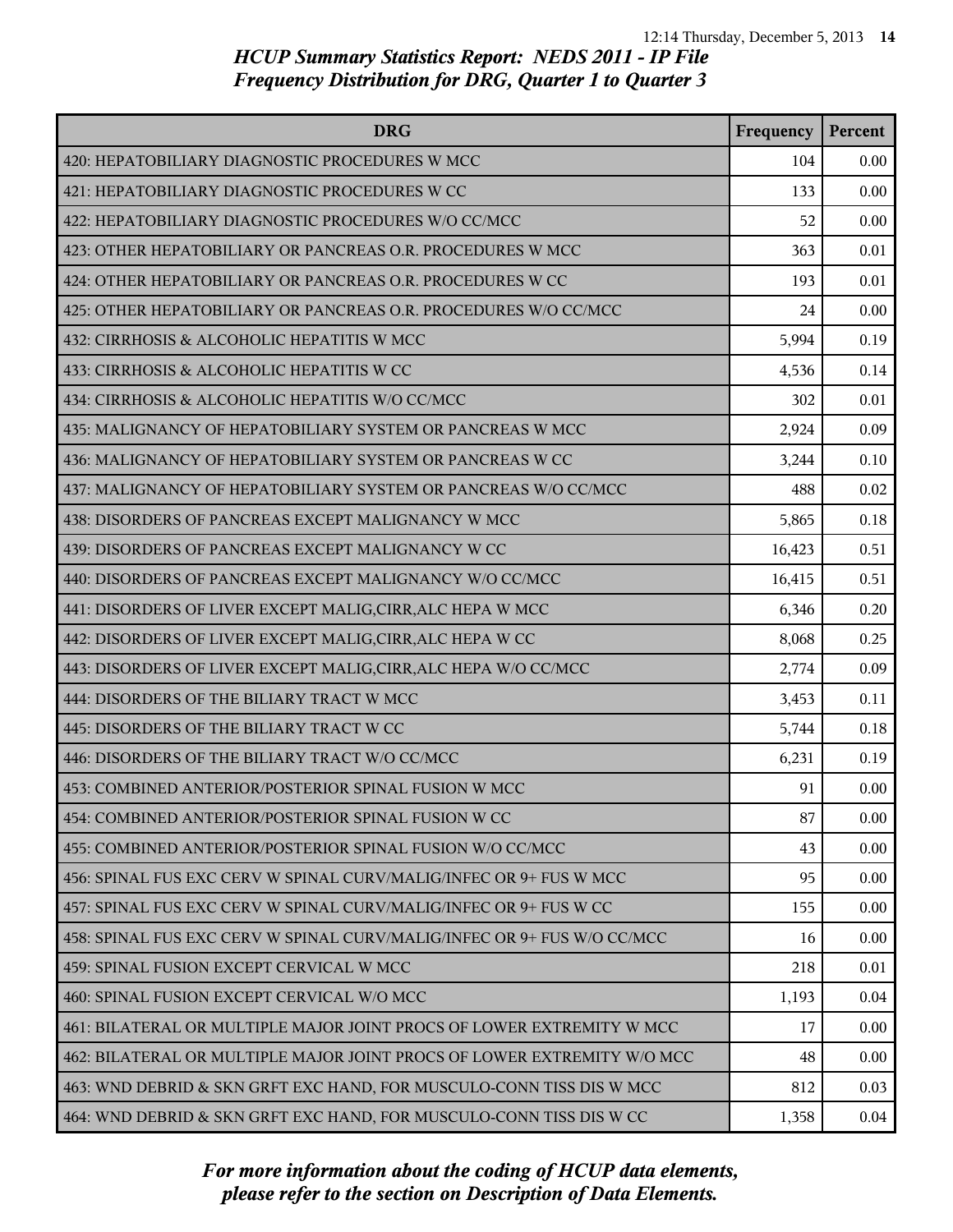| <b>DRG</b>                                                                | Frequency | Percent |
|---------------------------------------------------------------------------|-----------|---------|
| 465: WND DEBRID & SKN GRFT EXC HAND, FOR MUSCULO-CONN TISS DIS W/O CC/MCC | 443       | 0.01    |
| 466: REVISION OF HIP OR KNEE REPLACEMENT W MCC                            | 290       | 0.01    |
| 467: REVISION OF HIP OR KNEE REPLACEMENT W CC                             | 793       | 0.02    |
| 468: REVISION OF HIP OR KNEE REPLACEMENT W/O CC/MCC                       | 282       | 0.01    |
| 469: MAJOR JOINT REPLACEMENT OR REATTACHMENT OF LOWER EXTREMITY W MCC     | 3,001     | 0.09    |
| 470: MAJOR JOINT REPLACEMENT OR REATTACHMENT OF LOWER EXTREMITY W/O MCC   | 11,885    | 0.37    |
| 471: CERVICAL SPINAL FUSION W MCC                                         | 330       | 0.01    |
| 472: CERVICAL SPINAL FUSION W CC                                          | 533       | 0.02    |
| 473: CERVICAL SPINAL FUSION W/O CC/MCC                                    | 664       | 0.02    |
| 474: AMPUTATION FOR MUSCULOSKELETAL SYS & CONN TISSUE DIS W MCC           | 365       | 0.01    |
| 475: AMPUTATION FOR MUSCULOSKELETAL SYS & CONN TISSUE DIS W CC            | 426       | 0.01    |
| 476: AMPUTATION FOR MUSCULOSKELETAL SYS & CONN TISSUE DIS W/O CC/MCC      | 50        | 0.00    |
| 477: BIOPSIES OF MUSCULOSKELETAL SYSTEM & CONNECTIVE TISSUE W MCC         | 532       | 0.02    |
| 478: BIOPSIES OF MUSCULOSKELETAL SYSTEM & CONNECTIVE TISSUE W CC          | 1,492     | 0.05    |
| 479: BIOPSIES OF MUSCULOSKELETAL SYSTEM & CONNECTIVE TISSUE W/O CC/MCC    | 643       | 0.02    |
| 480: HIP & FEMUR PROCEDURES EXCEPT MAJOR JOINT W MCC                      | 5,412     | 0.17    |
| 481: HIP & FEMUR PROCEDURES EXCEPT MAJOR JOINT W CC                       | 17,590    | 0.54    |
| 482: HIP & FEMUR PROCEDURES EXCEPT MAJOR JOINT W/O CC/MCC                 | 8,436     | 0.26    |
| 483: MAJOR JOINT & LIMB REATTACHMENT PROC OF UPPER EXTREMITY W CC/MCC     | 404       | 0.01    |
| 484: MAJOR JOINT & LIMB REATTACHMENT PROC OF UPPER EXTREMITY W/O CC/MCC   | 250       | 0.01    |
| 485: KNEE PROCEDURES W PDX OF INFECTION W MCC                             | 210       | 0.01    |
| 486: KNEE PROCEDURES W PDX OF INFECTION W CC                              | 518       | 0.02    |
| 487: KNEE PROCEDURES W PDX OF INFECTION W/O CC/MCC                        | 256       | 0.01    |
| 488: KNEE PROCEDURES W/O PDX OF INFECTION W CC/MCC                        | 407       | 0.01    |
| 489: KNEE PROCEDURES W/O PDX OF INFECTION W/O CC/MCC                      | 430       | 0.01    |
| 490: BACK & NECK PROC EXC SPINAL FUSION W CC/MCC OR DISC DEVICE/NEUROSTIM | 1,286     | 0.04    |
| 491: BACK & NECK PROC EXC SPINAL FUSION W/O CC/MCC                        | 1,517     | 0.05    |
| 492: LOWER EXTREM & HUMER PROC EXCEPT HIP, FOOT, FEMUR W MCC              | 1,466     | 0.05    |
| 493: LOWER EXTREM & HUMER PROC EXCEPT HIP, FOOT, FEMUR W CC               | 6,073     | 0.19    |
| 494: LOWER EXTREM & HUMER PROC EXCEPT HIP, FOOT, FEMUR W/O CC/MCC         | 12,447    | 0.38    |
| 495: LOCAL EXCISION & REMOVAL INT FIX DEVICES EXC HIP & FEMUR W MCC       | 276       | 0.01    |
| 496: LOCAL EXCISION & REMOVAL INT FIX DEVICES EXC HIP & FEMUR W CC        | 741       | 0.02    |
| 497: LOCAL EXCISION & REMOVAL INT FIX DEVICES EXC HIP & FEMUR W/O CC/MCC  | 392       | 0.01    |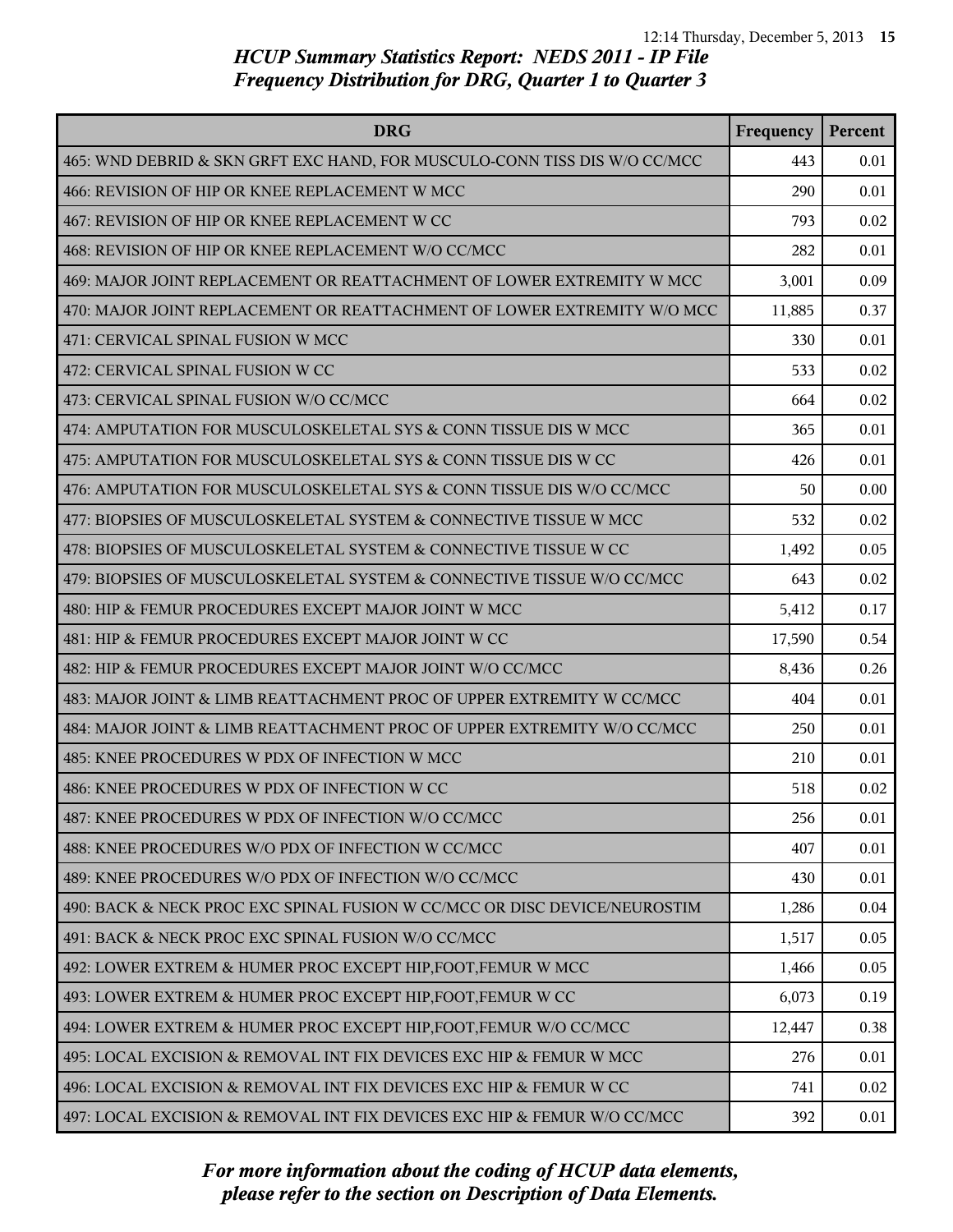| <b>DRG</b>                                                               | Frequency | Percent |
|--------------------------------------------------------------------------|-----------|---------|
| 498: LOCAL EXCISION & REMOVAL INT FIX DEVICES OF HIP & FEMUR W CC/MCC    | 169       | 0.01    |
| 499: LOCAL EXCISION & REMOVAL INT FIX DEVICES OF HIP & FEMUR W/O CC/MCC  | 39        | 0.00    |
| 500: SOFT TISSUE PROCEDURES W MCC                                        | 477       | 0.01    |
| 501: SOFT TISSUE PROCEDURES W CC                                         | 1,548     | 0.05    |
| 502: SOFT TISSUE PROCEDURES W/O CC/MCC                                   | 1,095     | 0.03    |
| 503: FOOT PROCEDURES W MCC                                               | 163       | 0.01    |
| 504: FOOT PROCEDURES W CC                                                | 672       | 0.02    |
| 505: FOOT PROCEDURES W/O CC/MCC                                          | 743       | 0.02    |
| 506: MAJOR THUMB OR JOINT PROCEDURES                                     | 285       | 0.01    |
| 507: MAJOR SHOULDER OR ELBOW JOINT PROCEDURES W CC/MCC                   | 104       | 0.00    |
| 508: MAJOR SHOULDER OR ELBOW JOINT PROCEDURES W/O CC/MCC                 | 93        | 0.00    |
| 509: ARTHROSCOPY                                                         | 44        | 0.00    |
| 510: SHOULDER, ELBOW OR FOREARM PROC, EXC MAJOR JOINT PROC W MCC         | 275       | 0.01    |
| 511: SHOULDER, ELBOW OR FOREARM PROC, EXC MAJOR JOINT PROC W CC          | 1,262     | 0.04    |
| 512: SHOULDER, ELBOW OR FOREARM PROC, EXC MAJOR JOINT PROC W/O CC/MCC    | 3,000     | 0.09    |
| 513: HAND OR WRIST PROC, EXCEPT MAJOR THUMB OR JOINT PROC W CC/MCC       | 852       | 0.03    |
| 514: HAND OR WRIST PROC, EXCEPT MAJOR THUMB OR JOINT PROC W/O CC/MCC     | 1,014     | 0.03    |
| 515: OTHER MUSCULOSKELET SYS & CONN TISS O.R. PROC W MCC                 | 823       | 0.03    |
| 516: OTHER MUSCULOSKELET SYS & CONN TISS O.R. PROC W CC                  | 2,092     | 0.06    |
| 517: OTHER MUSCULOSKELET SYS & CONN TISS O.R. PROC W/O CC/MCC            | 1,359     | 0.04    |
| 533: FRACTURES OF FEMUR W MCC                                            | 188       | 0.01    |
| 534: FRACTURES OF FEMUR W/O MCC                                          | 1,102     | 0.03    |
| 535: FRACTURES OF HIP & PELVIS W MCC                                     | 1,611     | 0.05    |
| 536: FRACTURES OF HIP & PELVIS W/O MCC                                   | 7,700     | 0.24    |
| 537: SPRAINS, STRAINS, & DISLOCATIONS OF HIP, PELVIS & THIGH W CC/MCC    | 266       | 0.01    |
| 538: SPRAINS, STRAINS, & DISLOCATIONS OF HIP, PELVIS & THIGH W/O CC/MCC  | 259       | 0.01    |
| 539: OSTEOMYELITIS W MCC                                                 | 670       | 0.02    |
| 540: OSTEOMYELITIS W CC                                                  | 1,174     | 0.04    |
| 541: OSTEOMYELITIS W/O CC/MCC                                            | 464       | 0.01    |
| 542: PATHOLOGICAL FRACTURES & MUSCULOSKELET & CONN TISS MALIG W MCC      | 1,229     | 0.04    |
| 543: PATHOLOGICAL FRACTURES & MUSCULOSKELET & CONN TISS MALIG W CC       | 3,511     | 0.11    |
| 544: PATHOLOGICAL FRACTURES & MUSCULOSKELET & CONN TISS MALIG W/O CC/MCC | 1,207     | 0.04    |
| 545: CONNECTIVE TISSUE DISORDERS W MCC                                   | 1,170     | 0.04    |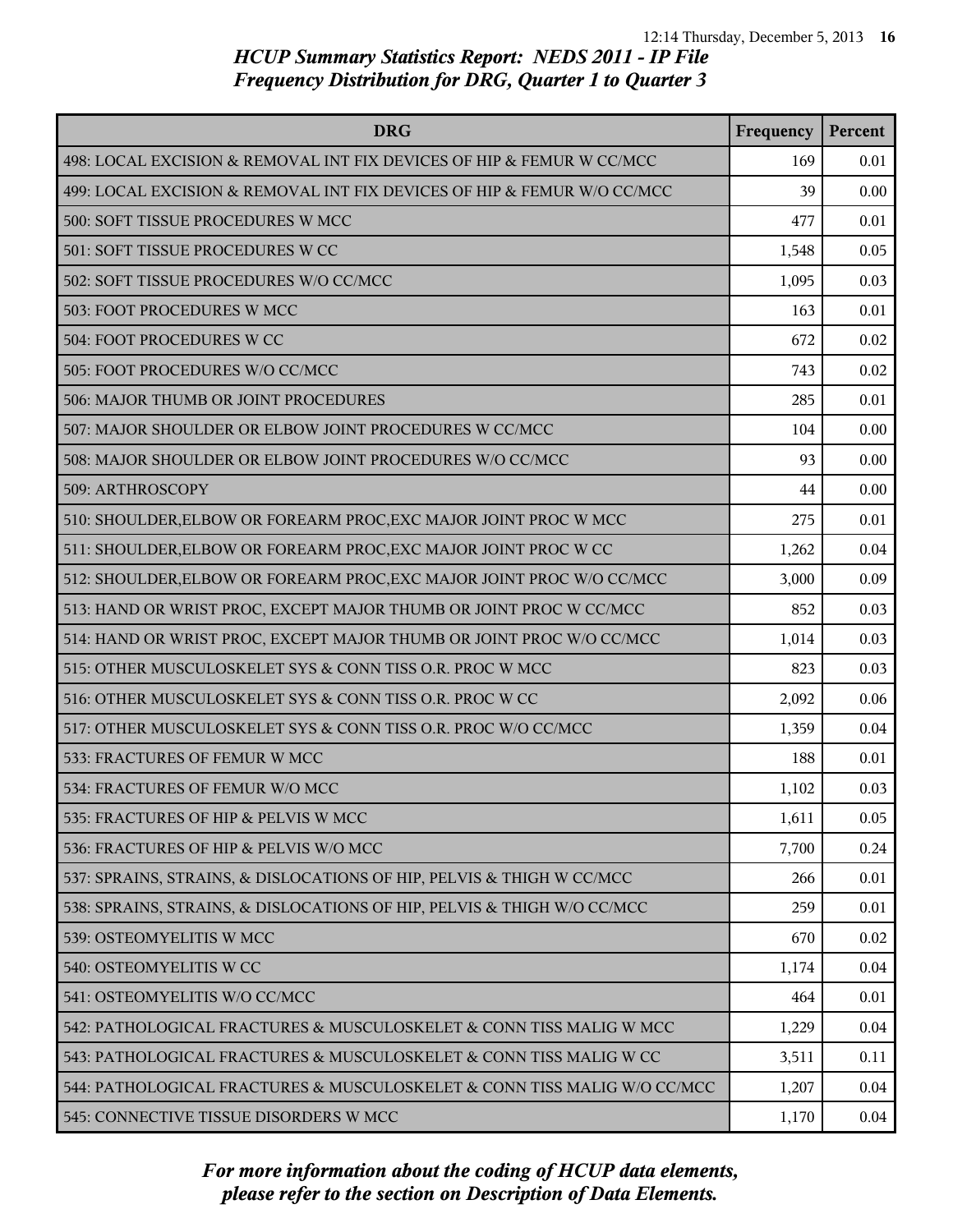| <b>DRG</b>                                                              | Frequency | Percent |
|-------------------------------------------------------------------------|-----------|---------|
| 546: CONNECTIVE TISSUE DISORDERS W CC                                   | 2,309     | 0.07    |
| 547: CONNECTIVE TISSUE DISORDERS W/O CC/MCC                             | 1,743     | 0.05    |
| 548: SEPTIC ARTHRITIS W MCC                                             | 131       | 0.00    |
| 549: SEPTIC ARTHRITIS W CC                                              | 409       | 0.01    |
| 550: SEPTIC ARTHRITIS W/O CC/MCC                                        | 244       | 0.01    |
| 551: MEDICAL BACK PROBLEMS W MCC                                        | 2,867     | 0.09    |
| 552: MEDICAL BACK PROBLEMS W/O MCC                                      | 24,242    | 0.75    |
| 553: BONE DISEASES & ARTHROPATHIES W MCC                                | 666       | 0.02    |
| 554: BONE DISEASES & ARTHROPATHIES W/O MCC                              | 4,893     | 0.15    |
| 555: SIGNS & SYMPTOMS OF MUSCULOSKELETAL SYSTEM & CONN TISSUE W MCC     | 768       | 0.02    |
| 556: SIGNS & SYMPTOMS OF MUSCULOSKELETAL SYSTEM & CONN TISSUE W/O MCC   | 6,293     | 0.19    |
| 557: TENDONITIS, MYOSITIS & BURSITIS W MCC                              | 1,160     | 0.04    |
| 558: TENDONITIS, MYOSITIS & BURSITIS W/O MCC                            | 6,999     | 0.22    |
| 559: AFTERCARE, MUSCULOSKELETAL SYSTEM & CONNECTIVE TISSUE W MCC        | 442       | 0.01    |
| 560: AFTERCARE, MUSCULOSKELETAL SYSTEM & CONNECTIVE TISSUE W CC         | 1,150     | 0.04    |
| 561: AFTERCARE, MUSCULOSKELETAL SYSTEM & CONNECTIVE TISSUE W/O CC/MCC   | 1,101     | 0.03    |
| 562: FX, SPRN, STRN & DISL EXCEPT FEMUR, HIP, PELVIS & THIGH W MCC      | 1,520     | 0.05    |
| 563: FX, SPRN, STRN & DISL EXCEPT FEMUR, HIP, PELVIS & THIGH W/O MCC    | 10,775    | 0.33    |
| 564: OTHER MUSCULOSKELETAL SYS & CONNECTIVE TISSUE DIAGNOSES W MCC      | 462       | 0.01    |
| 565: OTHER MUSCULOSKELETAL SYS & CONNECTIVE TISSUE DIAGNOSES W CC       | 1,292     | 0.04    |
| 566: OTHER MUSCULOSKELETAL SYS & CONNECTIVE TISSUE DIAGNOSES W/O CC/MCC | 671       | 0.02    |
| 573: SKIN GRAFT &/OR DEBRID FOR SKN ULCER OR CELLULITIS W MCC           | 696       | 0.02    |
| 574: SKIN GRAFT &/OR DEBRID FOR SKN ULCER OR CELLULITIS W CC            | 1,956     | 0.06    |
| 575: SKIN GRAFT &/OR DEBRID FOR SKN ULCER OR CELLULITIS W/O CC/MCC      | 1,251     | 0.04    |
| 576: SKIN GRAFT &/OR DEBRID EXC FOR SKIN ULCER OR CELLULITIS W MCC      | 84        | 0.00    |
| 577: SKIN GRAFT &/OR DEBRID EXC FOR SKIN ULCER OR CELLULITIS W CC       | 276       | 0.01    |
| 578: SKIN GRAFT &/OR DEBRID EXC FOR SKIN ULCER OR CELLULITIS W/O CC/MCC | 250       | 0.01    |
| 579: OTHER SKIN, SUBCUT TISS & BREAST PROC W MCC                        | 956       | 0.03    |
| 580: OTHER SKIN, SUBCUT TISS & BREAST PROC W CC                         | 2,770     | 0.09    |
| 581: OTHER SKIN, SUBCUT TISS & BREAST PROC W/O CC/MCC                   | 2,416     | 0.07    |
| 582: MASTECTOMY FOR MALIGNANCY W CC/MCC                                 | 37        | 0.00    |
| 583: MASTECTOMY FOR MALIGNANCY W/O CC/MCC                               | 18        | 0.00    |
| 584: BREAST BIOPSY, LOCAL EXCISION & OTHER BREAST PROCEDURES W CC/MCC   | 139       | 0.00    |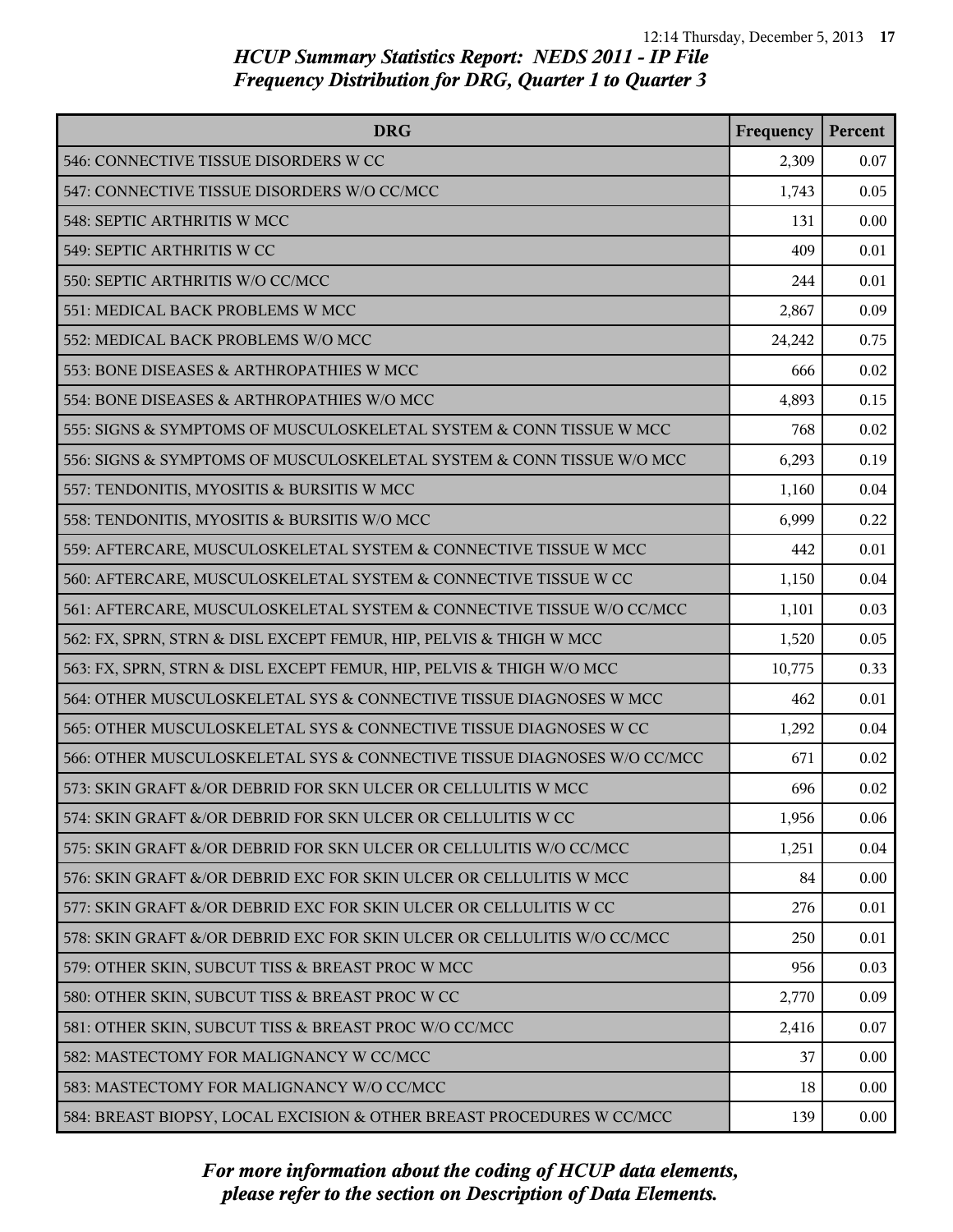| <b>DRG</b>                                                                 | Frequency | Percent |
|----------------------------------------------------------------------------|-----------|---------|
| 585: BREAST BIOPSY, LOCAL EXCISION & OTHER BREAST PROCEDURES W/O CC/MCC    | 182       | 0.01    |
| 592: SKIN ULCERS W MCC                                                     | 780       | 0.02    |
| 593: SKIN ULCERS W CC                                                      | 2,171     | 0.07    |
| 594: SKIN ULCERS W/O CC/MCC                                                | 343       | 0.01    |
| 595: MAJOR SKIN DISORDERS W MCC                                            | 274       | 0.01    |
| 596: MAJOR SKIN DISORDERS W/O MCC                                          | 1,660     | 0.05    |
| 597: MALIGNANT BREAST DISORDERS W MCC                                      | 197       | 0.01    |
| 598: MALIGNANT BREAST DISORDERS W CC                                       | 512       | 0.02    |
| 599: MALIGNANT BREAST DISORDERS W/O CC/MCC                                 | 47        | 0.00    |
| 600: NON-MALIGNANT BREAST DISORDERS W CC/MCC                               | 470       | 0.01    |
| 601: NON-MALIGNANT BREAST DISORDERS W/O CC/MCC                             | 907       | 0.03    |
| 602: CELLULITIS W MCC                                                      | 6,669     | 0.21    |
| 603: CELLULITIS W/O MCC                                                    | 65,294    | 2.02    |
| 604: TRAUMA TO THE SKIN, SUBCUT TISS & BREAST W MCC                        | 827       | 0.03    |
| 605: TRAUMA TO THE SKIN, SUBCUT TISS & BREAST W/O MCC                      | 8,055     | 0.25    |
| 606: MINOR SKIN DISORDERS W MCC                                            | 493       | 0.02    |
| 607: MINOR SKIN DISORDERS W/O MCC                                          | 3,573     | 0.11    |
| 614: ADRENAL & PITUITARY PROCEDURES W CC/MCC                               | 85        | 0.00    |
| 615: ADRENAL & PITUITARY PROCEDURES W/O CC/MCC                             | 35        | 0.00    |
| 616: AMPUTAT OF LOWER LIMB FOR ENDOCRINE, NUTRIT, & METABOL DIS W MCC      | 492       | 0.02    |
| 617: AMPUTAT OF LOWER LIMB FOR ENDOCRINE, NUTRIT, & METABOL DIS W CC       | 2,031     | 0.06    |
| 618: AMPUTAT OF LOWER LIMB FOR ENDOCRINE, NUTRIT, & METABOL DIS W/O CC/MCC | 20        | 0.00    |
| 619: O.R. PROCEDURES FOR OBESITY W MCC                                     | 11        | 0.00    |
| 620: O.R. PROCEDURES FOR OBESITY W CC                                      | 20        | 0.00    |
| 621: O.R. PROCEDURES FOR OBESITY W/O CC/MCC                                | 38        | 0.00    |
| 622: SKIN GRAFTS & WOUND DEBRID FOR ENDOC, NUTRIT & METAB DIS W MCC        | 253       | 0.01    |
| 623: SKIN GRAFTS & WOUND DEBRID FOR ENDOC, NUTRIT & METAB DIS W CC         | 777       | 0.02    |
| 624: SKIN GRAFTS & WOUND DEBRID FOR ENDOC, NUTRIT & METAB DIS W/O CC/MCC   | 64        | 0.00    |
| 625: THYROID, PARATHYROID & THYROGLOSSAL PROCEDURES W MCC                  | 59        | 0.00    |
| 626: THYROID, PARATHYROID & THYROGLOSSAL PROCEDURES W CC                   | 70        | 0.00    |
| 627: THYROID, PARATHYROID & THYROGLOSSAL PROCEDURES W/O CC/MCC             | 90        | 0.00    |
| 628: OTHER ENDOCRINE, NUTRIT & METAB O.R. PROC W MCC                       | 785       | 0.02    |
| 629: OTHER ENDOCRINE, NUTRIT & METAB O.R. PROC W CC                        | 1,264     | 0.04    |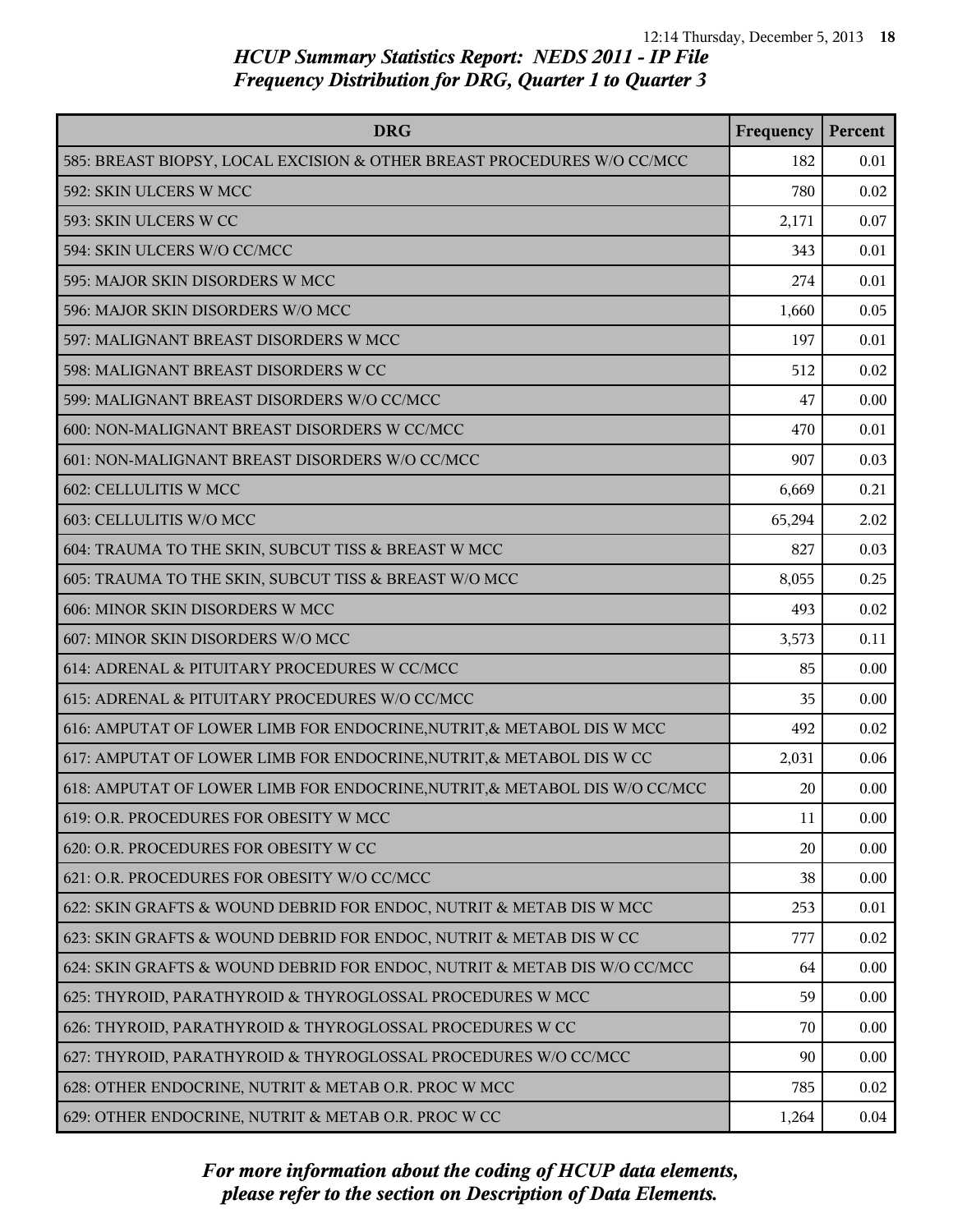| <b>DRG</b>                                                  | Frequency | Percent |
|-------------------------------------------------------------|-----------|---------|
| 630: OTHER ENDOCRINE, NUTRIT & METAB O.R. PROC W/O CC/MCC   | 49        | 0.00    |
| 637: DIABETES W MCC                                         | 7,542     | 0.23    |
| 638: DIABETES W CC                                          | 25,945    | 0.80    |
| 639: DIABETES W/O CC/MCC                                    | 18,628    | 0.57    |
| 640: NUTRITIONAL & MISC METABOLIC DISORDERS W MCC           | 14,636    | 0.45    |
| 641: NUTRITIONAL & MISC METABOLIC DISORDERS W/O MCC         | 48,089    | 1.48    |
| 642: INBORN ERRORS OF METABOLISM                            | 839       | 0.03    |
| 643: ENDOCRINE DISORDERS W MCC                              | 1,871     | 0.06    |
| 644: ENDOCRINE DISORDERS W CC                               | 4,084     | 0.13    |
| 645: ENDOCRINE DISORDERS W/O CC/MCC                         | 2,487     | 0.08    |
| <b>652: KIDNEY TRANSPLANT</b>                               | 114       | 0.00    |
| 653: MAJOR BLADDER PROCEDURES W MCC                         | 80        | 0.00    |
| 654: MAJOR BLADDER PROCEDURES W CC                          | 79        | 0.00    |
| 655: MAJOR BLADDER PROCEDURES W/O CC/MCC                    | $\leq 10$ | $* * *$ |
| 656: KIDNEY & URETER PROCEDURES FOR NEOPLASM W MCC          | 144       | 0.00    |
| 657: KIDNEY & URETER PROCEDURES FOR NEOPLASM W CC           | 297       | 0.01    |
| 658: KIDNEY & URETER PROCEDURES FOR NEOPLASM W/O CC/MCC     | 40        | 0.00    |
| 659: KIDNEY & URETER PROCEDURES FOR NON-NEOPLASM W MCC      | 549       | 0.02    |
| 660: KIDNEY & URETER PROCEDURES FOR NON-NEOPLASM W CC       | 1,355     | 0.04    |
| 661: KIDNEY & URETER PROCEDURES FOR NON-NEOPLASM W/O CC/MCC | 170       | 0.01    |
| 662: MINOR BLADDER PROCEDURES W MCC                         | 136       | 0.00    |
| 663: MINOR BLADDER PROCEDURES W CC                          | 247       | 0.01    |
| 664: MINOR BLADDER PROCEDURES W/O CC/MCC                    | 101       | 0.00    |
| <b>665: PROSTATECTOMY W MCC</b>                             | 106       | 0.00    |
| <b>666: PROSTATECTOMY W CC</b>                              | 294       | 0.01    |
| 667: PROSTATECTOMY W/O CC/MCC                               | 78        | 0.00    |
| 668: TRANSURETHRAL PROCEDURES W MCC                         | 714       | 0.02    |
| 669: TRANSURETHRAL PROCEDURES W CC                          | 6,118     | 0.19    |
| 670: TRANSURETHRAL PROCEDURES W/O CC/MCC                    | 1,686     | 0.05    |
| 671: URETHRAL PROCEDURES W CC/MCC                           | 110       | 0.00    |
| 672: URETHRAL PROCEDURES W/O CC/MCC                         | 39        | 0.00    |
| 673: OTHER KIDNEY & URINARY TRACT PROCEDURES W MCC          | 2,107     | 0.07    |
| 674: OTHER KIDNEY & URINARY TRACT PROCEDURES W CC           | 1,588     | 0.05    |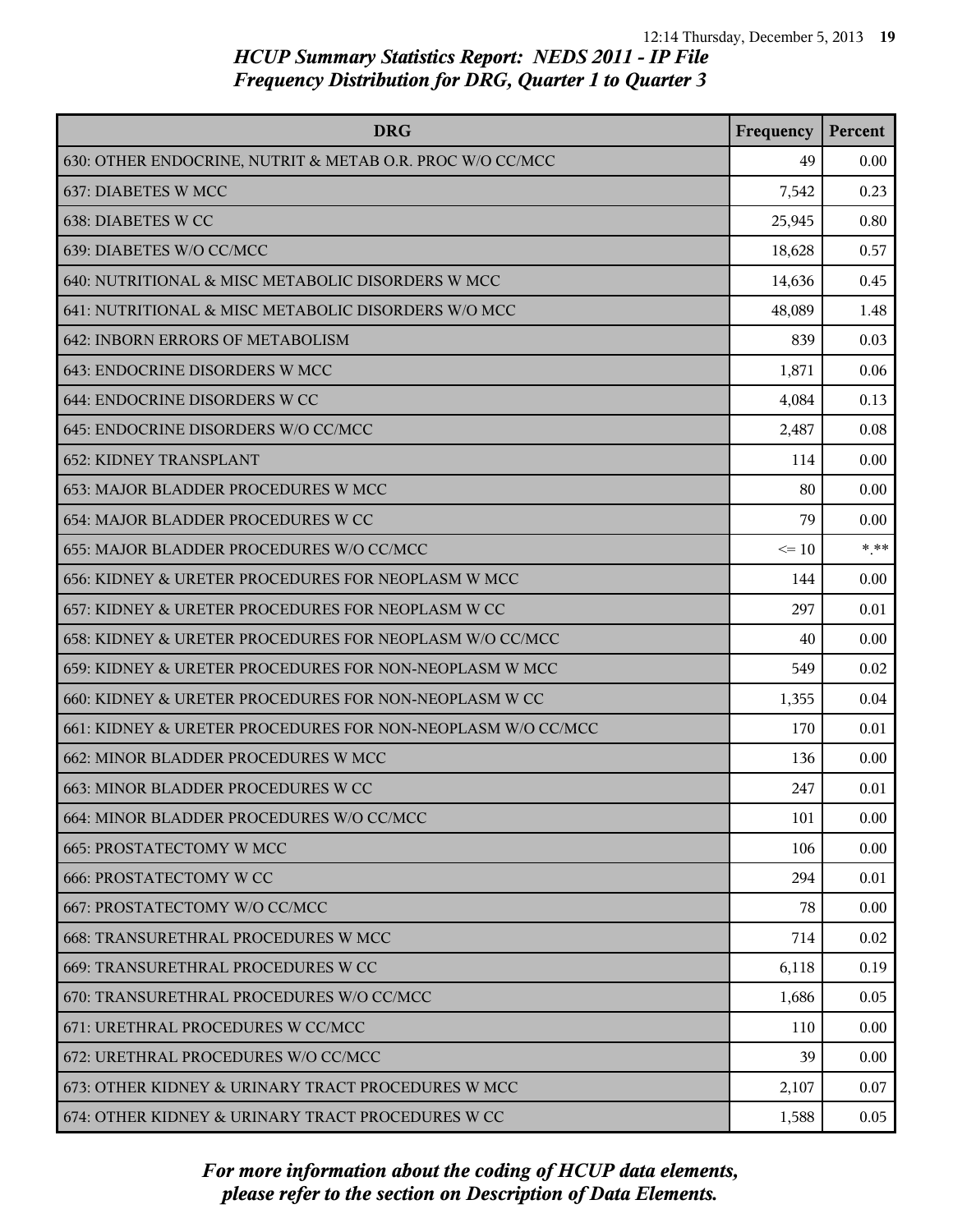| <b>DRG</b>                                                              | Frequency | Percent |
|-------------------------------------------------------------------------|-----------|---------|
| 675: OTHER KIDNEY & URINARY TRACT PROCEDURES W/O CC/MCC                 | 151       | 0.00    |
| <b>682: RENAL FAILURE W MCC</b>                                         | 24,851    | 0.77    |
| 683: RENAL FAILURE W CC                                                 | 41,556    | 1.28    |
| 684: RENAL FAILURE W/O CC/MCC                                           | 9,282     | 0.29    |
| <b>685: ADMIT FOR RENAL DIALYSIS</b>                                    | 558       | 0.02    |
| 686: KIDNEY & URINARY TRACT NEOPLASMS W MCC                             | 274       | 0.01    |
| 687: KIDNEY & URINARY TRACT NEOPLASMS W CC                              | 747       | 0.02    |
| 688: KIDNEY & URINARY TRACT NEOPLASMS W/O CC/MCC                        | 141       | 0.00    |
| 689: KIDNEY & URINARY TRACT INFECTIONS W MCC                            | 17,301    | 0.53    |
| 690: KIDNEY & URINARY TRACT INFECTIONS W/O MCC                          | 63,461    | 1.96    |
| 691: URINARY STONES W ESW LITHOTRIPSY W CC/MCC                          | 566       | 0.02    |
| 692: URINARY STONES W ESW LITHOTRIPSY W/O CC/MCC                        | 203       | 0.01    |
| 693: URINARY STONES W/O ESW LITHOTRIPSY W MCC                           | 736       | 0.02    |
| 694: URINARY STONES W/O ESW LITHOTRIPSY W/O MCC                         | 12,261    | 0.38    |
| 695: KIDNEY & URINARY TRACT SIGNS & SYMPTOMS W MCC                      | 349       | 0.01    |
| 696: KIDNEY & URINARY TRACT SIGNS & SYMPTOMS W/O MCC                    | 2,924     | 0.09    |
| <b>697: URETHRAL STRICTURE</b>                                          | 138       | 0.00    |
| 698: OTHER KIDNEY & URINARY TRACT DIAGNOSES W MCC                       | 6,383     | 0.20    |
| 699: OTHER KIDNEY & URINARY TRACT DIAGNOSES W CC                        | 7,800     | 0.24    |
| 700: OTHER KIDNEY & URINARY TRACT DIAGNOSES W/O CC/MCC                  | 2,447     | 0.08    |
| 707: MAJOR MALE PELVIC PROCEDURES W CC/MCC                              | 55        | 0.00    |
| 708: MAJOR MALE PELVIC PROCEDURES W/O CC/MCC                            | 26        | 0.00    |
| 709: PENIS PROCEDURES W CC/MCC                                          | 130       | 0.00    |
| 710: PENIS PROCEDURES W/O CC/MCC                                        | 150       | 0.00    |
| 711: TESTES PROCEDURES W CC/MCC                                         | 247       | 0.01    |
| 712: TESTES PROCEDURES W/O CC/MCC                                       | 373       | 0.01    |
| 713: TRANSURETHRAL PROSTATECTOMY W CC/MCC                               | 532       | 0.02    |
| 714: TRANSURETHRAL PROSTATECTOMY W/O CC/MCC                             | 181       | 0.01    |
| 715: OTHER MALE REPRODUCTIVE SYSTEM O.R. PROC FOR MALIGNANCY W CC/MCC   | 80        | 0.00    |
| 716: OTHER MALE REPRODUCTIVE SYSTEM O.R. PROC FOR MALIGNANCY W/O CC/MCC | $\leq 10$ | * **    |
| 717: OTHER MALE REPRODUCTIVE SYSTEM O.R. PROC EXC MALIGNANCY W CC/MCC   | 193       | 0.01    |
| 718: OTHER MALE REPRODUCTIVE SYSTEM O.R. PROC EXC MALIGNANCY W/O CC/MCC | 54        | 0.00    |
| 722: MALIGNANCY, MALE REPRODUCTIVE SYSTEM W MCC                         | 107       | 0.00    |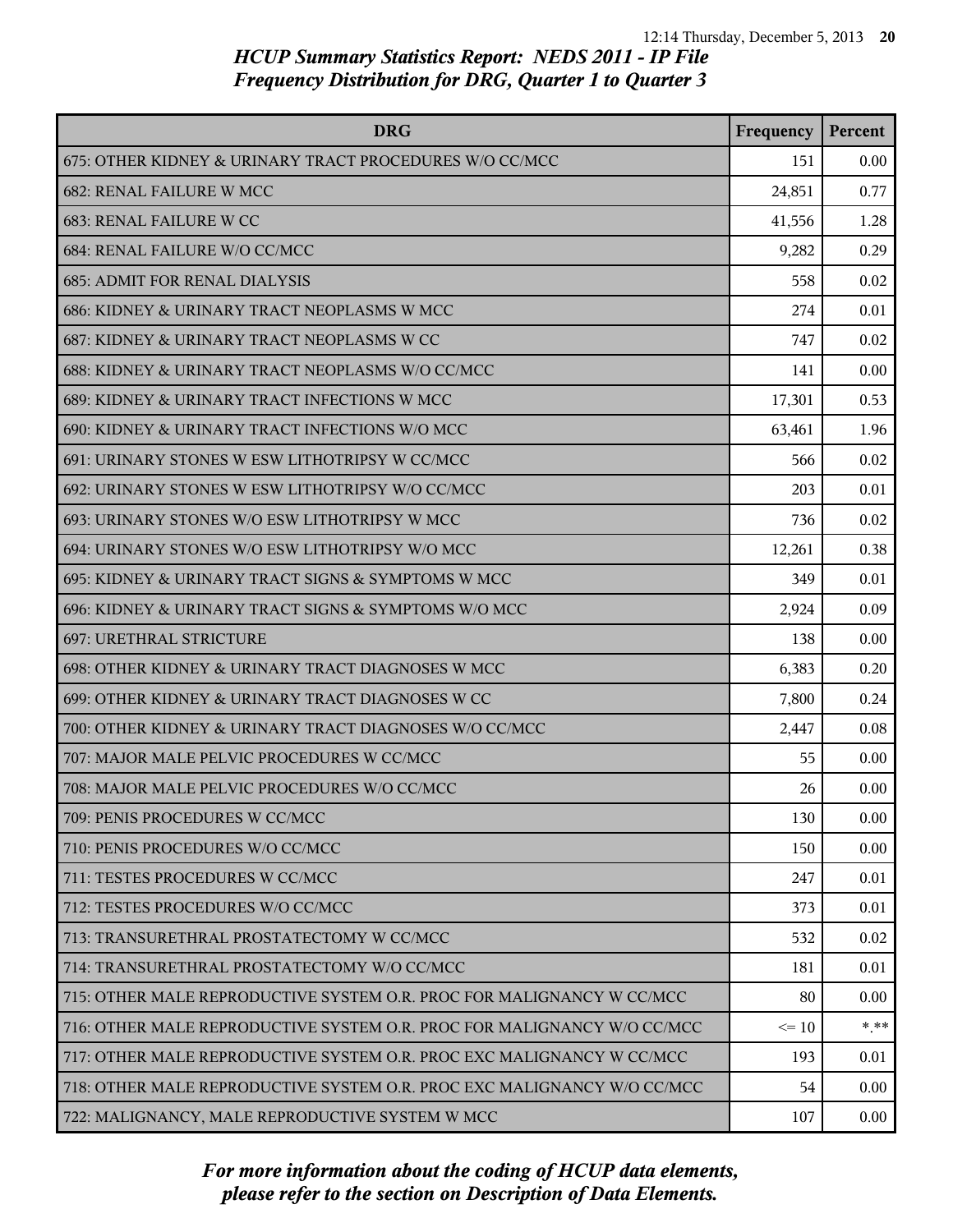| <b>DRG</b>                                                              | Frequency | Percent |
|-------------------------------------------------------------------------|-----------|---------|
| 723: MALIGNANCY, MALE REPRODUCTIVE SYSTEM W CC                          | 377       | 0.01    |
| 724: MALIGNANCY, MALE REPRODUCTIVE SYSTEM W/O CC/MCC                    | 28        | 0.00    |
| 725: BENIGN PROSTATIC HYPERTROPHY W MCC                                 | 162       | 0.01    |
| 726: BENIGN PROSTATIC HYPERTROPHY W/O MCC                               | 988       | 0.03    |
| 727: INFLAMMATION OF THE MALE REPRODUCTIVE SYSTEM W MCC                 | 436       | 0.01    |
| 728: INFLAMMATION OF THE MALE REPRODUCTIVE SYSTEM W/O MCC               | 3,017     | 0.09    |
| 729: OTHER MALE REPRODUCTIVE SYSTEM DIAGNOSES W CC/MCC                  | 258       | 0.01    |
| 730: OTHER MALE REPRODUCTIVE SYSTEM DIAGNOSES W/O CC/MCC                | 243       | 0.01    |
| 734: PELVIC EVISCERATION, RAD HYSTERECTOMY & RAD VULVECTOMY W CC/MCC    | 43        | 0.00    |
| 735: PELVIC EVISCERATION, RAD HYSTERECTOMY & RAD VULVECTOMY W/O CC/MCC  | $\leq 10$ | $* * *$ |
| 736: UTERINE & ADNEXA PROC FOR OVARIAN OR ADNEXAL MALIGNANCY W MCC      | 91        | 0.00    |
| 737: UTERINE & ADNEXA PROC FOR OVARIAN OR ADNEXAL MALIGNANCY W CC       | 154       | 0.00    |
| 738: UTERINE & ADNEXA PROC FOR OVARIAN OR ADNEXAL MALIGNANCY W/O CC/MCC | 35        | 0.00    |
| 739: UTERINE, ADNEXA PROC FOR NON-OVARIAN/ADNEXAL MALIG W MCC           | 44        | 0.00    |
| 740: UTERINE, ADNEXA PROC FOR NON-OVARIAN/ADNEXAL MALIG W CC            | 78        | 0.00    |
| 741: UTERINE, ADNEXA PROC FOR NON-OVARIAN/ADNEXAL MALIG W/O CC/MCC      | 37        | 0.00    |
| 742: UTERINE & ADNEXA PROC FOR NON-MALIGNANCY W CC/MCC                  | 1,719     | 0.05    |
| 743: UTERINE & ADNEXA PROC FOR NON-MALIGNANCY W/O CC/MCC                | 2,299     | 0.07    |
| 744: D&C, CONIZATION, LAPAROSCOPY & TUBAL INTERRUPTION W CC/MCC         | 728       | 0.02    |
| 745: D&C, CONIZATION, LAPAROSCOPY & TUBAL INTERRUPTION W/O CC/MCC       | 717       | 0.02    |
| 746: VAGINA, CERVIX & VULVA PROCEDURES W CC/MCC                         | 380       | 0.01    |
| 747: VAGINA, CERVIX & VULVA PROCEDURES W/O CC/MCC                       | 505       | 0.02    |
| 748: FEMALE REPRODUCTIVE SYSTEM RECONSTRUCTIVE PROCEDURES               | 24        | 0.00    |
| 749: OTHER FEMALE REPRODUCTIVE SYSTEM O.R. PROCEDURES W CC/MCC          | 224       | 0.01    |
| 750: OTHER FEMALE REPRODUCTIVE SYSTEM O.R. PROCEDURES W/O CC/MCC        | 111       | 0.00    |
| 754: MALIGNANCY, FEMALE REPRODUCTIVE SYSTEM W MCC                       | 303       | 0.01    |
| 755: MALIGNANCY, FEMALE REPRODUCTIVE SYSTEM W CC                        | 923       | 0.03    |
| 756: MALIGNANCY, FEMALE REPRODUCTIVE SYSTEM W/O CC/MCC                  | 108       | 0.00    |
| 757: INFECTIONS, FEMALE REPRODUCTIVE SYSTEM W MCC                       | 421       | 0.01    |
| 758: INFECTIONS, FEMALE REPRODUCTIVE SYSTEM W CC                        | 1,150     | 0.04    |
| 759: INFECTIONS, FEMALE REPRODUCTIVE SYSTEM W/O CC/MCC                  | 1,816     | 0.06    |
| 760: MENSTRUAL & OTHER FEMALE REPRODUCTIVE SYSTEM DISORDERS W CC/MCC    | 1,733     | 0.05    |
| 761: MENSTRUAL & OTHER FEMALE REPRODUCTIVE SYSTEM DISORDERS W/O CC/MCC  | 2,452     | 0.08    |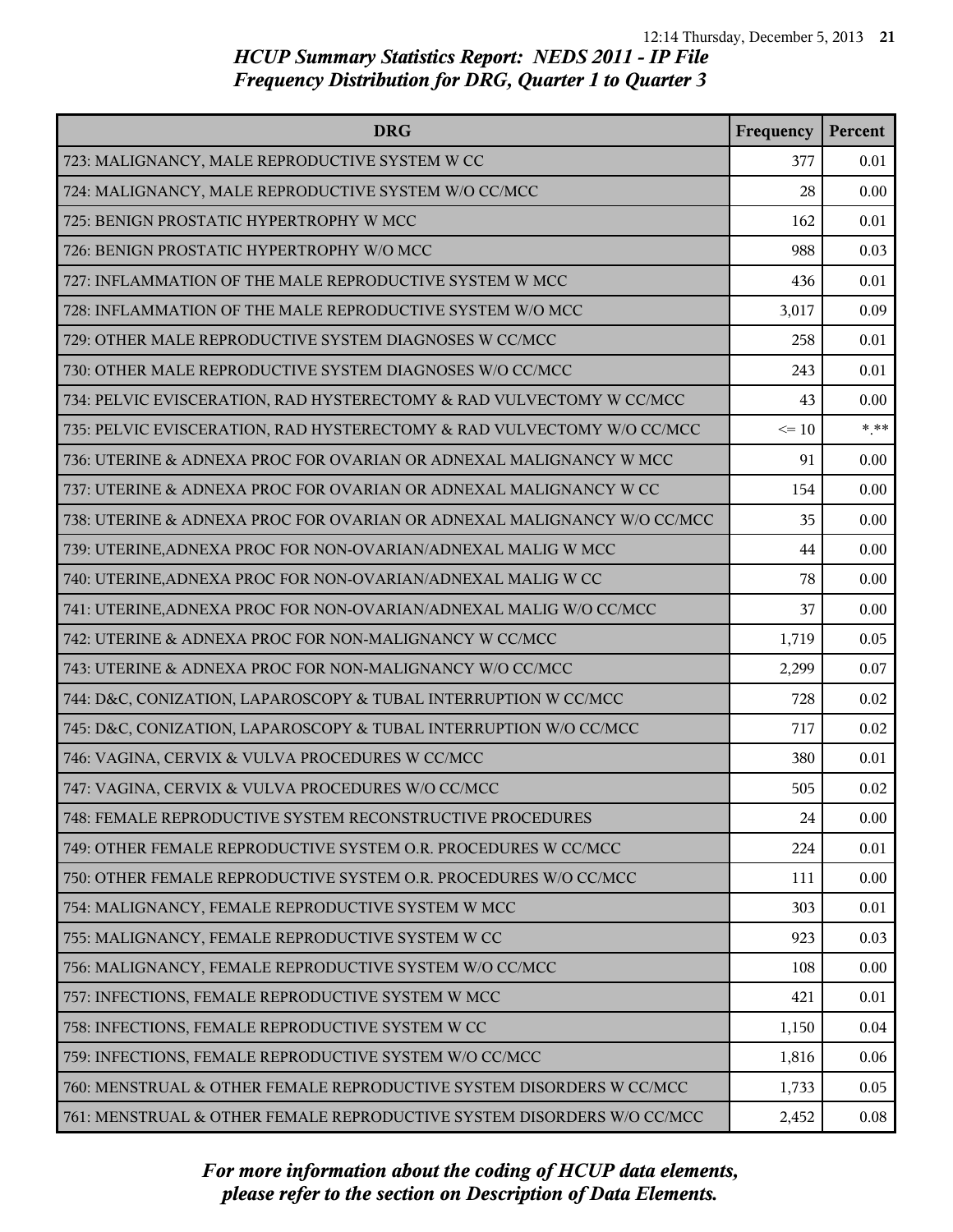| <b>DRG</b>                                                               | Frequency | Percent |
|--------------------------------------------------------------------------|-----------|---------|
| 765: CESAREAN SECTION W CC/MCC                                           | 4,715     | 0.15    |
| 766: CESAREAN SECTION W/O CC/MCC                                         | 5,661     | 0.17    |
| 767: VAGINAL DELIVERY W STERILIZATION &/OR D&C                           | 758       | 0.02    |
| 768: VAGINAL DELIVERY W O.R. PROC EXCEPT STERIL &/OR D&C                 | 25        | 0.00    |
| 769: POSTPARTUM & POST ABORTION DIAGNOSES W O.R. PROCEDURE               | 1,426     | 0.04    |
| 770: ABORTION W D&C, ASPIRATION CURETTAGE OR HYSTEROTOMY                 | 1,918     | 0.06    |
| 774: VAGINAL DELIVERY W COMPLICATING DIAGNOSES                           | 4,191     | 0.13    |
| 775: VAGINAL DELIVERY W/O COMPLICATING DIAGNOSES                         | 24,578    | 0.76    |
| 776: POSTPARTUM & POST ABORTION DIAGNOSES W/O O.R. PROCEDURE             | 5,042     | 0.16    |
| 777: ECTOPIC PREGNANCY                                                   | 2,947     | 0.09    |
| 778: THREATENED ABORTION                                                 | 1,231     | 0.04    |
| 779: ABORTION W/O D&C                                                    | 1,060     | 0.03    |
| 780: FALSE LABOR                                                         | 115       | 0.00    |
| 781: OTHER ANTEPARTUM DIAGNOSES W MEDICAL COMPLICATIONS                  | 11,642    | 0.36    |
| 782: OTHER ANTEPARTUM DIAGNOSES W/O MEDICAL COMPLICATIONS                | 920       | 0.03    |
| 789: NEONATES, DIED OR TRANSFERRED TO ANOTHER ACUTE CARE FACILITY        | 214       | 0.01    |
| 790: EXTREME IMMATURITY OR RESPIRATORY DISTRESS SYNDROME, NEONATE        | 139       | 0.00    |
| 791: PREMATURITY W MAJOR PROBLEMS                                        | 136       | 0.00    |
| 792: PREMATURITY W/O MAJOR PROBLEMS                                      | 184       | 0.01    |
| 793: FULL TERM NEONATE W MAJOR PROBLEMS                                  | 2,210     | 0.07    |
| 794: NEONATE W OTHER SIGNIFICANT PROBLEMS                                | 2,329     | 0.07    |
| 795: NORMAL NEWBORN                                                      | 981       | 0.03    |
| 799: SPLENECTOMY W MCC                                                   | 190       | 0.01    |
| 800: SPLENECTOMY W CC                                                    | 127       | 0.00    |
| 801: SPLENECTOMY W/O CC/MCC                                              | 86        | 0.00    |
| 802: OTHER O.R. PROC OF THE BLOOD & BLOOD FORMING ORGANS W MCC           | 229       | 0.01    |
| 803: OTHER O.R. PROC OF THE BLOOD & BLOOD FORMING ORGANS W CC            | 243       | 0.01    |
| 804: OTHER O.R. PROC OF THE BLOOD & BLOOD FORMING ORGANS W/O CC/MCC      | 185       | 0.01    |
| 808: MAJOR HEMATOL/IMMUN DIAG EXC SICKLE CELL CRISIS & COAGUL W MCC      | 2,252     | 0.07    |
| 809: MAJOR HEMATOL/IMMUN DIAG EXC SICKLE CELL CRISIS & COAGUL W CC       | 4,410     | 0.14    |
| 810: MAJOR HEMATOL/IMMUN DIAG EXC SICKLE CELL CRISIS & COAGUL W/O CC/MCC | 999       | 0.03    |
| 811: RED BLOOD CELL DISORDERS W MCC                                      | 8,566     | 0.26    |
| 812: RED BLOOD CELL DISORDERS W/O MCC                                    | 36,190    | 1.12    |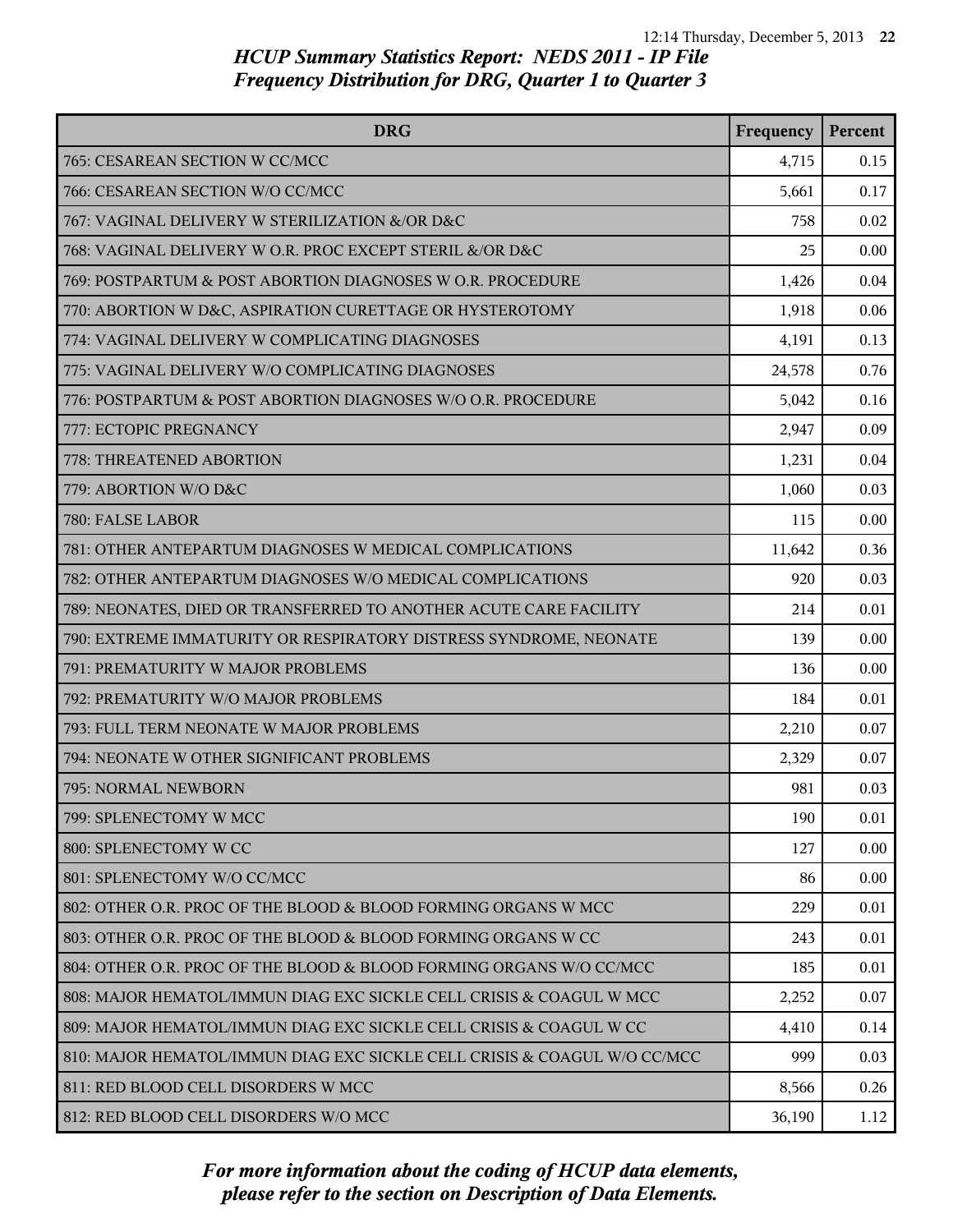| <b>DRG</b>                                                                | Frequency | Percent |
|---------------------------------------------------------------------------|-----------|---------|
| 813: COAGULATION DISORDERS                                                | 3,609     | 0.11    |
| 814: RETICULOENDOTHELIAL & IMMUNITY DISORDERS W MCC                       | 485       | 0.01    |
| 815: RETICULOENDOTHELIAL & IMMUNITY DISORDERS W CC                        | 1,444     | 0.04    |
| 816: RETICULOENDOTHELIAL & IMMUNITY DISORDERS W/O CC/MCC                  | 1,382     | 0.04    |
| 820: LYMPHOMA & LEUKEMIA W MAJOR O.R. PROCEDURE W MCC                     | 211       | 0.01    |
| 821: LYMPHOMA & LEUKEMIA W MAJOR O.R. PROCEDURE W CC                      | 185       | 0.01    |
| 822: LYMPHOMA & LEUKEMIA W MAJOR O.R. PROCEDURE W/O CC/MCC                | 49        | 0.00    |
| 823: LYMPHOMA & NON-ACUTE LEUKEMIA W OTHER O.R. PROC W MCC                | 404       | 0.01    |
| 824: LYMPHOMA & NON-ACUTE LEUKEMIA W OTHER O.R. PROC W CC                 | 608       | 0.02    |
| 825: LYMPHOMA & NON-ACUTE LEUKEMIA W OTHER O.R. PROC W/O CC/MCC           | 226       | 0.01    |
| 826: MYELOPROLIF DISORD OR POORLY DIFF NEOPL W MAJ O.R. PROC W MCC        | 78        | 0.00    |
| 827: MYELOPROLIF DISORD OR POORLY DIFF NEOPL W MAJ O.R. PROC W CC         | 98        | 0.00    |
| 828: MYELOPROLIF DISORD OR POORLY DIFF NEOPL W MAJ O.R. PROC W/O CC/MCC   | 23        | 0.00    |
| 829: MYELOPROLIF DISORD OR POORLY DIFF NEOPL W OTHER O.R. PROC W CC/MCC   | 170       | 0.01    |
| 830: MYELOPROLIF DISORD OR POORLY DIFF NEOPL W OTHER O.R. PROC W/O CC/MCC | 27        | 0.00    |
| 834: ACUTE LEUKEMIA W/O MAJOR O.R. PROCEDURE W MCC                        | 839       | 0.03    |
| 835: ACUTE LEUKEMIA W/O MAJOR O.R. PROCEDURE W CC                         | 759       | 0.02    |
| 836: ACUTE LEUKEMIA W/O MAJOR O.R. PROCEDURE W/O CC/MCC                   | 392       | 0.01    |
| 837: CHEMO W ACUTE LEUKEMIA AS SDX OR W HIGH DOSE CHEMO AGENT W MCC       | $\leq 10$ | $* * *$ |
| 838: CHEMO W ACUTE LEUKEMIA AS SDX W CC OR HIGH DOSE CHEMO AGENT          | 14        | 0.00    |
| 839: CHEMO W ACUTE LEUKEMIA AS SDX W/O CC/MCC                             | 14        | 0.00    |
| 840: LYMPHOMA & NON-ACUTE LEUKEMIA W MCC                                  | 1,658     | 0.05    |
| 841: LYMPHOMA & NON-ACUTE LEUKEMIA W CC                                   | 2,204     | 0.07    |
| 842: LYMPHOMA & NON-ACUTE LEUKEMIA W/O CC/MCC                             | 740       | 0.02    |
| 843: OTHER MYELOPROLIF DIS OR POORLY DIFF NEOPL DIAG W MCC                | 418       | 0.01    |
| 844: OTHER MYELOPROLIF DIS OR POORLY DIFF NEOPL DIAG W CC                 | 750       | 0.02    |
| 845: OTHER MYELOPROLIF DIS OR POORLY DIFF NEOPL DIAG W/O CC/MCC           | 169       | 0.01    |
| 846: CHEMOTHERAPY W/O ACUTE LEUKEMIA AS SECONDARY DIAGNOSIS W MCC         | 27        | 0.00    |
| 847: CHEMOTHERAPY W/O ACUTE LEUKEMIA AS SECONDARY DIAGNOSIS W CC          | 144       | 0.00    |
| 848: CHEMOTHERAPY W/O ACUTE LEUKEMIA AS SECONDARY DIAGNOSIS W/O CC/MCC    | 12        | 0.00    |
| 849: RADIOTHERAPY                                                         | 11        | 0.00    |
| 853: INFECTIOUS & PARASITIC DISEASES W O.R. PROCEDURE W MCC               | 12,557    | 0.39    |
| 854: INFECTIOUS & PARASITIC DISEASES W O.R. PROCEDURE W CC                | 3,338     | 0.10    |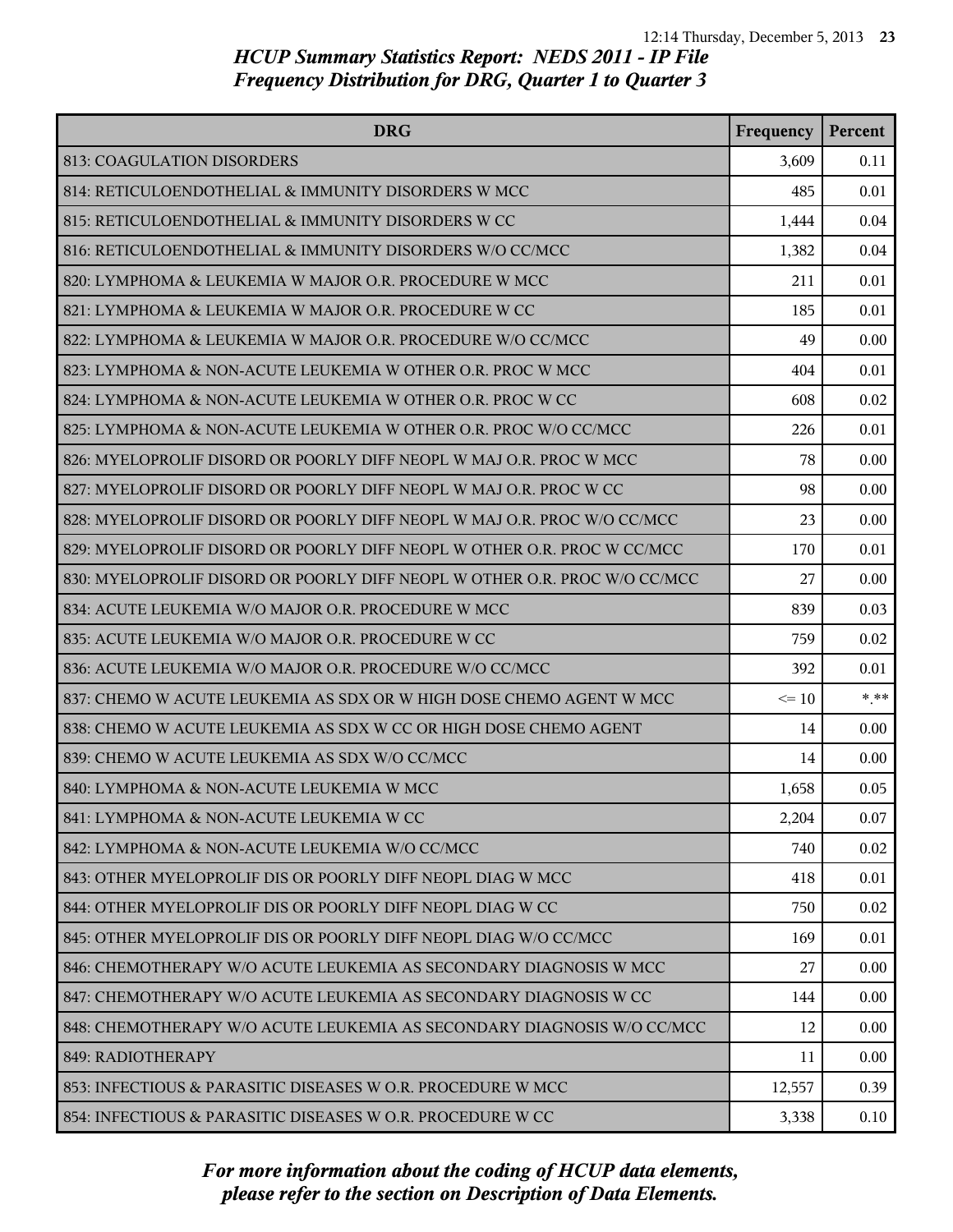| <b>DRG</b>                                                               | Frequency | Percent |
|--------------------------------------------------------------------------|-----------|---------|
| 855: INFECTIOUS & PARASITIC DISEASES W O.R. PROCEDURE W/O CC/MCC         | 128       | 0.00    |
| 856: POSTOPERATIVE OR POST-TRAUMATIC INFECTIONS W O.R. PROC W MCC        | 1,440     | 0.04    |
| 857: POSTOPERATIVE OR POST-TRAUMATIC INFECTIONS W O.R. PROC W CC         | 1,930     | 0.06    |
| 858: POSTOPERATIVE OR POST-TRAUMATIC INFECTIONS W O.R. PROC W/O CC/MCC   | 397       | 0.01    |
| 862: POSTOPERATIVE & POST-TRAUMATIC INFECTIONS W MCC                     | 3,344     | 0.10    |
| 863: POSTOPERATIVE & POST-TRAUMATIC INFECTIONS W/O MCC                   | 6,920     | 0.21    |
| <b>864: FEVER</b>                                                        | 8,588     | 0.27    |
| 865: VIRAL ILLNESS W MCC                                                 | 815       | 0.03    |
| 866: VIRAL ILLNESS W/O MCC                                               | 6,006     | 0.19    |
| 867: OTHER INFECTIOUS & PARASITIC DISEASES DIAGNOSES W MCC               | 1,514     | 0.05    |
| 868: OTHER INFECTIOUS & PARASITIC DISEASES DIAGNOSES W CC                | 1,164     | 0.04    |
| 869: OTHER INFECTIOUS & PARASITIC DISEASES DIAGNOSES W/O CC/MCC          | 664       | 0.02    |
| 870: SEPTICEMIA OR SEVERE SEPSIS W MV 96+ HOURS                          | 8,069     | 0.25    |
| 871: SEPTICEMIA OR SEVERE SEPSIS W/O MV 96+ HOURS W MCC                  | 84,767    | 2.62    |
| 872: SEPTICEMIA OR SEVERE SEPSIS W/O MV 96+ HOURS W/O MCC                | 36,568    | 1.13    |
| 876: O.R. PROCEDURE W PRINCIPAL DIAGNOSES OF MENTAL ILLNESS              | 231       | 0.01    |
| 880: ACUTE ADJUSTMENT REACTION & PSYCHOSOCIAL DYSFUNCTION                | 4,710     | 0.15    |
| 881: DEPRESSIVE NEUROSES                                                 | 10,643    | 0.33    |
| 882: NEUROSES EXCEPT DEPRESSIVE                                          | 4,347     | 0.13    |
| 883: DISORDERS OF PERSONALITY & IMPULSE CONTROL                          | 1,041     | 0.03    |
| 884: ORGANIC DISTURBANCES & MENTAL RETARDATION                           | 6,016     | 0.19    |
| 885: PSYCHOSES                                                           | 103,873   | 3.21    |
| 886: BEHAVIORAL & DEVELOPMENTAL DISORDERS                                | 1,609     | 0.05    |
| 887: OTHER MENTAL DISORDER DIAGNOSES                                     | 222       | 0.01    |
| 894: ALCOHOL/DRUG ABUSE OR DEPENDENCE, LEFT AMA                          | 5,239     | 0.16    |
| 895: ALCOHOL/DRUG ABUSE OR DEPENDENCE W REHABILITATION THERAPY           | 921       | 0.03    |
| 896: ALCOHOL/DRUG ABUSE OR DEPENDENCE W/O REHABILITATION THERAPY W MCC   | 4,567     | 0.14    |
| 897: ALCOHOL/DRUG ABUSE OR DEPENDENCE W/O REHABILITATION THERAPY W/O MCC | 37,613    | 1.16    |
| 901: WOUND DEBRIDEMENTS FOR INJURIES W MCC                               | 132       | 0.00    |
| 902: WOUND DEBRIDEMENTS FOR INJURIES W CC                                | 351       | 0.01    |
| 903: WOUND DEBRIDEMENTS FOR INJURIES W/O CC/MCC                          | 215       | 0.01    |
| 904: SKIN GRAFTS FOR INJURIES W CC/MCC                                   | 324       | 0.01    |
| 905: SKIN GRAFTS FOR INJURIES W/O CC/MCC                                 | 92        | 0.00    |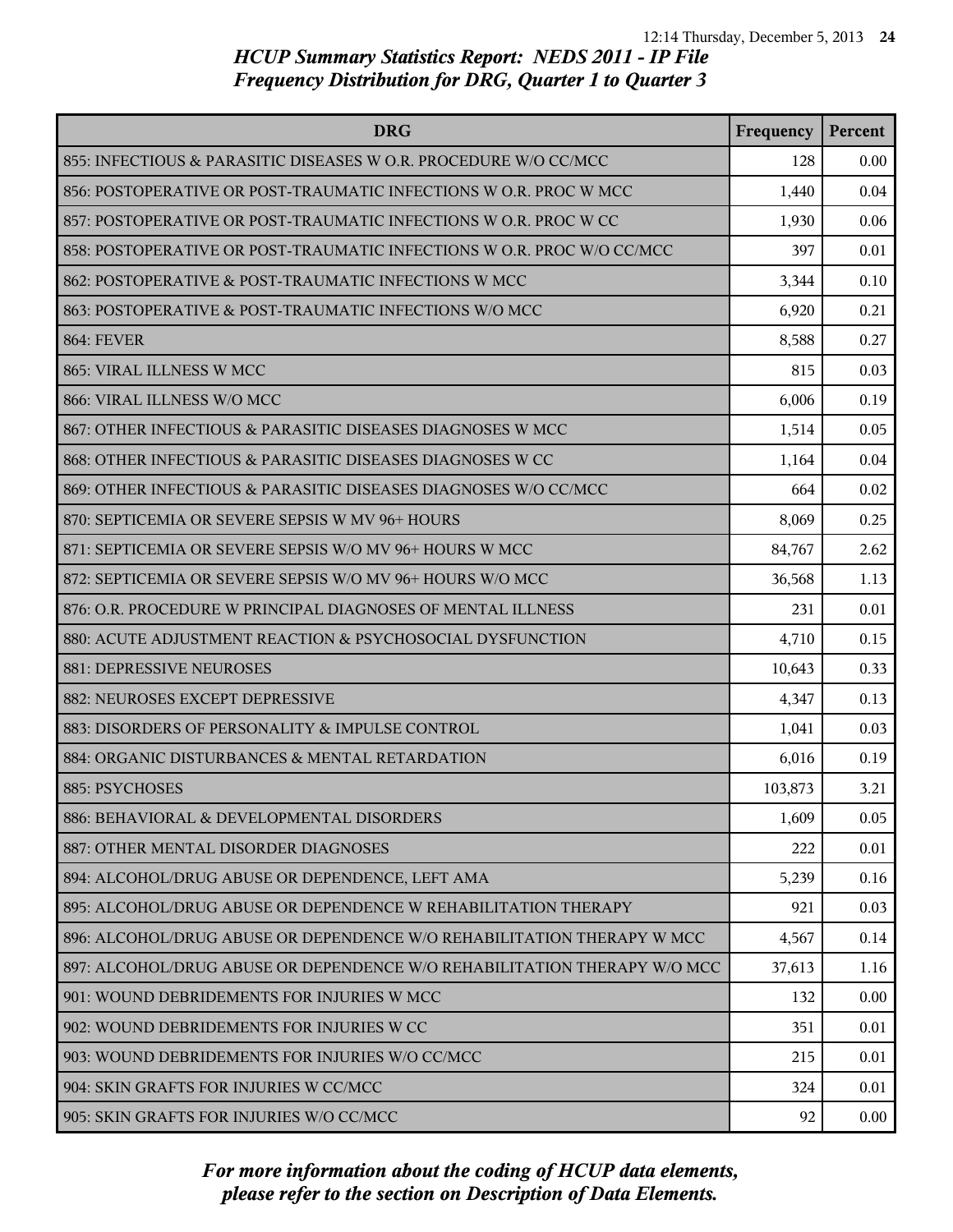| <b>DRG</b>                                                               | Frequency | Percent |
|--------------------------------------------------------------------------|-----------|---------|
| 906: HAND PROCEDURES FOR INJURIES                                        | 990       | 0.03    |
| 907: OTHER O.R. PROCEDURES FOR INJURIES W MCC                            | 1,999     | 0.06    |
| 908: OTHER O.R. PROCEDURES FOR INJURIES W CC                             | 2,383     | 0.07    |
| 909: OTHER O.R. PROCEDURES FOR INJURIES W/O CC/MCC                       | 1,825     | 0.06    |
| 913: TRAUMATIC INJURY W MCC                                              | 295       | 0.01    |
| 914: TRAUMATIC INJURY W/O MCC                                            | 2,828     | 0.09    |
| 915: ALLERGIC REACTIONS W MCC                                            | 605       | 0.02    |
| 916: ALLERGIC REACTIONS W/O MCC                                          | 3,511     | 0.11    |
| 917: POISONING & TOXIC EFFECTS OF DRUGS W MCC                            | 14,134    | 0.44    |
| 918: POISONING & TOXIC EFFECTS OF DRUGS W/O MCC                          | 30,325    | 0.94    |
| 919: COMPLICATIONS OF TREATMENT W MCC                                    | 2,762     | 0.09    |
| 920: COMPLICATIONS OF TREATMENT W CC                                     | 4,622     | 0.14    |
| 921: COMPLICATIONS OF TREATMENT W/O CC/MCC                               | 2,525     | 0.08    |
| 922: OTHER INJURY, POISONING & TOXIC EFFECT DIAG W MCC                   | 857       | 0.03    |
| 923: OTHER INJURY, POISONING & TOXIC EFFECT DIAG W/O MCC                 | 2,370     | 0.07    |
| 927: EXTENSIVE BURNS OR FULL THICKNESS BURNS W MV 96+ HRS W SKIN GRAFT   | 72        | 0.00    |
| 928: FULL THICKNESS BURN W SKIN GRAFT OR INHAL INJ W CC/MCC              | 191       | 0.01    |
| 929: FULL THICKNESS BURN W SKIN GRAFT OR INHAL INJ W/O CC/MCC            | 103       | 0.00    |
| 933: EXTENSIVE BURNS OR FULL THICKNESS BURNS W MV 96+ HRS W/O SKIN GRAFT | 19        | 0.00    |
| 934: FULL THICKNESS BURN W/O SKIN GRFT OR INHAL INJ                      | 272       | 0.01    |
| 935: NON-EXTENSIVE BURNS                                                 | 1,572     | 0.05    |
| 939: O.R. PROC W DIAGNOSES OF OTHER CONTACT W HEALTH SERVICES W MCC      | 116       | 0.00    |
| 940: O.R. PROC W DIAGNOSES OF OTHER CONTACT W HEALTH SERVICES W CC       | 194       | 0.01    |
| 941: O.R. PROC W DIAGNOSES OF OTHER CONTACT W HEALTH SERVICES W/O CC/MCC | 66        | 0.00    |
| 945: REHABILITATION W CC/MCC                                             | 454       | 0.01    |
| 946: REHABILITATION W/O CC/MCC                                           | 136       | 0.00    |
| 947: SIGNS & SYMPTOMS W MCC                                              | 3,502     | 0.11    |
| 948: SIGNS & SYMPTOMS W/O MCC                                            | 17,604    | 0.54    |
| 949: AFTERCARE W CC/MCC                                                  | 76        | 0.00    |
| 950: AFTERCARE W/O CC/MCC                                                | 25        | 0.00    |
| 951: OTHER FACTORS INFLUENCING HEALTH STATUS                             | 1,131     | 0.03    |
| 955: CRANIOTOMY FOR MULTIPLE SIGNIFICANT TRAUMA                          | 351       | 0.01    |
| 956: LIMB REATTACHMENT, HIP & FEMUR PROC FOR MULTIPLE SIGNIFICANT TRAUMA | 1,708     | 0.05    |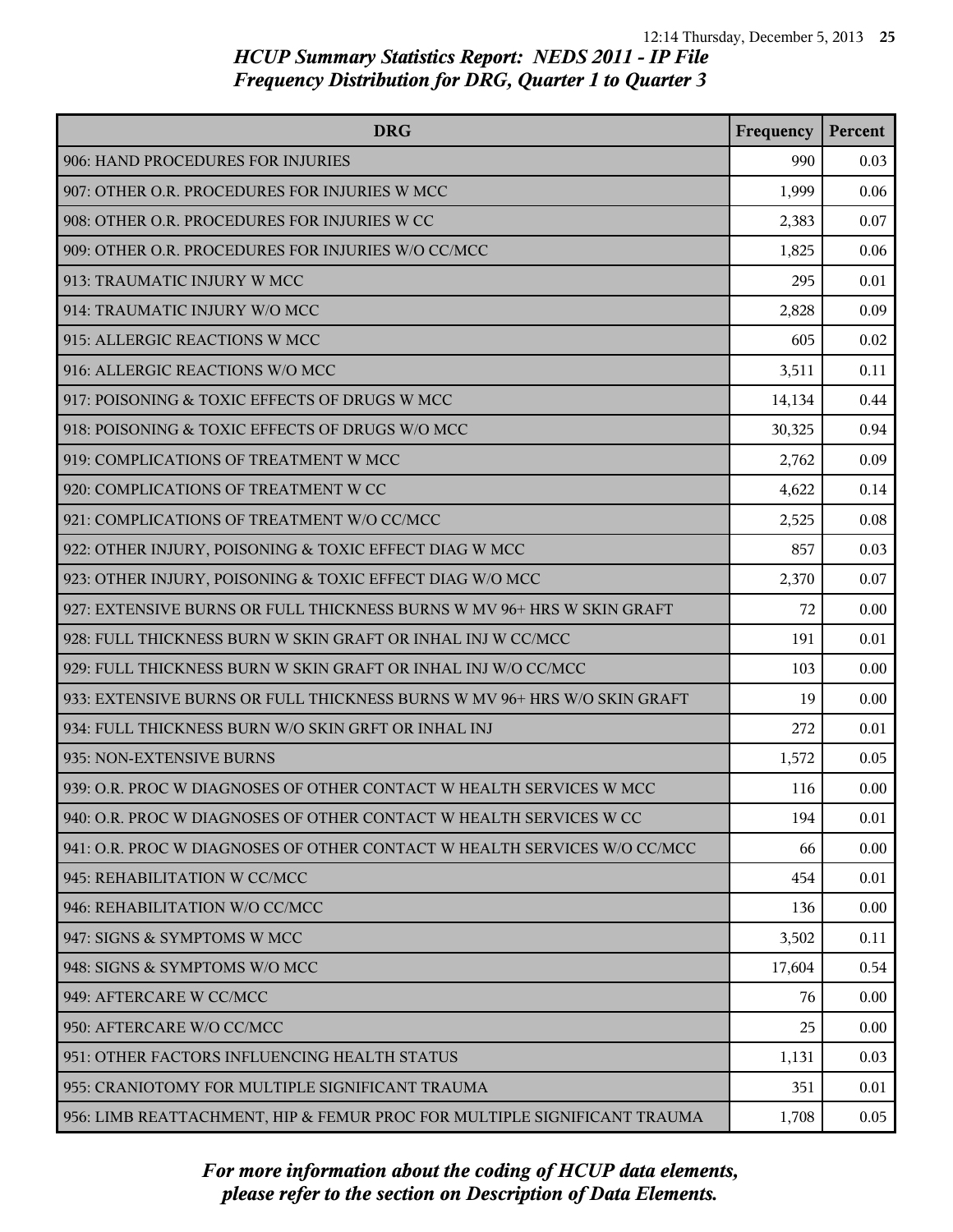| <b>DRG</b>                                                                | Frequency | Percent |
|---------------------------------------------------------------------------|-----------|---------|
| 957: OTHER O.R. PROCEDURES FOR MULTIPLE SIGNIFICANT TRAUMA W MCC          | 1,495     | 0.05    |
| 958: OTHER O.R. PROCEDURES FOR MULTIPLE SIGNIFICANT TRAUMA W CC           | 1,637     | 0.05    |
| 959: OTHER O.R. PROCEDURES FOR MULTIPLE SIGNIFICANT TRAUMA W/O CC/MCC     | 471       | 0.01    |
| 963: OTHER MULTIPLE SIGNIFICANT TRAUMA W MCC                              | 954       | 0.03    |
| 964: OTHER MULTIPLE SIGNIFICANT TRAUMA W CC                               | 1,979     | 0.06    |
| 965: OTHER MULTIPLE SIGNIFICANT TRAUMA W/O CC/MCC                         | 876       | 0.03    |
| 969: HIV W EXTENSIVE O.R. PROCEDURE W MCC                                 | 202       | 0.01    |
| 970: HIV W EXTENSIVE O.R. PROCEDURE W/O MCC                               | 24        | 0.00    |
| 974: HIV W MAJOR RELATED CONDITION W MCC                                  | 2,545     | 0.08    |
| 975: HIV W MAJOR RELATED CONDITION W CC                                   | 2,079     | 0.06    |
| 976: HIV W MAJOR RELATED CONDITION W/O CC/MCC                             | 884       | 0.03    |
| 977: HIV W OR W/O OTHER RELATED CONDITION                                 | 1,356     | 0.04    |
| 981: EXTENSIVE O.R. PROCEDURE UNRELATED TO PRINCIPAL DIAGNOSIS W MCC      | 5,637     | 0.17    |
| 982: EXTENSIVE O.R. PROCEDURE UNRELATED TO PRINCIPAL DIAGNOSIS W CC       | 4,272     | 0.13    |
| 983: EXTENSIVE O.R. PROCEDURE UNRELATED TO PRINCIPAL DIAGNOSIS W/O CC/MCC | 1,044     | 0.03    |
| 984: PROSTATIC O.R. PROCEDURE UNRELATED TO PRINCIPAL DIAGNOSIS W MCC      | 96        | 0.00    |
| 985: PROSTATIC O.R. PROCEDURE UNRELATED TO PRINCIPAL DIAGNOSIS W CC       | 167       | 0.01    |
| 986: PROSTATIC O.R. PROCEDURE UNRELATED TO PRINCIPAL DIAGNOSIS W/O CC/MCC | 32        | 0.00    |
| 987: NON-EXTENSIVE O.R. PROC UNRELATED TO PRINCIPAL DIAGNOSIS W MCC       | 1,732     | 0.05    |
| 988: NON-EXTENSIVE O.R. PROC UNRELATED TO PRINCIPAL DIAGNOSIS W CC        | 2,644     | 0.08    |
| 989: NON-EXTENSIVE O.R. PROC UNRELATED TO PRINCIPAL DIAGNOSIS W/O CC/MCC  | 989       | 0.03    |
| 998: PRINCIPAL DIAGNOSIS INVALID AS DISCHARGE DIAGNOSIS                   | $\leq 10$ | $***$   |
| 999: UNGROUPABLE                                                          | 17,327    | 0.53    |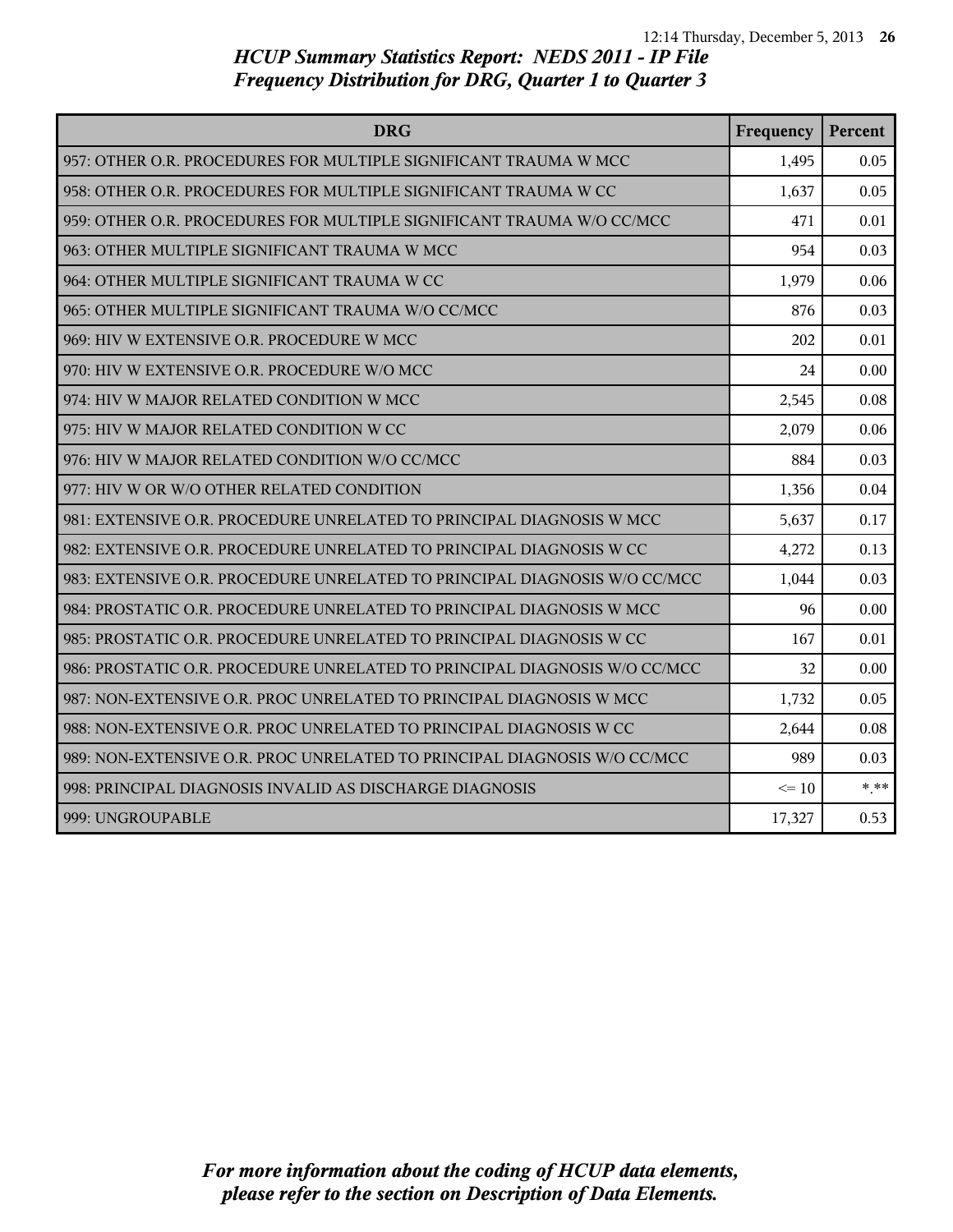| <b>DRG</b>                                                               | Frequency | Percent |
|--------------------------------------------------------------------------|-----------|---------|
|                                                                          | $\leq 10$ | $* * *$ |
| 1: HEART TRANSPLANT OR IMPLANT OF HEART ASSIST SYSTEM W MCC              | 22        | 0.00    |
| 2: HEART TRANSPLANT OR IMPLANT OF HEART ASSIST SYSTEM W/O MCC            | $\leq 10$ | $***$   |
| 3: ECMO OR TRACH W MV 96+ HRS OR PDX EXC FACE, MOUTH & NECK W MAJ O.R.   | 1,604     | 0.15    |
| 4: TRACH W MV 96+ HRS OR PDX EXC FACE, MOUTH & NECK W/O MAJ O.R.         | 1,800     | 0.17    |
| 5: LIVER TRANSPLANT W MCC OR INTESTINAL TRANSPLANT                       | 36        | 0.00    |
| 6: LIVER TRANSPLANT W/O MCC                                              | $\leq 10$ | $***$   |
| 7: LUNG TRANSPLANT                                                       | $\leq 10$ | $***$   |
| 8: SIMULTANEOUS PANCREAS/KIDNEY TRANSPLANT                               | $\leq 10$ | $* * *$ |
| <b>10: PANCREAS TRANSPLANT</b>                                           | $\leq 10$ | $***$   |
| 11: TRACHEOSTOMY FOR FACE, MOUTH & NECK DIAGNOSES W MCC                  | 91        | 0.01    |
| 12: TRACHEOSTOMY FOR FACE, MOUTH & NECK DIAGNOSES W CC                   | 59        | 0.01    |
| 13: TRACHEOSTOMY FOR FACE, MOUTH & NECK DIAGNOSES W/O CC/MCC             | 28        | 0.00    |
| 14: ALLOGENEIC BONE MARROW TRANSPLANT                                    | $\leq 10$ | $* * *$ |
| 16: AUTOLOGOUS BONE MARROW TRANSPLANT W CC/MCC                           | $\leq 10$ | $***$   |
| 20: INTRACRANIAL VASCULAR PROCEDURES W PDX HEMORRHAGE W MCC              | 187       | 0.02    |
| 21: INTRACRANIAL VASCULAR PROCEDURES W PDX HEMORRHAGE W CC               | 61        | 0.01    |
| 22: INTRACRANIAL VASCULAR PROCEDURES W PDX HEMORRHAGE W/O CC/MCC         | 29        | 0.00    |
| 23: CRANIO W MAJOR DEV IMPL/ACUTE COMPLEX CNS PDX W MCC OR CHEMO IMPLANT | 585       | 0.06    |
| 24: CRANIO W MAJOR DEV IMPL/ACUTE COMPLEX CNS PDX W/O MCC                | 151       | 0.01    |
| 25: CRANIOTOMY & ENDOVASCULAR INTRACRANIAL PROCEDURES W MCC              | 1,147     | 0.11    |
| 26: CRANIOTOMY & ENDOVASCULAR INTRACRANIAL PROCEDURES W CC               | 606       | 0.06    |
| 27: CRANIOTOMY & ENDOVASCULAR INTRACRANIAL PROCEDURES W/O CC/MCC         | 401       | 0.04    |
| 28: SPINAL PROCEDURES W MCC                                              | 153       | 0.01    |
| 29: SPINAL PROCEDURES W CC OR SPINAL NEUROSTIMULATORS                    | 250       | 0.02    |
| 30: SPINAL PROCEDURES W/O CC/MCC                                         | 115       | 0.01    |
| 31: VENTRICULAR SHUNT PROCEDURES W MCC                                   | 151       | 0.01    |
| 32: VENTRICULAR SHUNT PROCEDURES W CC                                    | 243       | 0.02    |
| 33: VENTRICULAR SHUNT PROCEDURES W/O CC/MCC                              | 105       | 0.01    |
| 34: CAROTID ARTERY STENT PROCEDURE W MCC                                 | 29        | 0.00    |
| 35: CAROTID ARTERY STENT PROCEDURE W CC                                  | 38        | 0.00    |
| 36: CAROTID ARTERY STENT PROCEDURE W/O CC/MCC                            | 24        | 0.00    |
| 37: EXTRACRANIAL PROCEDURES W MCC                                        | 190       | 0.02    |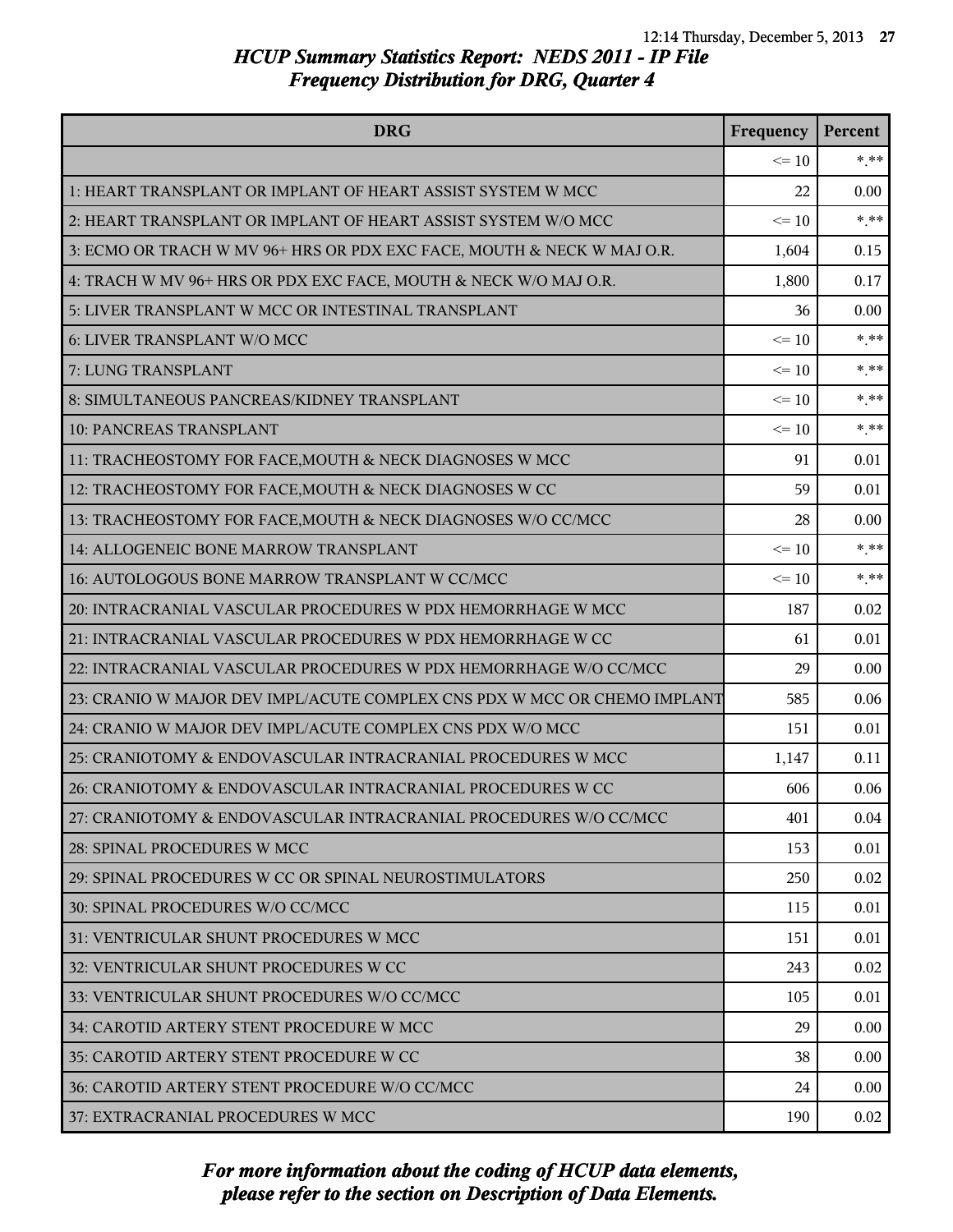| <b>DRG</b>                                                               | Frequency | Percent |
|--------------------------------------------------------------------------|-----------|---------|
| 38: EXTRACRANIAL PROCEDURES W CC                                         | 327       | 0.03    |
| 39: EXTRACRANIAL PROCEDURES W/O CC/MCC                                   | 220       | 0.02    |
| 40: PERIPH/CRANIAL NERVE & OTHER NERV SYST PROC W MCC                    | 394       | 0.04    |
| 41: PERIPH/CRANIAL NERVE & OTHER NERV SYST PROC W CC OR PERIPH NEUROSTIM | 539       | 0.05    |
| 42: PERIPH/CRANIAL NERVE & OTHER NERV SYST PROC W/O CC/MCC               | 166       | 0.02    |
| 52: SPINAL DISORDERS & INJURIES W CC/MCC                                 | 139       | 0.01    |
| 53: SPINAL DISORDERS & INJURIES W/O CC/MCC                               | 85        | 0.01    |
| 54: NERVOUS SYSTEM NEOPLASMS W MCC                                       | 1,111     | 0.10    |
| 55: NERVOUS SYSTEM NEOPLASMS W/O MCC                                     | 1,014     | 0.10    |
| 56: DEGENERATIVE NERVOUS SYSTEM DISORDERS W MCC                          | 840       | 0.08    |
| 57: DEGENERATIVE NERVOUS SYSTEM DISORDERS W/O MCC                        | 3,526     | 0.33    |
| 58: MULTIPLE SCLEROSIS & CEREBELLAR ATAXIA W MCC                         | 97        | 0.01    |
| 59: MULTIPLE SCLEROSIS & CEREBELLAR ATAXIA W CC                          | 434       | 0.04    |
| 60: MULTIPLE SCLEROSIS & CEREBELLAR ATAXIA W/O CC/MCC                    | 556       | 0.05    |
| 61: ACUTE ISCHEMIC STROKE W USE OF THROMBOLYTIC AGENT W MCC              | 343       | 0.03    |
| 62: ACUTE ISCHEMIC STROKE W USE OF THROMBOLYTIC AGENT W CC               | 634       | 0.06    |
| 63: ACUTE ISCHEMIC STROKE W USE OF THROMBOLYTIC AGENT W/O CC/MCC         | 244       | 0.02    |
| 64: INTRACRANIAL HEMORRHAGE OR CEREBRAL INFARCTION W MCC                 | 5,707     | 0.54    |
| 65: INTRACRANIAL HEMORRHAGE OR CEREBRAL INFARCTION W CC                  | 10,142    | 0.96    |
| 66: INTRACRANIAL HEMORRHAGE OR CEREBRAL INFARCTION W/O CC/MCC            | 6,656     | 0.63    |
| 67: NONSPECIFIC CVA & PRECEREBRAL OCCLUSION W/O INFARCT W MCC            | 76        | 0.01    |
| 68: NONSPECIFIC CVA & PRECEREBRAL OCCLUSION W/O INFARCT W/O MCC          | 665       | 0.06    |
| <b>69: TRANSIENT ISCHEMIA</b>                                            | 9,321     | 0.88    |
| 70: NONSPECIFIC CEREBROVASCULAR DISORDERS W MCC                          | 1,049     | 0.10    |
| 71: NONSPECIFIC CEREBROVASCULAR DISORDERS W CC                           | 1,342     | 0.13    |
| 72: NONSPECIFIC CEREBROVASCULAR DISORDERS W/O CC/MCC                     | 673       | 0.06    |
| 73: CRANIAL & PERIPHERAL NERVE DISORDERS W MCC                           | 806       | 0.08    |
| 74: CRANIAL & PERIPHERAL NERVE DISORDERS W/O MCC                         | 4,120     | 0.39    |
| 75: VIRAL MENINGITIS W CC/MCC                                            | 419       | 0.04    |
| 76: VIRAL MENINGITIS W/O CC/MCC                                          | 936       | 0.09    |
| 77: HYPERTENSIVE ENCEPHALOPATHY W MCC                                    | 166       | 0.02    |
| 78: HYPERTENSIVE ENCEPHALOPATHY W CC                                     | 302       | 0.03    |
| 79: HYPERTENSIVE ENCEPHALOPATHY W/O CC/MCC                               | 100       | 0.01    |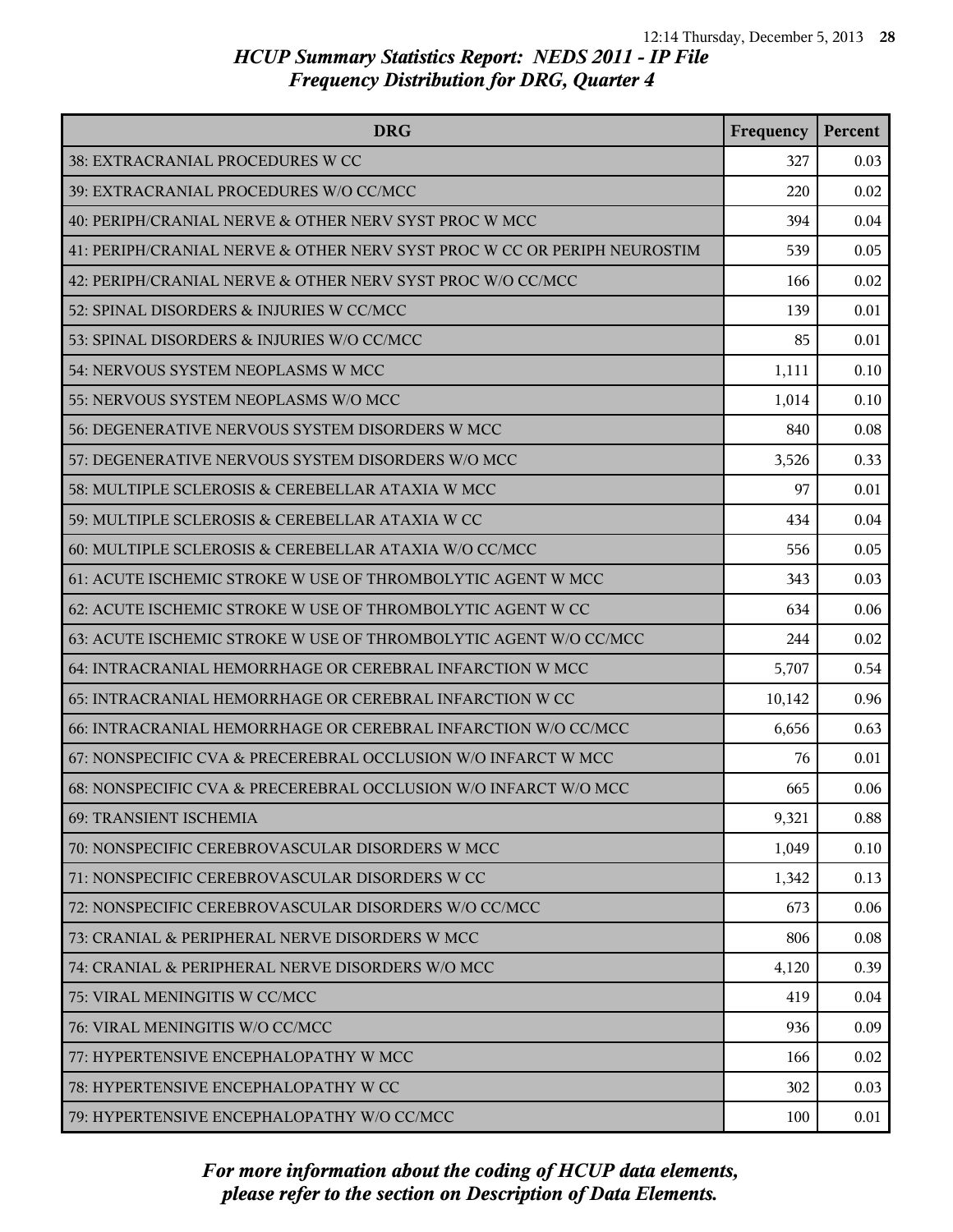| <b>DRG</b>                                                              | Frequency | Percent |
|-------------------------------------------------------------------------|-----------|---------|
| 80: NONTRAUMATIC STUPOR & COMA W MCC                                    | 158       | 0.01    |
| 81: NONTRAUMATIC STUPOR & COMA W/O MCC                                  | 626       | 0.06    |
| 82: TRAUMATIC STUPOR & COMA, COMA >1 HR W MCC                           | 404       | 0.04    |
| 83: TRAUMATIC STUPOR & COMA, COMA >1 HR W CC                            | 341       | 0.03    |
| 84: TRAUMATIC STUPOR & COMA, COMA >1 HR W/O CC/MCC                      | 536       | 0.05    |
| 85: TRAUMATIC STUPOR & COMA, COMA <1 HR W MCC                           | 829       | 0.08    |
| 86: TRAUMATIC STUPOR & COMA, COMA <1 HR W CC                            | 1,596     | 0.15    |
| 87: TRAUMATIC STUPOR & COMA, COMA <1 HR W/O CC/MCC                      | 2,249     | 0.21    |
| 88: CONCUSSION W MCC                                                    | 139       | 0.01    |
| 89: CONCUSSION W CC                                                     | 438       | 0.04    |
| 90: CONCUSSION W/O CC/MCC                                               | 820       | 0.08    |
| 91: OTHER DISORDERS OF NERVOUS SYSTEM W MCC                             | 865       | 0.08    |
| 92: OTHER DISORDERS OF NERVOUS SYSTEM W CC                              | 1,954     | 0.18    |
| 93: OTHER DISORDERS OF NERVOUS SYSTEM W/O CC/MCC                        | 1,681     | 0.16    |
| 94: BACTERIAL & TUBERCULOUS INFECTIONS OF NERVOUS SYSTEM W MCC          | 158       | 0.01    |
| 95: BACTERIAL & TUBERCULOUS INFECTIONS OF NERVOUS SYSTEM W CC           | 176       | 0.02    |
| 96: BACTERIAL & TUBERCULOUS INFECTIONS OF NERVOUS SYSTEM W/O CC/MCC     | 181       | 0.02    |
| 97: NON-BACTERIAL INFECT OF NERVOUS SYS EXC VIRAL MENINGITIS W MCC      | 148       | 0.01    |
| 98: NON-BACTERIAL INFECT OF NERVOUS SYS EXC VIRAL MENINGITIS W CC       | 182       | 0.02    |
| 99: NON-BACTERIAL INFECT OF NERVOUS SYS EXC VIRAL MENINGITIS W/O CC/MCC | 172       | 0.02    |
| 100: SEIZURES W MCC                                                     | 2,566     | 0.24    |
| 101: SEIZURES W/O MCC                                                   | 8,757     | 0.83    |
| 102: HEADACHES W MCC                                                    | 239       | 0.02    |
| 103: HEADACHES W/O MCC                                                  | 3,619     | 0.34    |
| 113: ORBITAL PROCEDURES W CC/MCC                                        | 97        | 0.01    |
| 114: ORBITAL PROCEDURES W/O CC/MCC                                      | 94        | 0.01    |
| l 115: EXTRAOCULAR PROCEDURES EXCEPT ORBIT                              | 83        | 0.01    |
| 116: INTRAOCULAR PROCEDURES W CC/MCC                                    | 41        | 0.00    |
| 117: INTRAOCULAR PROCEDURES W/O CC/MCC                                  | 46        | 0.00    |
| 121: ACUTE MAJOR EYE INFECTIONS W CC/MCC                                | 108       | 0.01    |
| 122: ACUTE MAJOR EYE INFECTIONS W/O CC/MCC                              | 151       | 0.01    |
| 123: NEUROLOGICAL EYE DISORDERS                                         | 486       | 0.05    |
| 124: OTHER DISORDERS OF THE EYE W MCC                                   | 88        | 0.01    |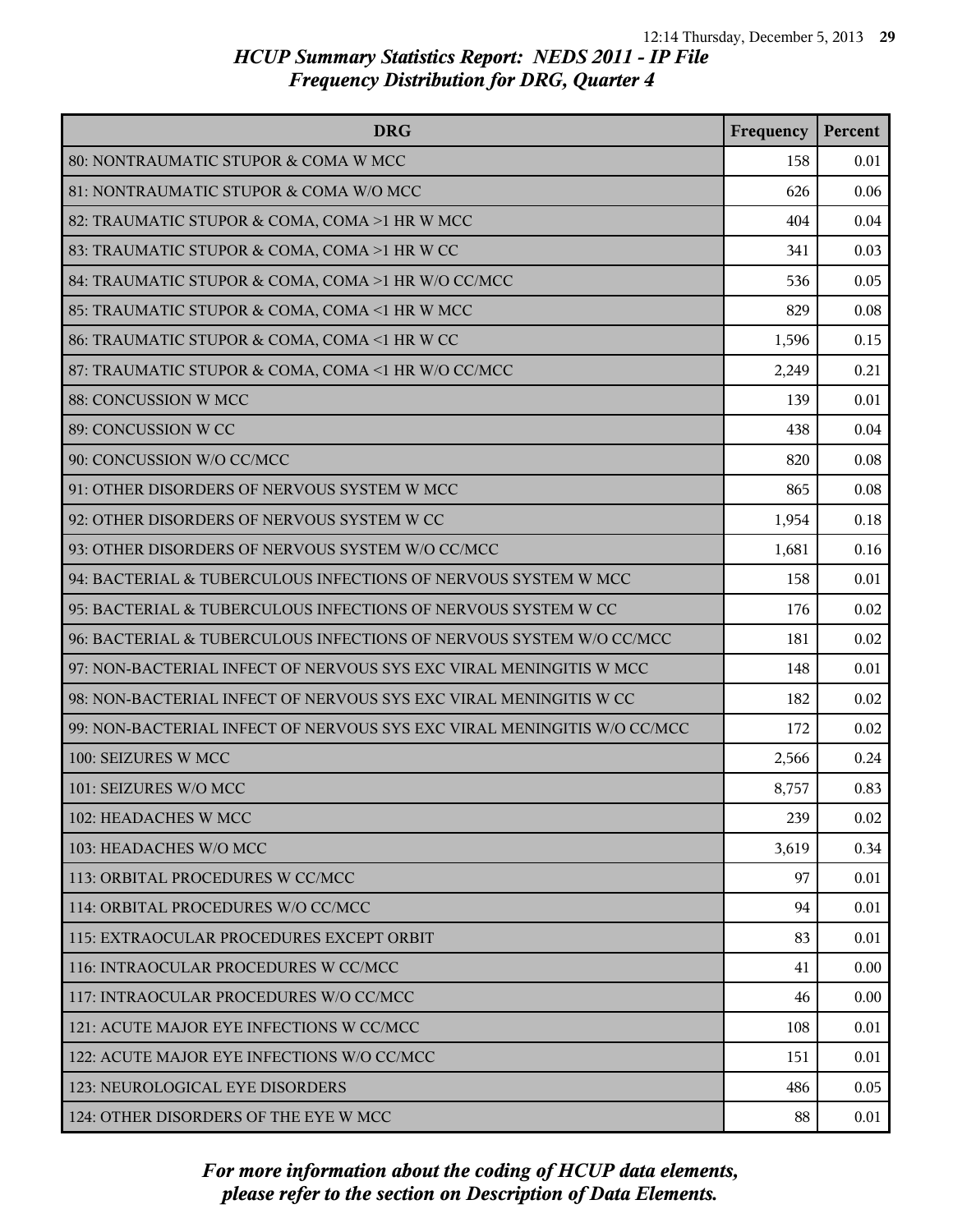| <b>DRG</b>                                                      | Frequency | Percent |
|-----------------------------------------------------------------|-----------|---------|
| 125: OTHER DISORDERS OF THE EYE W/O MCC                         | 812       | 0.08    |
| 129: MAJOR HEAD & NECK PROCEDURES W CC/MCC OR MAJOR DEVICE      | $\leq 10$ | $* * *$ |
| 130: MAJOR HEAD & NECK PROCEDURES W/O CC/MCC                    | $\leq 10$ | $***$   |
| 131: CRANIAL/FACIAL PROCEDURES W CC/MCC                         | 249       | 0.02    |
| 132: CRANIAL/FACIAL PROCEDURES W/O CC/MCC                       | 304       | 0.03    |
| 133: OTHER EAR, NOSE, MOUTH & THROAT O.R. PROCEDURES W CC/MCC   | 227       | 0.02    |
| 134: OTHER EAR, NOSE, MOUTH & THROAT O.R. PROCEDURES W/O CC/MCC | 477       | 0.05    |
| 135: SINUS & MASTOID PROCEDURES W CC/MCC                        | 39        | 0.00    |
| 136: SINUS & MASTOID PROCEDURES W/O CC/MCC                      | 15        | 0.00    |
| 137: MOUTH PROCEDURES W CC/MCC                                  | 165       | 0.02    |
| 138: MOUTH PROCEDURES W/O CC/MCC                                | 109       | 0.01    |
| 139: SALIVARY GLAND PROCEDURES                                  | $\leq 10$ | $***$   |
| 146: EAR, NOSE, MOUTH & THROAT MALIGNANCY W MCC                 | 77        | 0.01    |
| 147: EAR, NOSE, MOUTH & THROAT MALIGNANCY W CC                  | 125       | 0.01    |
| 148: EAR, NOSE, MOUTH & THROAT MALIGNANCY W/O CC/MCC            | 40        | 0.00    |
| 149: DYSEQUILIBRIUM                                             | 3,681     | 0.35    |
| 150: EPISTAXIS W MCC                                            | 109       | 0.01    |
| 151: EPISTAXIS W/O MCC                                          | 513       | 0.05    |
| 152: OTITIS MEDIA & URI W MCC                                   | 331       | 0.03    |
| 153: OTITIS MEDIA & URI W/O MCC                                 | 3,519     | 0.33    |
| 154: OTHER EAR, NOSE, MOUTH & THROAT DIAGNOSES W MCC            | 220       | 0.02    |
| 155: OTHER EAR, NOSE, MOUTH & THROAT DIAGNOSES W CC             | 699       | 0.07    |
| 156: OTHER EAR, NOSE, MOUTH & THROAT DIAGNOSES W/O CC/MCC       | 640       | 0.06    |
| 157: DENTAL & ORAL DISEASES W MCC                               | 146       | 0.01    |
| 158: DENTAL & ORAL DISEASES W CC                                | 641       | 0.06    |
| 159: DENTAL & ORAL DISEASES W/O CC/MCC                          | 538       | 0.05    |
| 163: MAJOR CHEST PROCEDURES W MCC                               | 755       | 0.07    |
| 164: MAJOR CHEST PROCEDURES W CC                                | 359       | 0.03    |
| 165: MAJOR CHEST PROCEDURES W/O CC/MCC                          | 218       | 0.02    |
| 166: OTHER RESP SYSTEM O.R. PROCEDURES W MCC                    | 1,654     | 0.16    |
| 167: OTHER RESP SYSTEM O.R. PROCEDURES W CC                     | 1,305     | 0.12    |
| 168: OTHER RESP SYSTEM O.R. PROCEDURES W/O CC/MCC               | 248       | 0.02    |
| 175: PULMONARY EMBOLISM W MCC                                   | 1,808     | 0.17    |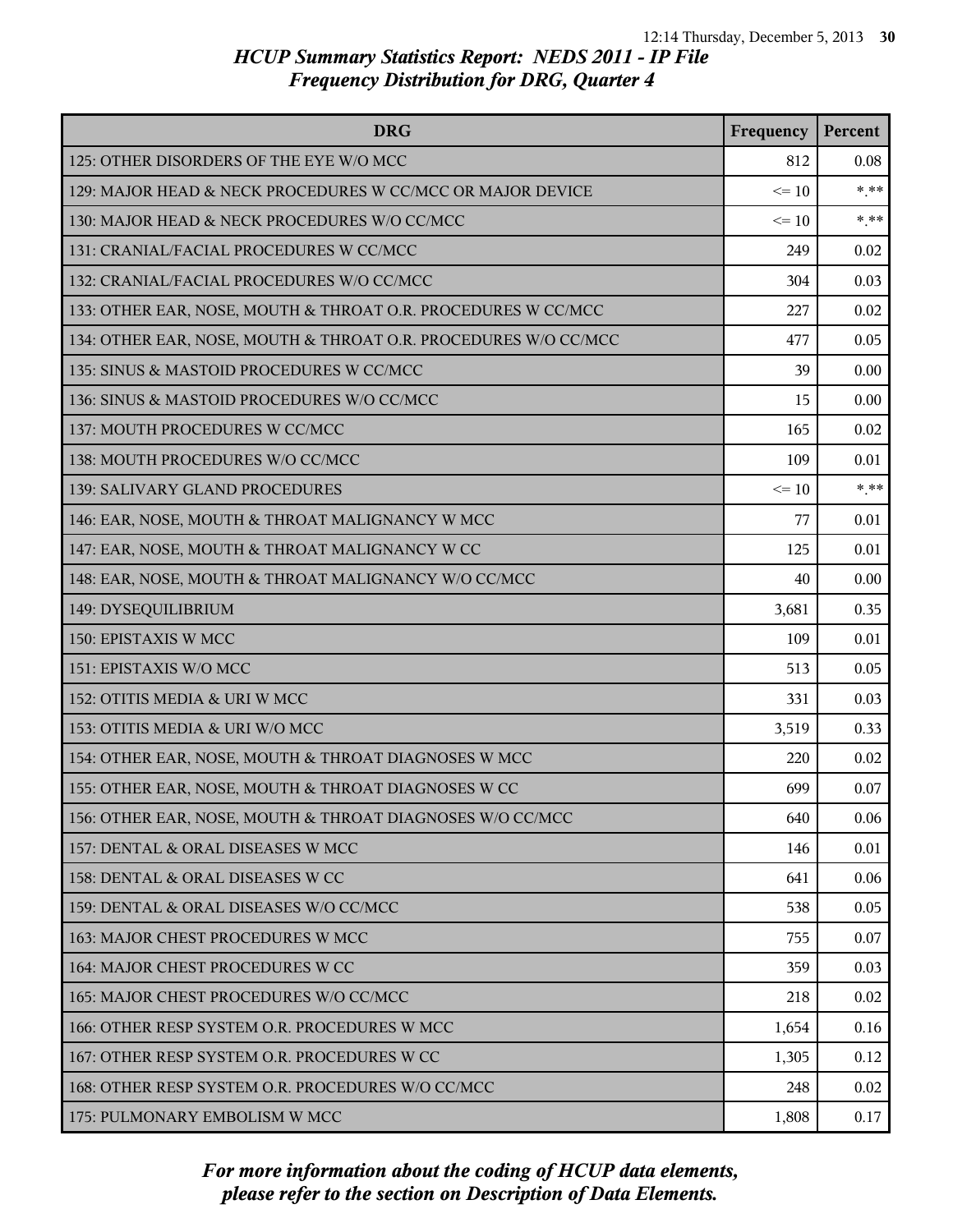| <b>DRG</b>                                                        | Frequency | Percent |
|-------------------------------------------------------------------|-----------|---------|
| 176: PULMONARY EMBOLISM W/O MCC                                   | 5,450     | 0.51    |
| 177: RESPIRATORY INFECTIONS & INFLAMMATIONS W MCC                 | 5,036     | 0.48    |
| 178: RESPIRATORY INFECTIONS & INFLAMMATIONS W CC                  | 4,356     | 0.41    |
| 179: RESPIRATORY INFECTIONS & INFLAMMATIONS W/O CC/MCC            | 1,165     | 0.11    |
| 180: RESPIRATORY NEOPLASMS W MCC                                  | 1,842     | 0.17    |
| 181: RESPIRATORY NEOPLASMS W CC                                   | 1,838     | 0.17    |
| 182: RESPIRATORY NEOPLASMS W/O CC/MCC                             | 215       | 0.02    |
| 183: MAJOR CHEST TRAUMA W MCC                                     | 355       | 0.03    |
| 184: MAJOR CHEST TRAUMA W CC                                      | 889       | 0.08    |
| 185: MAJOR CHEST TRAUMA W/O CC/MCC                                | 331       | 0.03    |
| 186: PLEURAL EFFUSION W MCC                                       | 848       | 0.08    |
| 187: PLEURAL EFFUSION W CC                                        | 875       | 0.08    |
| 188: PLEURAL EFFUSION W/O CC/MCC                                  | 258       | 0.02    |
| 189: PULMONARY EDEMA & RESPIRATORY FAILURE                        | 9,284     | 0.88    |
| 190: CHRONIC OBSTRUCTIVE PULMONARY DISEASE W MCC                  | 12,890    | 1.22    |
| 191: CHRONIC OBSTRUCTIVE PULMONARY DISEASE W CC                   | 13,069    | 1.23    |
| 192: CHRONIC OBSTRUCTIVE PULMONARY DISEASE W/O CC/MCC             | 11,333    | 1.07    |
| 193: SIMPLE PNEUMONIA & PLEURISY W MCC                            | 10,436    | 0.99    |
| 194: SIMPLE PNEUMONIA & PLEURISY W CC                             | 19,459    | 1.84    |
| 195: SIMPLE PNEUMONIA & PLEURISY W/O CC/MCC                       | 11,032    | 1.04    |
| 196: INTERSTITIAL LUNG DISEASE W MCC                              | 596       | 0.06    |
| 197: INTERSTITIAL LUNG DISEASE W CC                               | 495       | 0.05    |
| 198: INTERSTITIAL LUNG DISEASE W/O CC/MCC                         | 251       | 0.02    |
| 199: PNEUMOTHORAX W MCC                                           | 408       | 0.04    |
| 200: PNEUMOTHORAX W CC                                            | 987       | 0.09    |
| 201: PNEUMOTHORAX W/O CC/MCC                                      | 797       | 0.08    |
| 202: BRONCHITIS & ASTHMA W CC/MCC                                 | 7,176     | 0.68    |
| 203: BRONCHITIS & ASTHMA W/O CC/MCC                               | 11,903    | 1.12    |
| 204: RESPIRATORY SIGNS & SYMPTOMS                                 | 2,557     | 0.24    |
| 205: OTHER RESPIRATORY SYSTEM DIAGNOSES W MCC                     | 710       | 0.07    |
| 206: OTHER RESPIRATORY SYSTEM DIAGNOSES W/O MCC                   | 2,437     | 0.23    |
| 207: RESPIRATORY SYSTEM DIAGNOSIS W VENTILATOR SUPPORT 96+ HOURS  | 2,820     | 0.27    |
| 208: RESPIRATORY SYSTEM DIAGNOSIS W VENTILATOR SUPPORT < 96 HOURS | 6,543     | 0.62    |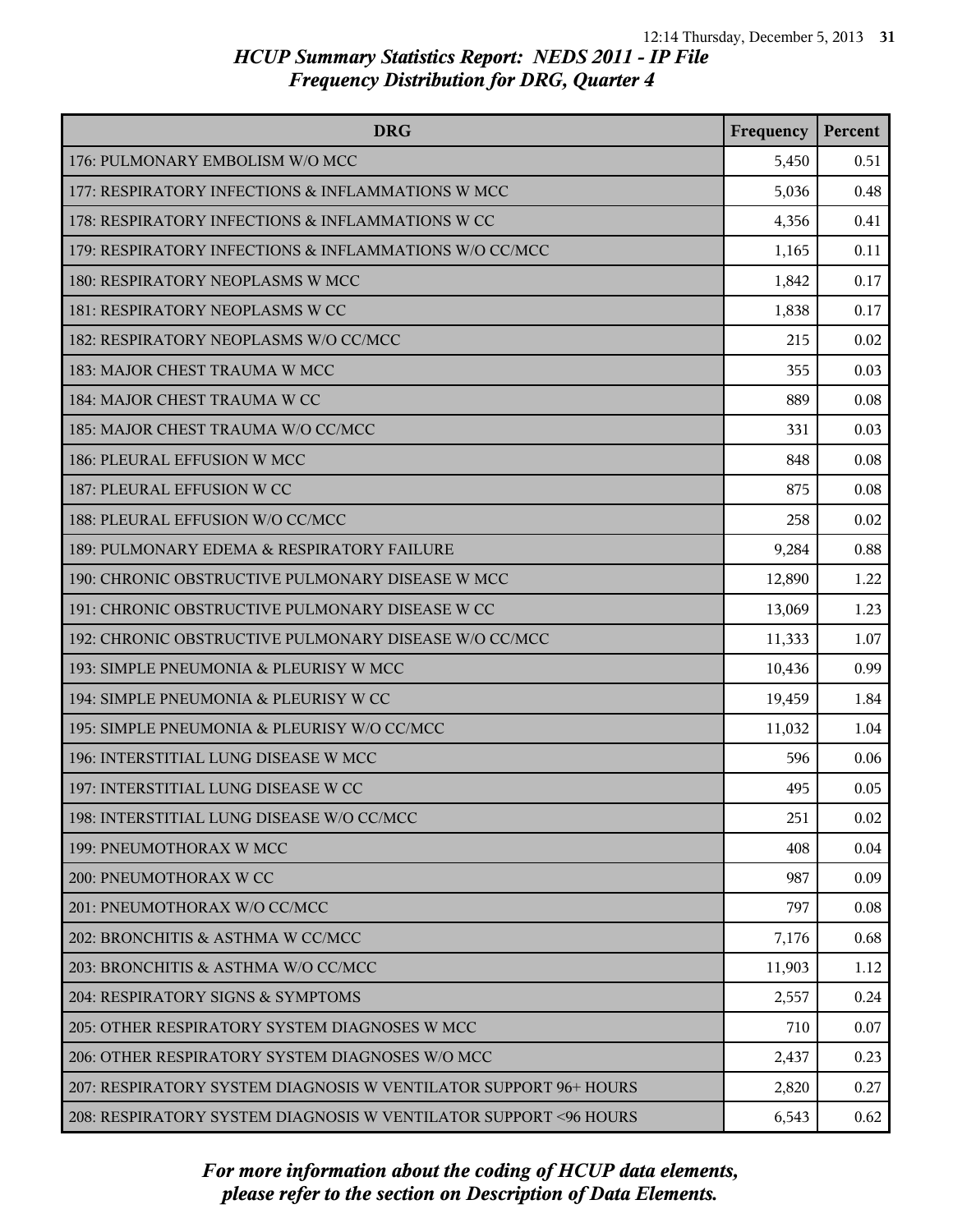| <b>DRG</b>                                                                | Frequency | Percent  |
|---------------------------------------------------------------------------|-----------|----------|
| 215: OTHER HEART ASSIST SYSTEM IMPLANT                                    | $\leq 10$ | $*$ $**$ |
| 216: CARDIAC VALVE & OTH MAJ CARDIOTHORACIC PROC W CARD CATH W MCC        | 466       | 0.04     |
| 217: CARDIAC VALVE & OTH MAJ CARDIOTHORACIC PROC W CARD CATH W CC         | 179       | 0.02     |
| 218: CARDIAC VALVE & OTH MAJ CARDIOTHORACIC PROC W CARD CATH W/O CC/MCC   | 23        | 0.00     |
| 219: CARDIAC VALVE & OTH MAJ CARDIOTHORACIC PROC W/O CARD CATH W MCC      | 218       | 0.02     |
| 220: CARDIAC VALVE & OTH MAJ CARDIOTHORACIC PROC W/O CARD CATH W CC       | 111       | 0.01     |
| 221: CARDIAC VALVE & OTH MAJ CARDIOTHORACIC PROC W/O CARD CATH W/O CC/MCQ | 25        | 0.00     |
| 222: CARDIAC DEFIB IMPLANT W CARDIAC CATH W AMI/HF/SHOCK W MCC            | 148       | 0.01     |
| 223: CARDIAC DEFIB IMPLANT W CARDIAC CATH W AMI/HF/SHOCK W/O MCC          | 109       | 0.01     |
| 224: CARDIAC DEFIB IMPLANT W CARDIAC CATH W/O AMI/HF/SHOCK W MCC          | 173       | 0.02     |
| 225: CARDIAC DEFIB IMPLANT W CARDIAC CATH W/O AMI/HF/SHOCK W/O MCC        | 220       | 0.02     |
| 226: CARDIAC DEFIBRILLATOR IMPLANT W/O CARDIAC CATH W MCC                 | 280       | 0.03     |
| 227: CARDIAC DEFIBRILLATOR IMPLANT W/O CARDIAC CATH W/O MCC               | 533       | 0.05     |
| 228: OTHER CARDIOTHORACIC PROCEDURES W MCC                                | 77        | 0.01     |
| 229: OTHER CARDIOTHORACIC PROCEDURES W CC                                 | 63        | 0.01     |
| 230: OTHER CARDIOTHORACIC PROCEDURES W/O CC/MCC                           | $\leq 10$ | $*$ **   |
| 231: CORONARY BYPASS W PTCA W MCC                                         | 98        | 0.01     |
| 232: CORONARY BYPASS W PTCA W/O MCC                                       | 90        | 0.01     |
| 233: CORONARY BYPASS W CARDIAC CATH W MCC                                 | 743       | 0.07     |
| 234: CORONARY BYPASS W CARDIAC CATH W/O MCC                               | 1,128     | 0.11     |
| 235: CORONARY BYPASS W/O CARDIAC CATH W MCC                               | 52        | 0.00     |
| 236: CORONARY BYPASS W/O CARDIAC CATH W/O MCC                             | 138       | 0.01     |
| 237: MAJOR CARDIOVASC PROCEDURES W MCC                                    | 1,276     | 0.12     |
| 238: MAJOR CARDIOVASC PROCEDURES W/O MCC                                  | 1,016     | 0.10     |
| 239: AMPUTATION FOR CIRC SYS DISORDERS EXC UPPER LIMB & TOE W MCC         | 381       | 0.04     |
| 240: AMPUTATION FOR CIRC SYS DISORDERS EXC UPPER LIMB & TOE W CC          | 362       | 0.03     |
| 241: AMPUTATION FOR CIRC SYS DISORDERS EXC UPPER LIMB & TOE W/O CC/MCC    | 20        | 0.00     |
| 242: PERMANENT CARDIAC PACEMAKER IMPLANT W MCC                            | 1,071     | 0.10     |
| 243: PERMANENT CARDIAC PACEMAKER IMPLANT W CC                             | 1,823     | 0.17     |
| 244: PERMANENT CARDIAC PACEMAKER IMPLANT W/O CC/MCC                       | 1,671     | 0.16     |
| 245: AICD GENERATOR PROCEDURES                                            | 104       | 0.01     |
| 246: PERC CARDIOVASC PROC W DRUG-ELUTING STENT W MCC OR 4+ VESSELS/STENTS | 2,148     | 0.20     |
| 247: PERC CARDIOVASC PROC W DRUG-ELUTING STENT W/O MCC                    | 8,785     | 0.83     |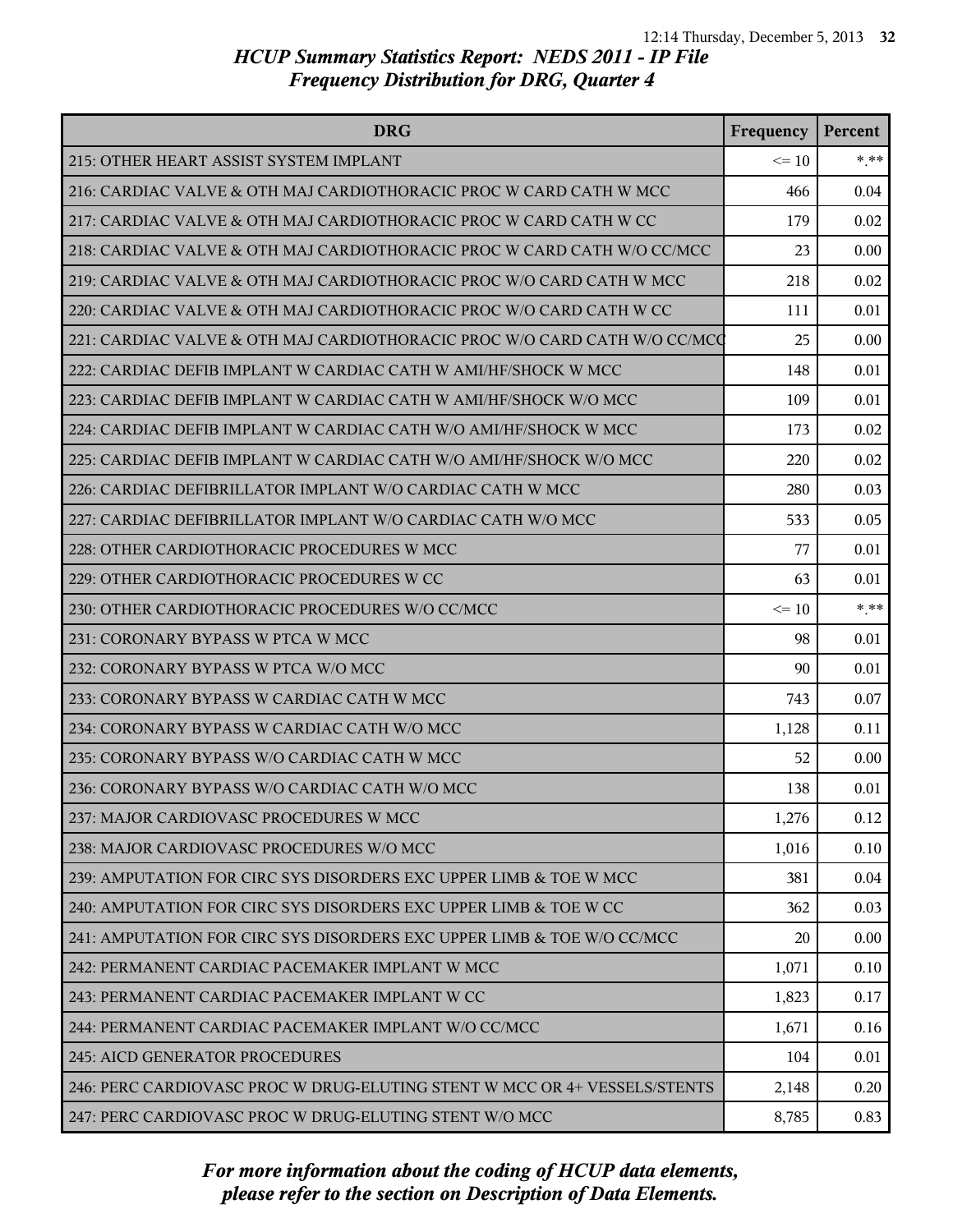| <b>DRG</b>                                                                | Frequency | Percent |
|---------------------------------------------------------------------------|-----------|---------|
| 248: PERC CARDIOVASC PROC W NON-DRUG-ELUTING STENT W MCC OR 4+ VES/STENTS | 976       | 0.09    |
| 249: PERC CARDIOVASC PROC W NON-DRUG-ELUTING STENT W/O MCC                | 2,783     | 0.26    |
| 250: PERC CARDIOVASC PROC W/O CORONARY ARTERY STENT W MCC                 | 515       | 0.05    |
| 251: PERC CARDIOVASC PROC W/O CORONARY ARTERY STENT W/O MCC               | 1,660     | 0.16    |
| 252: OTHER VASCULAR PROCEDURES W MCC                                      | 1,928     | 0.18    |
| 253: OTHER VASCULAR PROCEDURES W CC                                       | 1,751     | 0.17    |
| 254: OTHER VASCULAR PROCEDURES W/O CC/MCC                                 | 584       | 0.06    |
| 255: UPPER LIMB & TOE AMPUTATION FOR CIRC SYSTEM DISORDERS W MCC          | 108       | 0.01    |
| 256: UPPER LIMB & TOE AMPUTATION FOR CIRC SYSTEM DISORDERS W CC           | 187       | 0.02    |
| 257: UPPER LIMB & TOE AMPUTATION FOR CIRC SYSTEM DISORDERS W/O CC/MCC     | 16        | 0.00    |
| 258: CARDIAC PACEMAKER DEVICE REPLACEMENT W MCC                           | 33        | 0.00    |
| 259: CARDIAC PACEMAKER DEVICE REPLACEMENT W/O MCC                         | 162       | 0.02    |
| 260: CARDIAC PACEMAKER REVISION EXCEPT DEVICE REPLACEMENT W MCC           | 75        | 0.01    |
| 261: CARDIAC PACEMAKER REVISION EXCEPT DEVICE REPLACEMENT W CC            | 130       | 0.01    |
| 262: CARDIAC PACEMAKER REVISION EXCEPT DEVICE REPLACEMENT W/O CC/MCC      | 66        | 0.01    |
| 263: VEIN LIGATION & STRIPPING                                            | 23        | 0.00    |
| 264: OTHER CIRCULATORY SYSTEM O.R. PROCEDURES                             | 1,093     | 0.10    |
| 265: AICD LEAD PROCEDURES                                                 | 26        | 0.00    |
| 280: ACUTE MYOCARDIAL INFARCTION, DISCHARGED ALIVE W MCC                  | 5,029     | 0.47    |
| 281: ACUTE MYOCARDIAL INFARCTION, DISCHARGED ALIVE W CC                   | 4,110     | 0.39    |
| 282: ACUTE MYOCARDIAL INFARCTION, DISCHARGED ALIVE W/O CC/MCC             | 3,178     | 0.30    |
| 283: ACUTE MYOCARDIAL INFARCTION, EXPIRED W MCC                           | 771       | 0.07    |
| 284: ACUTE MYOCARDIAL INFARCTION, EXPIRED W CC                            | 190       | 0.02    |
| 285: ACUTE MYOCARDIAL INFARCTION, EXPIRED W/O CC/MCC                      | 68        | 0.01    |
| 286: CIRCULATORY DISORDERS EXCEPT AMI, W CARD CATH W MCC                  | 1,957     | 0.18    |
| 287: CIRCULATORY DISORDERS EXCEPT AMI, W CARD CATH W/O MCC                | 11,515    | 1.09    |
| 288: ACUTE & SUBACUTE ENDOCARDITIS W MCC                                  | 203       | 0.02    |
| 289: ACUTE & SUBACUTE ENDOCARDITIS W CC                                   | 99        | 0.01    |
| 290: ACUTE & SUBACUTE ENDOCARDITIS W/O CC/MCC                             | 27        | 0.00    |
| 291: HEART FAILURE & SHOCK W MCC                                          | 14,095    | 1.33    |
| 292: HEART FAILURE & SHOCK W CC                                           | 17,255    | 1.63    |
| 293: HEART FAILURE & SHOCK W/O CC/MCC                                     | 7,133     | 0.67    |
| 294: DEEP VEIN THROMBOPHLEBITIS W CC/MCC                                  | 70        | 0.01    |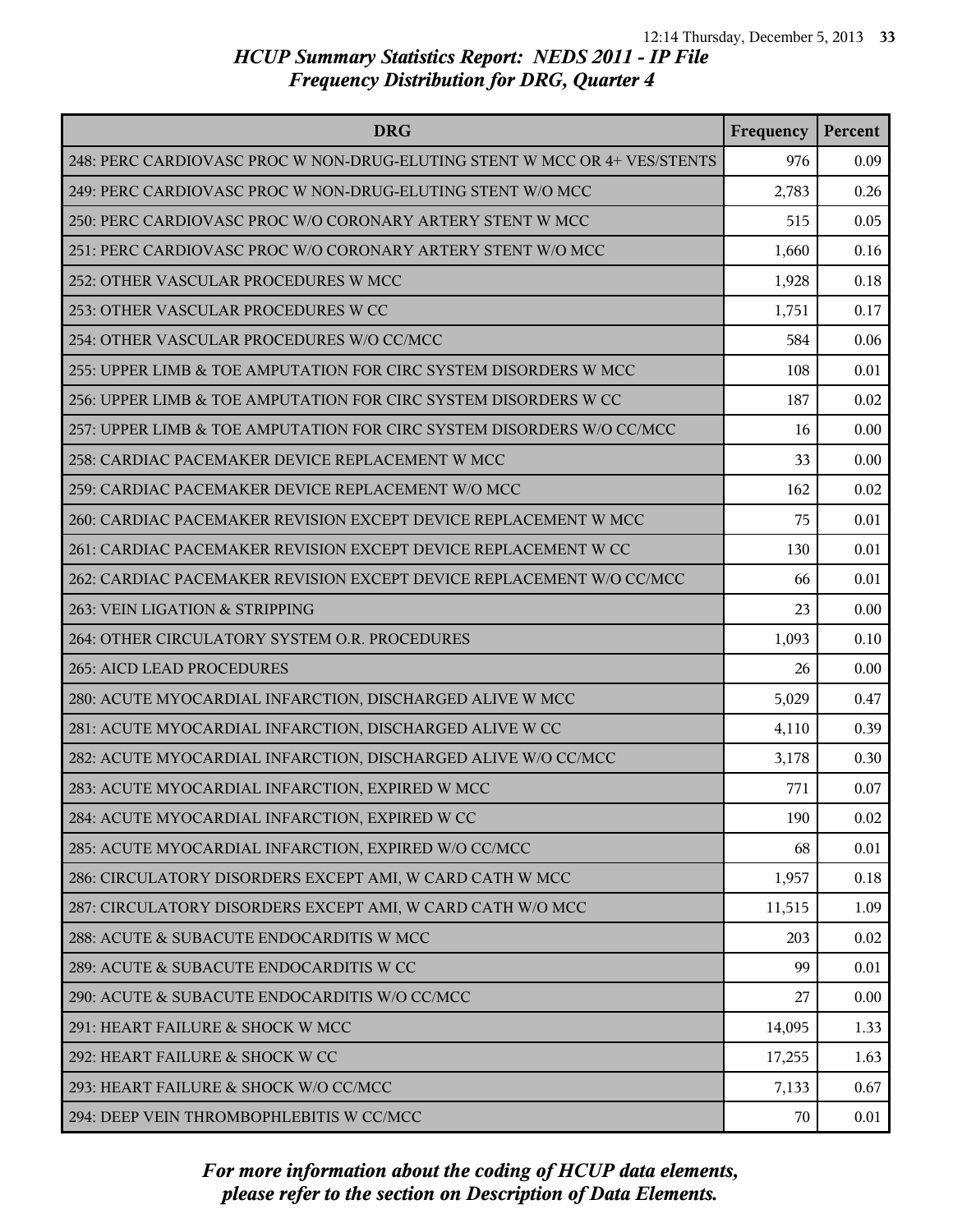| <b>DRG</b>                                                | Frequency | Percent |
|-----------------------------------------------------------|-----------|---------|
| 295: DEEP VEIN THROMBOPHLEBITIS W/O CC/MCC                | 25        | 0.00    |
| 296: CARDIAC ARREST, UNEXPLAINED W MCC                    | 187       | 0.02    |
| 297: CARDIAC ARREST, UNEXPLAINED W CC                     | 76        | 0.01    |
| 298: CARDIAC ARREST, UNEXPLAINED W/O CC/MCC               | 39        | 0.00    |
| 299: PERIPHERAL VASCULAR DISORDERS W MCC                  | 1,939     | 0.18    |
| 300: PERIPHERAL VASCULAR DISORDERS W CC                   | 3,855     | 0.36    |
| 301: PERIPHERAL VASCULAR DISORDERS W/O CC/MCC             | 2,378     | 0.22    |
| 302: ATHEROSCLEROSIS W MCC                                | 459       | 0.04    |
| 303: ATHEROSCLEROSIS W/O MCC                              | 3,522     | 0.33    |
| 304: HYPERTENSION W MCC                                   | 368       | 0.03    |
| 305: HYPERTENSION W/O MCC                                 | 5,156     | 0.49    |
| 306: CARDIAC CONGENITAL & VALVULAR DISORDERS W MCC        | 202       | 0.02    |
| 307: CARDIAC CONGENITAL & VALVULAR DISORDERS W/O MCC      | 442       | 0.04    |
| 308: CARDIAC ARRHYTHMIA & CONDUCTION DISORDERS W MCC      | 4,989     | 0.47    |
| 309: CARDIAC ARRHYTHMIA & CONDUCTION DISORDERS W CC       | 9,021     | 0.85    |
| 310: CARDIAC ARRHYTHMIA & CONDUCTION DISORDERS W/O CC/MCC | 11,838    | 1.12    |
| 311: ANGINA PECTORIS                                      | 1,522     | 0.14    |
| 312: SYNCOPE & COLLAPSE                                   | 15,043    | 1.42    |
| 313: CHEST PAIN                                           | 21,485    | 2.03    |
| 314: OTHER CIRCULATORY SYSTEM DIAGNOSES W MCC             | 4,194     | 0.40    |
| 315: OTHER CIRCULATORY SYSTEM DIAGNOSES W CC              | 2,503     | 0.24    |
| 316: OTHER CIRCULATORY SYSTEM DIAGNOSES W/O CC/MCC        | 1,092     | 0.10    |
| 326: STOMACH, ESOPHAGEAL & DUODENAL PROC W MCC            | 895       | 0.08    |
| 327: STOMACH, ESOPHAGEAL & DUODENAL PROC W CC             | 446       | 0.04    |
| 328: STOMACH, ESOPHAGEAL & DUODENAL PROC W/O CC/MCC       | 496       | 0.05    |
| 329: MAJOR SMALL & LARGE BOWEL PROCEDURES W MCC           | 3,239     | 0.31    |
| 330: MAJOR SMALL & LARGE BOWEL PROCEDURES W CC            | 2,919     | 0.28    |
| 331: MAJOR SMALL & LARGE BOWEL PROCEDURES W/O CC/MCC      | 800       | 0.08    |
| 332: RECTAL RESECTION W MCC                               | 42        | 0.00    |
| 333: RECTAL RESECTION W CC                                | 61        | 0.01    |
| 334: RECTAL RESECTION W/O CC/MCC                          | 13        | 0.00    |
| 335: PERITONEAL ADHESIOLYSIS W MCC                        | 566       | 0.05    |
| 336: PERITONEAL ADHESIOLYSIS W CC                         | 1,130     | 0.11    |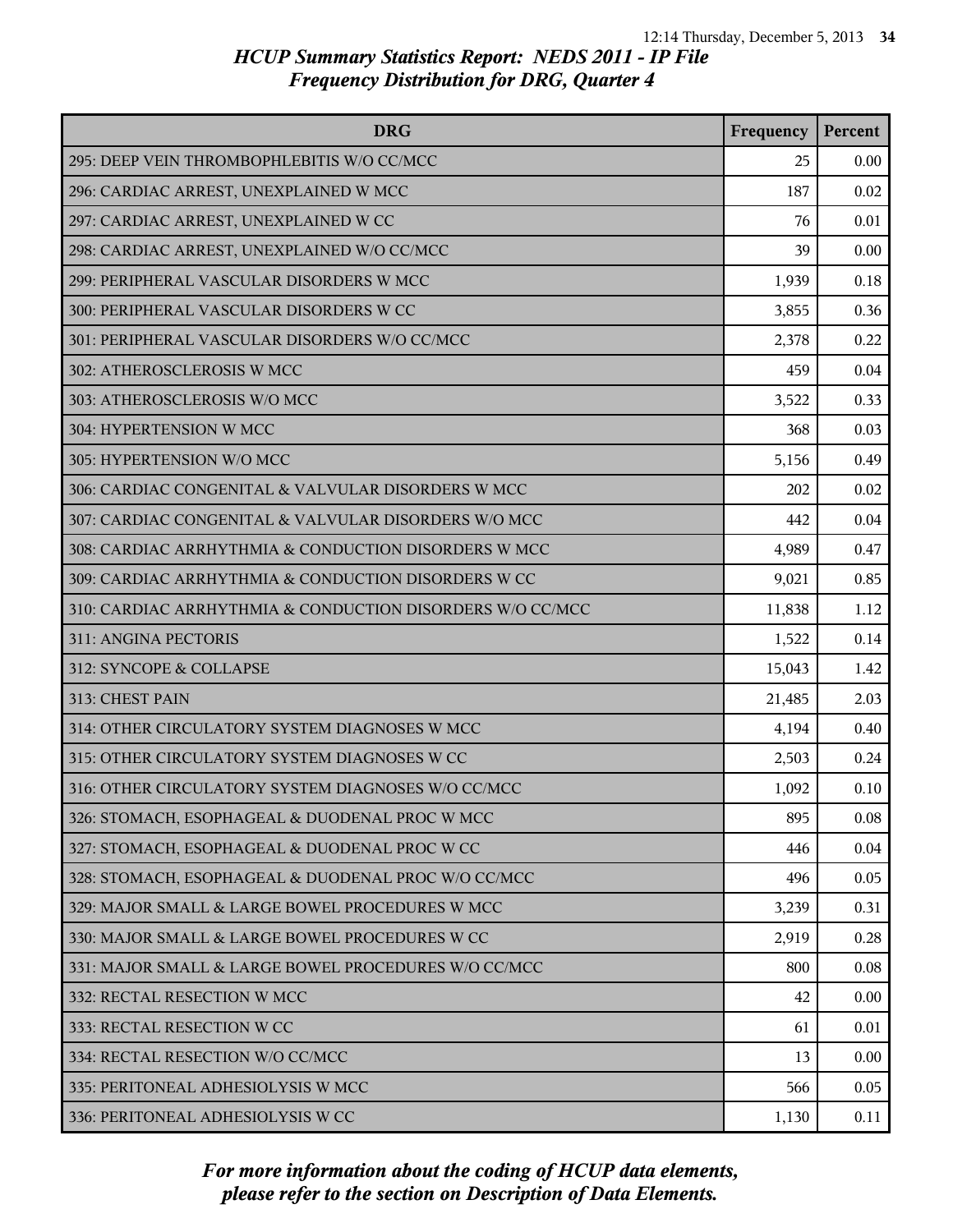| <b>DRG</b>                                                               | Frequency | Percent |
|--------------------------------------------------------------------------|-----------|---------|
| 337: PERITONEAL ADHESIOLYSIS W/O CC/MCC                                  | 859       | 0.08    |
| 338: APPENDECTOMY W COMPLICATED PRINCIPAL DIAG W MCC                     | 176       | 0.02    |
| 339: APPENDECTOMY W COMPLICATED PRINCIPAL DIAG W CC                      | 843       | 0.08    |
| 340: APPENDECTOMY W COMPLICATED PRINCIPAL DIAG W/O CC/MCC                | 1,931     | 0.18    |
| 341: APPENDECTOMY W/O COMPLICATED PRINCIPAL DIAG W MCC                   | 186       | 0.02    |
| 342: APPENDECTOMY W/O COMPLICATED PRINCIPAL DIAG W CC                    | 994       | 0.09    |
| 343: APPENDECTOMY W/O COMPLICATED PRINCIPAL DIAG W/O CC/MCC              | 7,755     | 0.73    |
| 344: MINOR SMALL & LARGE BOWEL PROCEDURES W MCC                          | 36        | 0.00    |
| 345: MINOR SMALL & LARGE BOWEL PROCEDURES W CC                           | 83        | 0.01    |
| 346: MINOR SMALL & LARGE BOWEL PROCEDURES W/O CC/MCC                     | 50        | 0.00    |
| 347: ANAL & STOMAL PROCEDURES W MCC                                      | 125       | 0.01    |
| 348: ANAL & STOMAL PROCEDURES W CC                                       | 517       | 0.05    |
| 349: ANAL & STOMAL PROCEDURES W/O CC/MCC                                 | 695       | 0.07    |
| 350: INGUINAL & FEMORAL HERNIA PROCEDURES W MCC                          | 144       | 0.01    |
| 351: INGUINAL & FEMORAL HERNIA PROCEDURES W CC                           | 327       | 0.03    |
| 352: INGUINAL & FEMORAL HERNIA PROCEDURES W/O CC/MCC                     | 612       | 0.06    |
| 353: HERNIA PROCEDURES EXCEPT INGUINAL & FEMORAL W MCC                   | 173       | 0.02    |
| 354: HERNIA PROCEDURES EXCEPT INGUINAL & FEMORAL W CC                    | 587       | 0.06    |
| 355: HERNIA PROCEDURES EXCEPT INGUINAL & FEMORAL W/O CC/MCC              | 651       | 0.06    |
| 356: OTHER DIGESTIVE SYSTEM O.R. PROCEDURES W MCC                        | 644       | 0.06    |
| 357: OTHER DIGESTIVE SYSTEM O.R. PROCEDURES W CC                         | 672       | 0.06    |
| 358: OTHER DIGESTIVE SYSTEM O.R. PROCEDURES W/O CC/MCC                   | 277       | 0.03    |
| 368: MAJOR ESOPHAGEAL DISORDERS W MCC                                    | 382       | 0.04    |
| 369: MAJOR ESOPHAGEAL DISORDERS W CC                                     | 727       | 0.07    |
| 370: MAJOR ESOPHAGEAL DISORDERS W/O CC/MCC                               | 304       | 0.03    |
| 371: MAJOR GASTROINTESTINAL DISORDERS & PERITONEAL INFECTIONS W MCC      | 1,911     | 0.18    |
| 372: MAJOR GASTROINTESTINAL DISORDERS & PERITONEAL INFECTIONS W CC       | 3,586     | 0.34    |
| 373: MAJOR GASTROINTESTINAL DISORDERS & PERITONEAL INFECTIONS W/O CC/MCC | 1,725     | 0.16    |
| 374: DIGESTIVE MALIGNANCY W MCC                                          | 734       | 0.07    |
| 375: DIGESTIVE MALIGNANCY W CC                                           | 1,576     | 0.15    |
| 376: DIGESTIVE MALIGNANCY W/O CC/MCC                                     | 186       | 0.02    |
| 377: G.I. HEMORRHAGE W MCC                                               | 4,490     | 0.42    |
| 378: G.I. HEMORRHAGE W CC                                                | 13,240    | 1.25    |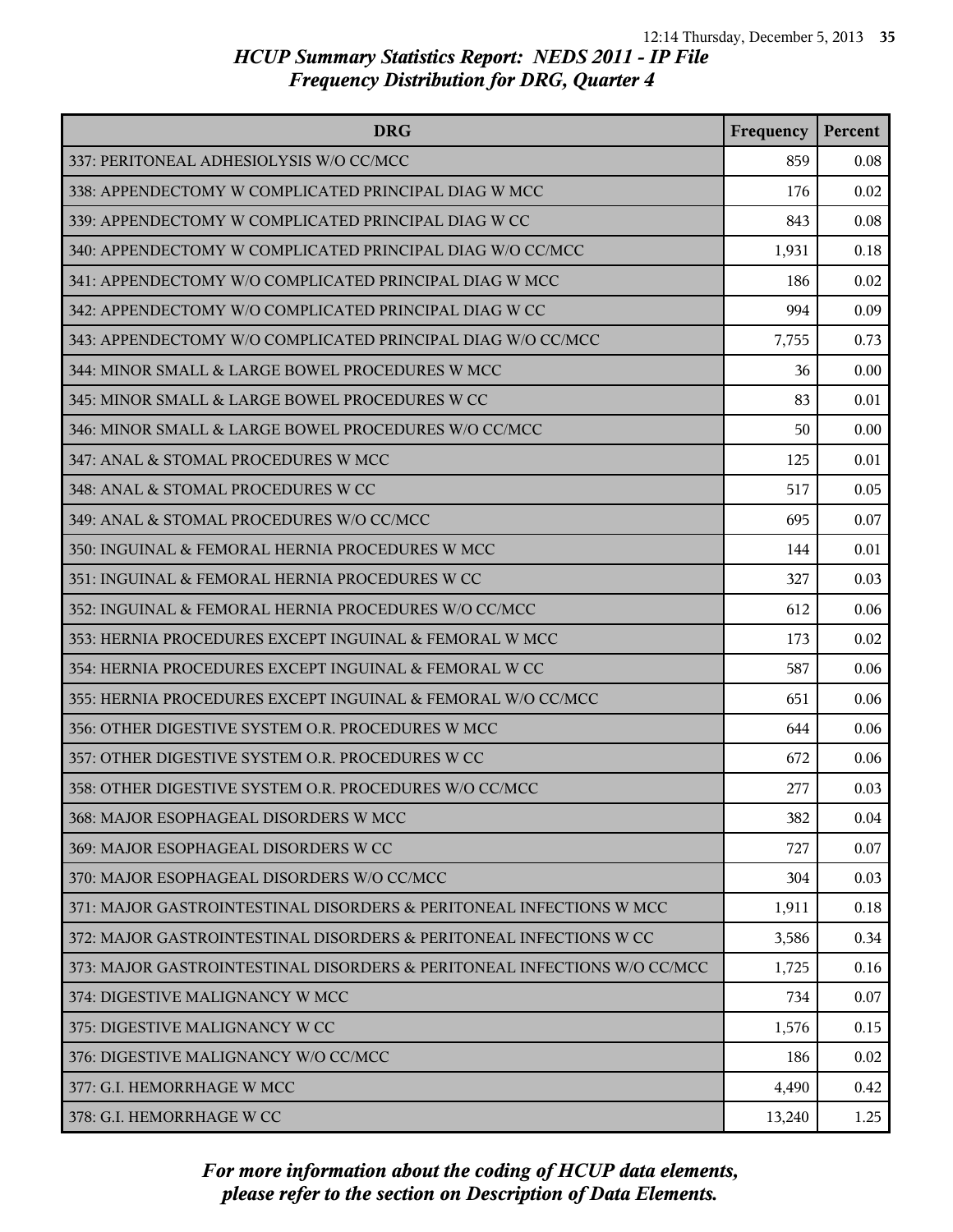| <b>DRG</b>                                                               | Frequency | Percent  |
|--------------------------------------------------------------------------|-----------|----------|
| 379: G.I. HEMORRHAGE W/O CC/MCC                                          | 4,858     | 0.46     |
| 380: COMPLICATED PEPTIC ULCER W MCC                                      | 259       | 0.02     |
| 381: COMPLICATED PEPTIC ULCER W CC                                       | 632       | 0.06     |
| 382: COMPLICATED PEPTIC ULCER W/O CC/MCC                                 | 374       | 0.04     |
| 383: UNCOMPLICATED PEPTIC ULCER W MCC                                    | 110       | 0.01     |
| 384: UNCOMPLICATED PEPTIC ULCER W/O MCC                                  | 1,040     | 0.10     |
| 385: INFLAMMATORY BOWEL DISEASE W MCC                                    | 313       | 0.03     |
| 386: INFLAMMATORY BOWEL DISEASE W CC                                     | 1,741     | 0.16     |
| 387: INFLAMMATORY BOWEL DISEASE W/O CC/MCC                               | 1,529     | 0.14     |
| 388: G.I. OBSTRUCTION W MCC                                              | 1,613     | 0.15     |
| 389: G.I. OBSTRUCTION W CC                                               | 5,546     | 0.52     |
| 390: G.I. OBSTRUCTION W/O CC/MCC                                         | 5,625     | 0.53     |
| 391: ESOPHAGITIS, GASTROENT & MISC DIGEST DISORDERS W MCC                | 4,785     | 0.45     |
| 392: ESOPHAGITIS, GASTROENT & MISC DIGEST DISORDERS W/O MCC              | 38,230    | 3.61     |
| 393: OTHER DIGESTIVE SYSTEM DIAGNOSES W MCC                              | 1,983     | 0.19     |
| 394: OTHER DIGESTIVE SYSTEM DIAGNOSES W CC                               | 5,394     | 0.51     |
| 395: OTHER DIGESTIVE SYSTEM DIAGNOSES W/O CC/MCC                         | 3,042     | 0.29     |
| 405: PANCREAS, LIVER & SHUNT PROCEDURES W MCC                            | 231       | 0.02     |
| 406: PANCREAS, LIVER & SHUNT PROCEDURES W CC                             | 110       | 0.01     |
| 407: PANCREAS, LIVER & SHUNT PROCEDURES W/O CC/MCC                       | 43        | 0.00     |
| 408: BILIARY TRACT PROC EXCEPT ONLY CHOLECYST W OR W/O C.D.E. W MCC      | 72        | 0.01     |
| 409: BILIARY TRACT PROC EXCEPT ONLY CHOLECYST W OR W/O C.D.E. W CC       | 67        | 0.01     |
| 410: BILIARY TRACT PROC EXCEPT ONLY CHOLECYST W OR W/O C.D.E. W/O CC/MCC | 25        | 0.00     |
| 411: CHOLECYSTECTOMY W C.D.E. W MCC                                      | 37        | $0.00\,$ |
| 412: CHOLECYSTECTOMY W C.D.E. W CC                                       | 41        | 0.00     |
| 413: CHOLECYSTECTOMY W C.D.E. W/O CC/MCC                                 | 43        | 0.00     |
| 414: CHOLECYSTECTOMY EXCEPT BY LAPAROSCOPE W/O C.D.E. W MCC              | 307       | 0.03     |
| 415: CHOLECYSTECTOMY EXCEPT BY LAPAROSCOPE W/O C.D.E. W CC               | 401       | 0.04     |
| 416: CHOLECYSTECTOMY EXCEPT BY LAPAROSCOPE W/O C.D.E. W/O CC/MCC         | 314       | 0.03     |
| 417: LAPAROSCOPIC CHOLECYSTECTOMY W/O C.D.E. W MCC                       | 2,126     | 0.20     |
| 418: LAPAROSCOPIC CHOLECYSTECTOMY W/O C.D.E. W CC                        | 4,153     | 0.39     |
| 419: LAPAROSCOPIC CHOLECYSTECTOMY W/O C.D.E. W/O CC/MCC                  | 7,540     | 0.71     |
| 420: HEPATOBILIARY DIAGNOSTIC PROCEDURES W MCC                           | 64        | 0.01     |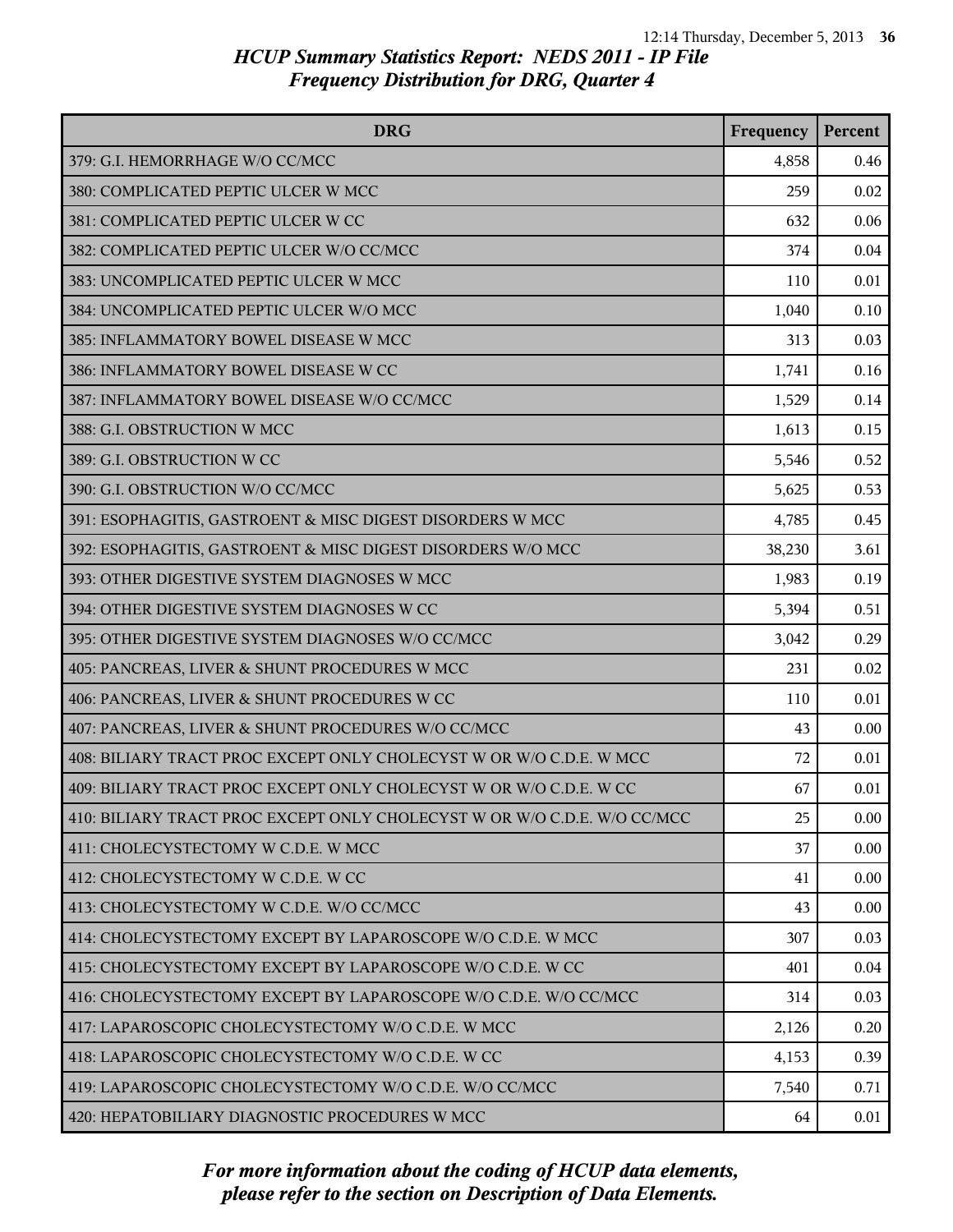| <b>DRG</b>                                                                | Frequency | Percent |
|---------------------------------------------------------------------------|-----------|---------|
| 421: HEPATOBILIARY DIAGNOSTIC PROCEDURES W CC                             | 35        | 0.00    |
| 422: HEPATOBILIARY DIAGNOSTIC PROCEDURES W/O CC/MCC                       | 19        | 0.00    |
| 423: OTHER HEPATOBILIARY OR PANCREAS O.R. PROCEDURES W MCC                | 137       | 0.01    |
| 424: OTHER HEPATOBILIARY OR PANCREAS O.R. PROCEDURES W CC                 | 71        | 0.01    |
| 425: OTHER HEPATOBILIARY OR PANCREAS O.R. PROCEDURES W/O CC/MCC           | 13        | 0.00    |
| 432: CIRRHOSIS & ALCOHOLIC HEPATITIS W MCC                                | 1,974     | 0.19    |
| 433: CIRRHOSIS & ALCOHOLIC HEPATITIS W CC                                 | 1,574     | 0.15    |
| 434: CIRRHOSIS & ALCOHOLIC HEPATITIS W/O CC/MCC                           | 99        | 0.01    |
| 435: MALIGNANCY OF HEPATOBILIARY SYSTEM OR PANCREAS W MCC                 | 988       | 0.09    |
| 436: MALIGNANCY OF HEPATOBILIARY SYSTEM OR PANCREAS W CC                  | 1,079     | 0.10    |
| 437: MALIGNANCY OF HEPATOBILIARY SYSTEM OR PANCREAS W/O CC/MCC            | 160       | 0.02    |
| 438: DISORDERS OF PANCREAS EXCEPT MALIGNANCY W MCC                        | 1,815     | 0.17    |
| 439: DISORDERS OF PANCREAS EXCEPT MALIGNANCY W CC                         | 5,332     | 0.50    |
| 440: DISORDERS OF PANCREAS EXCEPT MALIGNANCY W/O CC/MCC                   | 5,250     | 0.50    |
| 441: DISORDERS OF LIVER EXCEPT MALIG, CIRR, ALC HEPA W MCC                | 2,156     | 0.20    |
| 442: DISORDERS OF LIVER EXCEPT MALIG, CIRR, ALC HEPA W CC                 | 2,896     | 0.27    |
| 443: DISORDERS OF LIVER EXCEPT MALIG, CIRR, ALC HEPA W/O CC/MCC           | 885       | 0.08    |
| 444: DISORDERS OF THE BILIARY TRACT W MCC                                 | 1,242     | 0.12    |
| 445: DISORDERS OF THE BILIARY TRACT W CC                                  | 1,950     | 0.18    |
| 446: DISORDERS OF THE BILIARY TRACT W/O CC/MCC                            | 1,993     | 0.19    |
| 453: COMBINED ANTERIOR/POSTERIOR SPINAL FUSION W MCC                      | 31        | 0.00    |
| 454: COMBINED ANTERIOR/POSTERIOR SPINAL FUSION W CC                       | 33        | 0.00    |
| 455: COMBINED ANTERIOR/POSTERIOR SPINAL FUSION W/O CC/MCC                 | 22        | 0.00    |
| 456: SPINAL FUS EXC CERV W SPINAL CURV/MALIG/INFEC OR 9+ FUS W MCC        | 36        | 0.00    |
| 457: SPINAL FUS EXC CERV W SPINAL CURV/MALIG/INFEC OR 9+ FUS W CC         | 53        | 0.01    |
| 458: SPINAL FUS EXC CERV W SPINAL CURV/MALIG/INFEC OR 9+ FUS W/O CC/MCC   | $\leq 10$ | $* * *$ |
| 459: SPINAL FUSION EXCEPT CERVICAL W MCC                                  | 74        | 0.01    |
| 460: SPINAL FUSION EXCEPT CERVICAL W/O MCC                                | 371       | 0.04    |
| 461: BILATERAL OR MULTIPLE MAJOR JOINT PROCS OF LOWER EXTREMITY W MCC     | $\leq 10$ | $* * *$ |
| 462: BILATERAL OR MULTIPLE MAJOR JOINT PROCS OF LOWER EXTREMITY W/O MCC   | 25        | 0.00    |
| 463: WND DEBRID & SKN GRFT EXC HAND, FOR MUSCULO-CONN TISS DIS W MCC      | 314       | 0.03    |
| 464: WND DEBRID & SKN GRFT EXC HAND, FOR MUSCULO-CONN TISS DIS W CC       | 465       | 0.04    |
| 465: WND DEBRID & SKN GRFT EXC HAND, FOR MUSCULO-CONN TISS DIS W/O CC/MCC | 126       | 0.01    |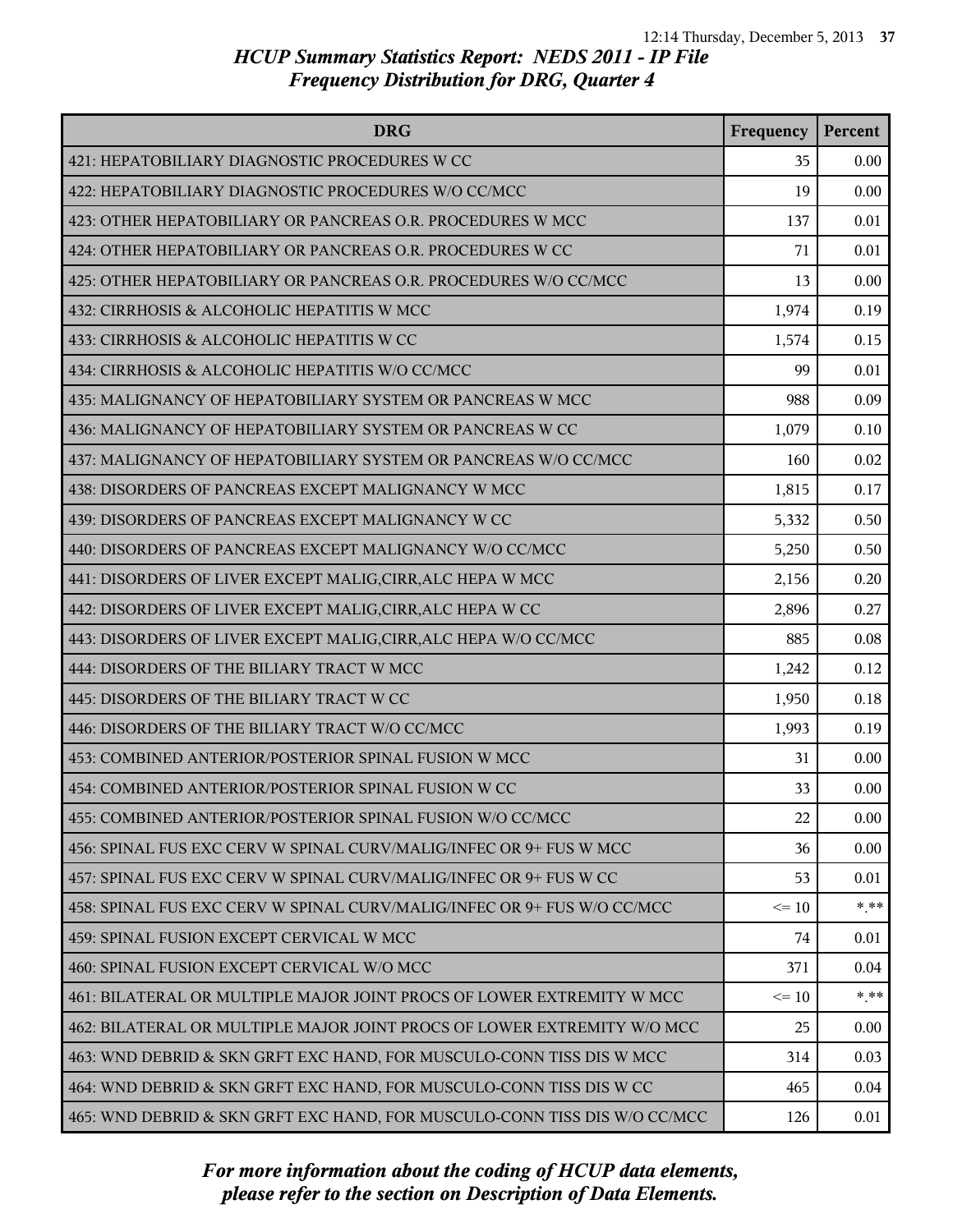| <b>DRG</b>                                                                | Frequency | Percent |
|---------------------------------------------------------------------------|-----------|---------|
| 466: REVISION OF HIP OR KNEE REPLACEMENT W MCC                            | 111       | 0.01    |
| 467: REVISION OF HIP OR KNEE REPLACEMENT W CC                             | 248       | 0.02    |
| 468: REVISION OF HIP OR KNEE REPLACEMENT W/O CC/MCC                       | 101       | 0.01    |
| 469: MAJOR JOINT REPLACEMENT OR REATTACHMENT OF LOWER EXTREMITY W MCC     | 995       | 0.09    |
| 470: MAJOR JOINT REPLACEMENT OR REATTACHMENT OF LOWER EXTREMITY W/O MCC   | 4,184     | 0.40    |
| 471: CERVICAL SPINAL FUSION W MCC                                         | 123       | 0.01    |
| 472: CERVICAL SPINAL FUSION W CC                                          | 169       | 0.02    |
| 473: CERVICAL SPINAL FUSION W/O CC/MCC                                    | 206       | 0.02    |
| 474: AMPUTATION FOR MUSCULOSKELETAL SYS & CONN TISSUE DIS W MCC           | 115       | 0.01    |
| 475: AMPUTATION FOR MUSCULOSKELETAL SYS & CONN TISSUE DIS W CC            | 138       | 0.01    |
| 476: AMPUTATION FOR MUSCULOSKELETAL SYS & CONN TISSUE DIS W/O CC/MCC      | 24        | 0.00    |
| 477: BIOPSIES OF MUSCULOSKELETAL SYSTEM & CONNECTIVE TISSUE W MCC         | 149       | 0.01    |
| 478: BIOPSIES OF MUSCULOSKELETAL SYSTEM & CONNECTIVE TISSUE W CC          | 523       | 0.05    |
| 479: BIOPSIES OF MUSCULOSKELETAL SYSTEM & CONNECTIVE TISSUE W/O CC/MCC    | 198       | 0.02    |
| 480: HIP & FEMUR PROCEDURES EXCEPT MAJOR JOINT W MCC                      | 1,813     | 0.17    |
| 481: HIP & FEMUR PROCEDURES EXCEPT MAJOR JOINT W CC                       | 6,083     | 0.57    |
| 482: HIP & FEMUR PROCEDURES EXCEPT MAJOR JOINT W/O CC/MCC                 | 2,822     | 0.27    |
| 483: MAJOR JOINT & LIMB REATTACHMENT PROC OF UPPER EXTREMITY W CC/MCC     | 162       | 0.02    |
| 484: MAJOR JOINT & LIMB REATTACHMENT PROC OF UPPER EXTREMITY W/O CC/MCC   | 80        | 0.01    |
| 485: KNEE PROCEDURES W PDX OF INFECTION W MCC                             | 82        | 0.01    |
| 486: KNEE PROCEDURES W PDX OF INFECTION W CC                              | 159       | 0.02    |
| 487: KNEE PROCEDURES W PDX OF INFECTION W/O CC/MCC                        | 99        | 0.01    |
| 488: KNEE PROCEDURES W/O PDX OF INFECTION W CC/MCC                        | 173       | 0.02    |
| 489: KNEE PROCEDURES W/O PDX OF INFECTION W/O CC/MCC                      | 118       | 0.01    |
| 490: BACK & NECK PROC EXC SPINAL FUSION W CC/MCC OR DISC DEVICE/NEUROSTIM | 412       | 0.04    |
| 491: BACK & NECK PROC EXC SPINAL FUSION W/O CC/MCC                        | 481       | 0.05    |
| 492: LOWER EXTREM & HUMER PROC EXCEPT HIP, FOOT, FEMUR W MCC              | 498       | 0.05    |
| 493: LOWER EXTREM & HUMER PROC EXCEPT HIP, FOOT, FEMUR W CC               | 2,064     | 0.19    |
| 494: LOWER EXTREM & HUMER PROC EXCEPT HIP, FOOT, FEMUR W/O CC/MCC         | 3,684     | 0.35    |
| 495: LOCAL EXCISION & REMOVAL INT FIX DEVICES EXC HIP & FEMUR W MCC       | 98        | 0.01    |
| 496: LOCAL EXCISION & REMOVAL INT FIX DEVICES EXC HIP & FEMUR W CC        | 263       | 0.02    |
| 497: LOCAL EXCISION & REMOVAL INT FIX DEVICES EXC HIP & FEMUR W/O CC/MCC  | 132       | 0.01    |
| 498: LOCAL EXCISION & REMOVAL INT FIX DEVICES OF HIP & FEMUR W CC/MCC     | 39        | 0.00    |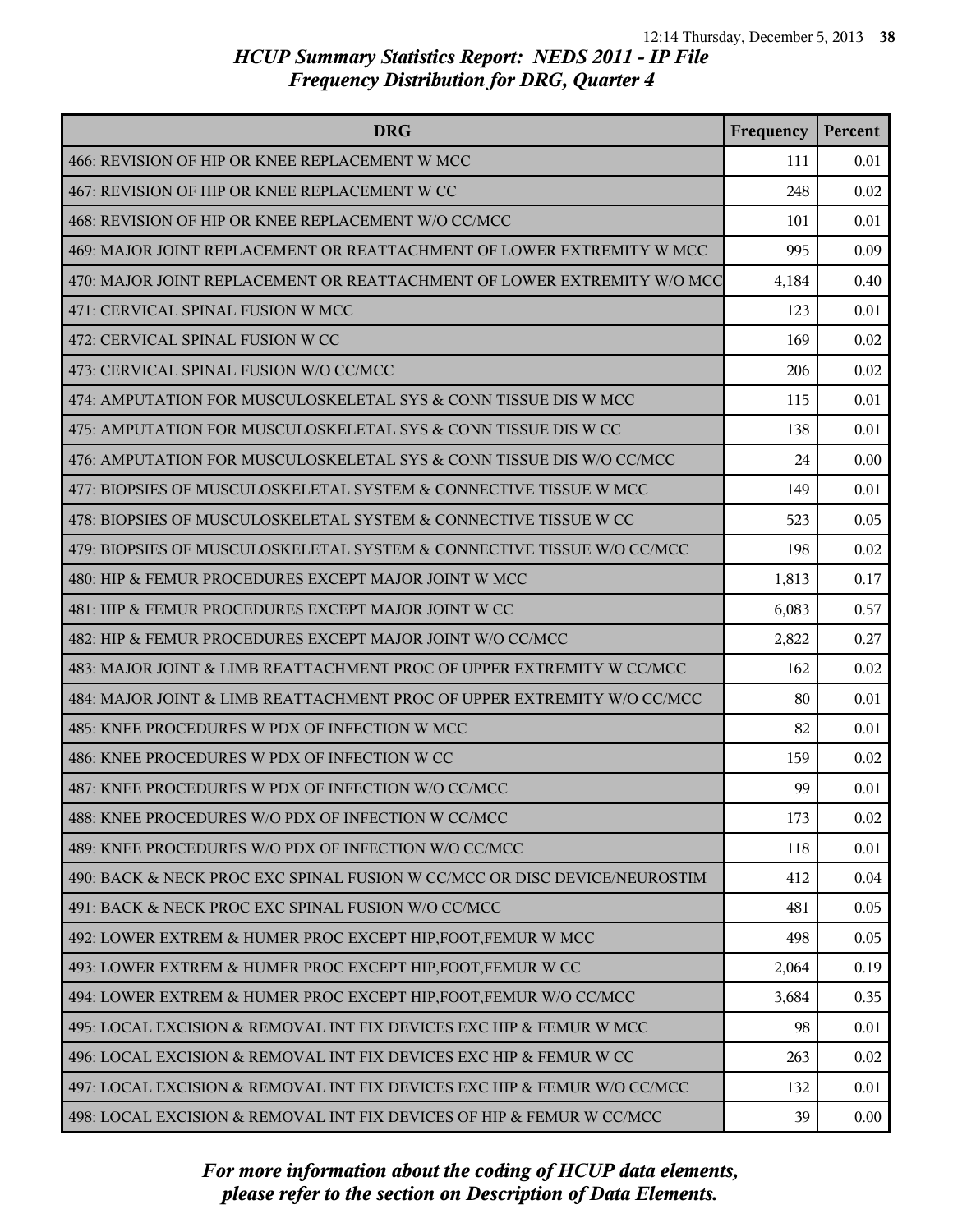| <b>DRG</b>                                                               | Frequency | Percent |
|--------------------------------------------------------------------------|-----------|---------|
| 499: LOCAL EXCISION & REMOVAL INT FIX DEVICES OF HIP & FEMUR W/O CC/MCC  | $\leq 10$ | $*$ **  |
| 500: SOFT TISSUE PROCEDURES W MCC                                        | 127       | 0.01    |
| 501: SOFT TISSUE PROCEDURES W CC                                         | 519       | 0.05    |
| 502: SOFT TISSUE PROCEDURES W/O CC/MCC                                   | 332       | 0.03    |
| 503: FOOT PROCEDURES W MCC                                               | 45        | 0.00    |
| 504: FOOT PROCEDURES W CC                                                | 229       | 0.02    |
| 505: FOOT PROCEDURES W/O CC/MCC                                          | 206       | 0.02    |
| 506: MAJOR THUMB OR JOINT PROCEDURES                                     | 107       | 0.01    |
| 507: MAJOR SHOULDER OR ELBOW JOINT PROCEDURES W CC/MCC                   | 43        | 0.00    |
| 508: MAJOR SHOULDER OR ELBOW JOINT PROCEDURES W/O CC/MCC                 | 23        | 0.00    |
| 509: ARTHROSCOPY                                                         | 13        | 0.00    |
| 510: SHOULDER, ELBOW OR FOREARM PROC, EXC MAJOR JOINT PROC W MCC         | 109       | 0.01    |
| 511: SHOULDER, ELBOW OR FOREARM PROC, EXC MAJOR JOINT PROC W CC          | 440       | 0.04    |
| 512: SHOULDER, ELBOW OR FOREARM PROC, EXC MAJOR JOINT PROC W/O CC/MCC    | 916       | 0.09    |
| 513: HAND OR WRIST PROC, EXCEPT MAJOR THUMB OR JOINT PROC W CC/MCC       | 269       | 0.03    |
| 514: HAND OR WRIST PROC, EXCEPT MAJOR THUMB OR JOINT PROC W/O CC/MCC     | 315       | 0.03    |
| 515: OTHER MUSCULOSKELET SYS & CONN TISS O.R. PROC W MCC                 | 277       | 0.03    |
| 516: OTHER MUSCULOSKELET SYS & CONN TISS O.R. PROC W CC                  | 751       | 0.07    |
| 517: OTHER MUSCULOSKELET SYS & CONN TISS O.R. PROC W/O CC/MCC            | 468       | 0.04    |
| 533: FRACTURES OF FEMUR W MCC                                            | 81        | 0.01    |
| 534: FRACTURES OF FEMUR W/O MCC                                          | 423       | 0.04    |
| 535: FRACTURES OF HIP & PELVIS W MCC                                     | 560       | 0.05    |
| 536: FRACTURES OF HIP & PELVIS W/O MCC                                   | 2,627     | 0.25    |
| 537: SPRAINS, STRAINS, & DISLOCATIONS OF HIP, PELVIS & THIGH W CC/MCC    | 80        | 0.01    |
| 538: SPRAINS, STRAINS, & DISLOCATIONS OF HIP, PELVIS & THIGH W/O CC/MCC  | 73        | 0.01    |
| 539: OSTEOMYELITIS W MCC                                                 | 208       | 0.02    |
| 540: OSTEOMYELITIS W CC                                                  | 427       | 0.04    |
| 541: OSTEOMYELITIS W/O CC/MCC                                            | 176       | 0.02    |
| 542: PATHOLOGICAL FRACTURES & MUSCULOSKELET & CONN TISS MALIG W MCC      | 424       | 0.04    |
| 543: PATHOLOGICAL FRACTURES & MUSCULOSKELET & CONN TISS MALIG W CC       | 1,175     | 0.11    |
| 544: PATHOLOGICAL FRACTURES & MUSCULOSKELET & CONN TISS MALIG W/O CC/MCC | 378       | 0.04    |
| 545: CONNECTIVE TISSUE DISORDERS W MCC                                   | 396       | 0.04    |
| 546: CONNECTIVE TISSUE DISORDERS W CC                                    | 762       | 0.07    |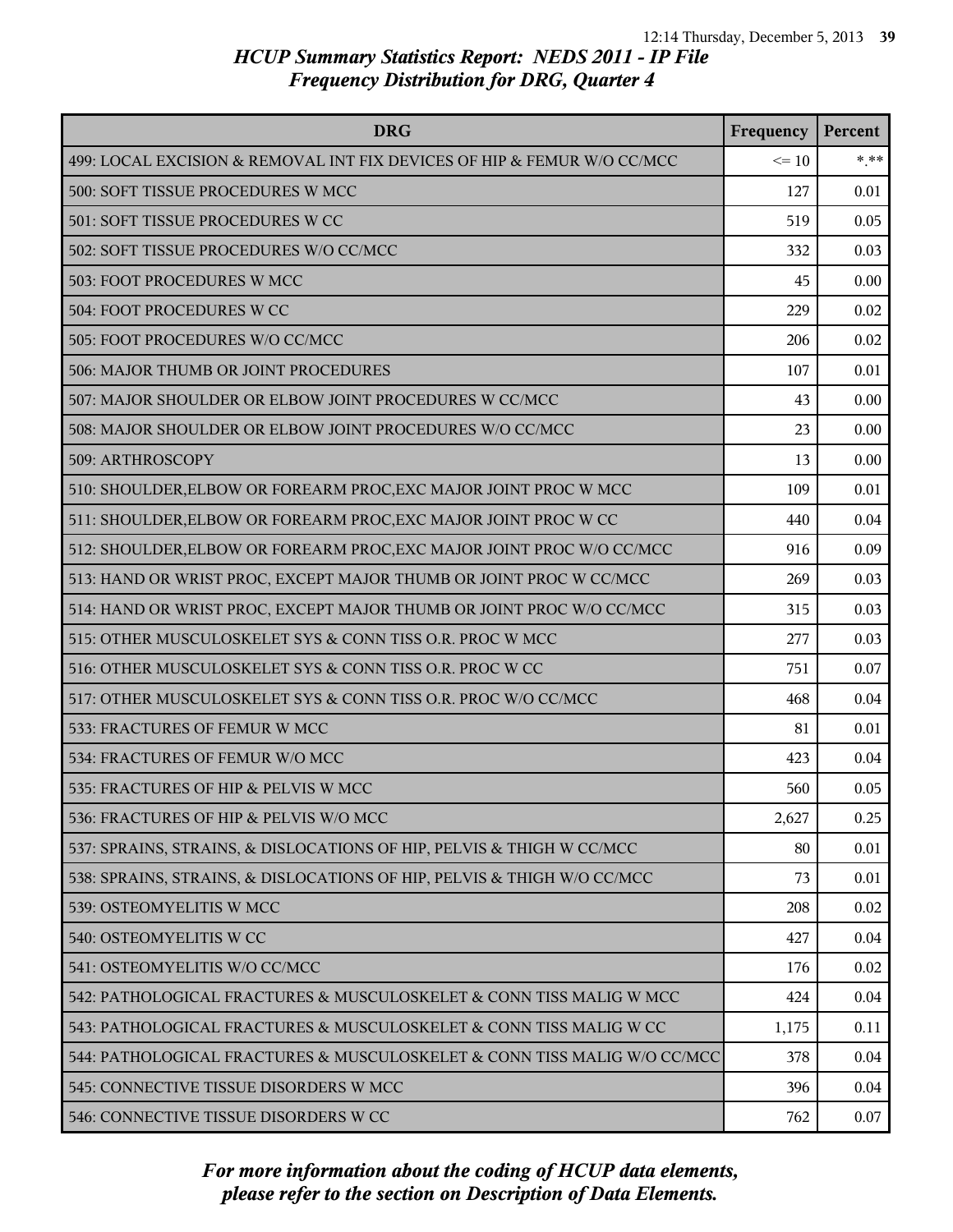| <b>DRG</b>                                                              | Frequency | Percent |
|-------------------------------------------------------------------------|-----------|---------|
| 547: CONNECTIVE TISSUE DISORDERS W/O CC/MCC                             | 518       | 0.05    |
| 548: SEPTIC ARTHRITIS W MCC                                             | 44        | 0.00    |
| 549: SEPTIC ARTHRITIS W CC                                              | 130       | 0.01    |
| 550: SEPTIC ARTHRITIS W/O CC/MCC                                        | 80        | 0.01    |
| 551: MEDICAL BACK PROBLEMS W MCC                                        | 1,039     | 0.10    |
| 552: MEDICAL BACK PROBLEMS W/O MCC                                      | 8,047     | 0.76    |
| 553: BONE DISEASES & ARTHROPATHIES W MCC                                | 199       | 0.02    |
| 554: BONE DISEASES & ARTHROPATHIES W/O MCC                              | 1,463     | 0.14    |
| 555: SIGNS & SYMPTOMS OF MUSCULOSKELETAL SYSTEM & CONN TISSUE W MCC     | 309       | 0.03    |
| 556: SIGNS & SYMPTOMS OF MUSCULOSKELETAL SYSTEM & CONN TISSUE W/O MCC   | 1,993     | 0.19    |
| 557: TENDONITIS, MYOSITIS & BURSITIS W MCC                              | 404       | 0.04    |
| 558: TENDONITIS, MYOSITIS & BURSITIS W/O MCC                            | 2,130     | 0.20    |
| 559: AFTERCARE, MUSCULOSKELETAL SYSTEM & CONNECTIVE TISSUE W MCC        | 152       | 0.01    |
| 560: AFTERCARE, MUSCULOSKELETAL SYSTEM & CONNECTIVE TISSUE W CC         | 426       | 0.04    |
| 561: AFTERCARE, MUSCULOSKELETAL SYSTEM & CONNECTIVE TISSUE W/O CC/MCC   | 402       | 0.04    |
| 562: FX, SPRN, STRN & DISL EXCEPT FEMUR, HIP, PELVIS & THIGH W MCC      | 464       | 0.04    |
| 563: FX, SPRN, STRN & DISL EXCEPT FEMUR, HIP, PELVIS & THIGH W/O MCC    | 3,812     | 0.36    |
| 564: OTHER MUSCULOSKELETAL SYS & CONNECTIVE TISSUE DIAGNOSES W MCC      | 154       | 0.01    |
| 565: OTHER MUSCULOSKELETAL SYS & CONNECTIVE TISSUE DIAGNOSES W CC       | 437       | 0.04    |
| 566: OTHER MUSCULOSKELETAL SYS & CONNECTIVE TISSUE DIAGNOSES W/O CC/MCC | 176       | 0.02    |
| 570: SKIN DEBRIDEMENT W MCC                                             | 269       | 0.03    |
| 571: SKIN DEBRIDEMENT W CC                                              | 546       | 0.05    |
| 572: SKIN DEBRIDEMENT W/O CC/MCC                                        | 447       | 0.04    |
| 573: SKIN GRAFT FOR SKIN ULCER OR CELLULITIS W MCC                      | 56        | 0.01    |
| 574: SKIN GRAFT FOR SKIN ULCER OR CELLULITIS W CC                       | 75        | 0.01    |
| 575: SKIN GRAFT FOR SKIN ULCER OR CELLULITIS W/O CC/MCC                 | 36        | 0.00    |
| 576: SKIN GRAFT EXC FOR SKIN ULCER OR CELLULITIS W MCC                  | 14        | 0.00    |
| 577: SKIN GRAFT EXC FOR SKIN ULCER OR CELLULITIS W CC                   | 45        | 0.00    |
| 578: SKIN GRAFT EXC FOR SKIN ULCER OR CELLULITIS W/O CC/MCC             | 41        | 0.00    |
| 579: OTHER SKIN, SUBCUT TISS & BREAST PROC W MCC                        | 403       | 0.04    |
| 580: OTHER SKIN, SUBCUT TISS & BREAST PROC W CC                         | 816       | 0.08    |
| 581: OTHER SKIN, SUBCUT TISS & BREAST PROC W/O CC/MCC                   | 778       | 0.07    |
| 582: MASTECTOMY FOR MALIGNANCY W CC/MCC                                 | 16        | 0.00    |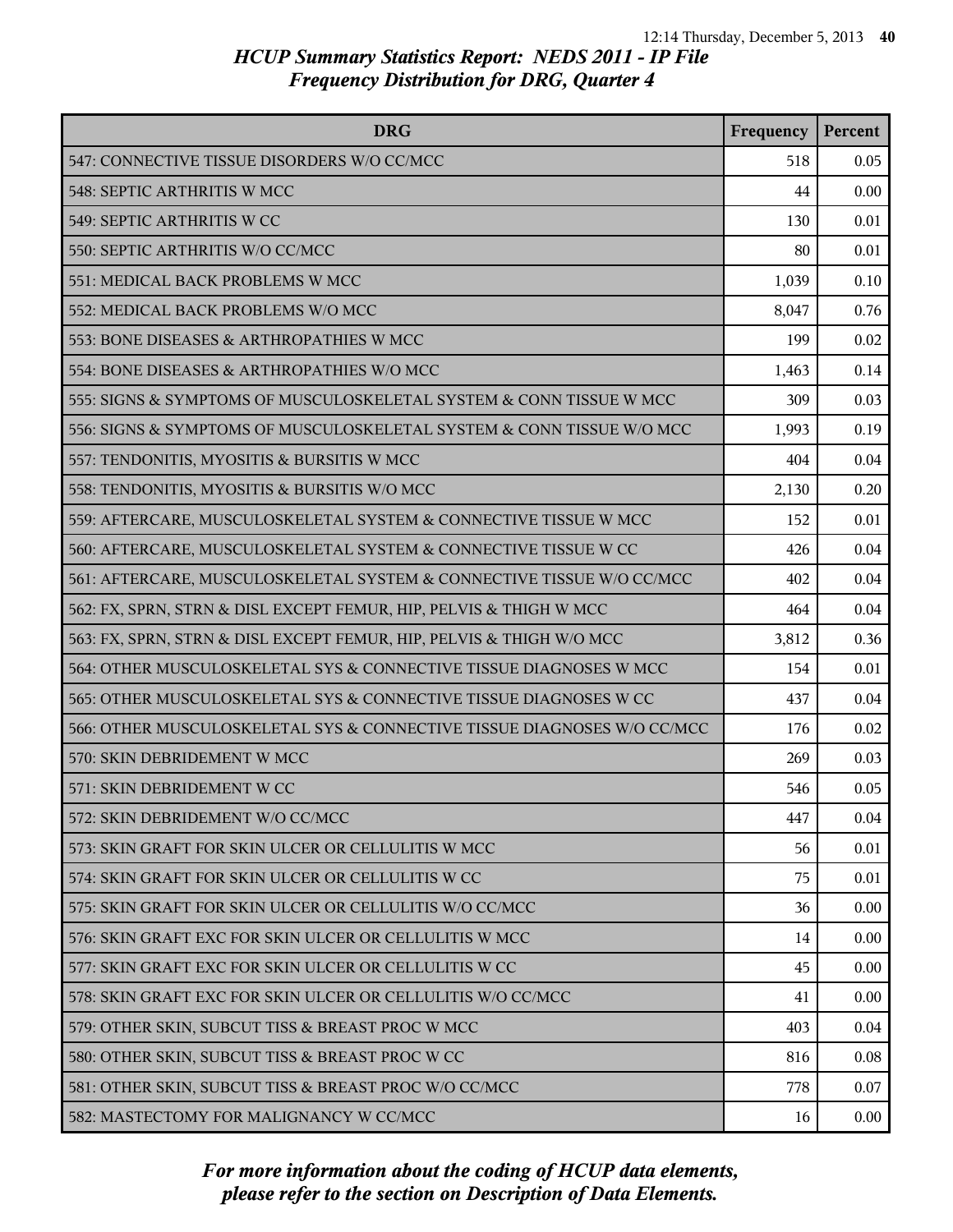| <b>DRG</b>                                                                 | Frequency | Percent |
|----------------------------------------------------------------------------|-----------|---------|
| 583: MASTECTOMY FOR MALIGNANCY W/O CC/MCC                                  | $\leq 10$ | $* * *$ |
| 584: BREAST BIOPSY, LOCAL EXCISION & OTHER BREAST PROCEDURES W CC/MCC      | 51        | 0.00    |
| 585: BREAST BIOPSY, LOCAL EXCISION & OTHER BREAST PROCEDURES W/O CC/MCC    | 54        | 0.01    |
| 592: SKIN ULCERS W MCC                                                     | 445       | 0.04    |
| 593: SKIN ULCERS W CC                                                      | 565       | 0.05    |
| 594: SKIN ULCERS W/O CC/MCC                                                | 94        | 0.01    |
| 595: MAJOR SKIN DISORDERS W MCC                                            | 100       | 0.01    |
| 596: MAJOR SKIN DISORDERS W/O MCC                                          | 558       | 0.05    |
| 597: MALIGNANT BREAST DISORDERS W MCC                                      | 66        | 0.01    |
| 598: MALIGNANT BREAST DISORDERS W CC                                       | 143       | 0.01    |
| 599: MALIGNANT BREAST DISORDERS W/O CC/MCC                                 | 24        | 0.00    |
| 600: NON-MALIGNANT BREAST DISORDERS W CC/MCC                               | 166       | 0.02    |
| 601: NON-MALIGNANT BREAST DISORDERS W/O CC/MCC                             | 297       | 0.03    |
| 602: CELLULITIS W MCC                                                      | 2,083     | 0.20    |
| 603: CELLULITIS W/O MCC                                                    | 20,927    | 1.98    |
| 604: TRAUMA TO THE SKIN, SUBCUT TISS & BREAST W MCC                        | 299       | 0.03    |
| 605: TRAUMA TO THE SKIN, SUBCUT TISS & BREAST W/O MCC                      | 2,676     | 0.25    |
| 606: MINOR SKIN DISORDERS W MCC                                            | 144       | 0.01    |
| 607: MINOR SKIN DISORDERS W/O MCC                                          | 1,157     | 0.11    |
| 614: ADRENAL & PITUITARY PROCEDURES W CC/MCC                               | 24        | 0.00    |
| 615: ADRENAL & PITUITARY PROCEDURES W/O CC/MCC                             | $\leq 10$ | $*$ **  |
| 616: AMPUTAT OF LOWER LIMB FOR ENDOCRINE, NUTRIT, & METABOL DIS W MCC      | 132       | 0.01    |
| 617: AMPUTAT OF LOWER LIMB FOR ENDOCRINE, NUTRIT, & METABOL DIS W CC       | 705       | 0.07    |
| 618: AMPUTAT OF LOWER LIMB FOR ENDOCRINE, NUTRIT, & METABOL DIS W/O CC/MCC | $\leq 10$ | $* * *$ |
| 619: O.R. PROCEDURES FOR OBESITY W MCC                                     | $\leq 10$ | * **    |
| 620: O.R. PROCEDURES FOR OBESITY W CC                                      | 12        | 0.00    |
| 621: O.R. PROCEDURES FOR OBESITY W/O CC/MCC                                | 11        | 0.00    |
| 622: SKIN GRAFTS & WOUND DEBRID FOR ENDOC, NUTRIT & METAB DIS W MCC        | 75        | 0.01    |
| 623: SKIN GRAFTS & WOUND DEBRID FOR ENDOC, NUTRIT & METAB DIS W CC         | 253       | 0.02    |
| 624: SKIN GRAFTS & WOUND DEBRID FOR ENDOC, NUTRIT & METAB DIS W/O CC/MCC   | 31        | 0.00    |
| 625: THYROID, PARATHYROID & THYROGLOSSAL PROCEDURES W MCC                  | 16        | 0.00    |
| 626: THYROID, PARATHYROID & THYROGLOSSAL PROCEDURES W CC                   | 32        | 0.00    |
| 627: THYROID, PARATHYROID & THYROGLOSSAL PROCEDURES W/O CC/MCC             | 23        | 0.00    |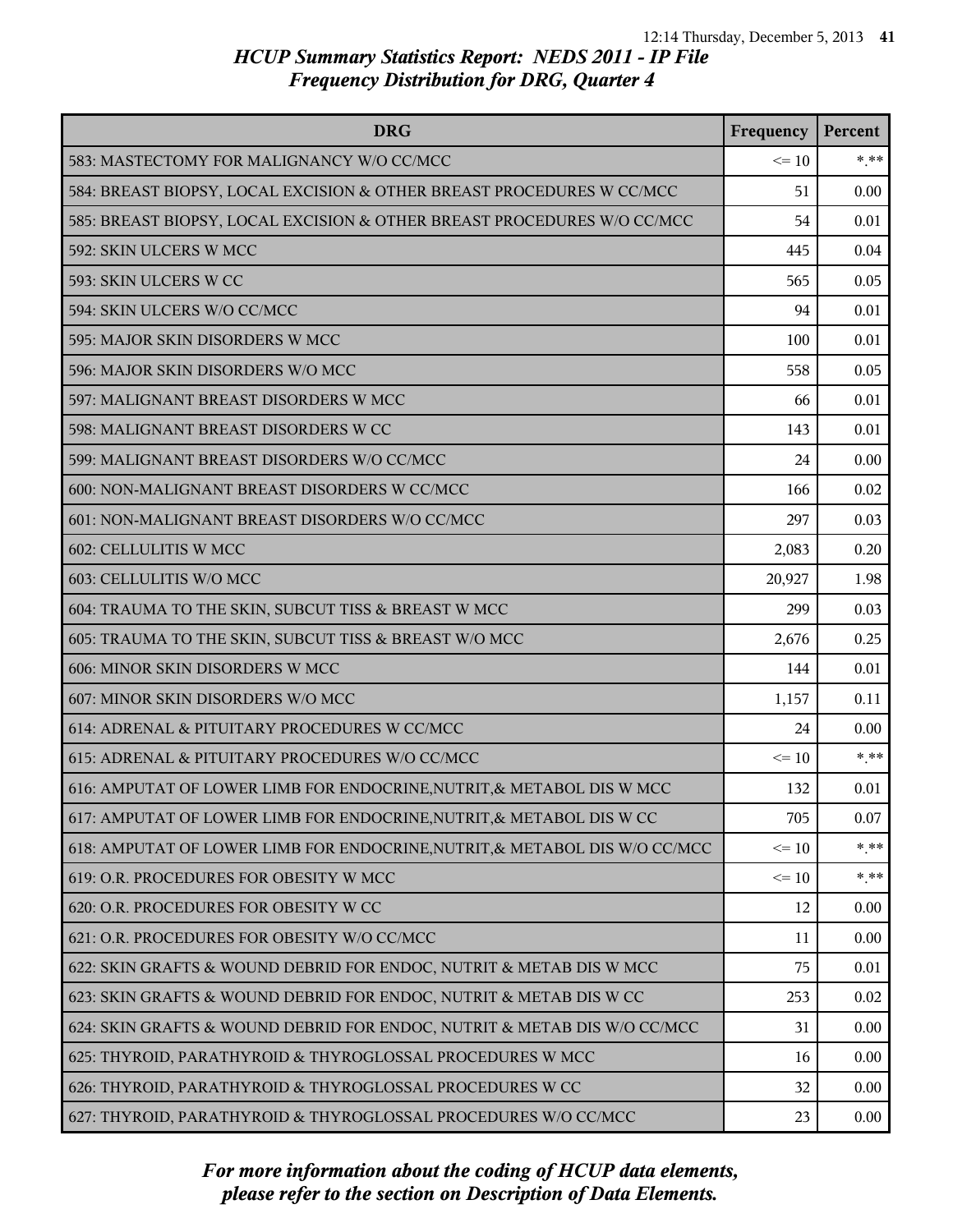| <b>DRG</b>                                                                | Frequency | Percent  |
|---------------------------------------------------------------------------|-----------|----------|
| 628: OTHER ENDOCRINE, NUTRIT & METAB O.R. PROC W MCC                      | 240       | 0.02     |
| 629: OTHER ENDOCRINE, NUTRIT & METAB O.R. PROC W CC                       | 443       | 0.04     |
| 630: OTHER ENDOCRINE, NUTRIT & METAB O.R. PROC W/O CC/MCC                 | 19        | 0.00     |
| 637: DIABETES W MCC                                                       | 2,574     | 0.24     |
| 638: DIABETES W CC                                                        | 8,624     | 0.81     |
| 639: DIABETES W/O CC/MCC                                                  | 5,942     | 0.56     |
| 640: MISC DISORDERS OF NUTRITION, METABOLISM, FLUIDS/ELECTROLYTES W MCC   | 4,716     | 0.45     |
| 641: MISC DISORDERS OF NUTRITION, METABOLISM, FLUIDS/ELECTROLYTES W/O MCC | 13,646    | 1.29     |
| 642: INBORN AND OTHER DISORDERS OF METABOLISM                             | 289       | 0.03     |
| 643: ENDOCRINE DISORDERS W MCC                                            | 594       | 0.06     |
| 644: ENDOCRINE DISORDERS W CC                                             | 1,299     | 0.12     |
| 645: ENDOCRINE DISORDERS W/O CC/MCC                                       | 773       | 0.07     |
| <b>652: KIDNEY TRANSPLANT</b>                                             | 35        | 0.00     |
| 653: MAJOR BLADDER PROCEDURES W MCC                                       | 29        | 0.00     |
| 654: MAJOR BLADDER PROCEDURES W CC                                        | 20        | 0.00     |
| 655: MAJOR BLADDER PROCEDURES W/O CC/MCC                                  | $\leq 10$ | $***$    |
| 656: KIDNEY & URETER PROCEDURES FOR NEOPLASM W MCC                        | 50        | 0.00     |
| 657: KIDNEY & URETER PROCEDURES FOR NEOPLASM W CC                         | 103       | 0.01     |
| 658: KIDNEY & URETER PROCEDURES FOR NEOPLASM W/O CC/MCC                   | 14        | 0.00     |
| 659: KIDNEY & URETER PROCEDURES FOR NON-NEOPLASM W MCC                    | 198       | 0.02     |
| 660: KIDNEY & URETER PROCEDURES FOR NON-NEOPLASM W CC                     | 467       | 0.04     |
| 661: KIDNEY & URETER PROCEDURES FOR NON-NEOPLASM W/O CC/MCC               | 64        | 0.01     |
| 662: MINOR BLADDER PROCEDURES W MCC                                       | 46        | 0.00     |
| 663: MINOR BLADDER PROCEDURES W CC                                        | 87        | 0.01     |
| 664: MINOR BLADDER PROCEDURES W/O CC/MCC                                  | 24        | 0.00     |
| <b>665: PROSTATECTOMY W MCC</b>                                           | 35        | 0.00     |
| <b>666: PROSTATECTOMY W CC</b>                                            | 93        | 0.01     |
| 667: PROSTATECTOMY W/O CC/MCC                                             | 23        | 0.00     |
| 668: TRANSURETHRAL PROCEDURES W MCC                                       | 243       | 0.02     |
| 669: TRANSURETHRAL PROCEDURES W CC                                        | 1,985     | 0.19     |
| 670: TRANSURETHRAL PROCEDURES W/O CC/MCC                                  | 538       | 0.05     |
| 671: URETHRAL PROCEDURES W CC/MCC                                         | 36        | 0.00     |
| 672: URETHRAL PROCEDURES W/O CC/MCC                                       | 18        | $0.00\,$ |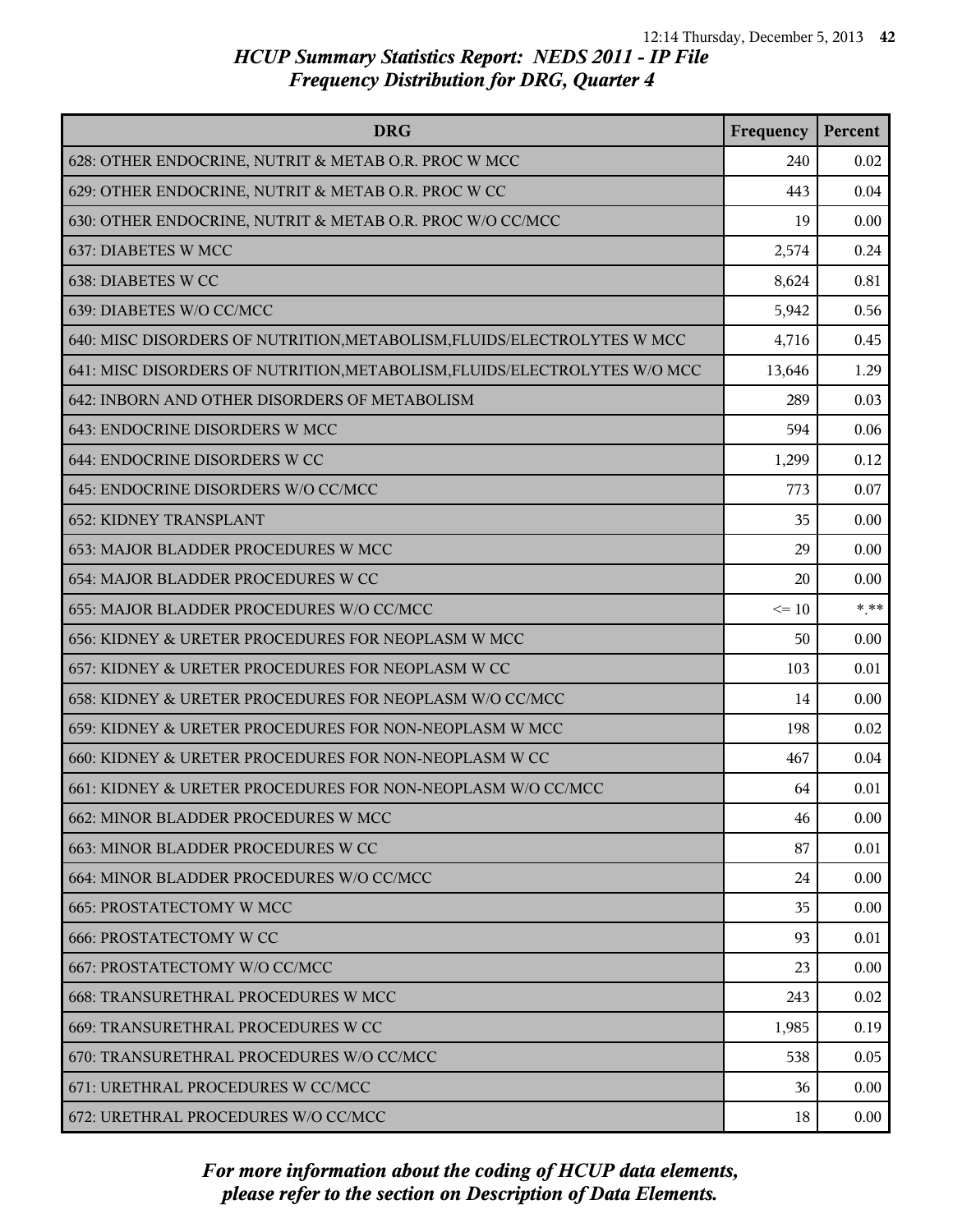| <b>DRG</b>                                                              | Frequency | Percent |
|-------------------------------------------------------------------------|-----------|---------|
| 673: OTHER KIDNEY & URINARY TRACT PROCEDURES W MCC                      | 701       | 0.07    |
| 674: OTHER KIDNEY & URINARY TRACT PROCEDURES W CC                       | 521       | 0.05    |
| 675: OTHER KIDNEY & URINARY TRACT PROCEDURES W/O CC/MCC                 | 50        | 0.00    |
| <b>682: RENAL FAILURE W MCC</b>                                         | 8,375     | 0.79    |
| <b>683: RENAL FAILURE W CC</b>                                          | 12,772    | 1.21    |
| 684: RENAL FAILURE W/O CC/MCC                                           | 2,529     | 0.24    |
| <b>685: ADMIT FOR RENAL DIALYSIS</b>                                    | 166       | 0.02    |
| 686: KIDNEY & URINARY TRACT NEOPLASMS W MCC                             | 89        | 0.01    |
| 687: KIDNEY & URINARY TRACT NEOPLASMS W CC                              | 295       | 0.03    |
| 688: KIDNEY & URINARY TRACT NEOPLASMS W/O CC/MCC                        | 59        | 0.01    |
| 689: KIDNEY & URINARY TRACT INFECTIONS W MCC                            | 5,841     | 0.55    |
| 690: KIDNEY & URINARY TRACT INFECTIONS W/O MCC                          | 20,889    | 1.97    |
| 691: URINARY STONES W ESW LITHOTRIPSY W CC/MCC                          | 197       | 0.02    |
| 692: URINARY STONES W ESW LITHOTRIPSY W/O CC/MCC                        | 52        | 0.00    |
| 693: URINARY STONES W/O ESW LITHOTRIPSY W MCC                           | 276       | 0.03    |
| 694: URINARY STONES W/O ESW LITHOTRIPSY W/O MCC                         | 3,877     | 0.37    |
| 695: KIDNEY & URINARY TRACT SIGNS & SYMPTOMS W MCC                      | 130       | 0.01    |
| 696: KIDNEY & URINARY TRACT SIGNS & SYMPTOMS W/O MCC                    | 951       | 0.09    |
| 697: URETHRAL STRICTURE                                                 | 42        | 0.00    |
| 698: OTHER KIDNEY & URINARY TRACT DIAGNOSES W MCC                       | 2,303     | 0.22    |
| 699: OTHER KIDNEY & URINARY TRACT DIAGNOSES W CC                        | 2,640     | 0.25    |
| 700: OTHER KIDNEY & URINARY TRACT DIAGNOSES W/O CC/MCC                  | 802       | 0.08    |
| 707: MAJOR MALE PELVIC PROCEDURES W CC/MCC                              | 15        | 0.00    |
| 708: MAJOR MALE PELVIC PROCEDURES W/O CC/MCC                            | $\leq 10$ | $* * *$ |
| 709: PENIS PROCEDURES W CC/MCC                                          | 37        | 0.00    |
| 710: PENIS PROCEDURES W/O CC/MCC                                        | 45        | 0.00    |
| 711: TESTES PROCEDURES W CC/MCC                                         | 90        | 0.01    |
| 712: TESTES PROCEDURES W/O CC/MCC                                       | 134       | 0.01    |
| 713: TRANSURETHRAL PROSTATECTOMY W CC/MCC                               | 169       | 0.02    |
| 714: TRANSURETHRAL PROSTATECTOMY W/O CC/MCC                             | 59        | 0.01    |
| 715: OTHER MALE REPRODUCTIVE SYSTEM O.R. PROC FOR MALIGNANCY W CC/MCC   | 33        | 0.00    |
| 716: OTHER MALE REPRODUCTIVE SYSTEM O.R. PROC FOR MALIGNANCY W/O CC/MCC | $\leq 10$ | $***$   |
| 717: OTHER MALE REPRODUCTIVE SYSTEM O.R. PROC EXC MALIGNANCY W CC/MCC   | 71        | 0.01    |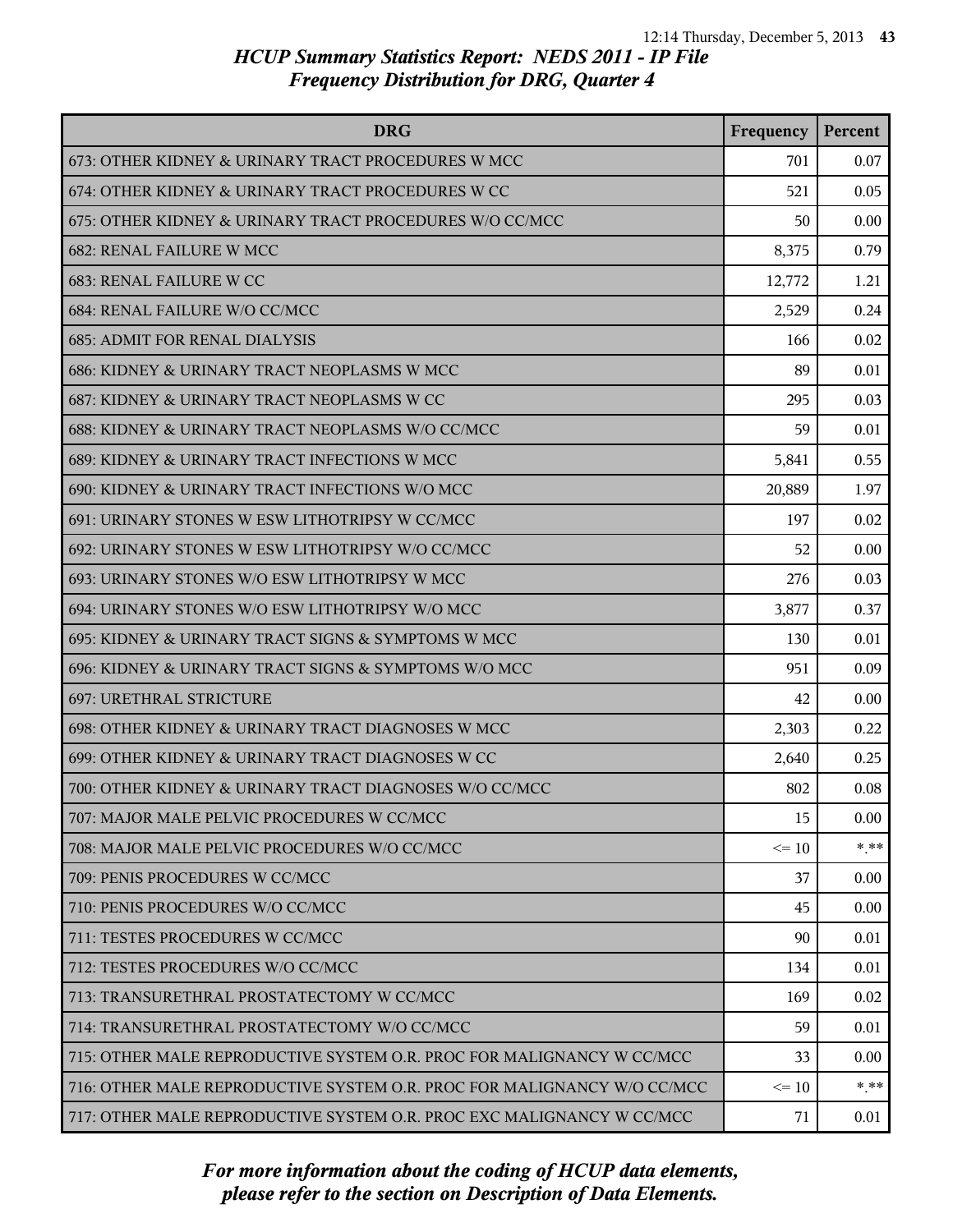| <b>DRG</b>                                                              | Frequency | Percent |
|-------------------------------------------------------------------------|-----------|---------|
| 718: OTHER MALE REPRODUCTIVE SYSTEM O.R. PROC EXC MALIGNANCY W/O CC/MCC | 24        | 0.00    |
| 722: MALIGNANCY, MALE REPRODUCTIVE SYSTEM W MCC                         | 35        | 0.00    |
| 723: MALIGNANCY, MALE REPRODUCTIVE SYSTEM W CC                          | 110       | 0.01    |
| 724: MALIGNANCY, MALE REPRODUCTIVE SYSTEM W/O CC/MCC                    | $\leq 10$ | $* * *$ |
| 725: BENIGN PROSTATIC HYPERTROPHY W MCC                                 | 47        | 0.00    |
| 726: BENIGN PROSTATIC HYPERTROPHY W/O MCC                               | 343       | 0.03    |
| 727: INFLAMMATION OF THE MALE REPRODUCTIVE SYSTEM W MCC                 | 158       | 0.01    |
| 728: INFLAMMATION OF THE MALE REPRODUCTIVE SYSTEM W/O MCC               | 1,015     | 0.10    |
| 729: OTHER MALE REPRODUCTIVE SYSTEM DIAGNOSES W CC/MCC                  | 84        | 0.01    |
| 730: OTHER MALE REPRODUCTIVE SYSTEM DIAGNOSES W/O CC/MCC                | 75        | 0.01    |
| 734: PELVIC EVISCERATION, RAD HYSTERECTOMY & RAD VULVECTOMY W CC/MCC    | $\leq 10$ | $***$   |
| 735: PELVIC EVISCERATION, RAD HYSTERECTOMY & RAD VULVECTOMY W/O CC/MCC  | $\leq 10$ | $* * *$ |
| 736: UTERINE & ADNEXA PROC FOR OVARIAN OR ADNEXAL MALIGNANCY W MCC      | 20        | 0.00    |
| 737: UTERINE & ADNEXA PROC FOR OVARIAN OR ADNEXAL MALIGNANCY W CC       | 55        | 0.01    |
| 738: UTERINE & ADNEXA PROC FOR OVARIAN OR ADNEXAL MALIGNANCY W/O CC/MCC | $\leq 10$ | $* * *$ |
| 739: UTERINE, ADNEXA PROC FOR NON-OVARIAN/ADNEXAL MALIG W MCC           | 12        | 0.00    |
| 740: UTERINE, ADNEXA PROC FOR NON-OVARIAN/ADNEXAL MALIG W CC            | 25        | 0.00    |
| 741: UTERINE, ADNEXA PROC FOR NON-OVARIAN/ADNEXAL MALIG W/O CC/MCC      | 11        | 0.00    |
| 742: UTERINE & ADNEXA PROC FOR NON-MALIGNANCY W CC/MCC                  | 600       | 0.06    |
| 743: UTERINE & ADNEXA PROC FOR NON-MALIGNANCY W/O CC/MCC                | 698       | 0.07    |
| 744: D&C, CONIZATION, LAPAROSCOPY & TUBAL INTERRUPTION W CC/MCC         | 215       | 0.02    |
| 745: D&C, CONIZATION, LAPAROSCOPY & TUBAL INTERRUPTION W/O CC/MCC       | 231       | 0.02    |
| 746: VAGINA, CERVIX & VULVA PROCEDURES W CC/MCC                         | 121       | 0.01    |
| 747: VAGINA, CERVIX & VULVA PROCEDURES W/O CC/MCC                       | 153       | 0.01    |
| 748: FEMALE REPRODUCTIVE SYSTEM RECONSTRUCTIVE PROCEDURES               | $\leq 10$ | $* * *$ |
| 749: OTHER FEMALE REPRODUCTIVE SYSTEM O.R. PROCEDURES W CC/MCC          | 79        | 0.01    |
| 750: OTHER FEMALE REPRODUCTIVE SYSTEM O.R. PROCEDURES W/O CC/MCC        | 40        | 0.00    |
| 754: MALIGNANCY, FEMALE REPRODUCTIVE SYSTEM W MCC                       | 100       | 0.01    |
| 755: MALIGNANCY, FEMALE REPRODUCTIVE SYSTEM W CC                        | 338       | 0.03    |
| 756: MALIGNANCY, FEMALE REPRODUCTIVE SYSTEM W/O CC/MCC                  | 36        | 0.00    |
| 757: INFECTIONS, FEMALE REPRODUCTIVE SYSTEM W MCC                       | 130       | 0.01    |
| 758: INFECTIONS, FEMALE REPRODUCTIVE SYSTEM W CC                        | 356       | 0.03    |
| 759: INFECTIONS, FEMALE REPRODUCTIVE SYSTEM W/O CC/MCC                  | 541       | 0.05    |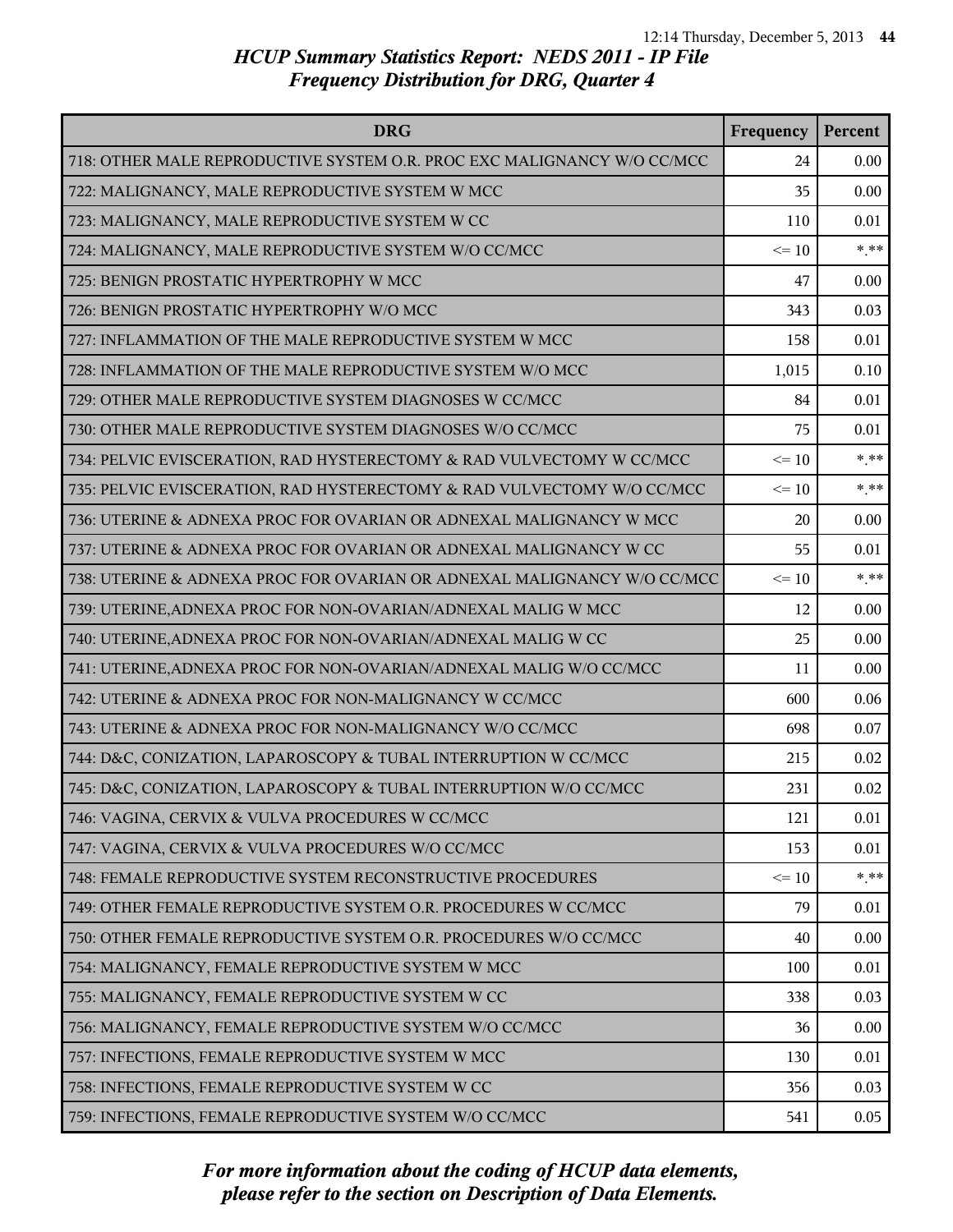| <b>DRG</b>                                                               | Frequency | Percent |
|--------------------------------------------------------------------------|-----------|---------|
| 760: MENSTRUAL & OTHER FEMALE REPRODUCTIVE SYSTEM DISORDERS W CC/MCC     | 544       | 0.05    |
| 761: MENSTRUAL & OTHER FEMALE REPRODUCTIVE SYSTEM DISORDERS W/O CC/MCC   | 717       | 0.07    |
| 765: CESAREAN SECTION W CC/MCC                                           | 1,778     | 0.17    |
| 766: CESAREAN SECTION W/O CC/MCC                                         | 1,965     | 0.19    |
| 767: VAGINAL DELIVERY W STERILIZATION &/OR D&C                           | 250       | 0.02    |
| 768: VAGINAL DELIVERY W O.R. PROC EXCEPT STERIL &/OR D&C                 | 12        | 0.00    |
| 769: POSTPARTUM & POST ABORTION DIAGNOSES W O.R. PROCEDURE               | 486       | 0.05    |
| 770: ABORTION W D&C, ASPIRATION CURETTAGE OR HYSTEROTOMY                 | 580       | 0.05    |
| 774: VAGINAL DELIVERY W COMPLICATING DIAGNOSES                           | 1,492     | 0.14    |
| 775: VAGINAL DELIVERY W/O COMPLICATING DIAGNOSES                         | 8,873     | 0.84    |
| 776: POSTPARTUM & POST ABORTION DIAGNOSES W/O O.R. PROCEDURE             | 1,691     | 0.16    |
| 777: ECTOPIC PREGNANCY                                                   | 885       | 0.08    |
| 778: THREATENED ABORTION                                                 | 445       | 0.04    |
| 779: ABORTION W/O D&C                                                    | 357       | 0.03    |
| 780: FALSE LABOR                                                         | 40        | 0.00    |
| 781: OTHER ANTEPARTUM DIAGNOSES W MEDICAL COMPLICATIONS                  | 3,873     | 0.37    |
| 782: OTHER ANTEPARTUM DIAGNOSES W/O MEDICAL COMPLICATIONS                | 305       | 0.03    |
| 789: NEONATES, DIED OR TRANSFERRED TO ANOTHER ACUTE CARE FACILITY        | 64        | 0.01    |
| 790: EXTREME IMMATURITY OR RESPIRATORY DISTRESS SYNDROME, NEONATE        | 32        | 0.00    |
| 791: PREMATURITY W MAJOR PROBLEMS                                        | 32        | 0.00    |
| 792: PREMATURITY W/O MAJOR PROBLEMS                                      | 60        | 0.01    |
| 793: FULL TERM NEONATE W MAJOR PROBLEMS                                  | 749       | 0.07    |
| 794: NEONATE W OTHER SIGNIFICANT PROBLEMS                                | 867       | 0.08    |
| 795: NORMAL NEWBORN                                                      | 370       | 0.03    |
| 799: SPLENECTOMY W MCC                                                   | 76        | 0.01    |
| 800: SPLENECTOMY W CC                                                    | 41        | 0.00    |
| 801: SPLENECTOMY W/O CC/MCC                                              | 16        | 0.00    |
| 802: OTHER O.R. PROC OF THE BLOOD & BLOOD FORMING ORGANS W MCC           | 63        | 0.01    |
| 803: OTHER O.R. PROC OF THE BLOOD & BLOOD FORMING ORGANS W CC            | 99        | 0.01    |
| 804: OTHER O.R. PROC OF THE BLOOD & BLOOD FORMING ORGANS W/O CC/MCC      | 51        | 0.00    |
| 808: MAJOR HEMATOL/IMMUN DIAG EXC SICKLE CELL CRISIS & COAGUL W MCC      | 697       | 0.07    |
| 809: MAJOR HEMATOL/IMMUN DIAG EXC SICKLE CELL CRISIS & COAGUL W CC       | 2,029     | 0.19    |
| 810: MAJOR HEMATOL/IMMUN DIAG EXC SICKLE CELL CRISIS & COAGUL W/O CC/MCC | 520       | 0.05    |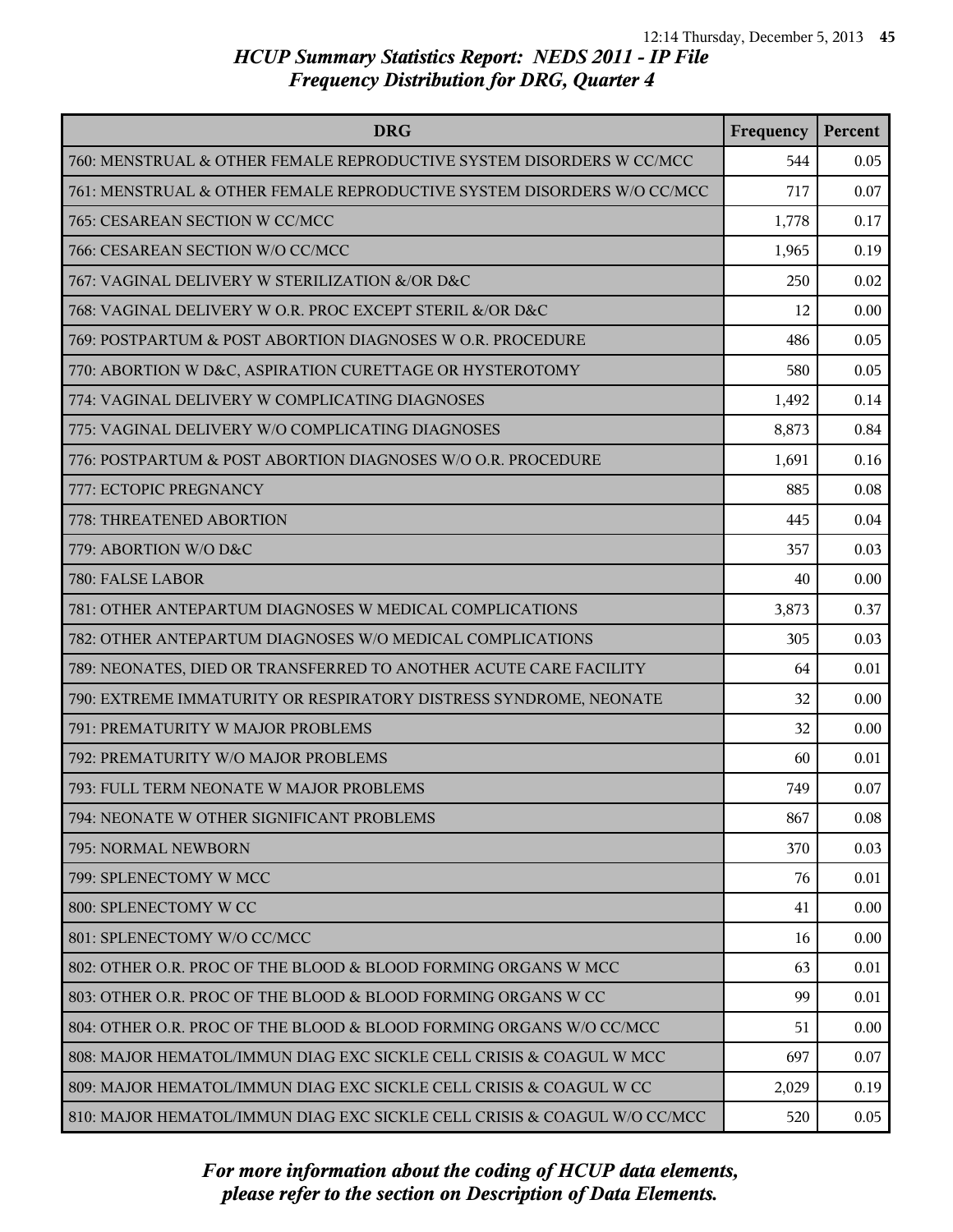| <b>DRG</b>                                                                | Frequency | Percent |
|---------------------------------------------------------------------------|-----------|---------|
| 811: RED BLOOD CELL DISORDERS W MCC                                       | 2,745     | 0.26    |
| 812: RED BLOOD CELL DISORDERS W/O MCC                                     | 11,828    | 1.12    |
| 813: COAGULATION DISORDERS                                                | 1,087     | 0.10    |
| 814: RETICULOENDOTHELIAL & IMMUNITY DISORDERS W MCC                       | 150       | 0.01    |
| 815: RETICULOENDOTHELIAL & IMMUNITY DISORDERS W CC                        | 448       | 0.04    |
| 816: RETICULOENDOTHELIAL & IMMUNITY DISORDERS W/O CC/MCC                  | 410       | 0.04    |
| 820: LYMPHOMA & LEUKEMIA W MAJOR O.R. PROCEDURE W MCC                     | 85        | 0.01    |
| 821: LYMPHOMA & LEUKEMIA W MAJOR O.R. PROCEDURE W CC                      | 57        | 0.01    |
| 822: LYMPHOMA & LEUKEMIA W MAJOR O.R. PROCEDURE W/O CC/MCC                | $\leq 10$ | $***$   |
| 823: LYMPHOMA & NON-ACUTE LEUKEMIA W OTHER O.R. PROC W MCC                | 135       | 0.01    |
| 824: LYMPHOMA & NON-ACUTE LEUKEMIA W OTHER O.R. PROC W CC                 | 237       | 0.02    |
| 825: LYMPHOMA & NON-ACUTE LEUKEMIA W OTHER O.R. PROC W/O CC/MCC           | 75        | 0.01    |
| 826: MYELOPROLIF DISORD OR POORLY DIFF NEOPL W MAJ O.R. PROC W MCC        | 33        | 0.00    |
| 827: MYELOPROLIF DISORD OR POORLY DIFF NEOPL W MAJ O.R. PROC W CC         | 21        | 0.00    |
| 828: MYELOPROLIF DISORD OR POORLY DIFF NEOPL W MAJ O.R. PROC W/O CC/MCC   | $\leq 10$ | $* * *$ |
| 829: MYELOPROLIF DISORD OR POORLY DIFF NEOPL W OTHER O.R. PROC W CC/MCC   | 33        | 0.00    |
| 830: MYELOPROLIF DISORD OR POORLY DIFF NEOPL W OTHER O.R. PROC W/O CC/MCC | $\leq 10$ | $***$   |
| 834: ACUTE LEUKEMIA W/O MAJOR O.R. PROCEDURE W MCC                        | 288       | 0.03    |
| 835: ACUTE LEUKEMIA W/O MAJOR O.R. PROCEDURE W CC                         | 251       | 0.02    |
| 836: ACUTE LEUKEMIA W/O MAJOR O.R. PROCEDURE W/O CC/MCC                   | 145       | 0.01    |
| 837: CHEMO W ACUTE LEUKEMIA AS SDX OR W HIGH DOSE CHEMO AGENT W MCC       | $\leq 10$ | $***$   |
| 838: CHEMO W ACUTE LEUKEMIA AS SDX W CC OR HIGH DOSE CHEMO AGENT          | $\leq 10$ | $*$ **  |
| 839: CHEMO W ACUTE LEUKEMIA AS SDX W/O CC/MCC                             | 11        | 0.00    |
| 840: LYMPHOMA & NON-ACUTE LEUKEMIA W MCC                                  | 533       | 0.05    |
| 841: LYMPHOMA & NON-ACUTE LEUKEMIA W CC                                   | 698       | 0.07    |
| 842: LYMPHOMA & NON-ACUTE LEUKEMIA W/O CC/MCC                             | 260       | 0.02    |
| 843: OTHER MYELOPROLIF DIS OR POORLY DIFF NEOPL DIAG W MCC                | 152       | 0.01    |
| 844: OTHER MYELOPROLIF DIS OR POORLY DIFF NEOPL DIAG W CC                 | 274       | 0.03    |
| 845: OTHER MYELOPROLIF DIS OR POORLY DIFF NEOPL DIAG W/O CC/MCC           | 60        | 0.01    |
| 846: CHEMOTHERAPY W/O ACUTE LEUKEMIA AS SECONDARY DIAGNOSIS W MCC         | $\leq 10$ | $* * *$ |
| 847: CHEMOTHERAPY W/O ACUTE LEUKEMIA AS SECONDARY DIAGNOSIS W CC          | 44        | 0.00    |
| 848: CHEMOTHERAPY W/O ACUTE LEUKEMIA AS SECONDARY DIAGNOSIS W/O CC/MCC    | $\leq$ 10 | $* * *$ |
| 849: RADIOTHERAPY                                                         | $\leq 10$ | * **    |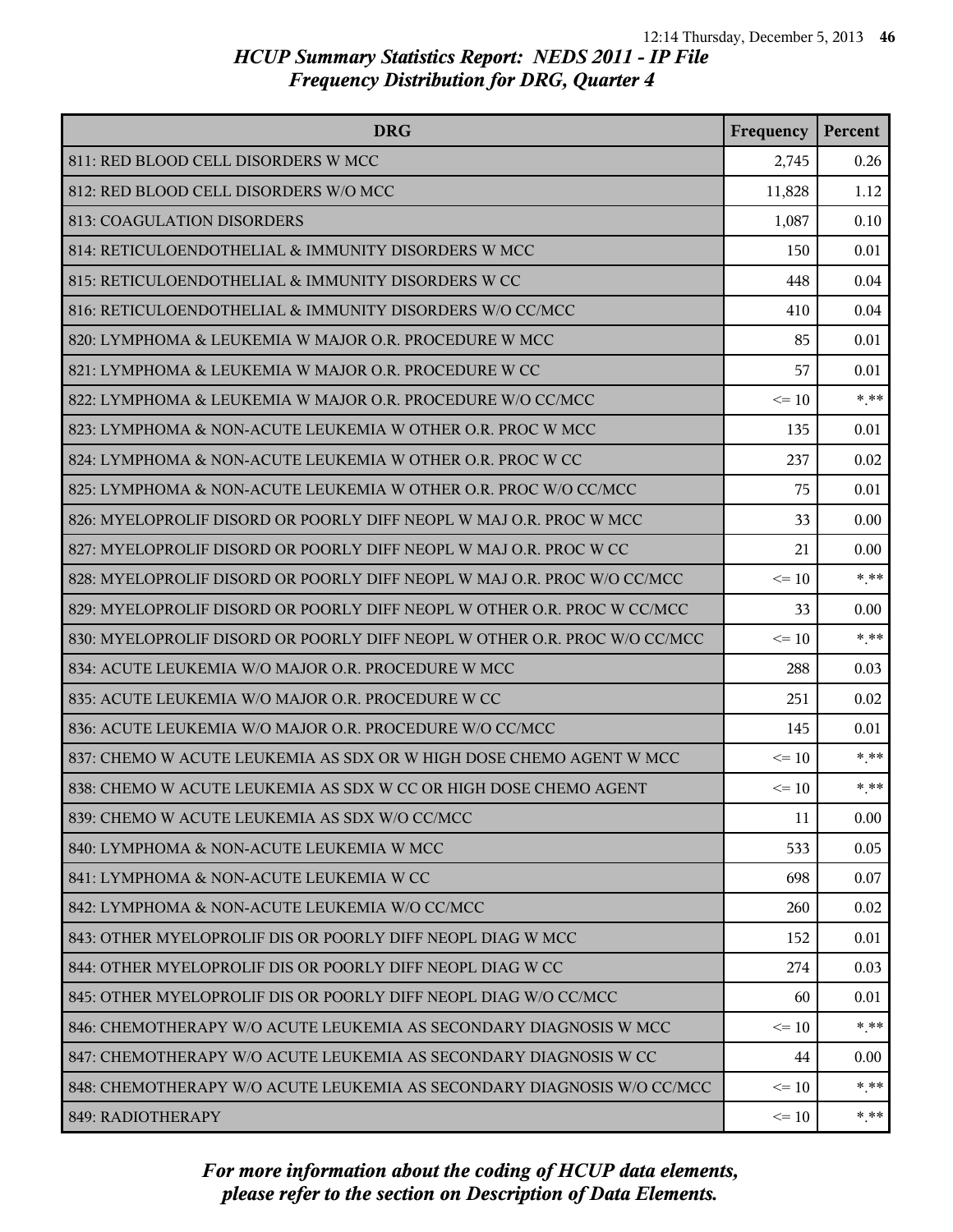| <b>DRG</b>                                                               | Frequency | Percent |
|--------------------------------------------------------------------------|-----------|---------|
| 853: INFECTIOUS & PARASITIC DISEASES W O.R. PROCEDURE W MCC              | 4,331     | 0.41    |
| 854: INFECTIOUS & PARASITIC DISEASES W O.R. PROCEDURE W CC               | 1,122     | 0.11    |
| 855: INFECTIOUS & PARASITIC DISEASES W O.R. PROCEDURE W/O CC/MCC         | 45        | 0.00    |
| 856: POSTOPERATIVE OR POST-TRAUMATIC INFECTIONS W O.R. PROC W MCC        | 452       | 0.04    |
| 857: POSTOPERATIVE OR POST-TRAUMATIC INFECTIONS W O.R. PROC W CC         | 659       | 0.06    |
| 858: POSTOPERATIVE OR POST-TRAUMATIC INFECTIONS W O.R. PROC W/O CC/MCC   | 133       | 0.01    |
| 862: POSTOPERATIVE & POST-TRAUMATIC INFECTIONS W MCC                     | 1,052     | 0.10    |
| 863: POSTOPERATIVE & POST-TRAUMATIC INFECTIONS W/O MCC                   | 2,197     | 0.21    |
| <b>864: FEVER</b>                                                        | 2,570     | 0.24    |
| 865: VIRAL ILLNESS W MCC                                                 | 217       | 0.02    |
| 866: VIRAL ILLNESS W/O MCC                                               | 1,825     | 0.17    |
| 867: OTHER INFECTIOUS & PARASITIC DISEASES DIAGNOSES W MCC               | 449       | 0.04    |
| 868: OTHER INFECTIOUS & PARASITIC DISEASES DIAGNOSES W CC                | 292       | 0.03    |
| 869: OTHER INFECTIOUS & PARASITIC DISEASES DIAGNOSES W/O CC/MCC          | 140       | 0.01    |
| 870: SEPTICEMIA OR SEVERE SEPSIS W MV 96+ HOURS                          | 2,614     | 0.25    |
| 871: SEPTICEMIA OR SEVERE SEPSIS W/O MV 96+ HOURS W MCC                  | 29,405    | 2.78    |
| 872: SEPTICEMIA OR SEVERE SEPSIS W/O MV 96+ HOURS W/O MCC                | 12,516    | 1.18    |
| 876: O.R. PROCEDURE W PRINCIPAL DIAGNOSES OF MENTAL ILLNESS              | 87        | 0.01    |
| 880: ACUTE ADJUSTMENT REACTION & PSYCHOSOCIAL DYSFUNCTION                | 1,600     | 0.15    |
| 881: DEPRESSIVE NEUROSES                                                 | 3,380     | 0.32    |
| 882: NEUROSES EXCEPT DEPRESSIVE                                          | 1,285     | 0.12    |
| 883: DISORDERS OF PERSONALITY & IMPULSE CONTROL                          | 322       | 0.03    |
| 884: ORGANIC DISTURBANCES & MENTAL RETARDATION                           | 1,836     | 0.17    |
| 885: PSYCHOSES                                                           | 33,357    | 3.15    |
| 886: BEHAVIORAL & DEVELOPMENTAL DISORDERS                                | 469       | 0.04    |
| 887: OTHER MENTAL DISORDER DIAGNOSES                                     | 67        | 0.01    |
| 894: ALCOHOL/DRUG ABUSE OR DEPENDENCE, LEFT AMA                          | 1,567     | 0.15    |
| 895: ALCOHOL/DRUG ABUSE OR DEPENDENCE W REHABILITATION THERAPY           | 319       | 0.03    |
| 896: ALCOHOL/DRUG ABUSE OR DEPENDENCE W/O REHABILITATION THERAPY W MCC   | 1,582     | 0.15    |
| 897: ALCOHOL/DRUG ABUSE OR DEPENDENCE W/O REHABILITATION THERAPY W/O MCC | 11,548    | 1.09    |
| 901: WOUND DEBRIDEMENTS FOR INJURIES W MCC                               | 42        | 0.00    |
| 902: WOUND DEBRIDEMENTS FOR INJURIES W CC                                | 133       | 0.01    |
| 903: WOUND DEBRIDEMENTS FOR INJURIES W/O CC/MCC                          | 64        | 0.01    |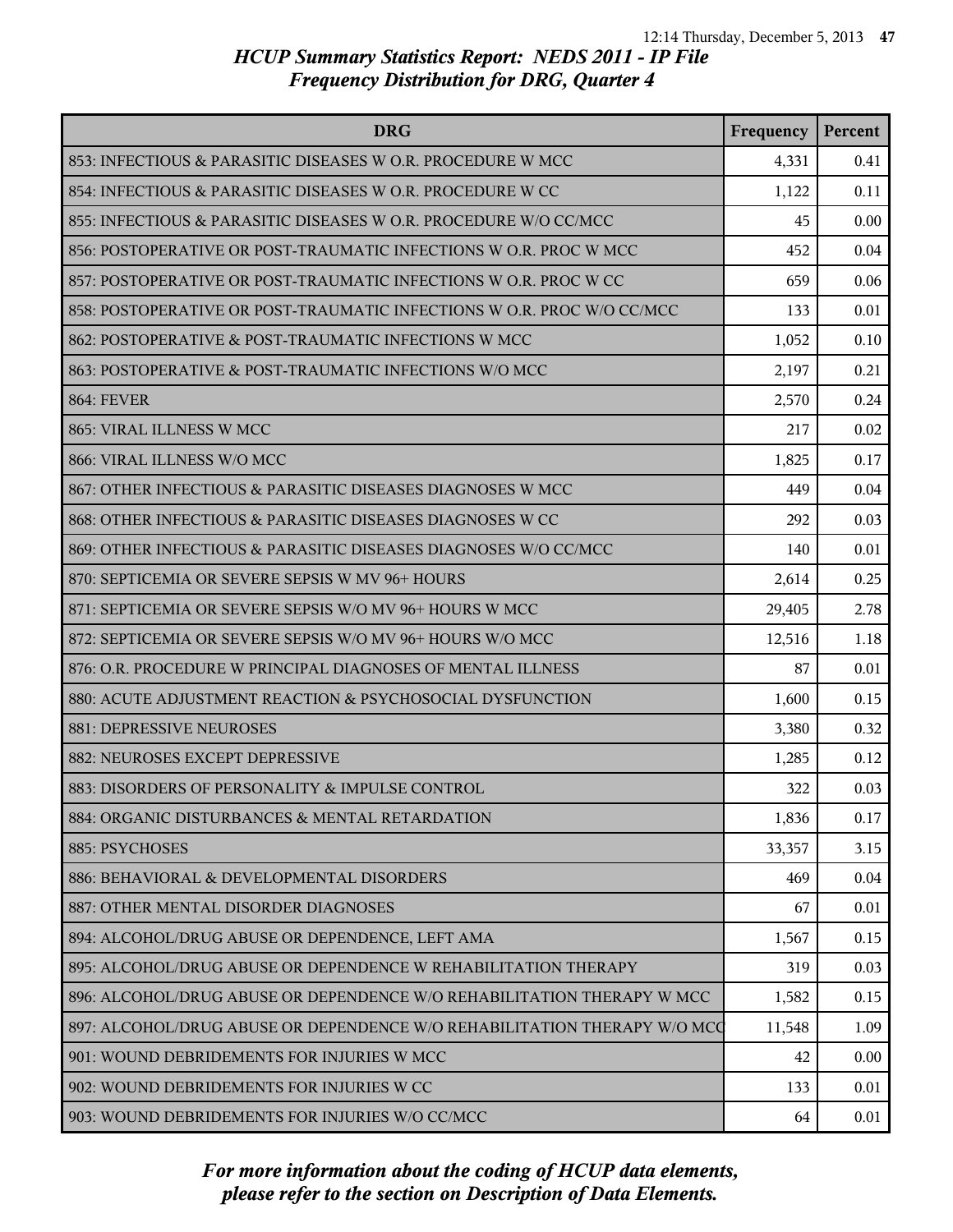| <b>DRG</b>                                                               | Frequency | Percent |
|--------------------------------------------------------------------------|-----------|---------|
| 904: SKIN GRAFTS FOR INJURIES W CC/MCC                                   | 121       | 0.01    |
| 905: SKIN GRAFTS FOR INJURIES W/O CC/MCC                                 | 34        | 0.00    |
| 906: HAND PROCEDURES FOR INJURIES                                        | 336       | 0.03    |
| 907: OTHER O.R. PROCEDURES FOR INJURIES W MCC                            | 677       | 0.06    |
| 908: OTHER O.R. PROCEDURES FOR INJURIES W CC                             | 779       | 0.07    |
| 909: OTHER O.R. PROCEDURES FOR INJURIES W/O CC/MCC                       | 550       | 0.05    |
| 913: TRAUMATIC INJURY W MCC                                              | 105       | 0.01    |
| 914: TRAUMATIC INJURY W/O MCC                                            | 954       | 0.09    |
| 915: ALLERGIC REACTIONS W MCC                                            | 216       | 0.02    |
| 916: ALLERGIC REACTIONS W/O MCC                                          | 1,110     | 0.10    |
| 917: POISONING & TOXIC EFFECTS OF DRUGS W MCC                            | 4,676     | 0.44    |
| 918: POISONING & TOXIC EFFECTS OF DRUGS W/O MCC                          | 9,506     | 0.90    |
| 919: COMPLICATIONS OF TREATMENT W MCC                                    | 978       | 0.09    |
| 920: COMPLICATIONS OF TREATMENT W CC                                     | 1,545     | 0.15    |
| 921: COMPLICATIONS OF TREATMENT W/O CC/MCC                               | 857       | 0.08    |
| 922: OTHER INJURY, POISONING & TOXIC EFFECT DIAG W MCC                   | 181       | 0.02    |
| 923: OTHER INJURY, POISONING & TOXIC EFFECT DIAG W/O MCC                 | 474       | 0.04    |
| 927: EXTENSIVE BURNS OR FULL THICKNESS BURNS W MV 96+ HRS W SKIN GRAFT   | 22        | 0.00    |
| 928: FULL THICKNESS BURN W SKIN GRAFT OR INHAL INJ W CC/MCC              | 56        | 0.01    |
| 929: FULL THICKNESS BURN W SKIN GRAFT OR INHAL INJ W/O CC/MCC            | 36        | 0.00    |
| 933: EXTENSIVE BURNS OR FULL THICKNESS BURNS W MV 96+ HRS W/O SKIN GRAFT | $\leq 10$ | $***$   |
| 934: FULL THICKNESS BURN W/O SKIN GRFT OR INHAL INJ                      | 76        | 0.01    |
| 935: NON-EXTENSIVE BURNS                                                 | 526       | 0.05    |
| 939: O.R. PROC W DIAGNOSES OF OTHER CONTACT W HEALTH SERVICES W MCC      | 43        | 0.00    |
| 940: O.R. PROC W DIAGNOSES OF OTHER CONTACT W HEALTH SERVICES W CC       | 89        | 0.01    |
| 941: O.R. PROC W DIAGNOSES OF OTHER CONTACT W HEALTH SERVICES W/O CC/MCC | 18        | 0.00    |
| 945: REHABILITATION W CC/MCC                                             | 125       | 0.01    |
| 946: REHABILITATION W/O CC/MCC                                           | 35        | 0.00    |
| 947: SIGNS & SYMPTOMS W MCC                                              | 1,152     | 0.11    |
| 948: SIGNS & SYMPTOMS W/O MCC                                            | 5,663     | 0.53    |
| 949: AFTERCARE W CC/MCC                                                  | 31        | 0.00    |
| 950: AFTERCARE W/O CC/MCC                                                | $\leq$ 10 | $* * *$ |
| 951: OTHER FACTORS INFLUENCING HEALTH STATUS                             | 416       | 0.04    |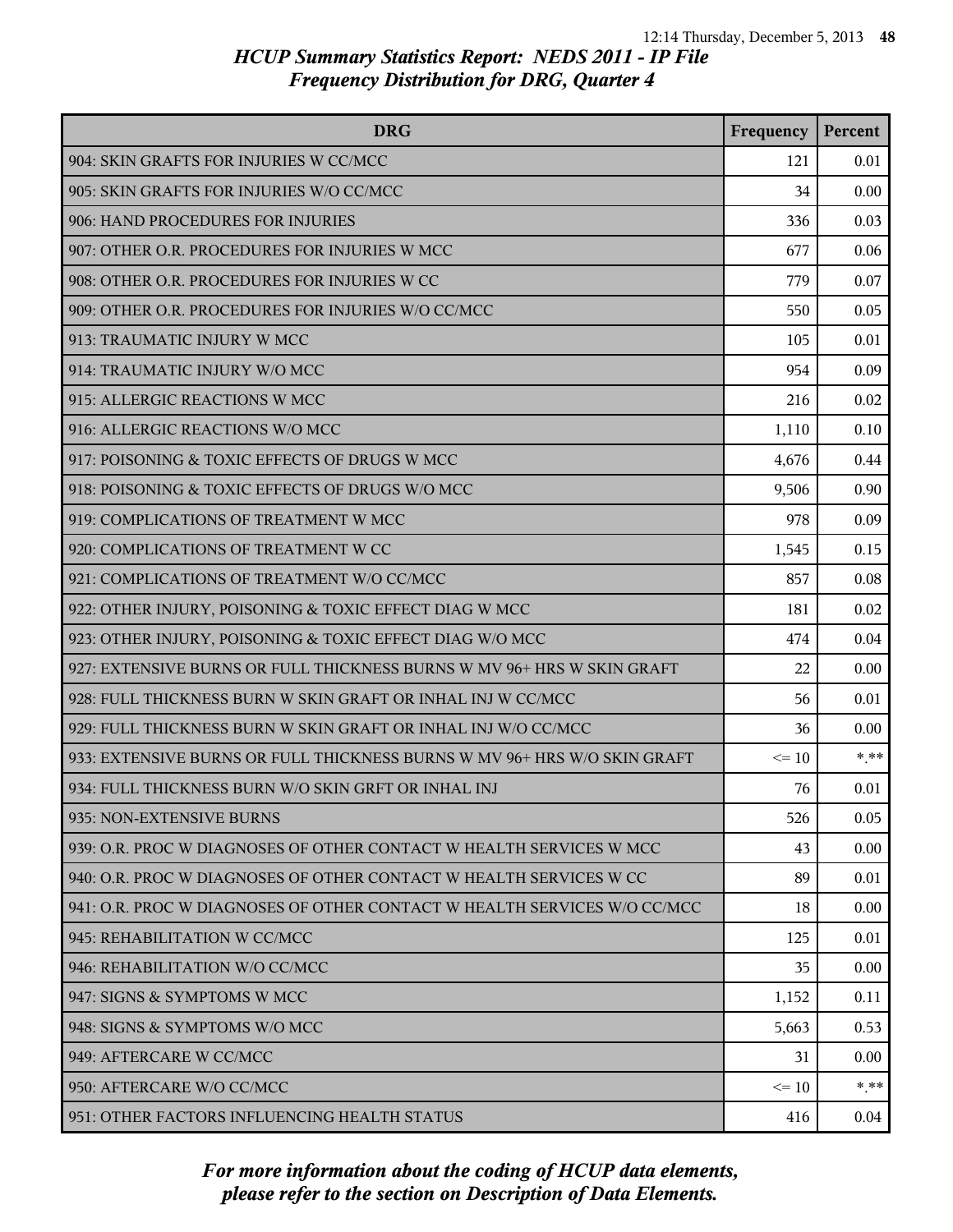| <b>DRG</b>                                                                | Frequency | Percent  |
|---------------------------------------------------------------------------|-----------|----------|
| 955: CRANIOTOMY FOR MULTIPLE SIGNIFICANT TRAUMA                           | 142       | 0.01     |
| 956: LIMB REATTACHMENT, HIP & FEMUR PROC FOR MULTIPLE SIGNIFICANT TRAUMA  | 639       | 0.06     |
| 957: OTHER O.R. PROCEDURES FOR MULTIPLE SIGNIFICANT TRAUMA W MCC          | 535       | 0.05     |
| 958: OTHER O.R. PROCEDURES FOR MULTIPLE SIGNIFICANT TRAUMA W CC           | 602       | 0.06     |
| 959: OTHER O.R. PROCEDURES FOR MULTIPLE SIGNIFICANT TRAUMA W/O CC/MCC     | 161       | 0.02     |
| 963: OTHER MULTIPLE SIGNIFICANT TRAUMA W MCC                              | 322       | 0.03     |
| 964: OTHER MULTIPLE SIGNIFICANT TRAUMA W CC                               | 634       | 0.06     |
| 965: OTHER MULTIPLE SIGNIFICANT TRAUMA W/O CC/MCC                         | 293       | 0.03     |
| 969: HIV W EXTENSIVE O.R. PROCEDURE W MCC                                 | 67        | 0.01     |
| 970: HIV W EXTENSIVE O.R. PROCEDURE W/O MCC                               | $\leq$ 10 | $* * *$  |
| 974: HIV W MAJOR RELATED CONDITION W MCC                                  | 770       | 0.07     |
| 975: HIV W MAJOR RELATED CONDITION W CC                                   | 655       | 0.06     |
| 976: HIV W MAJOR RELATED CONDITION W/O CC/MCC                             | 271       | 0.03     |
| 977: HIV W OR W/O OTHER RELATED CONDITION                                 | 382       | 0.04     |
| 981: EXTENSIVE O.R. PROCEDURE UNRELATED TO PRINCIPAL DIAGNOSIS W MCC      | 1,786     | 0.17     |
| 982: EXTENSIVE O.R. PROCEDURE UNRELATED TO PRINCIPAL DIAGNOSIS W CC       | 1,383     | 0.13     |
| 983: EXTENSIVE O.R. PROCEDURE UNRELATED TO PRINCIPAL DIAGNOSIS W/O CC/MCC | 353       | 0.03     |
| 984: PROSTATIC O.R. PROCEDURE UNRELATED TO PRINCIPAL DIAGNOSIS W MCC      | 23        | 0.00     |
| 985: PROSTATIC O.R. PROCEDURE UNRELATED TO PRINCIPAL DIAGNOSIS W CC       | 38        | 0.00     |
| 986: PROSTATIC O.R. PROCEDURE UNRELATED TO PRINCIPAL DIAGNOSIS W/O CC/MCC | $\leq 10$ | $* * *$  |
| 987: NON-EXTENSIVE O.R. PROC UNRELATED TO PRINCIPAL DIAGNOSIS W MCC       | 552       | 0.05     |
| 988: NON-EXTENSIVE O.R. PROC UNRELATED TO PRINCIPAL DIAGNOSIS W CC        | 730       | 0.07     |
| 989: NON-EXTENSIVE O.R. PROC UNRELATED TO PRINCIPAL DIAGNOSIS W/O CC/MCC  | 339       | 0.03     |
| 998: PRINCIPAL DIAGNOSIS INVALID AS DISCHARGE DIAGNOSIS                   | $\leq$ 10 | $*$ $**$ |
| 999: UNGROUPABLE                                                          | 5,645     | 0.53     |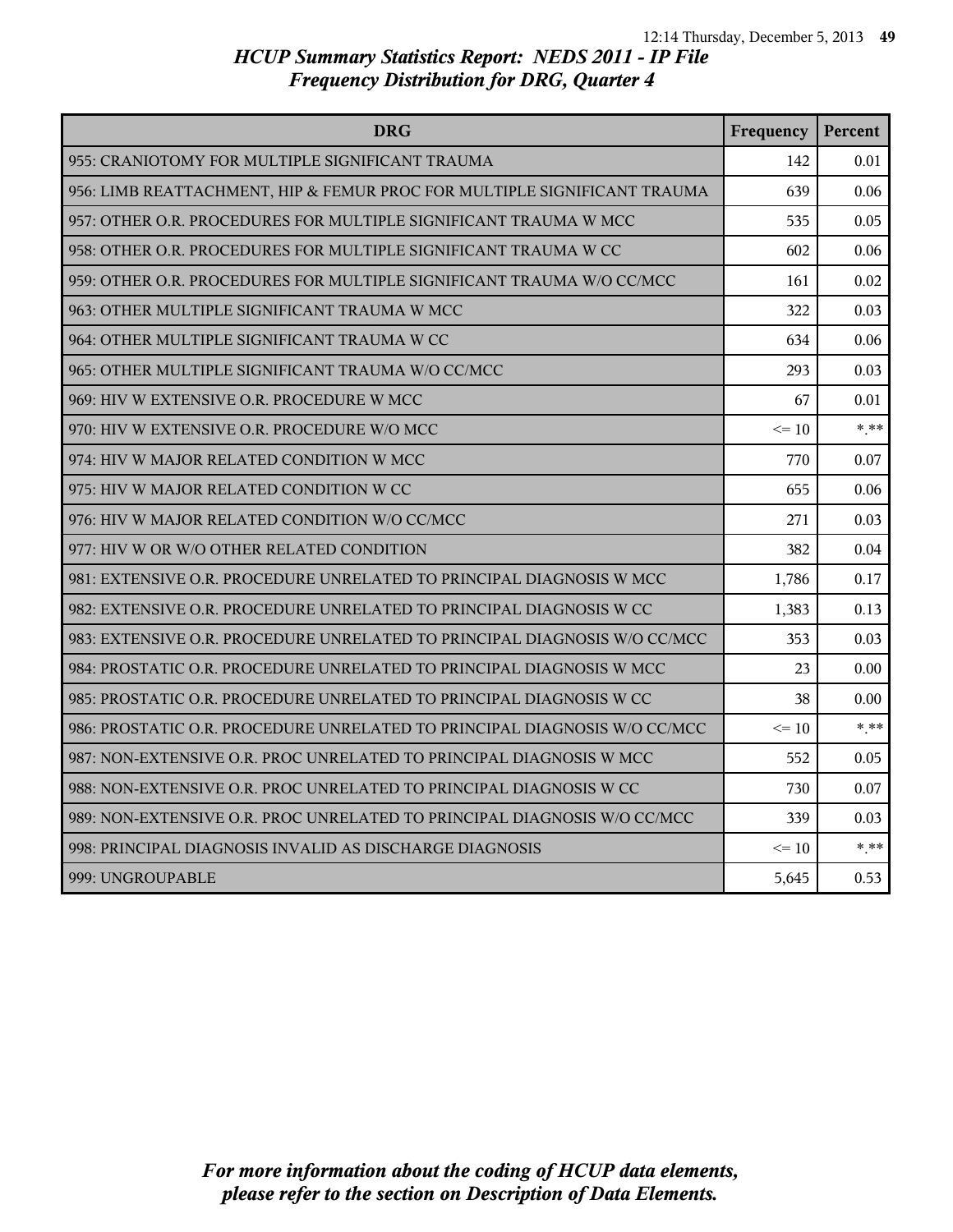| <b>DRGVER</b>            | Frequency | Percent |
|--------------------------|-----------|---------|
| 28: Effective 10/01/2010 | 3,248,617 | 75.42   |
| 29: Effective 10/01/2011 | 1,058,772 | 24.58   |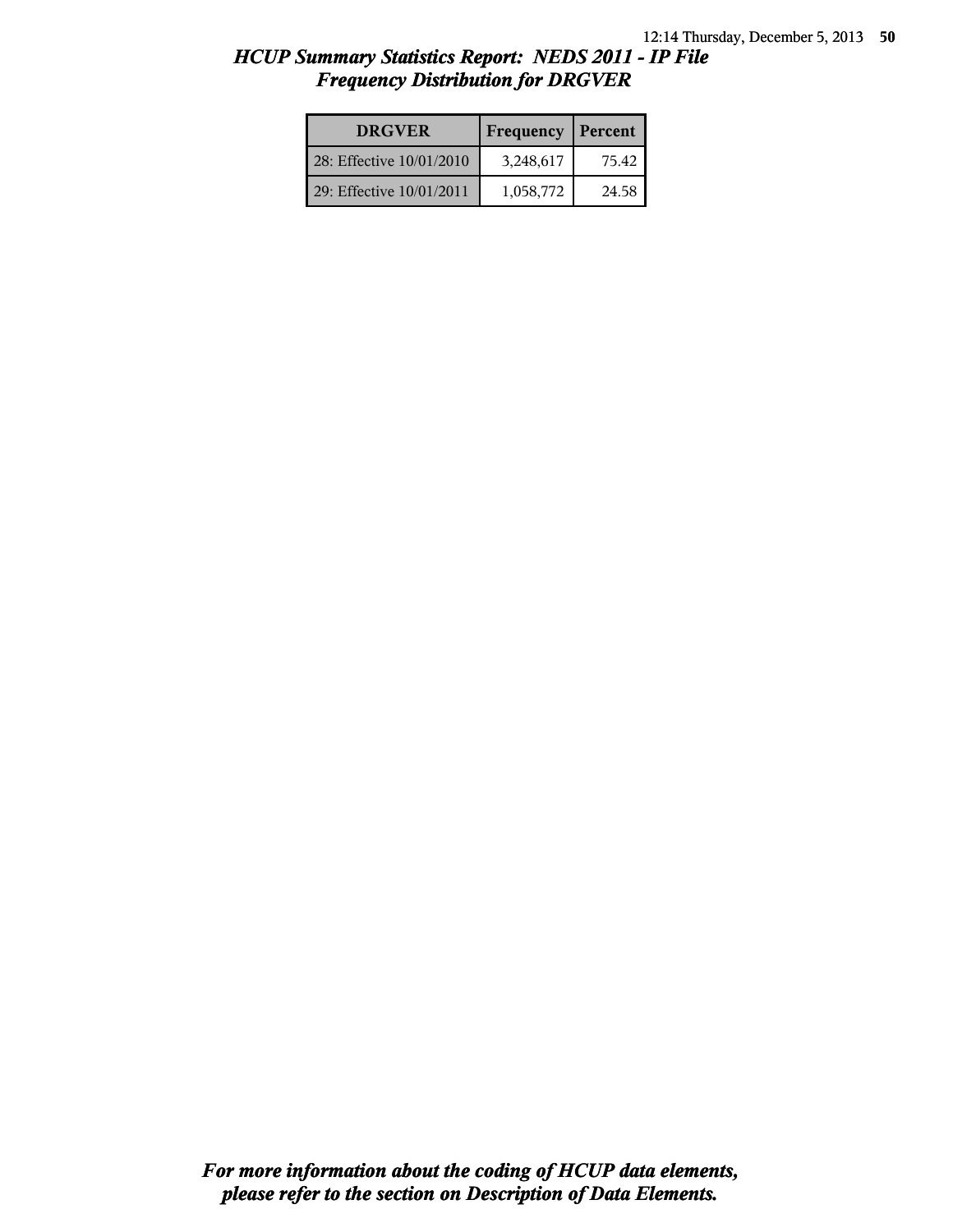| DRG NOPOA                                                                | Frequency | Percent |
|--------------------------------------------------------------------------|-----------|---------|
| 1: HEART TRANSPLANT OR IMPLANT OF HEART ASSIST SYSTEM W MCC              | 87        | 0.00    |
| 2: HEART TRANSPLANT OR IMPLANT OF HEART ASSIST SYSTEM W/O MCC            | 14        | 0.00    |
| 3: ECMO OR TRACH W MV 96+ HRS OR PDX EXC FACE, MOUTH & NECK W MAJ O.R.   | 5,527     | 0.17    |
| 4: TRACH W MV 96+ HRS OR PDX EXC FACE, MOUTH & NECK W/O MAJ O.R.         | 5,923     | 0.18    |
| 5: LIVER TRANSPLANT W MCC OR INTESTINAL TRANSPLANT                       | 104       | 0.00    |
| 6: LIVER TRANSPLANT W/O MCC                                              | 12        | 0.00    |
| 7: LUNG TRANSPLANT                                                       | $\leq 10$ | $***$   |
| 8: SIMULTANEOUS PANCREAS/KIDNEY TRANSPLANT                               | $\leq 10$ | $* * *$ |
| 10: PANCREAS TRANSPLANT                                                  | $\leq 10$ | $***$   |
| 11: TRACHEOSTOMY FOR FACE, MOUTH & NECK DIAGNOSES W MCC                  | 270       | 0.01    |
| 12: TRACHEOSTOMY FOR FACE, MOUTH & NECK DIAGNOSES W CC                   | 188       | 0.01    |
| 13: TRACHEOSTOMY FOR FACE, MOUTH & NECK DIAGNOSES W/O CC/MCC             | 66        | 0.00    |
| 14: ALLOGENEIC BONE MARROW TRANSPLANT                                    | 16        | 0.00    |
| 15: AUTOLOGOUS BONE MARROW TRANSPLANT                                    | 15        | 0.00    |
| 20: INTRACRANIAL VASCULAR PROCEDURES W PDX HEMORRHAGE W MCC              | 461       | 0.01    |
| 21: INTRACRANIAL VASCULAR PROCEDURES W PDX HEMORRHAGE W CC               | 192       | 0.01    |
| 22: INTRACRANIAL VASCULAR PROCEDURES W PDX HEMORRHAGE W/O CC/MCC         | 86        | 0.00    |
| 23: CRANIO W MAJOR DEV IMPL/ACUTE COMPLEX CNS PDX W MCC OR CHEMO IMPLANT | 1,588     | 0.05    |
| 24: CRANIO W MAJOR DEV IMPL/ACUTE COMPLEX CNS PDX W/O MCC                | 529       | 0.02    |
| 25: CRANIOTOMY & ENDOVASCULAR INTRACRANIAL PROCEDURES W MCC              | 3,422     | 0.11    |
| 26: CRANIOTOMY & ENDOVASCULAR INTRACRANIAL PROCEDURES W CC               | 1,821     | 0.06    |
| 27: CRANIOTOMY & ENDOVASCULAR INTRACRANIAL PROCEDURES W/O CC/MCC         | 1,422     | 0.04    |
| 28: SPINAL PROCEDURES W MCC                                              | 541       | 0.02    |
| 29: SPINAL PROCEDURES W CC OR SPINAL NEUROSTIMULATORS                    | 698       | 0.02    |
| 30: SPINAL PROCEDURES W/O CC/MCC                                         | 376       | 0.01    |
| 31: VENTRICULAR SHUNT PROCEDURES W MCC                                   | 485       | 0.01    |
| 32: VENTRICULAR SHUNT PROCEDURES W CC                                    | 749       | 0.02    |
| 33: VENTRICULAR SHUNT PROCEDURES W/O CC/MCC                              | 252       | 0.01    |
| 34: CAROTID ARTERY STENT PROCEDURE W MCC                                 | 99        | 0.00    |
| 35: CAROTID ARTERY STENT PROCEDURE W CC                                  | 119       | 0.00    |
| 36: CAROTID ARTERY STENT PROCEDURE W/O CC/MCC                            | 94        | 0.00    |
| 37: EXTRACRANIAL PROCEDURES W MCC                                        | 553       | 0.02    |
| <b>38: EXTRACRANIAL PROCEDURES W CC</b>                                  | 936       | 0.03    |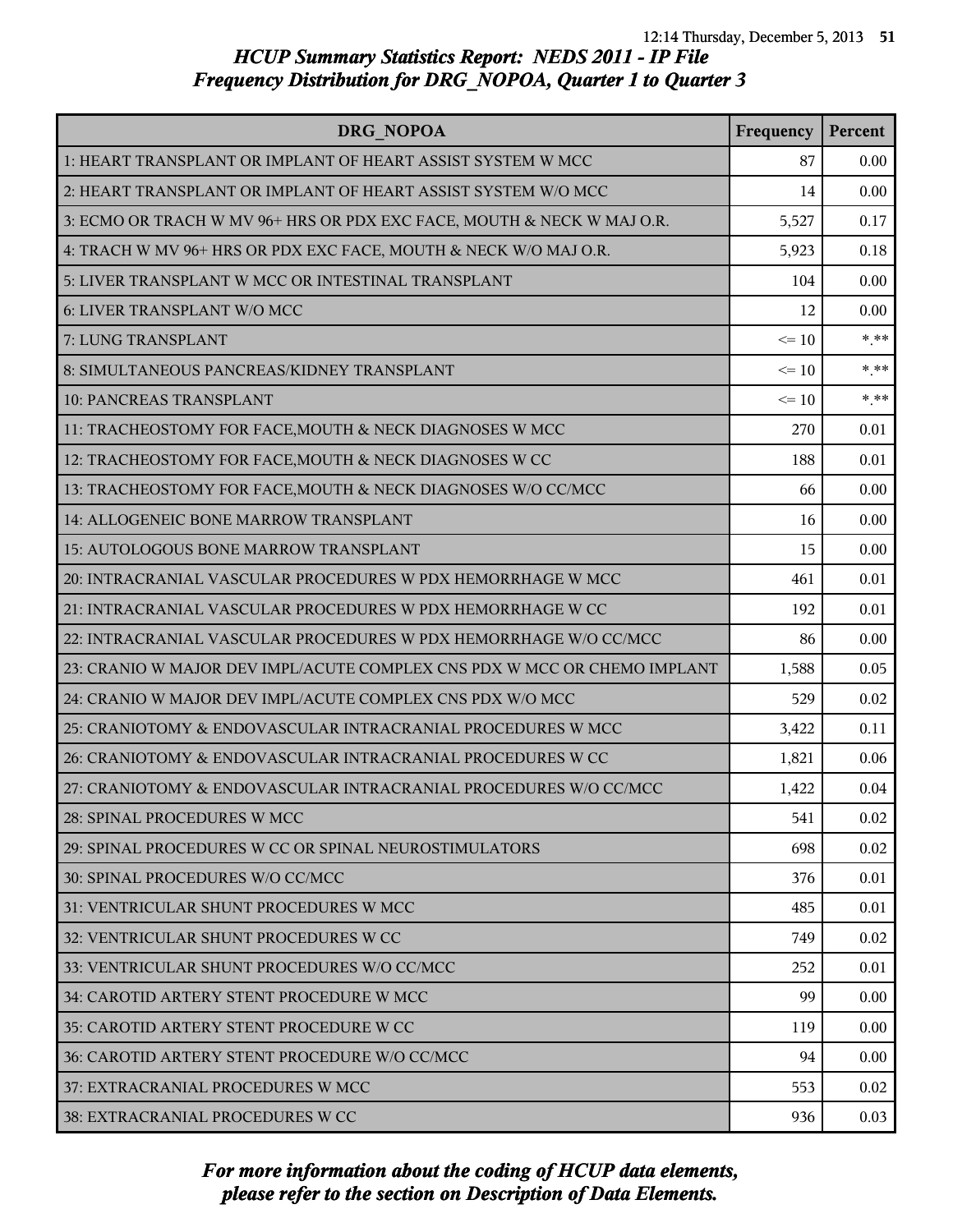| DRG NOPOA                                                                | Frequency | Percent |
|--------------------------------------------------------------------------|-----------|---------|
| 39: EXTRACRANIAL PROCEDURES W/O CC/MCC                                   | 687       | 0.02    |
| 40: PERIPH/CRANIAL NERVE & OTHER NERV SYST PROC W MCC                    | 1,183     | 0.04    |
| 41: PERIPH/CRANIAL NERVE & OTHER NERV SYST PROC W CC OR PERIPH NEUROSTIM | 1,752     | 0.05    |
| 42: PERIPH/CRANIAL NERVE & OTHER NERV SYST PROC W/O CC/MCC               | 473       | 0.01    |
| 52: SPINAL DISORDERS & INJURIES W CC/MCC                                 | 403       | 0.01    |
| 53: SPINAL DISORDERS & INJURIES W/O CC/MCC                               | 293       | 0.01    |
| 54: NERVOUS SYSTEM NEOPLASMS W MCC                                       | 2,960     | 0.09    |
| 55: NERVOUS SYSTEM NEOPLASMS W/O MCC                                     | 3,195     | 0.10    |
| 56: DEGENERATIVE NERVOUS SYSTEM DISORDERS W MCC                          | 2,365     | 0.07    |
| 57: DEGENERATIVE NERVOUS SYSTEM DISORDERS W/O MCC                        | 10,836    | 0.33    |
| 58: MULTIPLE SCLEROSIS & CEREBELLAR ATAXIA W MCC                         | 270       | 0.01    |
| 59: MULTIPLE SCLEROSIS & CEREBELLAR ATAXIA W CC                          | 1,156     | 0.04    |
| 60: MULTIPLE SCLEROSIS & CEREBELLAR ATAXIA W/O CC/MCC                    | 1,810     | 0.06    |
| 61: ACUTE ISCHEMIC STROKE W USE OF THROMBOLYTIC AGENT W MCC              | 947       | 0.03    |
| 62: ACUTE ISCHEMIC STROKE W USE OF THROMBOLYTIC AGENT W CC               | 1,733     | 0.05    |
| 63: ACUTE ISCHEMIC STROKE W USE OF THROMBOLYTIC AGENT W/O CC/MCC         | 632       | 0.02    |
| 64: INTRACRANIAL HEMORRHAGE OR CEREBRAL INFARCTION W MCC                 | 16,479    | 0.51    |
| 65: INTRACRANIAL HEMORRHAGE OR CEREBRAL INFARCTION W CC                  | 30,824    | 0.95    |
| 66: INTRACRANIAL HEMORRHAGE OR CEREBRAL INFARCTION W/O CC/MCC            | 20,125    | 0.62    |
| 67: NONSPECIFIC CVA & PRECEREBRAL OCCLUSION W/O INFARCT W MCC            | 267       | 0.01    |
| 68: NONSPECIFIC CVA & PRECEREBRAL OCCLUSION W/O INFARCT W/O MCC          | 2,089     | 0.06    |
| 69: TRANSIENT ISCHEMIA                                                   | 28,588    | 0.88    |
| 70: NONSPECIFIC CEREBROVASCULAR DISORDERS W MCC                          | 3,167     | 0.10    |
| 71: NONSPECIFIC CEREBROVASCULAR DISORDERS W CC                           | 4,205     | 0.13    |
| 72: NONSPECIFIC CEREBROVASCULAR DISORDERS W/O CC/MCC                     | 2,063     | 0.06    |
| 73: CRANIAL & PERIPHERAL NERVE DISORDERS W MCC                           | 2,438     | 0.08    |
| 74: CRANIAL & PERIPHERAL NERVE DISORDERS W/O MCC                         | 12,648    | 0.39    |
| 75: VIRAL MENINGITIS W CC/MCC                                            | 1,327     | 0.04    |
| 76: VIRAL MENINGITIS W/O CC/MCC                                          | 2,785     | 0.09    |
| 77: HYPERTENSIVE ENCEPHALOPATHY W MCC                                    | 482       | 0.01    |
| 78: HYPERTENSIVE ENCEPHALOPATHY W CC                                     | 805       | 0.02    |
| 79: HYPERTENSIVE ENCEPHALOPATHY W/O CC/MCC                               | 321       | 0.01    |
| 80: NONTRAUMATIC STUPOR & COMA W MCC                                     | 490       | 0.02    |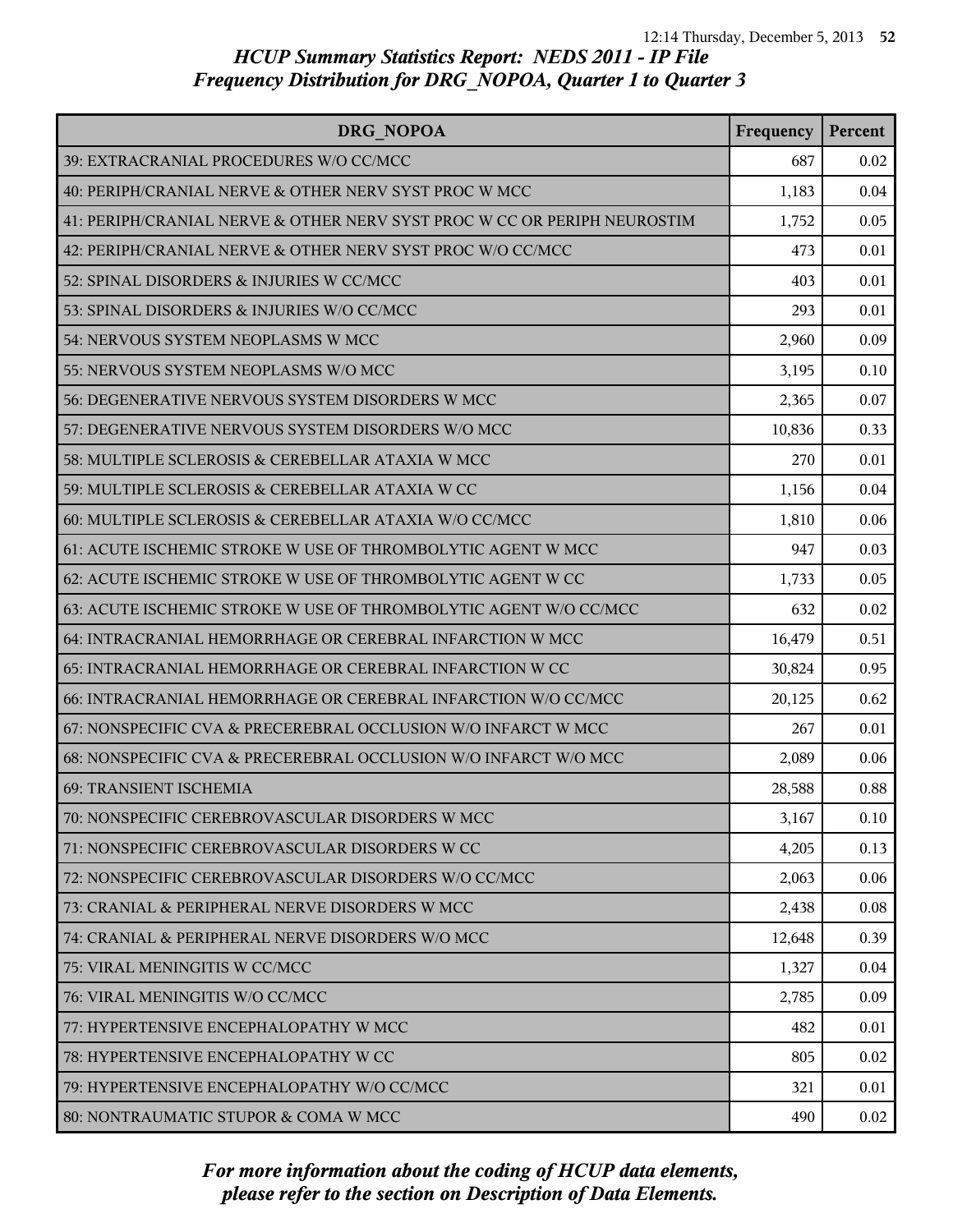| DRG NOPOA                                                               | Frequency | Percent |
|-------------------------------------------------------------------------|-----------|---------|
| 81: NONTRAUMATIC STUPOR & COMA W/O MCC                                  | 1,902     | 0.06    |
| 82: TRAUMATIC STUPOR & COMA, COMA >1 HR W MCC                           | 1,172     | 0.04    |
| 83: TRAUMATIC STUPOR & COMA, COMA >1 HR W CC                            | 1,099     | 0.03    |
| 84: TRAUMATIC STUPOR & COMA, COMA >1 HR W/O CC/MCC                      | 1,568     | 0.05    |
| 85: TRAUMATIC STUPOR & COMA, COMA <1 HR W MCC                           | 2,405     | 0.07    |
| 86: TRAUMATIC STUPOR & COMA, COMA <1 HR W CC                            | 4,443     | 0.14    |
| 87: TRAUMATIC STUPOR & COMA, COMA <1 HR W/O CC/MCC                      | 6,446     | 0.20    |
| 88: CONCUSSION W MCC                                                    | 443       | 0.01    |
| 89: CONCUSSION W CC                                                     | 1,503     | 0.05    |
| 90: CONCUSSION W/O CC/MCC                                               | 2,674     | 0.08    |
| 91: OTHER DISORDERS OF NERVOUS SYSTEM W MCC                             | 2,704     | 0.08    |
| 92: OTHER DISORDERS OF NERVOUS SYSTEM W CC                              | 6,116     | 0.19    |
| 93: OTHER DISORDERS OF NERVOUS SYSTEM W/O CC/MCC                        | 5,428     | 0.17    |
| 94: BACTERIAL & TUBERCULOUS INFECTIONS OF NERVOUS SYSTEM W MCC          | 527       | 0.02    |
| 95: BACTERIAL & TUBERCULOUS INFECTIONS OF NERVOUS SYSTEM W CC           | 552       | 0.02    |
| 96: BACTERIAL & TUBERCULOUS INFECTIONS OF NERVOUS SYSTEM W/O CC/MCC     | 499       | 0.02    |
| 97: NON-BACTERIAL INFECT OF NERVOUS SYS EXC VIRAL MENINGITIS W MCC      | 482       | 0.01    |
| 98: NON-BACTERIAL INFECT OF NERVOUS SYS EXC VIRAL MENINGITIS W CC       | 499       | 0.02    |
| 99: NON-BACTERIAL INFECT OF NERVOUS SYS EXC VIRAL MENINGITIS W/O CC/MCC | 565       | 0.02    |
| 100: SEIZURES W MCC                                                     | 7,507     | 0.23    |
| 101: SEIZURES W/O MCC                                                   | 26,441    | 0.82    |
| 102: HEADACHES W MCC                                                    | 741       | 0.02    |
| 103: HEADACHES W/O MCC                                                  | 10,794    | 0.33    |
| 113: ORBITAL PROCEDURES W CC/MCC                                        | 314       | 0.01    |
| 114: ORBITAL PROCEDURES W/O CC/MCC                                      | 260       | 0.01    |
| 115: EXTRAOCULAR PROCEDURES EXCEPT ORBIT                                | 242       | 0.01    |
| 116: INTRAOCULAR PROCEDURES W CC/MCC                                    | 80        | 0.00    |
| 117: INTRAOCULAR PROCEDURES W/O CC/MCC                                  | 155       | 0.00    |
| 121: ACUTE MAJOR EYE INFECTIONS W CC/MCC                                | 344       | 0.01    |
| 122: ACUTE MAJOR EYE INFECTIONS W/O CC/MCC                              | 540       | 0.02    |
| 123: NEUROLOGICAL EYE DISORDERS                                         | 1,414     | 0.04    |
| 124: OTHER DISORDERS OF THE EYE W MCC                                   | 274       | 0.01    |
| 125: OTHER DISORDERS OF THE EYE W/O MCC                                 | 2,414     | 0.07    |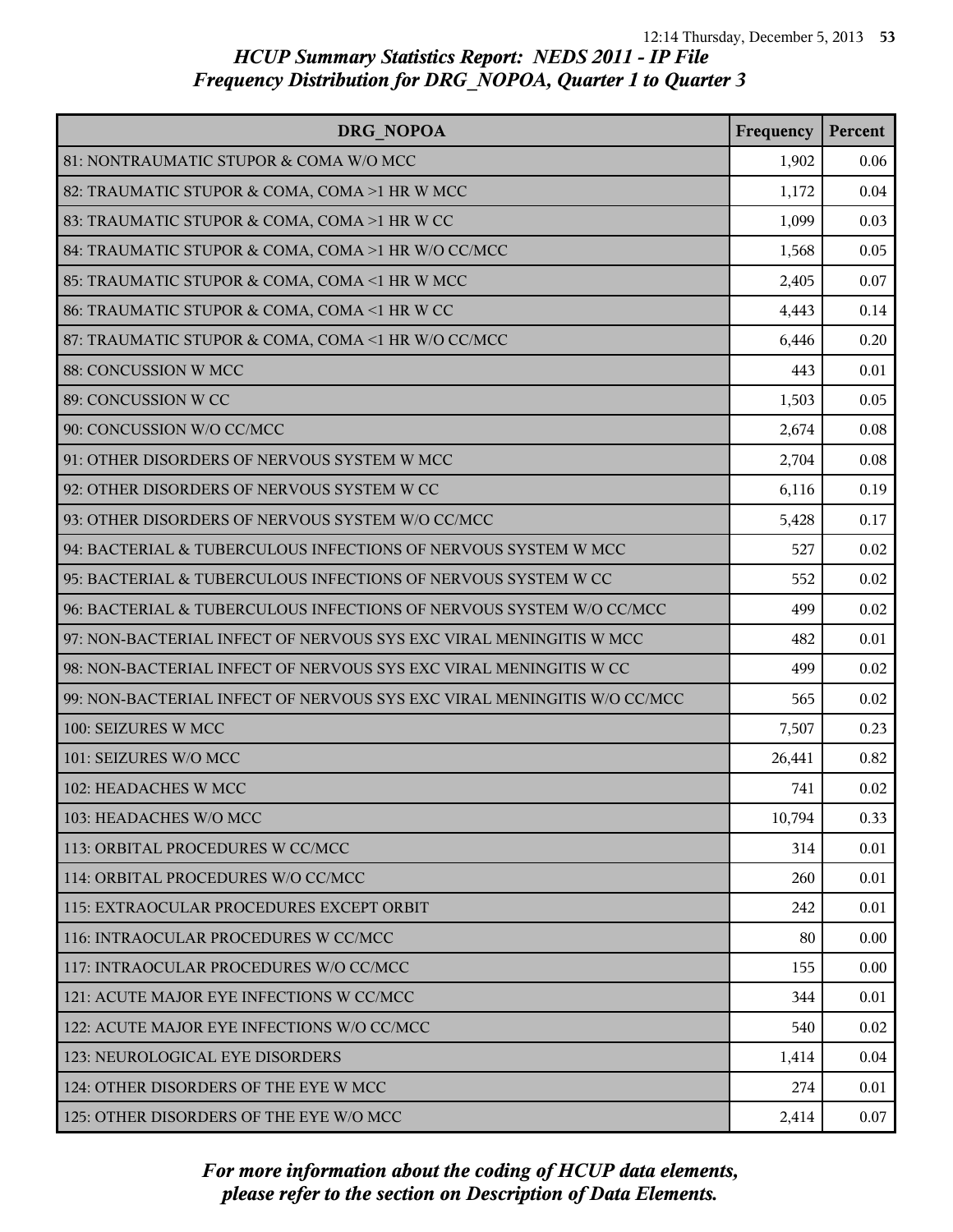| DRG NOPOA                                                       | Frequency | Percent |
|-----------------------------------------------------------------|-----------|---------|
| 129: MAJOR HEAD & NECK PROCEDURES W CC/MCC OR MAJOR DEVICE      | $\leq 10$ | $*.**$  |
| 130: MAJOR HEAD & NECK PROCEDURES W/O CC/MCC                    | 11        | 0.00    |
| 131: CRANIAL/FACIAL PROCEDURES W CC/MCC                         | 934       | 0.03    |
| 132: CRANIAL/FACIAL PROCEDURES W/O CC/MCC                       | 907       | 0.03    |
| 133: OTHER EAR, NOSE, MOUTH & THROAT O.R. PROCEDURES W CC/MCC   | 789       | 0.02    |
| 134: OTHER EAR, NOSE, MOUTH & THROAT O.R. PROCEDURES W/O CC/MCC | 1,389     | 0.04    |
| 135: SINUS & MASTOID PROCEDURES W CC/MCC                        | 104       | 0.00    |
| 136: SINUS & MASTOID PROCEDURES W/O CC/MCC                      | 43        | 0.00    |
| 137: MOUTH PROCEDURES W CC/MCC                                  | 492       | 0.02    |
| 138: MOUTH PROCEDURES W/O CC/MCC                                | 321       | 0.01    |
| 139: SALIVARY GLAND PROCEDURES                                  | 24        | 0.00    |
| 146: EAR, NOSE, MOUTH & THROAT MALIGNANCY W MCC                 | 213       | 0.01    |
| 147: EAR, NOSE, MOUTH & THROAT MALIGNANCY W CC                  | 390       | 0.01    |
| 148: EAR, NOSE, MOUTH & THROAT MALIGNANCY W/O CC/MCC            | 121       | 0.00    |
| 149: DYSEQUILIBRIUM                                             | 11,186    | 0.35    |
| 150: EPISTAXIS W MCC                                            | 311       | 0.01    |
| 151: EPISTAXIS W/O MCC                                          | 1,594     | 0.05    |
| 152: OTITIS MEDIA & URI W MCC                                   | 1,289     | 0.04    |
| 153: OTITIS MEDIA & URI W/O MCC                                 | 12,790    | 0.39    |
| 154: OTHER EAR, NOSE, MOUTH & THROAT DIAGNOSES W MCC            | 701       | 0.02    |
| 155: OTHER EAR, NOSE, MOUTH & THROAT DIAGNOSES W CC             | 2,216     | 0.07    |
| 156: OTHER EAR, NOSE, MOUTH & THROAT DIAGNOSES W/O CC/MCC       | 1,977     | 0.06    |
| 157: DENTAL & ORAL DISEASES W MCC                               | 469       | 0.01    |
| 158: DENTAL & ORAL DISEASES W CC                                | 1,964     | 0.06    |
| 159: DENTAL & ORAL DISEASES W/O CC/MCC                          | 1,653     | 0.05    |
| 163: MAJOR CHEST PROCEDURES W MCC                               | 2,474     | 0.08    |
| 164: MAJOR CHEST PROCEDURES W CC                                | 1,096     | 0.03    |
| 165: MAJOR CHEST PROCEDURES W/O CC/MCC                          | 652       | 0.02    |
| 166: OTHER RESP SYSTEM O.R. PROCEDURES W MCC                    | 5,283     | 0.16    |
| 167: OTHER RESP SYSTEM O.R. PROCEDURES W CC                     | 4,001     | 0.12    |
| 168: OTHER RESP SYSTEM O.R. PROCEDURES W/O CC/MCC               | 771       | 0.02    |
| 175: PULMONARY EMBOLISM W MCC                                   | 5,151     | 0.16    |
| 176: PULMONARY EMBOLISM W/O MCC                                 | 16,095    | 0.50    |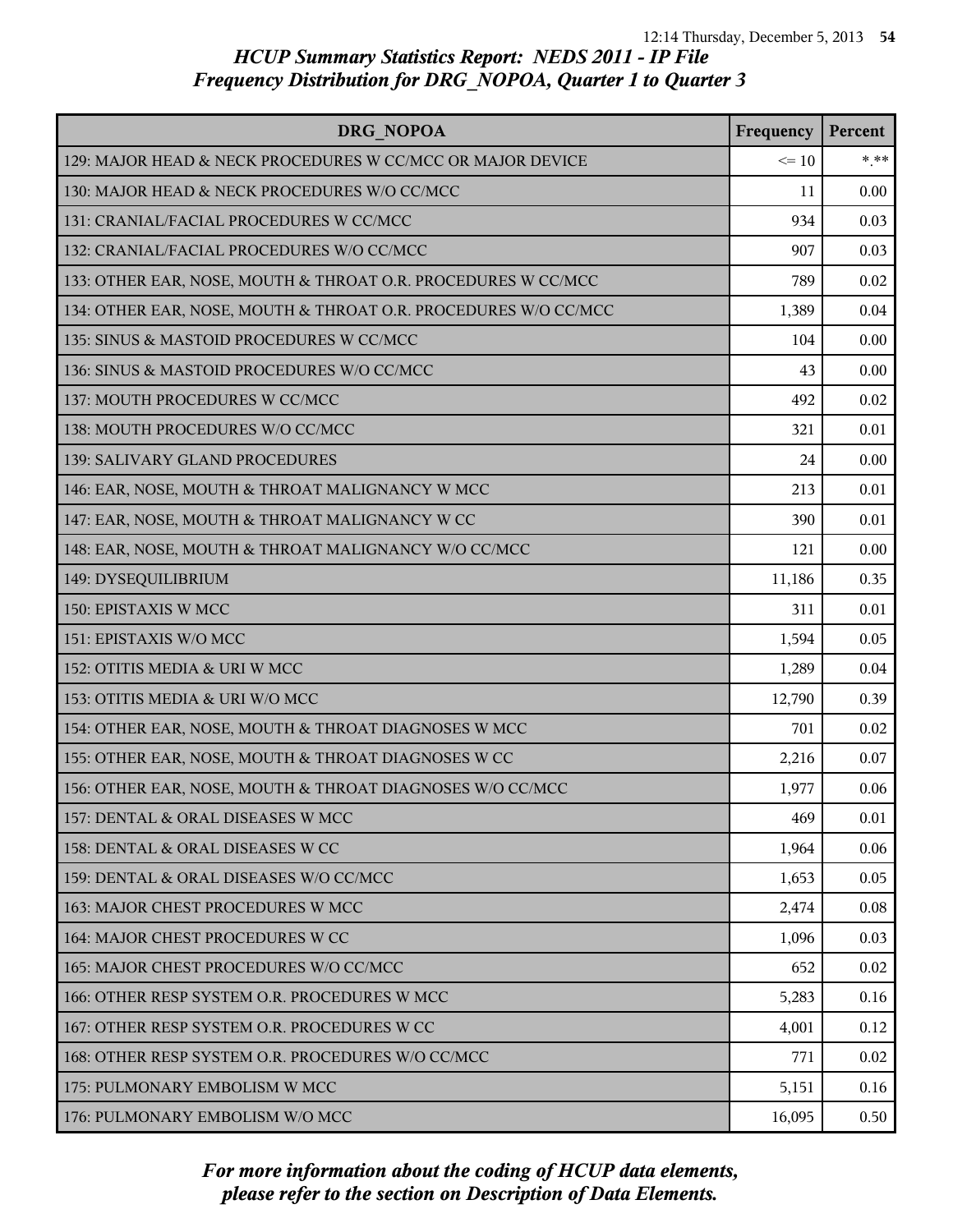| DRG NOPOA                                                         | Frequency | Percent |
|-------------------------------------------------------------------|-----------|---------|
| 177: RESPIRATORY INFECTIONS & INFLAMMATIONS W MCC                 | 16,271    | 0.50    |
| 178: RESPIRATORY INFECTIONS & INFLAMMATIONS W CC                  | 14,102    | 0.44    |
| 179: RESPIRATORY INFECTIONS & INFLAMMATIONS W/O CC/MCC            | 3,822     | 0.12    |
| 180: RESPIRATORY NEOPLASMS W MCC                                  | 5,367     | 0.17    |
| 181: RESPIRATORY NEOPLASMS W CC                                   | 5,633     | 0.17    |
| 182: RESPIRATORY NEOPLASMS W/O CC/MCC                             | 608       | 0.02    |
| 183: MAJOR CHEST TRAUMA W MCC                                     | 949       | 0.03    |
| 184: MAJOR CHEST TRAUMA W CC                                      | 2,337     | 0.07    |
| 185: MAJOR CHEST TRAUMA W/O CC/MCC                                | 933       | 0.03    |
| 186: PLEURAL EFFUSION W MCC                                       | 2,540     | 0.08    |
| 187: PLEURAL EFFUSION W CC                                        | 2,421     | 0.07    |
| 188: PLEURAL EFFUSION W/O CC/MCC                                  | 734       | 0.02    |
| 189: PULMONARY EDEMA & RESPIRATORY FAILURE                        | 27,546    | 0.85    |
| 190: CHRONIC OBSTRUCTIVE PULMONARY DISEASE W MCC                  | 39,521    | 1.22    |
| 191: CHRONIC OBSTRUCTIVE PULMONARY DISEASE W CC                   | 40,405    | 1.25    |
| 192: CHRONIC OBSTRUCTIVE PULMONARY DISEASE W/O CC/MCC             | 35,845    | 1.11    |
| 193: SIMPLE PNEUMONIA & PLEURISY W MCC                            | 32,812    | 1.01    |
| 194: SIMPLE PNEUMONIA & PLEURISY W CC                             | 61,014    | 1.88    |
| 195: SIMPLE PNEUMONIA & PLEURISY W/O CC/MCC                       | 33,520    | 1.03    |
| 196: INTERSTITIAL LUNG DISEASE W MCC                              | 1,736     | 0.05    |
| 197: INTERSTITIAL LUNG DISEASE W CC                               | 1,627     | 0.05    |
| 198: INTERSTITIAL LUNG DISEASE W/O CC/MCC                         | 822       | 0.03    |
| 199: PNEUMOTHORAX W MCC                                           | 1,276     | 0.04    |
| 200: PNEUMOTHORAX W CC                                            | 3,578     | 0.11    |
| 201: PNEUMOTHORAX W/O CC/MCC                                      | 2,571     | 0.08    |
| 202: BRONCHITIS & ASTHMA W CC/MCC                                 | 20,681    | 0.64    |
| 203: BRONCHITIS & ASTHMA W/O CC/MCC                               | 32,420    | 1.00    |
| 204: RESPIRATORY SIGNS & SYMPTOMS                                 | 7,629     | 0.24    |
| 205: OTHER RESPIRATORY SYSTEM DIAGNOSES W MCC                     | 2,122     | 0.07    |
| 206: OTHER RESPIRATORY SYSTEM DIAGNOSES W/O MCC                   | 7,410     | 0.23    |
| 207: RESPIRATORY SYSTEM DIAGNOSIS W VENTILATOR SUPPORT 96+ HOURS  | 9,720     | 0.30    |
| 208: RESPIRATORY SYSTEM DIAGNOSIS W VENTILATOR SUPPORT < 96 HOURS | 19,919    | 0.61    |
| 215: OTHER HEART ASSIST SYSTEM IMPLANT                            | 18        | 0.00    |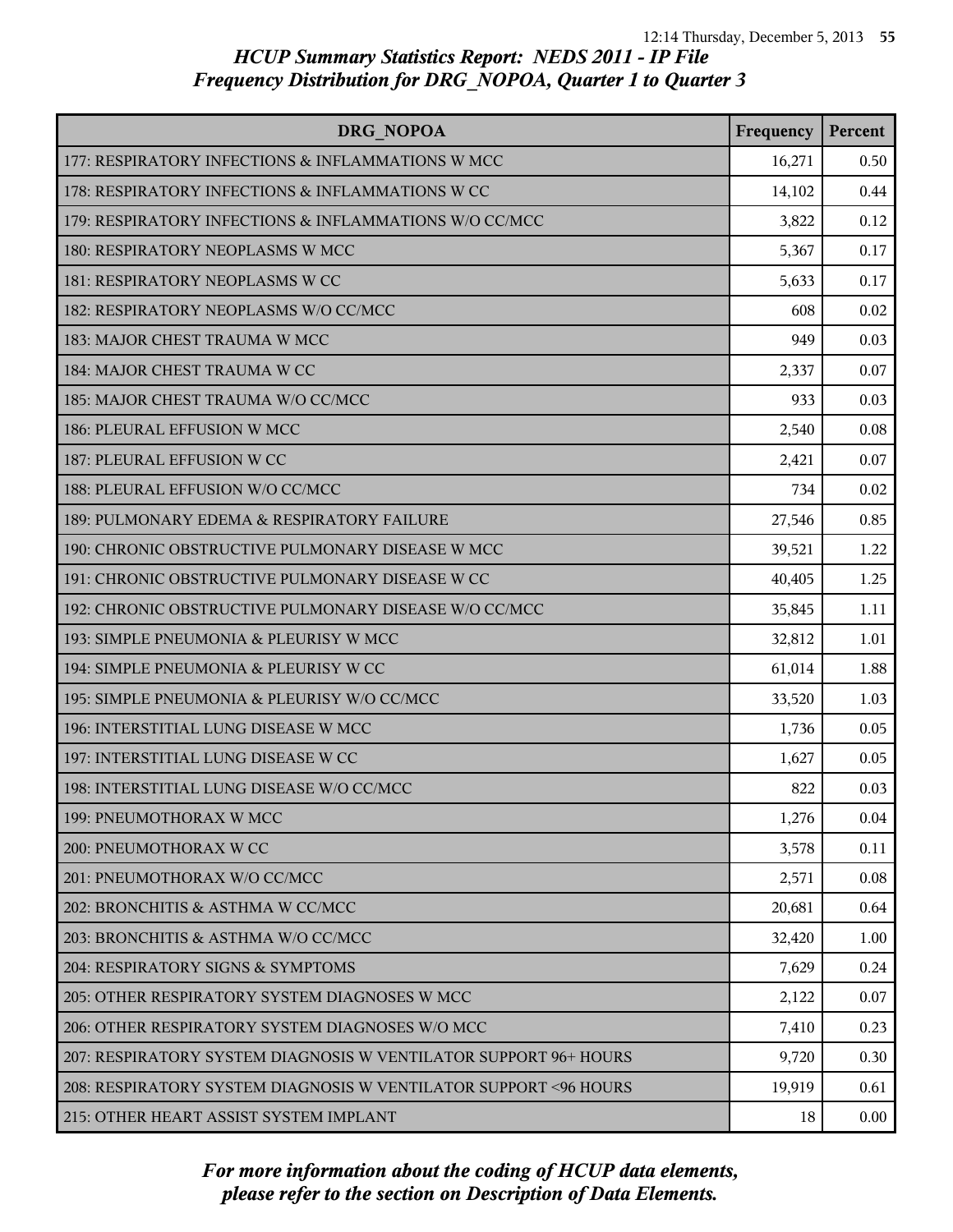| DRG NOPOA                                                                           | Frequency | Percent |
|-------------------------------------------------------------------------------------|-----------|---------|
| 216: CARDIAC VALVE & OTH MAJ CARDIOTHORACIC PROC W CARD CATH W MCC                  | 1,308     | 0.04    |
| 217: CARDIAC VALVE & OTH MAJ CARDIOTHORACIC PROC W CARD CATH W CC                   | 472       | 0.01    |
| 218: CARDIAC VALVE & OTH MAJ CARDIOTHORACIC PROC W CARD CATH W/O CC/MCC             | 67        | 0.00    |
| 219: CARDIAC VALVE & OTH MAJ CARDIOTHORACIC PROC W/O CARD CATH W MCC                | 496       | 0.02    |
| 220: CARDIAC VALVE & OTH MAJ CARDIOTHORACIC PROC W/O CARD CATH W CC                 | 186       | 0.01    |
| 221: CARDIAC VALVE & OTH MAJ CARDIOTHORACIC PROC W/O CARD CATH W/O CC/MCC           | 29        | 0.00    |
| 222: CARDIAC DEFIB IMPLANT W CARDIAC CATH W AMI/HF/SHOCK W MCC                      | 437       | 0.01    |
| 223: CARDIAC DEFIB IMPLANT W CARDIAC CATH W AMI/HF/SHOCK W/O MCC                    | 396       | 0.01    |
| 224: CARDIAC DEFIB IMPLANT W CARDIAC CATH W/O AMI/HF/SHOCK W MCC                    | 564       | 0.02    |
| 225: CARDIAC DEFIB IMPLANT W CARDIAC CATH W/O AMI/HF/SHOCK W/O MCC                  | 635       | 0.02    |
| 226: CARDIAC DEFIBRILLATOR IMPLANT W/O CARDIAC CATH W MCC                           | 856       | 0.03    |
| 227: CARDIAC DEFIBRILLATOR IMPLANT W/O CARDIAC CATH W/O MCC                         | 1,808     | 0.06    |
| 228: OTHER CARDIOTHORACIC PROCEDURES W MCC                                          | 233       | 0.01    |
| 229: OTHER CARDIOTHORACIC PROCEDURES W CC                                           | 197       | 0.01    |
| 230: OTHER CARDIOTHORACIC PROCEDURES W/O CC/MCC                                     | 25        | 0.00    |
| 231: CORONARY BYPASS W PTCA W MCC                                                   | 280       | 0.01    |
| 232: CORONARY BYPASS W PTCA W/O MCC                                                 | 312       | 0.01    |
| 233: CORONARY BYPASS W CARDIAC CATH W MCC                                           | 2,277     | 0.07    |
| 234: CORONARY BYPASS W CARDIAC CATH W/O MCC                                         | 3,641     | 0.11    |
| 235: CORONARY BYPASS W/O CARDIAC CATH W MCC                                         | 205       | 0.01    |
| 236: CORONARY BYPASS W/O CARDIAC CATH W/O MCC                                       | 349       | 0.01    |
| 237: MAJOR CARDIOVASC PROCEDURES W MCC OR THORACIC AORTIC ANEURYSM<br><b>REPAIR</b> | 4,000     | 0.12    |
| 238: MAJOR CARDIOVASC PROCEDURES W/O MCC                                            | 3,216     | 0.10    |
| 239: AMPUTATION FOR CIRC SYS DISORDERS EXC UPPER LIMB & TOE W MCC                   | 1,247     | 0.04    |
| 240: AMPUTATION FOR CIRC SYS DISORDERS EXC UPPER LIMB & TOE W CC                    | 1,213     | 0.04    |
| 241: AMPUTATION FOR CIRC SYS DISORDERS EXC UPPER LIMB & TOE W/O CC/MCC              | 97        | 0.00    |
| 242: PERMANENT CARDIAC PACEMAKER IMPLANT W MCC                                      | 3,366     | 0.10    |
| 243: PERMANENT CARDIAC PACEMAKER IMPLANT W CC                                       | 6,150     | 0.19    |
| 244: PERMANENT CARDIAC PACEMAKER IMPLANT W/O CC/MCC                                 | 5,245     | 0.16    |
| 245: AICD GENERATOR PROCEDURES                                                      | 369       | 0.01    |
| 246: PERC CARDIOVASC PROC W DRUG-ELUTING STENT W MCC OR 4+ VESSELS/STENTS           | 6,017     | 0.19    |
| 247: PERC CARDIOVASC PROC W DRUG-ELUTING STENT W/O MCC                              | 26,575    | 0.82    |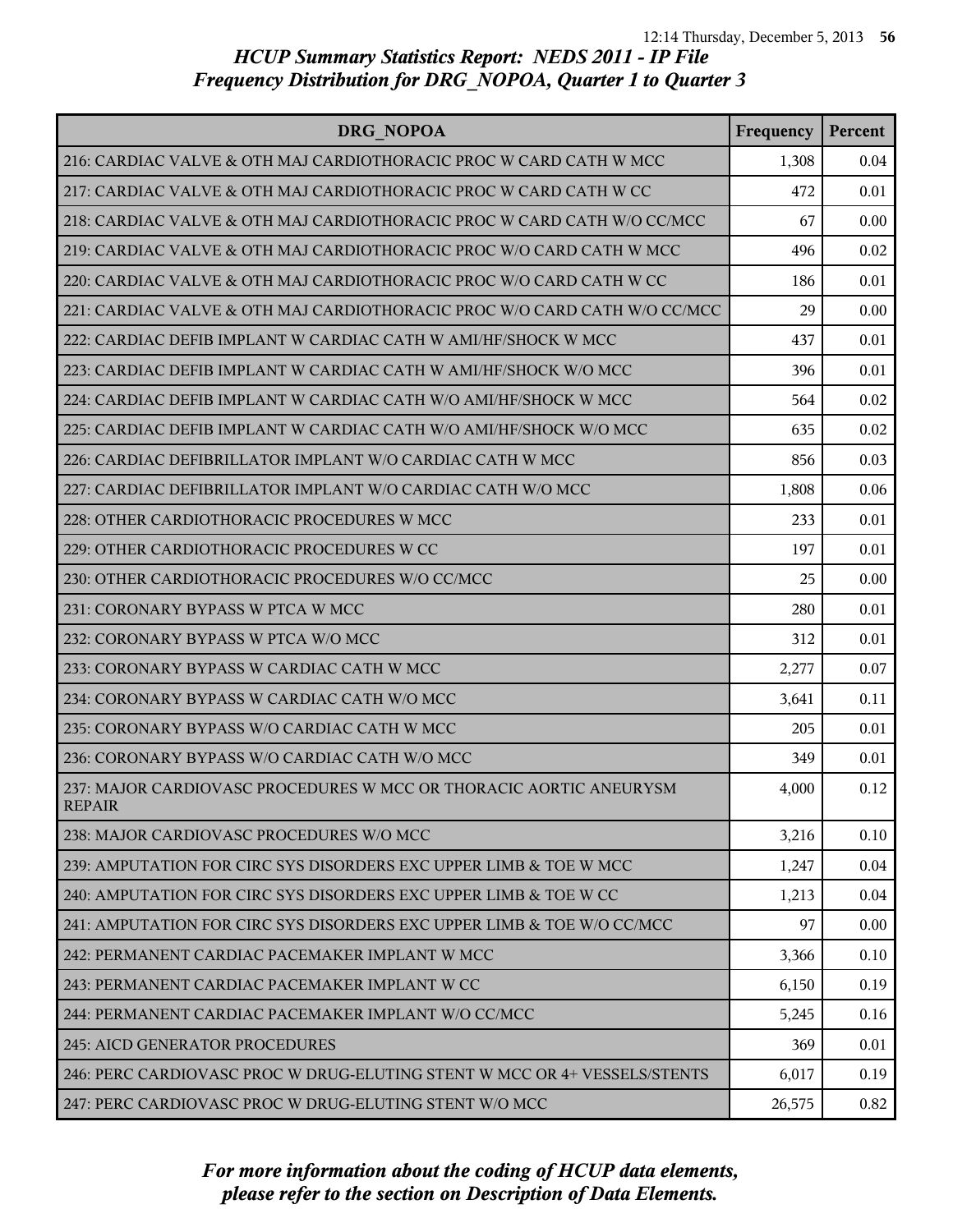| DRG NOPOA                                                                 | Frequency | Percent |
|---------------------------------------------------------------------------|-----------|---------|
| 248: PERC CARDIOVASC PROC W NON-DRUG-ELUTING STENT W MCC OR 4+ VES/STENTS | 2,822     | 0.09    |
| 249: PERC CARDIOVASC PROC W NON-DRUG-ELUTING STENT W/O MCC                | 8,619     | 0.27    |
| 250: PERC CARDIOVASC PROC W/O CORONARY ARTERY STENT W MCC                 | 1,454     | 0.04    |
| 251: PERC CARDIOVASC PROC W/O CORONARY ARTERY STENT W/O MCC               | 5,266     | 0.16    |
| 252: OTHER VASCULAR PROCEDURES W MCC                                      | 5,706     | 0.18    |
| 253: OTHER VASCULAR PROCEDURES W CC                                       | 5,135     | 0.16    |
| 254: OTHER VASCULAR PROCEDURES W/O CC/MCC                                 | 1,870     | 0.06    |
| 255: UPPER LIMB & TOE AMPUTATION FOR CIRC SYSTEM DISORDERS W MCC          | 315       | 0.01    |
| 256: UPPER LIMB & TOE AMPUTATION FOR CIRC SYSTEM DISORDERS W CC           | 602       | 0.02    |
| 257: UPPER LIMB & TOE AMPUTATION FOR CIRC SYSTEM DISORDERS W/O CC/MCC     | 25        | 0.00    |
| 258: CARDIAC PACEMAKER DEVICE REPLACEMENT W MCC                           | 108       | 0.00    |
| 259: CARDIAC PACEMAKER DEVICE REPLACEMENT W/O MCC                         | 528       | 0.02    |
| 260: CARDIAC PACEMAKER REVISION EXCEPT DEVICE REPLACEMENT W MCC           | 233       | 0.01    |
| 261: CARDIAC PACEMAKER REVISION EXCEPT DEVICE REPLACEMENT W CC            | 390       | 0.01    |
| 262: CARDIAC PACEMAKER REVISION EXCEPT DEVICE REPLACEMENT W/O CC/MCC      | 243       | 0.01    |
| 263: VEIN LIGATION & STRIPPING                                            | 86        | 0.00    |
| 264: OTHER CIRCULATORY SYSTEM O.R. PROCEDURES                             | 3,391     | 0.10    |
| 265: AICD LEAD PROCEDURES                                                 | 101       | 0.00    |
| 280: ACUTE MYOCARDIAL INFARCTION, DISCHARGED ALIVE W MCC                  | 15,265    | 0.47    |
| 281: ACUTE MYOCARDIAL INFARCTION, DISCHARGED ALIVE W CC                   | 11,988    | 0.37    |
| 282: ACUTE MYOCARDIAL INFARCTION, DISCHARGED ALIVE W/O CC/MCC             | 9,959     | 0.31    |
| 283: ACUTE MYOCARDIAL INFARCTION, EXPIRED W MCC                           | 2,440     | 0.08    |
| 284: ACUTE MYOCARDIAL INFARCTION, EXPIRED W CC                            | 577       | 0.02    |
| 285: ACUTE MYOCARDIAL INFARCTION, EXPIRED W/O CC/MCC                      | 241       | 0.01    |
| 286: CIRCULATORY DISORDERS EXCEPT AMI, W CARD CATH W MCC                  | 5,945     | 0.18    |
| 287: CIRCULATORY DISORDERS EXCEPT AMI, W CARD CATH W/O MCC                | 36,417    | 1.12    |
| 288: ACUTE & SUBACUTE ENDOCARDITIS W MCC                                  | 616       | 0.02    |
| 289: ACUTE & SUBACUTE ENDOCARDITIS W CC                                   | 351       | 0.01    |
| 290: ACUTE & SUBACUTE ENDOCARDITIS W/O CC/MCC                             | 103       | 0.00    |
| 291: HEART FAILURE & SHOCK W MCC                                          | 43,385    | 1.34    |
| 292: HEART FAILURE & SHOCK W CC                                           | 53,286    | 1.64    |
| 293: HEART FAILURE & SHOCK W/O CC/MCC                                     | 22,835    | 0.70    |
| 294: DEEP VEIN THROMBOPHLEBITIS W CC/MCC                                  | 258       | 0.01    |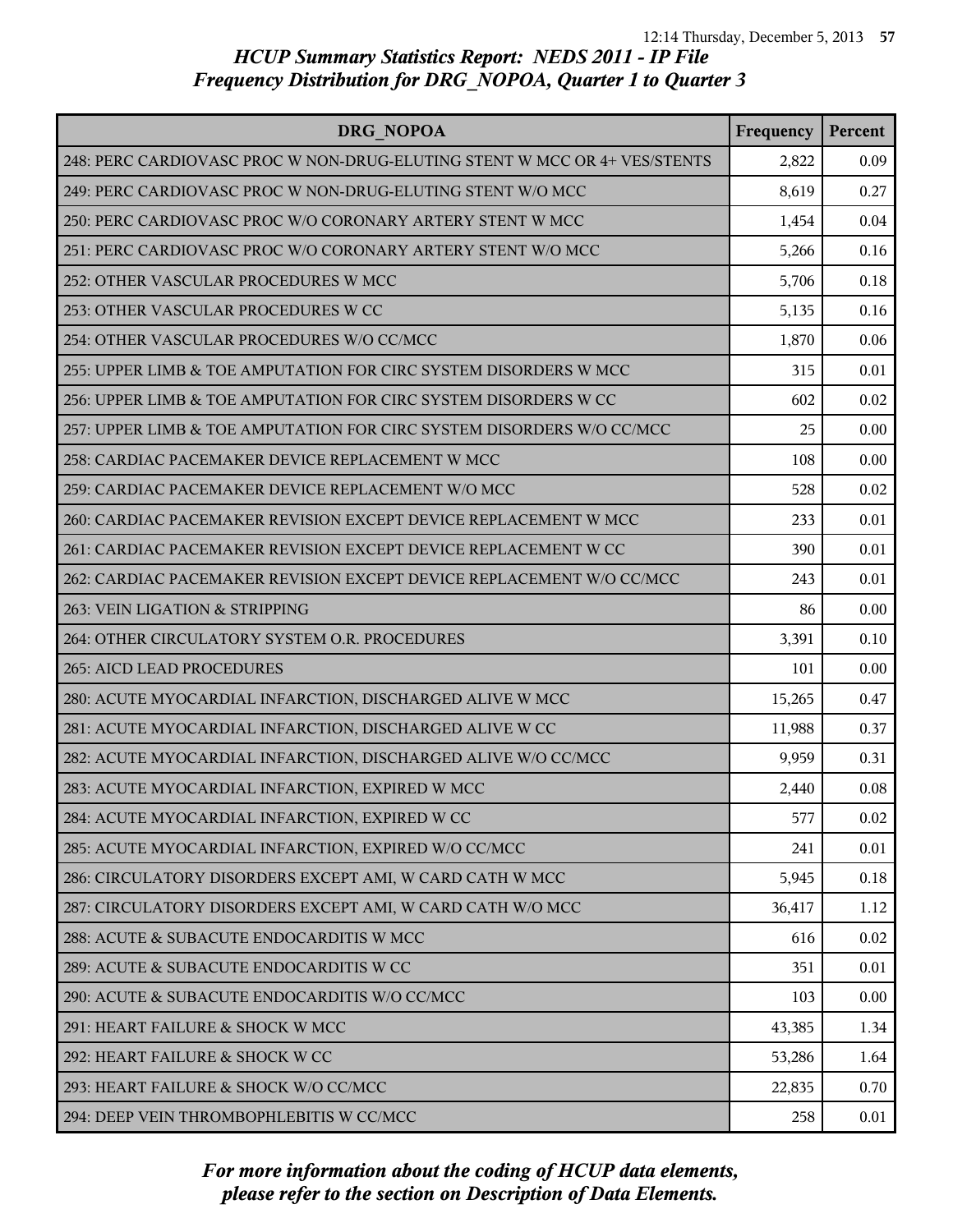| DRG NOPOA                                                 | Frequency | Percent |
|-----------------------------------------------------------|-----------|---------|
| 295: DEEP VEIN THROMBOPHLEBITIS W/O CC/MCC                | 97        | 0.00    |
| 296: CARDIAC ARREST, UNEXPLAINED W MCC                    | 587       | 0.02    |
| 297: CARDIAC ARREST, UNEXPLAINED W CC                     | 165       | 0.01    |
| 298: CARDIAC ARREST, UNEXPLAINED W/O CC/MCC               | 89        | 0.00    |
| 299: PERIPHERAL VASCULAR DISORDERS W MCC                  | 5,720     | 0.18    |
| 300: PERIPHERAL VASCULAR DISORDERS W CC                   | 11,595    | 0.36    |
| 301: PERIPHERAL VASCULAR DISORDERS W/O CC/MCC             | 7,590     | 0.23    |
| 302: ATHEROSCLEROSIS W MCC                                | 1,309     | 0.04    |
| 303: ATHEROSCLEROSIS W/O MCC                              | 11,777    | 0.36    |
| 304: HYPERTENSION W MCC                                   | 1,089     | 0.03    |
| 305: HYPERTENSION W/O MCC                                 | 15,459    | 0.48    |
| 306: CARDIAC CONGENITAL & VALVULAR DISORDERS W MCC        | 628       | 0.02    |
| 307: CARDIAC CONGENITAL & VALVULAR DISORDERS W/O MCC      | 1,369     | 0.04    |
| 308: CARDIAC ARRHYTHMIA & CONDUCTION DISORDERS W MCC      | 14,862    | 0.46    |
| 309: CARDIAC ARRHYTHMIA & CONDUCTION DISORDERS W CC       | 27,135    | 0.84    |
| 310: CARDIAC ARRHYTHMIA & CONDUCTION DISORDERS W/O CC/MCC | 36,039    | 1.11    |
| 311: ANGINA PECTORIS                                      | 5,066     | 0.16    |
| 312: SYNCOPE & COLLAPSE                                   | 47,540    | 1.47    |
| 313: CHEST PAIN                                           | 70,323    | 2.17    |
| 314: OTHER CIRCULATORY SYSTEM DIAGNOSES W MCC             | 13,138    | 0.41    |
| 315: OTHER CIRCULATORY SYSTEM DIAGNOSES W CC              | 7,771     | 0.24    |
| 316: OTHER CIRCULATORY SYSTEM DIAGNOSES W/O CC/MCC        | 3,368     | 0.10    |
| 326: STOMACH, ESOPHAGEAL & DUODENAL PROC W MCC            | 2,545     | 0.08    |
| 327: STOMACH, ESOPHAGEAL & DUODENAL PROC W CC             | 1,418     | 0.04    |
| 328: STOMACH, ESOPHAGEAL & DUODENAL PROC W/O CC/MCC       | 1,356     | 0.04    |
| 329: MAJOR SMALL & LARGE BOWEL PROCEDURES W MCC           | 10,178    | 0.31    |
| 330: MAJOR SMALL & LARGE BOWEL PROCEDURES W CC            | 8,721     | 0.27    |
| 331: MAJOR SMALL & LARGE BOWEL PROCEDURES W/O CC/MCC      | 2,383     | 0.07    |
| 332: RECTAL RESECTION W MCC                               | 119       | 0.00    |
| 333: RECTAL RESECTION W CC                                | 182       | 0.01    |
| 334: RECTAL RESECTION W/O CC/MCC                          | 56        | 0.00    |
| 335: PERITONEAL ADHESIOLYSIS W MCC                        | 1,582     | 0.05    |
| 336: PERITONEAL ADHESIOLYSIS W CC                         | 3,351     | 0.10    |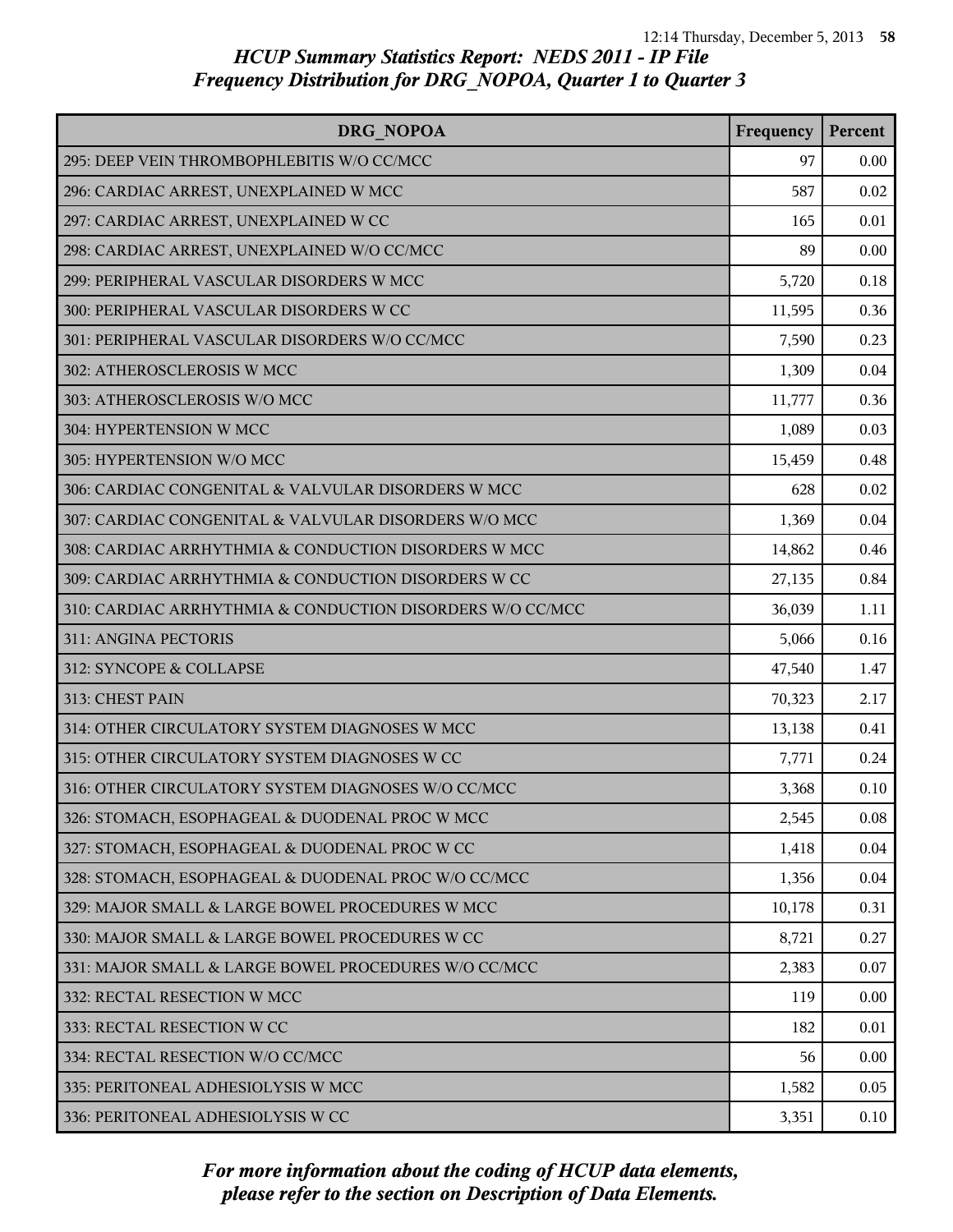| DRG NOPOA                                                                | Frequency | Percent |
|--------------------------------------------------------------------------|-----------|---------|
| 337: PERITONEAL ADHESIOLYSIS W/O CC/MCC                                  | 2,658     | 0.08    |
| 338: APPENDECTOMY W COMPLICATED PRINCIPAL DIAG W MCC                     | 640       | 0.02    |
| 339: APPENDECTOMY W COMPLICATED PRINCIPAL DIAG W CC                      | 2,736     | 0.08    |
| 340: APPENDECTOMY W COMPLICATED PRINCIPAL DIAG W/O CC/MCC                | 6,282     | 0.19    |
| 341: APPENDECTOMY W/O COMPLICATED PRINCIPAL DIAG W MCC                   | 611       | 0.02    |
| 342: APPENDECTOMY W/O COMPLICATED PRINCIPAL DIAG W CC                    | 3,061     | 0.09    |
| 343: APPENDECTOMY W/O COMPLICATED PRINCIPAL DIAG W/O CC/MCC              | 24,872    | 0.77    |
| 344: MINOR SMALL & LARGE BOWEL PROCEDURES W MCC                          | 97        | 0.00    |
| 345: MINOR SMALL & LARGE BOWEL PROCEDURES W CC                           | 244       | 0.01    |
| 346: MINOR SMALL & LARGE BOWEL PROCEDURES W/O CC/MCC                     | 167       | 0.01    |
| 347: ANAL & STOMAL PROCEDURES W MCC                                      | 409       | 0.01    |
| 348: ANAL & STOMAL PROCEDURES W CC                                       | 1,455     | 0.04    |
| 349: ANAL & STOMAL PROCEDURES W/O CC/MCC                                 | 2,112     | 0.07    |
| 350: INGUINAL & FEMORAL HERNIA PROCEDURES W MCC                          | 312       | 0.01    |
| 351: INGUINAL & FEMORAL HERNIA PROCEDURES W CC                           | 931       | 0.03    |
| 352: INGUINAL & FEMORAL HERNIA PROCEDURES W/O CC/MCC                     | 1,747     | 0.05    |
| 353: HERNIA PROCEDURES EXCEPT INGUINAL & FEMORAL W MCC                   | 561       | 0.02    |
| 354: HERNIA PROCEDURES EXCEPT INGUINAL & FEMORAL W CC                    | 1,716     | 0.05    |
| 355: HERNIA PROCEDURES EXCEPT INGUINAL & FEMORAL W/O CC/MCC              | 1,898     | 0.06    |
| 356: OTHER DIGESTIVE SYSTEM O.R. PROCEDURES W MCC                        | 1,879     | 0.06    |
| 357: OTHER DIGESTIVE SYSTEM O.R. PROCEDURES W CC                         | 1,947     | 0.06    |
| 358: OTHER DIGESTIVE SYSTEM O.R. PROCEDURES W/O CC/MCC                   | 853       | 0.03    |
| 368: MAJOR ESOPHAGEAL DISORDERS W MCC                                    | 1,099     | 0.03    |
| 369: MAJOR ESOPHAGEAL DISORDERS W CC                                     | 2,194     | 0.07    |
| 370: MAJOR ESOPHAGEAL DISORDERS W/O CC/MCC                               | 961       | 0.03    |
| 371: MAJOR GASTROINTESTINAL DISORDERS & PERITONEAL INFECTIONS W MCC      | 5,980     | 0.18    |
| 372: MAJOR GASTROINTESTINAL DISORDERS & PERITONEAL INFECTIONS W CC       | 11,061    | 0.34    |
| 373: MAJOR GASTROINTESTINAL DISORDERS & PERITONEAL INFECTIONS W/O CC/MCC | 5,554     | 0.17    |
| 374: DIGESTIVE MALIGNANCY W MCC                                          | 2,068     | 0.06    |
| 375: DIGESTIVE MALIGNANCY W CC                                           | 4,597     | 0.14    |
| 376: DIGESTIVE MALIGNANCY W/O CC/MCC                                     | 580       | 0.02    |
| 377: G.I. HEMORRHAGE W MCC                                               | 13,183    | 0.41    |
| 378: G.I. HEMORRHAGE W CC                                                | 38,922    | 1.20    |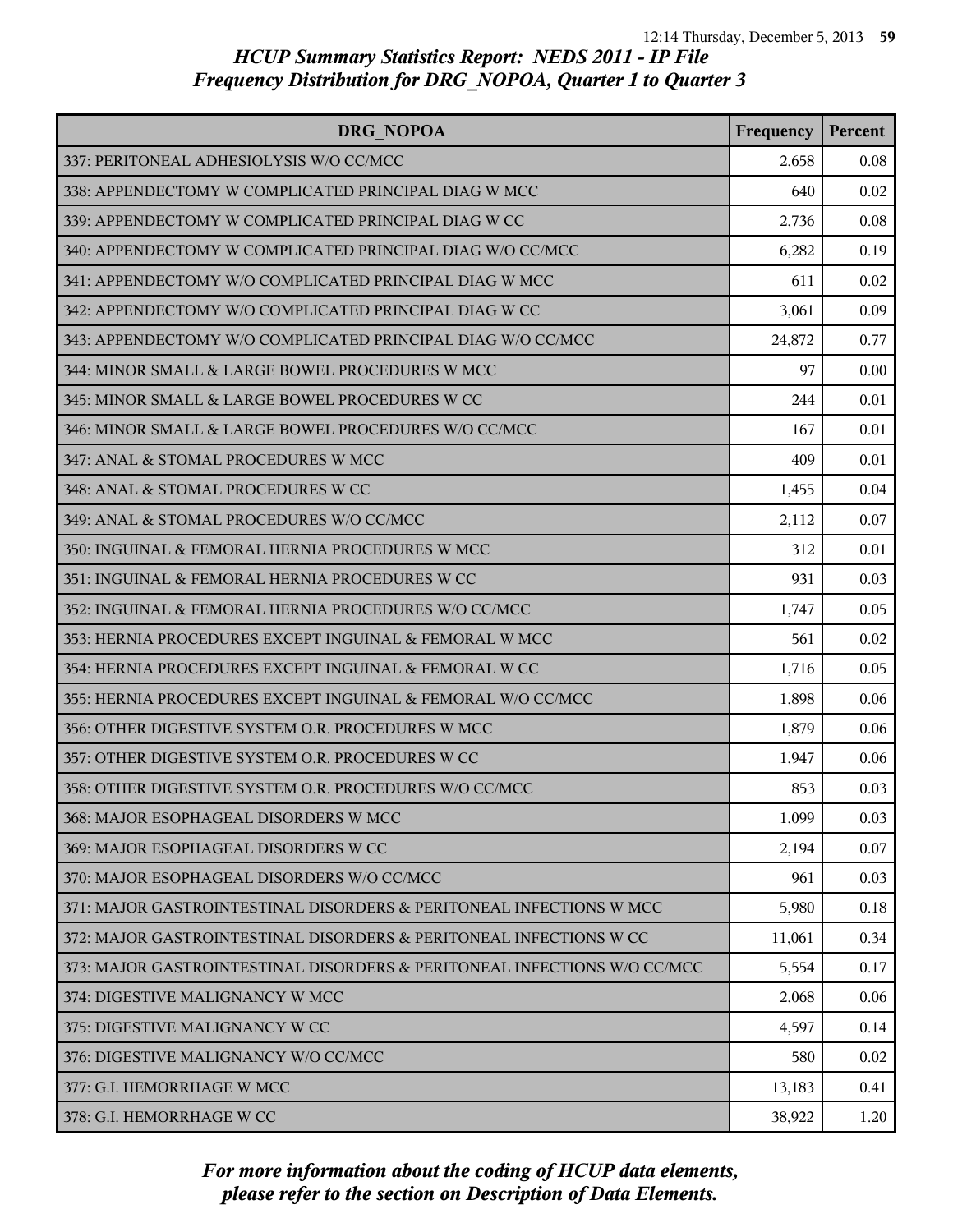| DRG NOPOA                                                                | Frequency | Percent |
|--------------------------------------------------------------------------|-----------|---------|
| 379: G.I. HEMORRHAGE W/O CC/MCC                                          | 14,536    | 0.45    |
| 380: COMPLICATED PEPTIC ULCER W MCC                                      | 785       | 0.02    |
| 381: COMPLICATED PEPTIC ULCER W CC                                       | 1,867     | 0.06    |
| 382: COMPLICATED PEPTIC ULCER W/O CC/MCC                                 | 1,109     | 0.03    |
| 383: UNCOMPLICATED PEPTIC ULCER W MCC                                    | 390       | 0.01    |
| 384: UNCOMPLICATED PEPTIC ULCER W/O MCC                                  | 3,337     | 0.10    |
| 385: INFLAMMATORY BOWEL DISEASE W MCC                                    | 992       | 0.03    |
| 386: INFLAMMATORY BOWEL DISEASE W CC                                     | 5,414     | 0.17    |
| 387: INFLAMMATORY BOWEL DISEASE W/O CC/MCC                               | 4,526     | 0.14    |
| 388: G.I. OBSTRUCTION W MCC                                              | 4,626     | 0.14    |
| 389: G.I. OBSTRUCTION W CC                                               | 16,210    | 0.50    |
| 390: G.I. OBSTRUCTION W/O CC/MCC                                         | 16,564    | 0.51    |
| 391: ESOPHAGITIS, GASTROENT & MISC DIGEST DISORDERS W MCC                | 14,832    | 0.46    |
| 392: ESOPHAGITIS, GASTROENT & MISC DIGEST DISORDERS W/O MCC              | 119,967   | 3.70    |
| 393: OTHER DIGESTIVE SYSTEM DIAGNOSES W MCC                              | 6,157     | 0.19    |
| 394: OTHER DIGESTIVE SYSTEM DIAGNOSES W CC                               | 15,868    | 0.49    |
| 395: OTHER DIGESTIVE SYSTEM DIAGNOSES W/O CC/MCC                         | 9,145     | 0.28    |
| 405: PANCREAS, LIVER & SHUNT PROCEDURES W MCC                            | 637       | 0.02    |
| 406: PANCREAS, LIVER & SHUNT PROCEDURES W CC                             | 315       | 0.01    |
| 407: PANCREAS, LIVER & SHUNT PROCEDURES W/O CC/MCC                       | 97        | 0.00    |
| 408: BILIARY TRACT PROC EXCEPT ONLY CHOLECYST W OR W/O C.D.E. W MCC      | 218       | 0.01    |
| 409: BILIARY TRACT PROC EXCEPT ONLY CHOLECYST W OR W/O C.D.E. W CC       | 200       | 0.01    |
| 410: BILIARY TRACT PROC EXCEPT ONLY CHOLECYST W OR W/O C.D.E. W/O CC/MCC | 98        | 0.00    |
| 411: CHOLECYSTECTOMY W C.D.E. W MCC                                      | 139       | 0.00    |
| 412: CHOLECYSTECTOMY W C.D.E. W CC                                       | 176       | 0.01    |
| 413: CHOLECYSTECTOMY W C.D.E. W/O CC/MCC                                 | 139       | 0.00    |
| 414: CHOLECYSTECTOMY EXCEPT BY LAPAROSCOPE W/O C.D.E. W MCC              | 1,005     | 0.03    |
| 415: CHOLECYSTECTOMY EXCEPT BY LAPAROSCOPE W/O C.D.E. W CC               | 1,243     | 0.04    |
| 416: CHOLECYSTECTOMY EXCEPT BY LAPAROSCOPE W/O C.D.E. W/O CC/MCC         | 1,029     | 0.03    |
| 417: LAPAROSCOPIC CHOLECYSTECTOMY W/O C.D.E. W MCC                       | 6,528     | 0.20    |
| 418: LAPAROSCOPIC CHOLECYSTECTOMY W/O C.D.E. W CC                        | 12,519    | 0.39    |
| 419: LAPAROSCOPIC CHOLECYSTECTOMY W/O C.D.E. W/O CC/MCC                  | 22,654    | 0.70    |
| 420: HEPATOBILIARY DIAGNOSTIC PROCEDURES W MCC                           | 104       | 0.00    |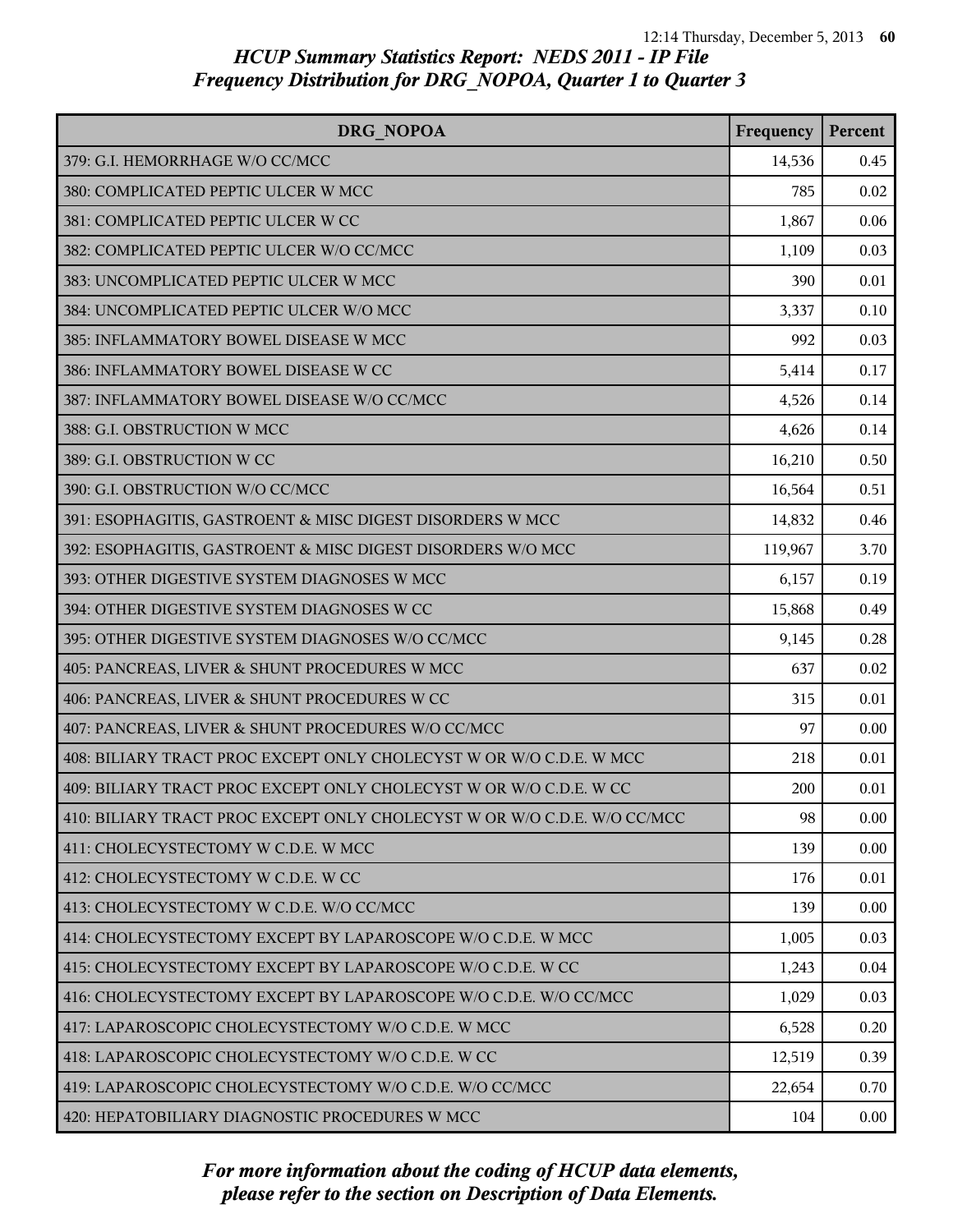| DRG NOPOA                                                                 | Frequency | Percent |
|---------------------------------------------------------------------------|-----------|---------|
| 421: HEPATOBILIARY DIAGNOSTIC PROCEDURES W CC                             | 133       | 0.00    |
| 422: HEPATOBILIARY DIAGNOSTIC PROCEDURES W/O CC/MCC                       | 52        | 0.00    |
| 423: OTHER HEPATOBILIARY OR PANCREAS O.R. PROCEDURES W MCC                | 367       | 0.01    |
| 424: OTHER HEPATOBILIARY OR PANCREAS O.R. PROCEDURES W CC                 | 193       | 0.01    |
| 425: OTHER HEPATOBILIARY OR PANCREAS O.R. PROCEDURES W/O CC/MCC           | 24        | 0.00    |
| 432: CIRRHOSIS & ALCOHOLIC HEPATITIS W MCC                                | 6,009     | 0.19    |
| 433: CIRRHOSIS & ALCOHOLIC HEPATITIS W CC                                 | 4,537     | 0.14    |
| 434: CIRRHOSIS & ALCOHOLIC HEPATITIS W/O CC/MCC                           | 302       | 0.01    |
| 435: MALIGNANCY OF HEPATOBILIARY SYSTEM OR PANCREAS W MCC                 | 2,934     | 0.09    |
| 436: MALIGNANCY OF HEPATOBILIARY SYSTEM OR PANCREAS W CC                  | 3,245     | 0.10    |
| 437: MALIGNANCY OF HEPATOBILIARY SYSTEM OR PANCREAS W/O CC/MCC            | 488       | 0.02    |
| 438: DISORDERS OF PANCREAS EXCEPT MALIGNANCY W MCC                        | 5,978     | 0.18    |
| 439: DISORDERS OF PANCREAS EXCEPT MALIGNANCY W CC                         | 16,434    | 0.51    |
| 440: DISORDERS OF PANCREAS EXCEPT MALIGNANCY W/O CC/MCC                   | 16,410    | 0.51    |
| 441: DISORDERS OF LIVER EXCEPT MALIG, CIRR, ALC HEPA W MCC                | 6,372     | 0.20    |
| 442: DISORDERS OF LIVER EXCEPT MALIG, CIRR, ALC HEPA W CC                 | 8,100     | 0.25    |
| 443: DISORDERS OF LIVER EXCEPT MALIG, CIRR, ALC HEPA W/O CC/MCC           | 2,771     | 0.09    |
| 444: DISORDERS OF THE BILIARY TRACT W MCC                                 | 3,464     | 0.11    |
| 445: DISORDERS OF THE BILIARY TRACT W CC                                  | 5,753     | 0.18    |
| 446: DISORDERS OF THE BILIARY TRACT W/O CC/MCC                            | 6,228     | 0.19    |
| 453: COMBINED ANTERIOR/POSTERIOR SPINAL FUSION W MCC                      | 91        | 0.00    |
| 454: COMBINED ANTERIOR/POSTERIOR SPINAL FUSION W CC                       | 89        | 0.00    |
| 455: COMBINED ANTERIOR/POSTERIOR SPINAL FUSION W/O CC/MCC                 | 43        | 0.00    |
| 456: SPINAL FUS EXC CERV W SPINAL CURV/MALIG/INFEC OR 9+ FUS W MCC        | 99        | 0.00    |
| 457: SPINAL FUS EXC CERV W SPINAL CURV/MALIG/INFEC OR 9+ FUS W CC         | 158       | 0.00    |
| 458: SPINAL FUS EXC CERV W SPINAL CURV/MALIG/INFEC OR 9+ FUS W/O CC/MCC   | 16        | 0.00    |
| 459: SPINAL FUSION EXCEPT CERVICAL W MCC                                  | 251       | 0.01    |
| 460: SPINAL FUSION EXCEPT CERVICAL W/O MCC                                | 1,252     | 0.04    |
| 461: BILATERAL OR MULTIPLE MAJOR JOINT PROCS OF LOWER EXTREMITY W MCC     | 17        | 0.00    |
| 462: BILATERAL OR MULTIPLE MAJOR JOINT PROCS OF LOWER EXTREMITY W/O MCC   | 48        | 0.00    |
| 463: WND DEBRID & SKN GRFT EXC HAND, FOR MUSCULO-CONN TISS DIS W MCC      | 869       | 0.03    |
| 464: WND DEBRID & SKN GRFT EXC HAND, FOR MUSCULO-CONN TISS DIS W CC       | 1,383     | 0.04    |
| 465: WND DEBRID & SKN GRFT EXC HAND, FOR MUSCULO-CONN TISS DIS W/O CC/MCC | 442       | 0.01    |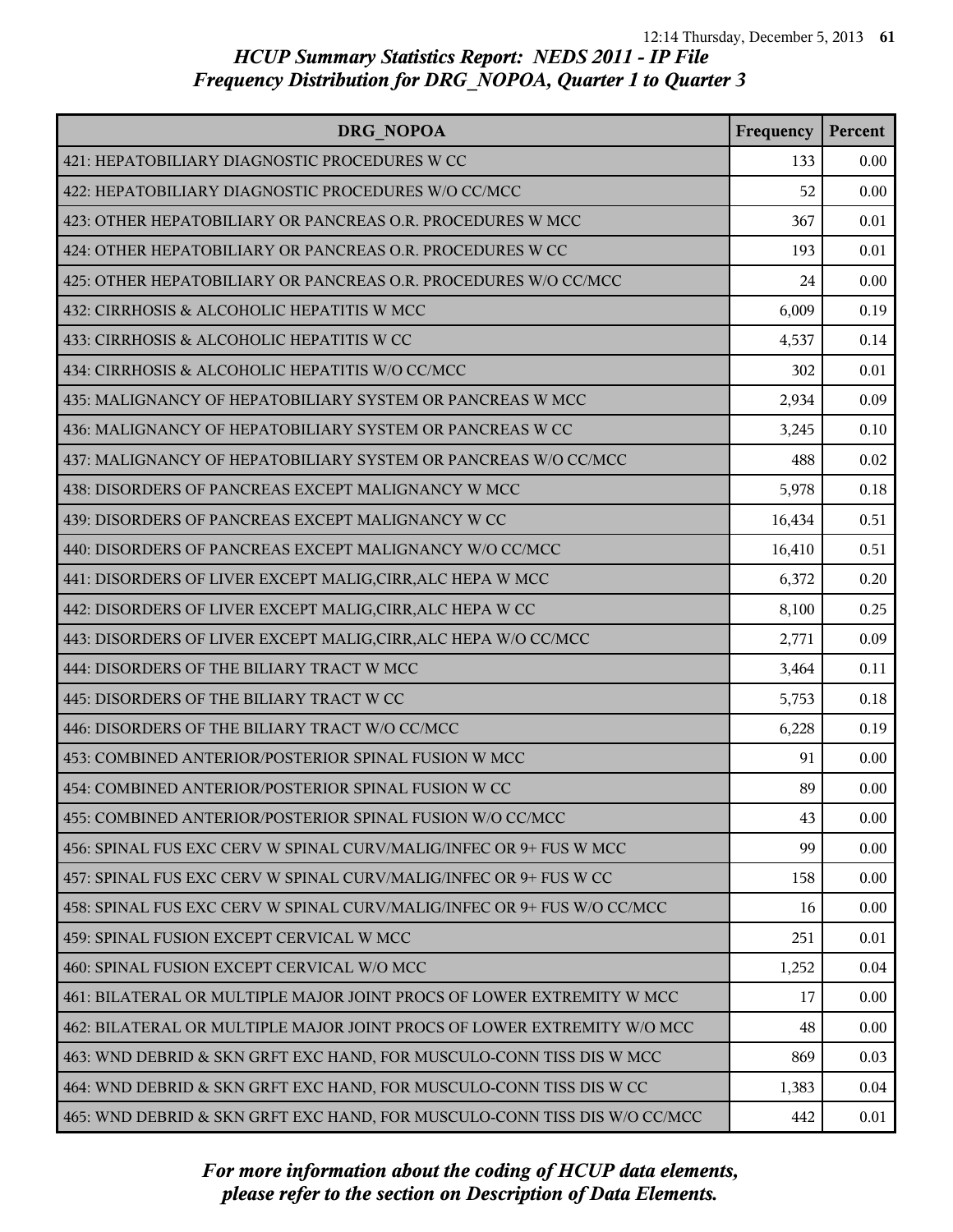| DRG NOPOA                                                                 | Frequency | Percent |
|---------------------------------------------------------------------------|-----------|---------|
| 466: REVISION OF HIP OR KNEE REPLACEMENT W MCC                            | 315       | 0.01    |
| 467: REVISION OF HIP OR KNEE REPLACEMENT W CC                             | 795       | 0.02    |
| 468: REVISION OF HIP OR KNEE REPLACEMENT W/O CC/MCC                       | 282       | 0.01    |
| 469: MAJOR JOINT REPLACEMENT OR REATTACHMENT OF LOWER EXTREMITY W MCC     | 3,105     | 0.10    |
| 470: MAJOR JOINT REPLACEMENT OR REATTACHMENT OF LOWER EXTREMITY W/O MCC   | 11,954    | 0.37    |
| 471: CERVICAL SPINAL FUSION W MCC                                         | 351       | 0.01    |
| 472: CERVICAL SPINAL FUSION W CC                                          | 559       | 0.02    |
| 473: CERVICAL SPINAL FUSION W/O CC/MCC                                    | 663       | 0.02    |
| 474: AMPUTATION FOR MUSCULOSKELETAL SYS & CONN TISSUE DIS W MCC           | 381       | 0.01    |
| 475: AMPUTATION FOR MUSCULOSKELETAL SYS & CONN TISSUE DIS W CC            | 425       | 0.01    |
| 476: AMPUTATION FOR MUSCULOSKELETAL SYS & CONN TISSUE DIS W/O CC/MCC      | 50        | 0.00    |
| 477: BIOPSIES OF MUSCULOSKELETAL SYSTEM & CONNECTIVE TISSUE W MCC         | 547       | 0.02    |
| 478: BIOPSIES OF MUSCULOSKELETAL SYSTEM & CONNECTIVE TISSUE W CC          | 1,508     | 0.05    |
| 479: BIOPSIES OF MUSCULOSKELETAL SYSTEM & CONNECTIVE TISSUE W/O CC/MCC    | 641       | 0.02    |
| 480: HIP & FEMUR PROCEDURES EXCEPT MAJOR JOINT W MCC                      | 5,594     | 0.17    |
| 481: HIP & FEMUR PROCEDURES EXCEPT MAJOR JOINT W CC                       | 17,827    | 0.55    |
| 482: HIP & FEMUR PROCEDURES EXCEPT MAJOR JOINT W/O CC/MCC                 | 8,433     | 0.26    |
| 483: MAJOR JOINT & LIMB REATTACHMENT PROC OF UPPER EXTREMITY W CC/MCC     | 425       | 0.01    |
| 484: MAJOR JOINT & LIMB REATTACHMENT PROC OF UPPER EXTREMITY W/O CC/MCC   | 250       | 0.01    |
| 485: KNEE PROCEDURES W PDX OF INFECTION W MCC                             | 213       | 0.01    |
| 486: KNEE PROCEDURES W PDX OF INFECTION W CC                              | 518       | 0.02    |
| 487: KNEE PROCEDURES W PDX OF INFECTION W/O CC/MCC                        | 256       | 0.01    |
| 488: KNEE PROCEDURES W/O PDX OF INFECTION W CC/MCC                        | 440       | 0.01    |
| 489: KNEE PROCEDURES W/O PDX OF INFECTION W/O CC/MCC                      | 430       | 0.01    |
| 490: BACK & NECK PROC EXC SPINAL FUSION W CC/MCC OR DISC DEVICE/NEUROSTIM | 1,310     | 0.04    |
| 491: BACK & NECK PROC EXC SPINAL FUSION W/O CC/MCC                        | 1,517     | 0.05    |
| 492: LOWER EXTREM & HUMER PROC EXCEPT HIP, FOOT, FEMUR W MCC              | 1,568     | 0.05    |
| 493: LOWER EXTREM & HUMER PROC EXCEPT HIP, FOOT, FEMUR W CC               | 6,435     | 0.20    |
| 494: LOWER EXTREM & HUMER PROC EXCEPT HIP, FOOT, FEMUR W/O CC/MCC         | 12,440    | 0.38    |
| 495: LOCAL EXCISION & REMOVAL INT FIX DEVICES EXC HIP & FEMUR W MCC       | 284       | 0.01    |
| 496: LOCAL EXCISION & REMOVAL INT FIX DEVICES EXC HIP & FEMUR W CC        | 753       | 0.02    |
| 497: LOCAL EXCISION & REMOVAL INT FIX DEVICES EXC HIP & FEMUR W/O CC/MCC  | 392       | 0.01    |
| 498: LOCAL EXCISION & REMOVAL INT FIX DEVICES OF HIP & FEMUR W CC/MCC     | 171       | 0.01    |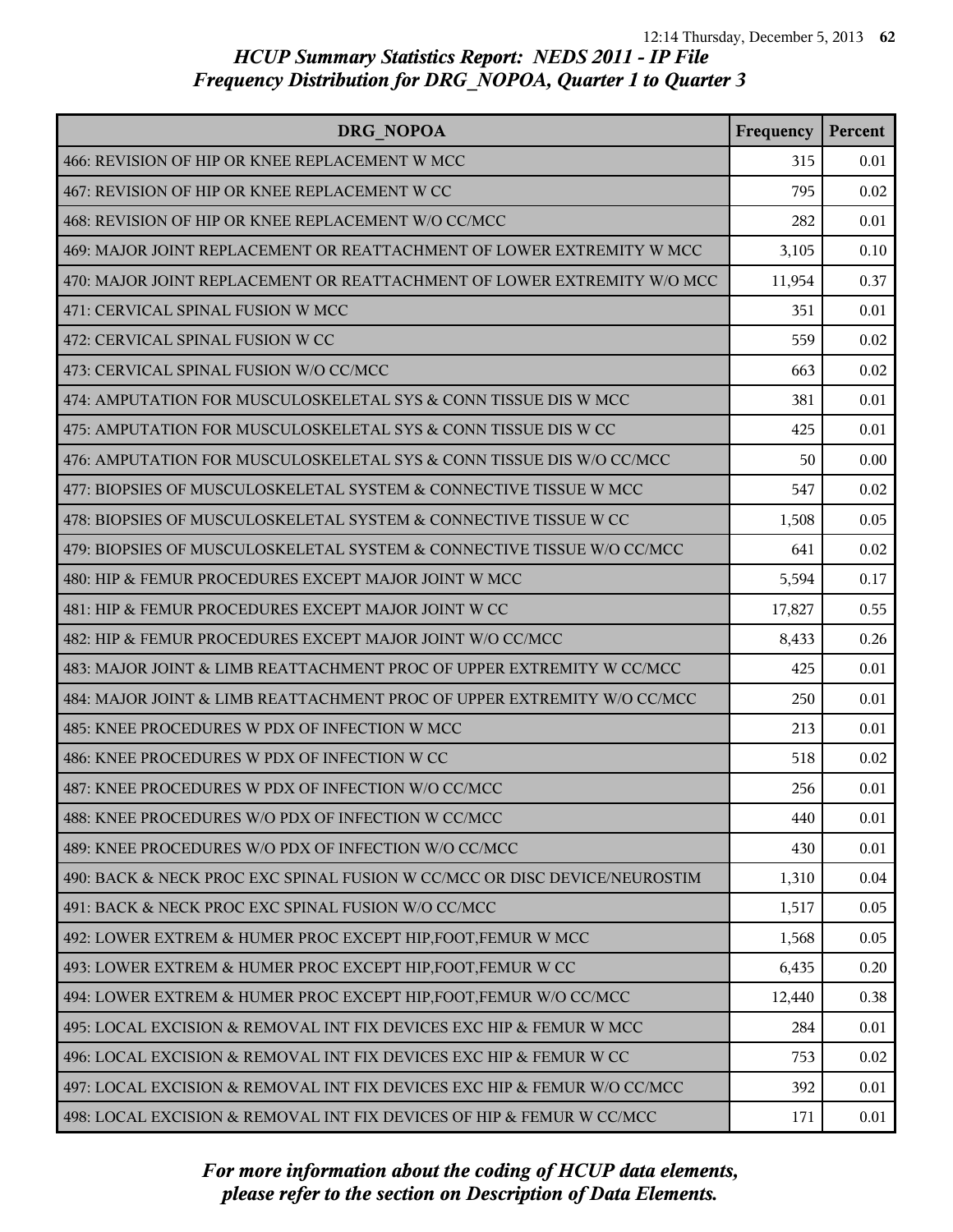| <b>DRG NOPOA</b>                                                         | Frequency | Percent |
|--------------------------------------------------------------------------|-----------|---------|
| 499: LOCAL EXCISION & REMOVAL INT FIX DEVICES OF HIP & FEMUR W/O CC/MCC  | 39        | 0.00    |
| 500: SOFT TISSUE PROCEDURES W MCC                                        | 493       | 0.02    |
| 501: SOFT TISSUE PROCEDURES W CC                                         | 1,572     | 0.05    |
| 502: SOFT TISSUE PROCEDURES W/O CC/MCC                                   | 1,094     | 0.03    |
| 503: FOOT PROCEDURES W MCC                                               | 174       | 0.01    |
| 504: FOOT PROCEDURES W CC                                                | 690       | 0.02    |
| 505: FOOT PROCEDURES W/O CC/MCC                                          | 743       | 0.02    |
| 506: MAJOR THUMB OR JOINT PROCEDURES                                     | 290       | 0.01    |
| 507: MAJOR SHOULDER OR ELBOW JOINT PROCEDURES W CC/MCC                   | 108       | 0.00    |
| 508: MAJOR SHOULDER OR ELBOW JOINT PROCEDURES W/O CC/MCC                 | 93        | 0.00    |
| 509: ARTHROSCOPY                                                         | 44        | 0.00    |
| 510: SHOULDER, ELBOW OR FOREARM PROC, EXC MAJOR JOINT PROC W MCC         | 322       | 0.01    |
| 511: SHOULDER, ELBOW OR FOREARM PROC, EXC MAJOR JOINT PROC W CC          | 1,378     | 0.04    |
| 512: SHOULDER, ELBOW OR FOREARM PROC, EXC MAJOR JOINT PROC W/O CC/MCC    | 3,000     | 0.09    |
| 513: HAND OR WRIST PROC, EXCEPT MAJOR THUMB OR JOINT PROC W CC/MCC       | 891       | 0.03    |
| 514: HAND OR WRIST PROC, EXCEPT MAJOR THUMB OR JOINT PROC W/O CC/MCC     | 1,013     | 0.03    |
| 515: OTHER MUSCULOSKELET SYS & CONN TISS O.R. PROC W MCC                 | 878       | 0.03    |
| 516: OTHER MUSCULOSKELET SYS & CONN TISS O.R. PROC W CC                  | 2,200     | 0.07    |
| 517: OTHER MUSCULOSKELET SYS & CONN TISS O.R. PROC W/O CC/MCC            | 1,356     | 0.04    |
| 533: FRACTURES OF FEMUR W MCC                                            | 194       | 0.01    |
| 534: FRACTURES OF FEMUR W/O MCC                                          | 1,115     | 0.03    |
| 535: FRACTURES OF HIP & PELVIS W MCC                                     | 1,719     | 0.05    |
| 536: FRACTURES OF HIP & PELVIS W/O MCC                                   | 7,945     | 0.25    |
| 537: SPRAINS, STRAINS, & DISLOCATIONS OF HIP, PELVIS & THIGH W CC/MCC    | 272       | 0.01    |
| 538: SPRAINS, STRAINS, & DISLOCATIONS OF HIP, PELVIS & THIGH W/O CC/MCC  | 259       | 0.01    |
| 539: OSTEOMYELITIS W MCC                                                 | 712       | 0.02    |
| 540: OSTEOMYELITIS W CC                                                  | 1,178     | 0.04    |
| 541: OSTEOMYELITIS W/O CC/MCC                                            | 464       | 0.01    |
| 542: PATHOLOGICAL FRACTURES & MUSCULOSKELET & CONN TISS MALIG W MCC      | 1,246     | 0.04    |
| 543: PATHOLOGICAL FRACTURES & MUSCULOSKELET & CONN TISS MALIG W CC       | 3,531     | 0.11    |
| 544: PATHOLOGICAL FRACTURES & MUSCULOSKELET & CONN TISS MALIG W/O CC/MCC | 1,207     | 0.04    |
| 545: CONNECTIVE TISSUE DISORDERS W MCC                                   | 1,175     | 0.04    |
| 546: CONNECTIVE TISSUE DISORDERS W CC                                    | 2,313     | 0.07    |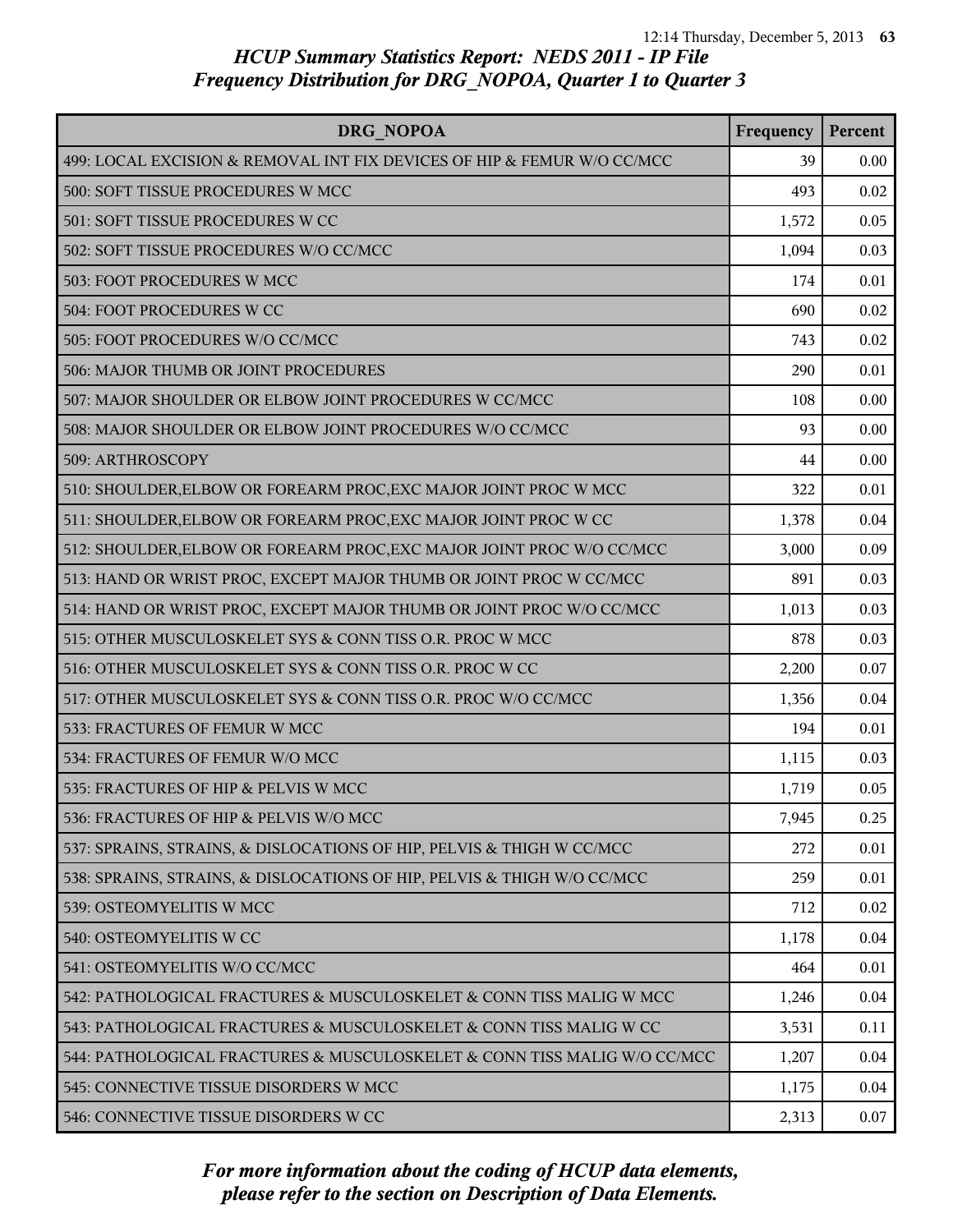| DRG NOPOA                                                               | Frequency | Percent |
|-------------------------------------------------------------------------|-----------|---------|
| 547: CONNECTIVE TISSUE DISORDERS W/O CC/MCC                             | 1,743     | 0.05    |
| 548: SEPTIC ARTHRITIS W MCC                                             | 134       | 0.00    |
| 549: SEPTIC ARTHRITIS W CC                                              | 409       | 0.01    |
| 550: SEPTIC ARTHRITIS W/O CC/MCC                                        | 244       | 0.01    |
| 551: MEDICAL BACK PROBLEMS W MCC                                        | 3,049     | 0.09    |
| 552: MEDICAL BACK PROBLEMS W/O MCC                                      | 24,648    | 0.76    |
| 553: BONE DISEASES & ARTHROPATHIES W MCC                                | 672       | 0.02    |
| 554: BONE DISEASES & ARTHROPATHIES W/O MCC                              | 4,896     | 0.15    |
| 555: SIGNS & SYMPTOMS OF MUSCULOSKELETAL SYSTEM & CONN TISSUE W MCC     | 772       | 0.02    |
| 556: SIGNS & SYMPTOMS OF MUSCULOSKELETAL SYSTEM & CONN TISSUE W/O MCC   | 6,300     | 0.19    |
| 557: TENDONITIS, MYOSITIS & BURSITIS W MCC                              | 1,180     | 0.04    |
| 558: TENDONITIS, MYOSITIS & BURSITIS W/O MCC                            | 7,027     | 0.22    |
| 559: AFTERCARE, MUSCULOSKELETAL SYSTEM & CONNECTIVE TISSUE W MCC        | 451       | 0.01    |
| 560: AFTERCARE, MUSCULOSKELETAL SYSTEM & CONNECTIVE TISSUE W CC         | 1,159     | 0.04    |
| 561: AFTERCARE, MUSCULOSKELETAL SYSTEM & CONNECTIVE TISSUE W/O CC/MCC   | 1,100     | 0.03    |
| 562: FX, SPRN, STRN & DISL EXCEPT FEMUR, HIP, PELVIS & THIGH W MCC      | 1,613     | 0.05    |
| 563: FX, SPRN, STRN & DISL EXCEPT FEMUR, HIP, PELVIS & THIGH W/O MCC    | 10,980    | 0.34    |
| 564: OTHER MUSCULOSKELETAL SYS & CONNECTIVE TISSUE DIAGNOSES W MCC      | 479       | 0.01    |
| 565: OTHER MUSCULOSKELETAL SYS & CONNECTIVE TISSUE DIAGNOSES W CC       | 1,348     | 0.04    |
| 566: OTHER MUSCULOSKELETAL SYS & CONNECTIVE TISSUE DIAGNOSES W/O CC/MCC | 671       | 0.02    |
| 573: SKIN GRAFT &/OR DEBRID FOR SKN ULCER OR CELLULITIS W MCC           | 712       | 0.02    |
| 574: SKIN GRAFT &/OR DEBRID FOR SKN ULCER OR CELLULITIS W CC            | 1,959     | 0.06    |
| 575: SKIN GRAFT &/OR DEBRID FOR SKN ULCER OR CELLULITIS W/O CC/MCC      | 1,251     | 0.04    |
| 576: SKIN GRAFT &/OR DEBRID EXC FOR SKIN ULCER OR CELLULITIS W MCC      | 91        | 0.00    |
| 577: SKIN GRAFT &/OR DEBRID EXC FOR SKIN ULCER OR CELLULITIS W CC       | 283       | 0.01    |
| 578: SKIN GRAFT &/OR DEBRID EXC FOR SKIN ULCER OR CELLULITIS W/O CC/MCC | 250       | 0.01    |
| 579: OTHER SKIN, SUBCUT TISS & BREAST PROC W MCC                        | 984       | 0.03    |
| 580: OTHER SKIN, SUBCUT TISS & BREAST PROC W CC                         | 2,788     | 0.09    |
| 581: OTHER SKIN, SUBCUT TISS & BREAST PROC W/O CC/MCC                   | 2,414     | 0.07    |
| 582: MASTECTOMY FOR MALIGNANCY W CC/MCC                                 | 37        | 0.00    |
| 583: MASTECTOMY FOR MALIGNANCY W/O CC/MCC                               | 18        | 0.00    |
| 584: BREAST BIOPSY, LOCAL EXCISION & OTHER BREAST PROCEDURES W CC/MCC   | 139       | 0.00    |
| 585: BREAST BIOPSY, LOCAL EXCISION & OTHER BREAST PROCEDURES W/O CC/MCC | 182       | 0.01    |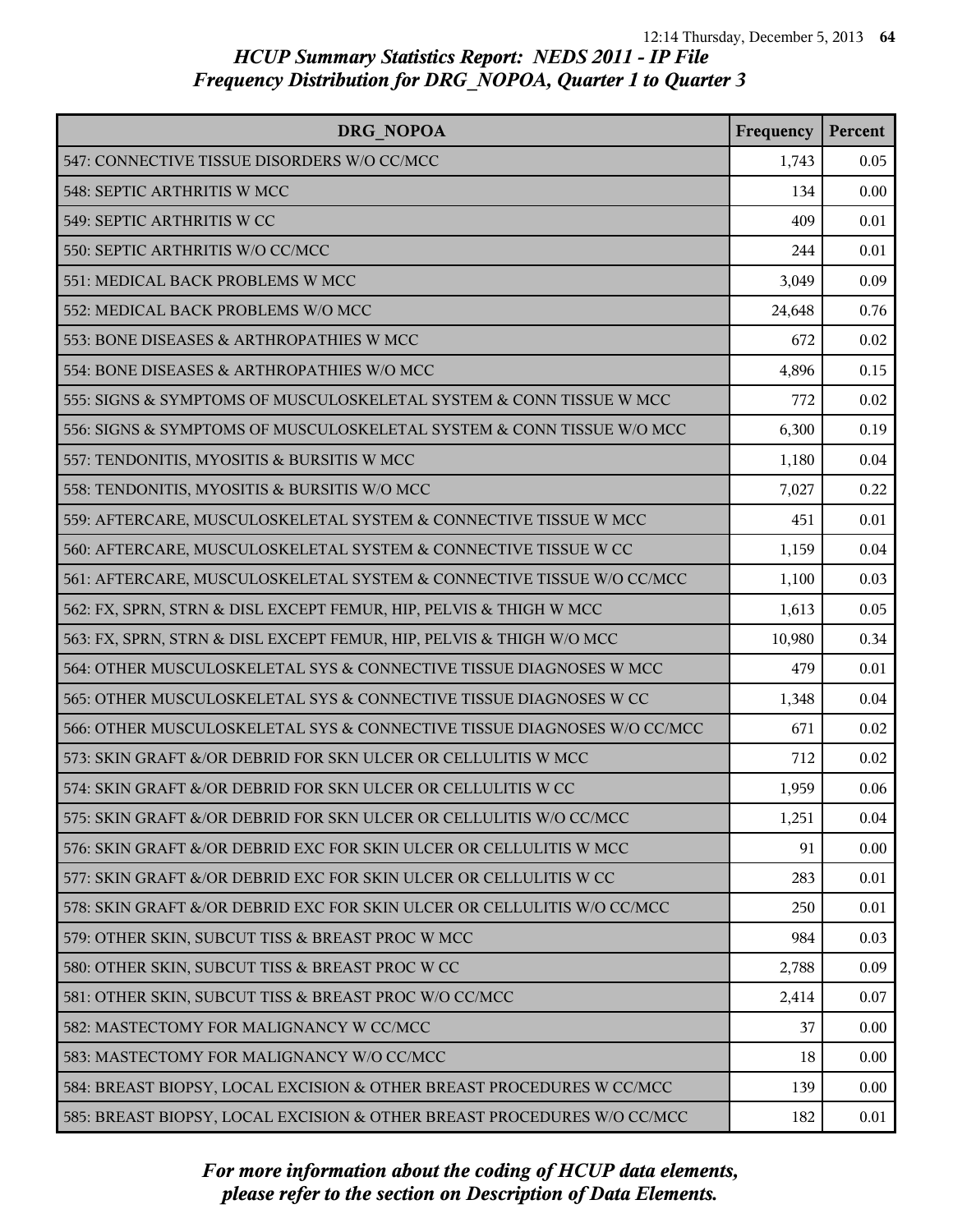| DRG NOPOA                                                                  | Frequency | Percent |
|----------------------------------------------------------------------------|-----------|---------|
| 592: SKIN ULCERS W MCC                                                     | 786       | 0.02    |
| 593: SKIN ULCERS W CC                                                      | 2,180     | 0.07    |
| 594: SKIN ULCERS W/O CC/MCC                                                | 343       | 0.01    |
| 595: MAJOR SKIN DISORDERS W MCC                                            | 277       | 0.01    |
| 596: MAJOR SKIN DISORDERS W/O MCC                                          | 1,662     | 0.05    |
| 597: MALIGNANT BREAST DISORDERS W MCC                                      | 198       | 0.01    |
| 598: MALIGNANT BREAST DISORDERS W CC                                       | 514       | 0.02    |
| 599: MALIGNANT BREAST DISORDERS W/O CC/MCC                                 | 47        | 0.00    |
| 600: NON-MALIGNANT BREAST DISORDERS W CC/MCC                               | 470       | 0.01    |
| 601: NON-MALIGNANT BREAST DISORDERS W/O CC/MCC                             | 907       | 0.03    |
| 602: CELLULITIS W MCC                                                      | 6,788     | 0.21    |
| 603: CELLULITIS W/O MCC                                                    | 65,322    | 2.02    |
| 604: TRAUMA TO THE SKIN, SUBCUT TISS & BREAST W MCC                        | 848       | 0.03    |
| 605: TRAUMA TO THE SKIN, SUBCUT TISS & BREAST W/O MCC                      | 8,117     | 0.25    |
| 606: MINOR SKIN DISORDERS W MCC                                            | 497       | 0.02    |
| 607: MINOR SKIN DISORDERS W/O MCC                                          | 3,575     | 0.11    |
| 614: ADRENAL & PITUITARY PROCEDURES W CC/MCC                               | 85        | 0.00    |
| 615: ADRENAL & PITUITARY PROCEDURES W/O CC/MCC                             | 35        | 0.00    |
| 616: AMPUTAT OF LOWER LIMB FOR ENDOCRINE, NUTRIT, & METABOL DIS W MCC      | 500       | 0.02    |
| 617: AMPUTAT OF LOWER LIMB FOR ENDOCRINE, NUTRIT, & METABOL DIS W CC       | 2,033     | 0.06    |
| 618: AMPUTAT OF LOWER LIMB FOR ENDOCRINE, NUTRIT, & METABOL DIS W/O CC/MCC | 20        | 0.00    |
| 619: O.R. PROCEDURES FOR OBESITY W MCC                                     | 11        | 0.00    |
| 620: O.R. PROCEDURES FOR OBESITY W CC                                      | 20        | 0.00    |
| 621: O.R. PROCEDURES FOR OBESITY W/O CC/MCC                                | 38        | 0.00    |
| 622: SKIN GRAFTS & WOUND DEBRID FOR ENDOC, NUTRIT & METAB DIS W MCC        | 272       | 0.01    |
| 623: SKIN GRAFTS & WOUND DEBRID FOR ENDOC, NUTRIT & METAB DIS W CC         | 777       | 0.02    |
| 624: SKIN GRAFTS & WOUND DEBRID FOR ENDOC, NUTRIT & METAB DIS W/O CC/MCC   | 64        | 0.00    |
| 625: THYROID, PARATHYROID & THYROGLOSSAL PROCEDURES W MCC                  | 60        | 0.00    |
| 626: THYROID, PARATHYROID & THYROGLOSSAL PROCEDURES W CC                   | 70        | 0.00    |
| 627: THYROID, PARATHYROID & THYROGLOSSAL PROCEDURES W/O CC/MCC             | 90        | 0.00    |
| 628: OTHER ENDOCRINE, NUTRIT & METAB O.R. PROC W MCC                       | 812       | 0.03    |
| 629: OTHER ENDOCRINE, NUTRIT & METAB O.R. PROC W CC                        | 1,262     | 0.04    |
| 630: OTHER ENDOCRINE, NUTRIT & METAB O.R. PROC W/O CC/MCC                  | 47        | 0.00    |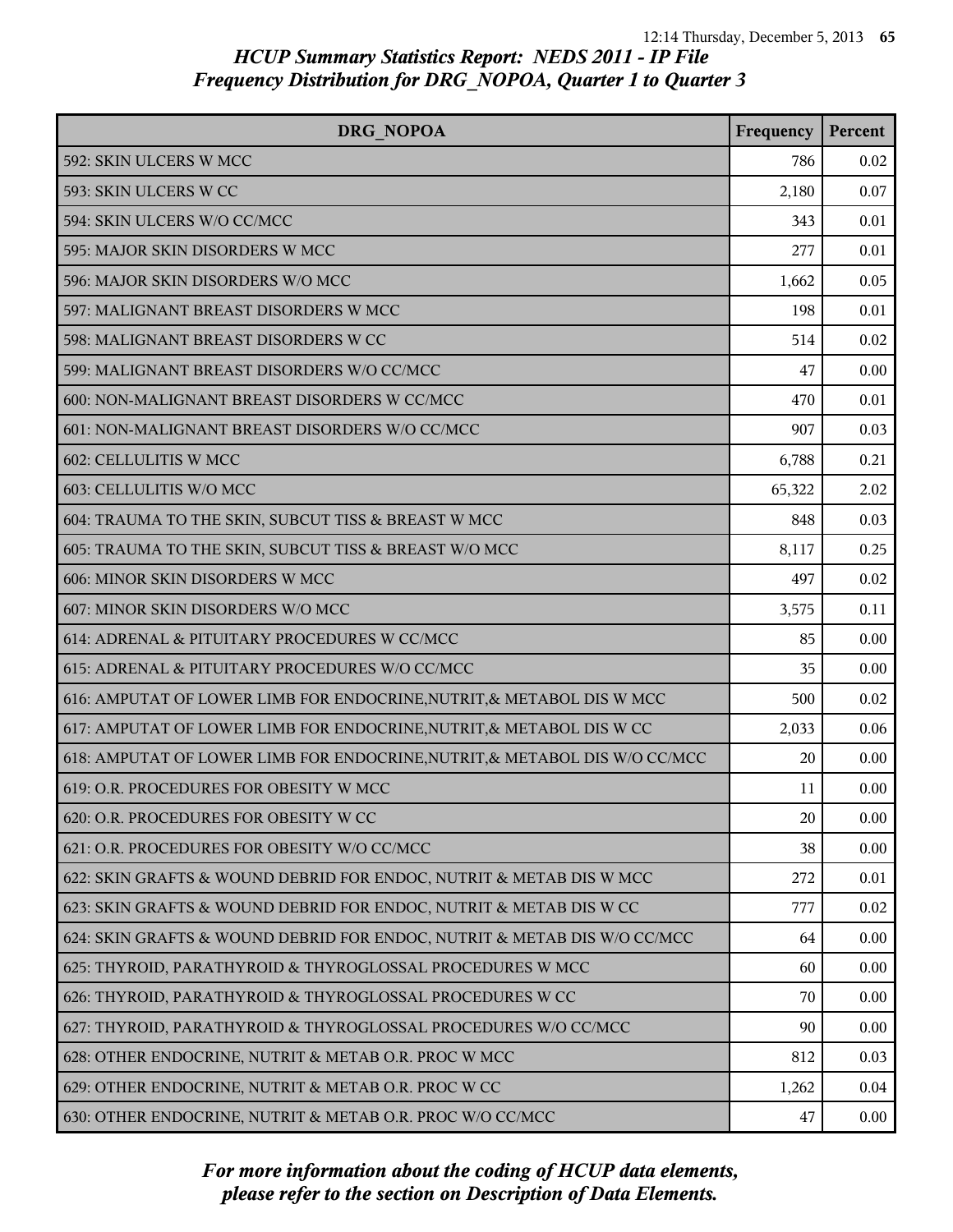| DRG NOPOA                                                   | Frequency | Percent  |
|-------------------------------------------------------------|-----------|----------|
| 637: DIABETES W MCC                                         | 7,600     | 0.23     |
| 638: DIABETES W CC                                          | 25,973    | 0.80     |
| 639: DIABETES W/O CC/MCC                                    | 18,624    | 0.57     |
| 640: NUTRITIONAL & MISC METABOLIC DISORDERS W MCC           | 14,805    | 0.46     |
| 641: NUTRITIONAL & MISC METABOLIC DISORDERS W/O MCC         | 48,166    | 1.49     |
| 642: INBORN ERRORS OF METABOLISM                            | 841       | 0.03     |
| 643: ENDOCRINE DISORDERS W MCC                              | 1,890     | 0.06     |
| 644: ENDOCRINE DISORDERS W CC                               | 4,103     | 0.13     |
| 645: ENDOCRINE DISORDERS W/O CC/MCC                         | 2,486     | 0.08     |
| <b>652: KIDNEY TRANSPLANT</b>                               | 114       | 0.00     |
| 653: MAJOR BLADDER PROCEDURES W MCC                         | 80        | 0.00     |
| 654: MAJOR BLADDER PROCEDURES W CC                          | 79        | 0.00     |
| 655: MAJOR BLADDER PROCEDURES W/O CC/MCC                    | $\leq 10$ | $* * *$  |
| 656: KIDNEY & URETER PROCEDURES FOR NEOPLASM W MCC          | 146       | 0.00     |
| 657: KIDNEY & URETER PROCEDURES FOR NEOPLASM W CC           | 298       | 0.01     |
| 658: KIDNEY & URETER PROCEDURES FOR NEOPLASM W/O CC/MCC     | 40        | 0.00     |
| 659: KIDNEY & URETER PROCEDURES FOR NON-NEOPLASM W MCC      | 555       | 0.02     |
| 660: KIDNEY & URETER PROCEDURES FOR NON-NEOPLASM W CC       | 1,355     | 0.04     |
| 661: KIDNEY & URETER PROCEDURES FOR NON-NEOPLASM W/O CC/MCC | 170       | 0.01     |
| 662: MINOR BLADDER PROCEDURES W MCC                         | 138       | 0.00     |
| 663: MINOR BLADDER PROCEDURES W CC                          | 249       | 0.01     |
| 664: MINOR BLADDER PROCEDURES W/O CC/MCC                    | 101       | 0.00     |
| 665: PROSTATECTOMY W MCC                                    | 106       | 0.00     |
| <b>666: PROSTATECTOMY W CC</b>                              | 295       | 0.01     |
| 667: PROSTATECTOMY W/O CC/MCC                               | 78        | 0.00     |
| <b>668: TRANSURETHRAL PROCEDURES W MCC</b>                  | 722       | 0.02     |
| 669: TRANSURETHRAL PROCEDURES W CC                          | 6,119     | 0.19     |
| 670: TRANSURETHRAL PROCEDURES W/O CC/MCC                    | 1,686     | 0.05     |
| 671: URETHRAL PROCEDURES W CC/MCC                           | 110       | 0.00     |
| 672: URETHRAL PROCEDURES W/O CC/MCC                         | 39        | 0.00     |
| 673: OTHER KIDNEY & URINARY TRACT PROCEDURES W MCC          | 2,148     | 0.07     |
| 674: OTHER KIDNEY & URINARY TRACT PROCEDURES W CC           | 1,591     | 0.05     |
| 675: OTHER KIDNEY & URINARY TRACT PROCEDURES W/O CC/MCC     | 151       | $0.00\,$ |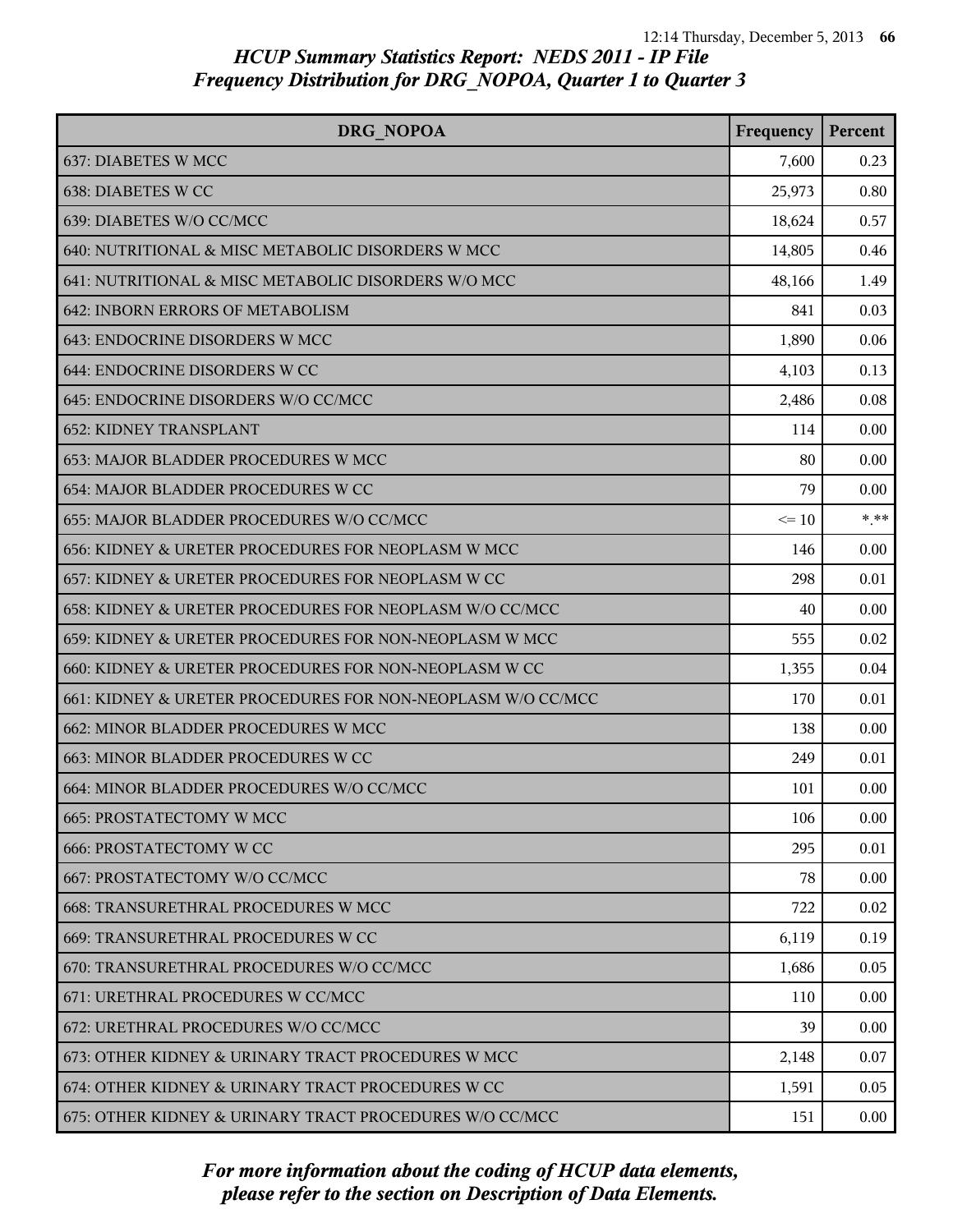| DRG NOPOA                                                               | Frequency | Percent |
|-------------------------------------------------------------------------|-----------|---------|
| <b>682: RENAL FAILURE W MCC</b>                                         | 25,210    | 0.78    |
| 683: RENAL FAILURE W CC                                                 | 41,684    | 1.29    |
| 684: RENAL FAILURE W/O CC/MCC                                           | 9,280     | 0.29    |
| <b>685: ADMIT FOR RENAL DIALYSIS</b>                                    | 558       | 0.02    |
| 686: KIDNEY & URINARY TRACT NEOPLASMS W MCC                             | 277       | 0.01    |
| 687: KIDNEY & URINARY TRACT NEOPLASMS W CC                              | 747       | 0.02    |
| 688: KIDNEY & URINARY TRACT NEOPLASMS W/O CC/MCC                        | 141       | 0.00    |
| 689: KIDNEY & URINARY TRACT INFECTIONS W MCC                            | 17,560    | 0.54    |
| 690: KIDNEY & URINARY TRACT INFECTIONS W/O MCC                          | 63,544    | 1.96    |
| 691: URINARY STONES W ESW LITHOTRIPSY W CC/MCC                          | 566       | 0.02    |
| 692: URINARY STONES W ESW LITHOTRIPSY W/O CC/MCC                        | 203       | 0.01    |
| 693: URINARY STONES W/O ESW LITHOTRIPSY W MCC                           | 740       | 0.02    |
| 694: URINARY STONES W/O ESW LITHOTRIPSY W/O MCC                         | 12,262    | 0.38    |
| 695: KIDNEY & URINARY TRACT SIGNS & SYMPTOMS W MCC                      | 357       | 0.01    |
| 696: KIDNEY & URINARY TRACT SIGNS & SYMPTOMS W/O MCC                    | 2,924     | 0.09    |
| 697: URETHRAL STRICTURE                                                 | 138       | 0.00    |
| 698: OTHER KIDNEY & URINARY TRACT DIAGNOSES W MCC                       | 6,570     | 0.20    |
| 699: OTHER KIDNEY & URINARY TRACT DIAGNOSES W CC                        | 7,830     | 0.24    |
| 700: OTHER KIDNEY & URINARY TRACT DIAGNOSES W/O CC/MCC                  | 2,446     | 0.08    |
| 707: MAJOR MALE PELVIC PROCEDURES W CC/MCC                              | 55        | 0.00    |
| 708: MAJOR MALE PELVIC PROCEDURES W/O CC/MCC                            | 26        | 0.00    |
| 709: PENIS PROCEDURES W CC/MCC                                          | 133       | 0.00    |
| 710: PENIS PROCEDURES W/O CC/MCC                                        | 150       | 0.00    |
| 711: TESTES PROCEDURES W CC/MCC                                         | 249       | 0.01    |
| 712: TESTES PROCEDURES W/O CC/MCC                                       | 373       | 0.01    |
| 713: TRANSURETHRAL PROSTATECTOMY W CC/MCC                               | 534       | 0.02    |
| 714: TRANSURETHRAL PROSTATECTOMY W/O CC/MCC                             | 181       | 0.01    |
| 715: OTHER MALE REPRODUCTIVE SYSTEM O.R. PROC FOR MALIGNANCY W CC/MCC   | 80        | 0.00    |
| 716: OTHER MALE REPRODUCTIVE SYSTEM O.R. PROC FOR MALIGNANCY W/O CC/MCC | $\leq 10$ | $* * *$ |
| 717: OTHER MALE REPRODUCTIVE SYSTEM O.R. PROC EXC MALIGNANCY W CC/MCC   | 194       | 0.01    |
| 718: OTHER MALE REPRODUCTIVE SYSTEM O.R. PROC EXC MALIGNANCY W/O CC/MCC | 54        | 0.00    |
| 722: MALIGNANCY, MALE REPRODUCTIVE SYSTEM W MCC                         | 108       | 0.00    |
| 723: MALIGNANCY, MALE REPRODUCTIVE SYSTEM W CC                          | 377       | 0.01    |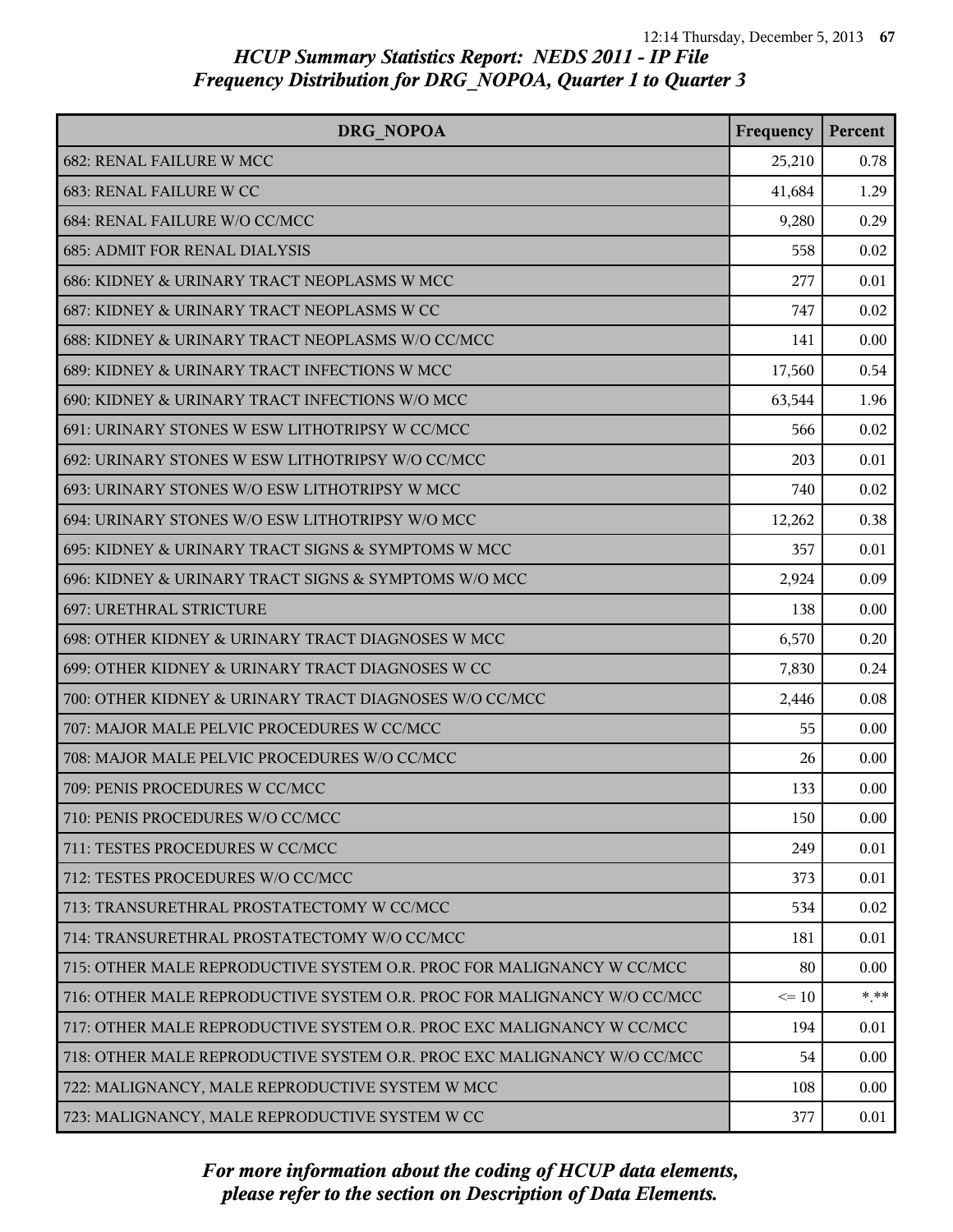| DRG NOPOA                                                               | Frequency | Percent  |
|-------------------------------------------------------------------------|-----------|----------|
| 724: MALIGNANCY, MALE REPRODUCTIVE SYSTEM W/O CC/MCC                    | 28        | 0.00     |
| 725: BENIGN PROSTATIC HYPERTROPHY W MCC                                 | 162       | 0.01     |
| 726: BENIGN PROSTATIC HYPERTROPHY W/O MCC                               | 989       | 0.03     |
| 727: INFLAMMATION OF THE MALE REPRODUCTIVE SYSTEM W MCC                 | 447       | 0.01     |
| 728: INFLAMMATION OF THE MALE REPRODUCTIVE SYSTEM W/O MCC               | 3,020     | 0.09     |
| 729: OTHER MALE REPRODUCTIVE SYSTEM DIAGNOSES W CC/MCC                  | 259       | 0.01     |
| 730: OTHER MALE REPRODUCTIVE SYSTEM DIAGNOSES W/O CC/MCC                | 243       | 0.01     |
| 734: PELVIC EVISCERATION, RAD HYSTERECTOMY & RAD VULVECTOMY W CC/MCC    | 43        | 0.00     |
| 735: PELVIC EVISCERATION, RAD HYSTERECTOMY & RAD VULVECTOMY W/O CC/MCC  | $\leq 10$ | $*$ $**$ |
| 736: UTERINE & ADNEXA PROC FOR OVARIAN OR ADNEXAL MALIGNANCY W MCC      | 92        | 0.00     |
| 737: UTERINE & ADNEXA PROC FOR OVARIAN OR ADNEXAL MALIGNANCY W CC       | 153       | 0.00     |
| 738: UTERINE & ADNEXA PROC FOR OVARIAN OR ADNEXAL MALIGNANCY W/O CC/MCC | 35        | 0.00     |
| 739: UTERINE, ADNEXA PROC FOR NON-OVARIAN/ADNEXAL MALIG W MCC           | 44        | 0.00     |
| 740: UTERINE, ADNEXA PROC FOR NON-OVARIAN/ADNEXAL MALIG W CC            | 78        | 0.00     |
| 741: UTERINE, ADNEXA PROC FOR NON-OVARIAN/ADNEXAL MALIG W/O CC/MCC      | 37        | 0.00     |
| 742: UTERINE & ADNEXA PROC FOR NON-MALIGNANCY W CC/MCC                  | 1,722     | 0.05     |
| 743: UTERINE & ADNEXA PROC FOR NON-MALIGNANCY W/O CC/MCC                | 2,299     | 0.07     |
| 744: D&C, CONIZATION, LAPAROSCOPY & TUBAL INTERRUPTION W CC/MCC         | 729       | 0.02     |
| 745: D&C, CONIZATION, LAPAROSCOPY & TUBAL INTERRUPTION W/O CC/MCC       | 717       | 0.02     |
| 746: VAGINA, CERVIX & VULVA PROCEDURES W CC/MCC                         | 381       | 0.01     |
| 747: VAGINA, CERVIX & VULVA PROCEDURES W/O CC/MCC                       | 504       | 0.02     |
| 748: FEMALE REPRODUCTIVE SYSTEM RECONSTRUCTIVE PROCEDURES               | 24        | 0.00     |
| 749: OTHER FEMALE REPRODUCTIVE SYSTEM O.R. PROCEDURES W CC/MCC          | 225       | 0.01     |
| 750: OTHER FEMALE REPRODUCTIVE SYSTEM O.R. PROCEDURES W/O CC/MCC        | 111       | 0.00     |
| 754: MALIGNANCY, FEMALE REPRODUCTIVE SYSTEM W MCC                       | 304       | 0.01     |
| 755: MALIGNANCY, FEMALE REPRODUCTIVE SYSTEM W CC                        | 923       | 0.03     |
| 756: MALIGNANCY, FEMALE REPRODUCTIVE SYSTEM W/O CC/MCC                  | 108       | 0.00     |
| 757: INFECTIONS, FEMALE REPRODUCTIVE SYSTEM W MCC                       | 432       | 0.01     |
| 758: INFECTIONS, FEMALE REPRODUCTIVE SYSTEM W CC                        | 1,152     | 0.04     |
| 759: INFECTIONS, FEMALE REPRODUCTIVE SYSTEM W/O CC/MCC                  | 1,816     | 0.06     |
| 760: MENSTRUAL & OTHER FEMALE REPRODUCTIVE SYSTEM DISORDERS W CC/MCC    | 1,734     | 0.05     |
| 761: MENSTRUAL & OTHER FEMALE REPRODUCTIVE SYSTEM DISORDERS W/O CC/MCC  | 2,452     | 0.08     |
| 765: CESAREAN SECTION W CC/MCC                                          | 4,717     | 0.15     |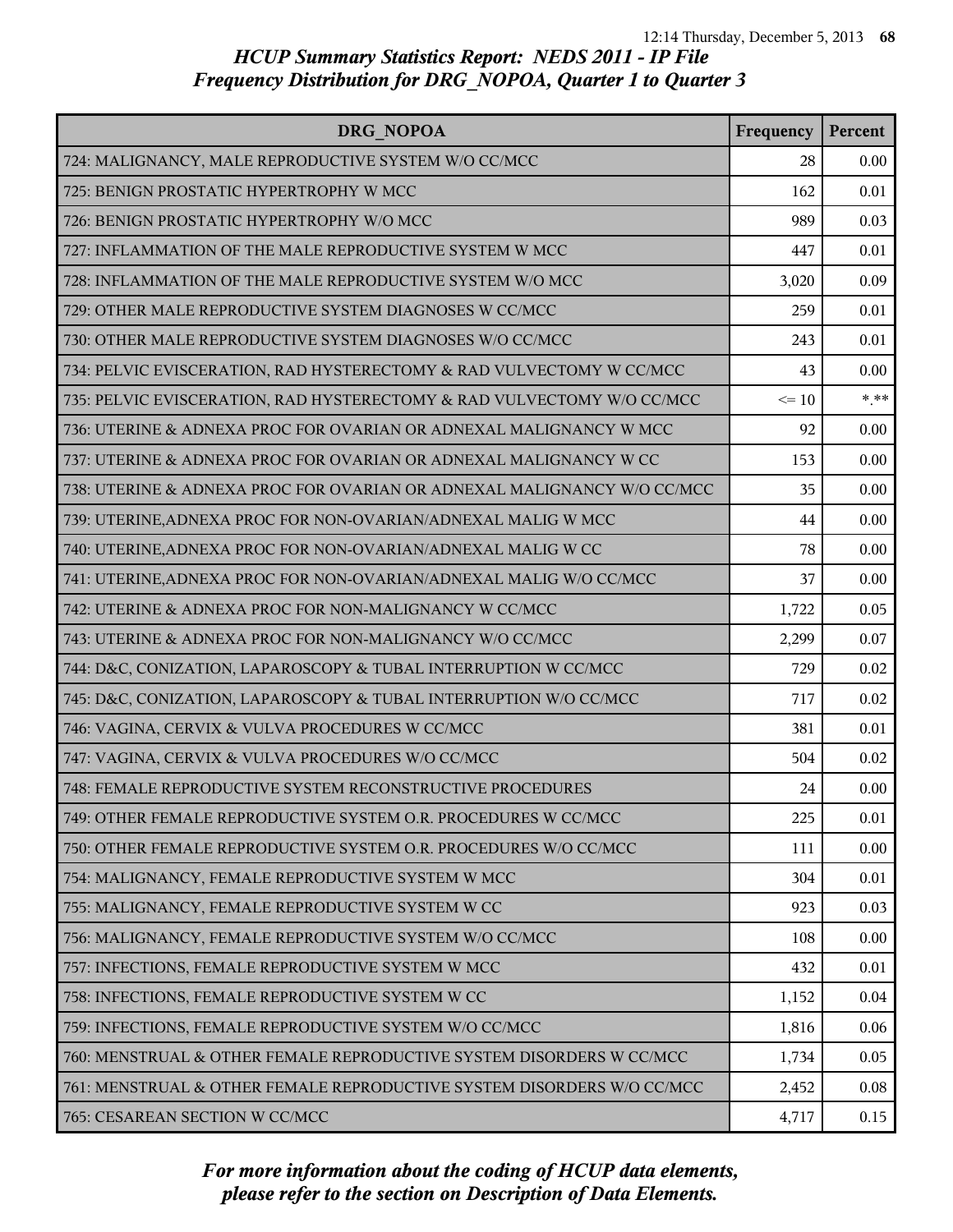| DRG NOPOA                                                                | Frequency | Percent |
|--------------------------------------------------------------------------|-----------|---------|
| 766: CESAREAN SECTION W/O CC/MCC                                         | 5,661     | 0.17    |
| 767: VAGINAL DELIVERY W STERILIZATION &/OR D&C                           | 758       | 0.02    |
| 768: VAGINAL DELIVERY W O.R. PROC EXCEPT STERIL &/OR D&C                 | 25        | 0.00    |
| 769: POSTPARTUM & POST ABORTION DIAGNOSES W O.R. PROCEDURE               | 1,428     | 0.04    |
| 770: ABORTION W D&C, ASPIRATION CURETTAGE OR HYSTEROTOMY                 | 1,918     | 0.06    |
| 774: VAGINAL DELIVERY W COMPLICATING DIAGNOSES                           | 4,192     | 0.13    |
| 775: VAGINAL DELIVERY W/O COMPLICATING DIAGNOSES                         | 24,578    | 0.76    |
| 776: POSTPARTUM & POST ABORTION DIAGNOSES W/O O.R. PROCEDURE             | 5,050     | 0.16    |
| 777: ECTOPIC PREGNANCY                                                   | 2,947     | 0.09    |
| 778: THREATENED ABORTION                                                 | 1,231     | 0.04    |
| 779: ABORTION W/O D&C                                                    | 1,060     | 0.03    |
| 780: FALSE LABOR                                                         | 115       | 0.00    |
| 781: OTHER ANTEPARTUM DIAGNOSES W MEDICAL COMPLICATIONS                  | 11,682    | 0.36    |
| 782: OTHER ANTEPARTUM DIAGNOSES W/O MEDICAL COMPLICATIONS                | 920       | 0.03    |
| 789: NEONATES, DIED OR TRANSFERRED TO ANOTHER ACUTE CARE FACILITY        | 214       | 0.01    |
| 790: EXTREME IMMATURITY OR RESPIRATORY DISTRESS SYNDROME, NEONATE        | 139       | 0.00    |
| 791: PREMATURITY W MAJOR PROBLEMS                                        | 136       | 0.00    |
| 792: PREMATURITY W/O MAJOR PROBLEMS                                      | 184       | 0.01    |
| 793: FULL TERM NEONATE W MAJOR PROBLEMS                                  | 2,215     | 0.07    |
| 794: NEONATE W OTHER SIGNIFICANT PROBLEMS                                | 2,329     | 0.07    |
| 795: NORMAL NEWBORN                                                      | 981       | 0.03    |
| 799: SPLENECTOMY W MCC                                                   | 195       | 0.01    |
| 800: SPLENECTOMY W CC                                                    | 136       | 0.00    |
| 801: SPLENECTOMY W/O CC/MCC                                              | 86        | 0.00    |
| 802: OTHER O.R. PROC OF THE BLOOD & BLOOD FORMING ORGANS W MCC           | 234       | 0.01    |
| 803: OTHER O.R. PROC OF THE BLOOD & BLOOD FORMING ORGANS W CC            | 242       | 0.01    |
| 804: OTHER O.R. PROC OF THE BLOOD & BLOOD FORMING ORGANS W/O CC/MCC      | 185       | 0.01    |
| 808: MAJOR HEMATOL/IMMUN DIAG EXC SICKLE CELL CRISIS & COAGUL W MCC      | 2,258     | 0.07    |
| 809: MAJOR HEMATOL/IMMUN DIAG EXC SICKLE CELL CRISIS & COAGUL W CC       | 4,410     | 0.14    |
| 810: MAJOR HEMATOL/IMMUN DIAG EXC SICKLE CELL CRISIS & COAGUL W/O CC/MCC | 999       | 0.03    |
| 811: RED BLOOD CELL DISORDERS W MCC                                      | 8,630     | 0.27    |
| 812: RED BLOOD CELL DISORDERS W/O MCC                                    | 36,228    | 1.12    |
| 813: COAGULATION DISORDERS                                               | 3,619     | 0.11    |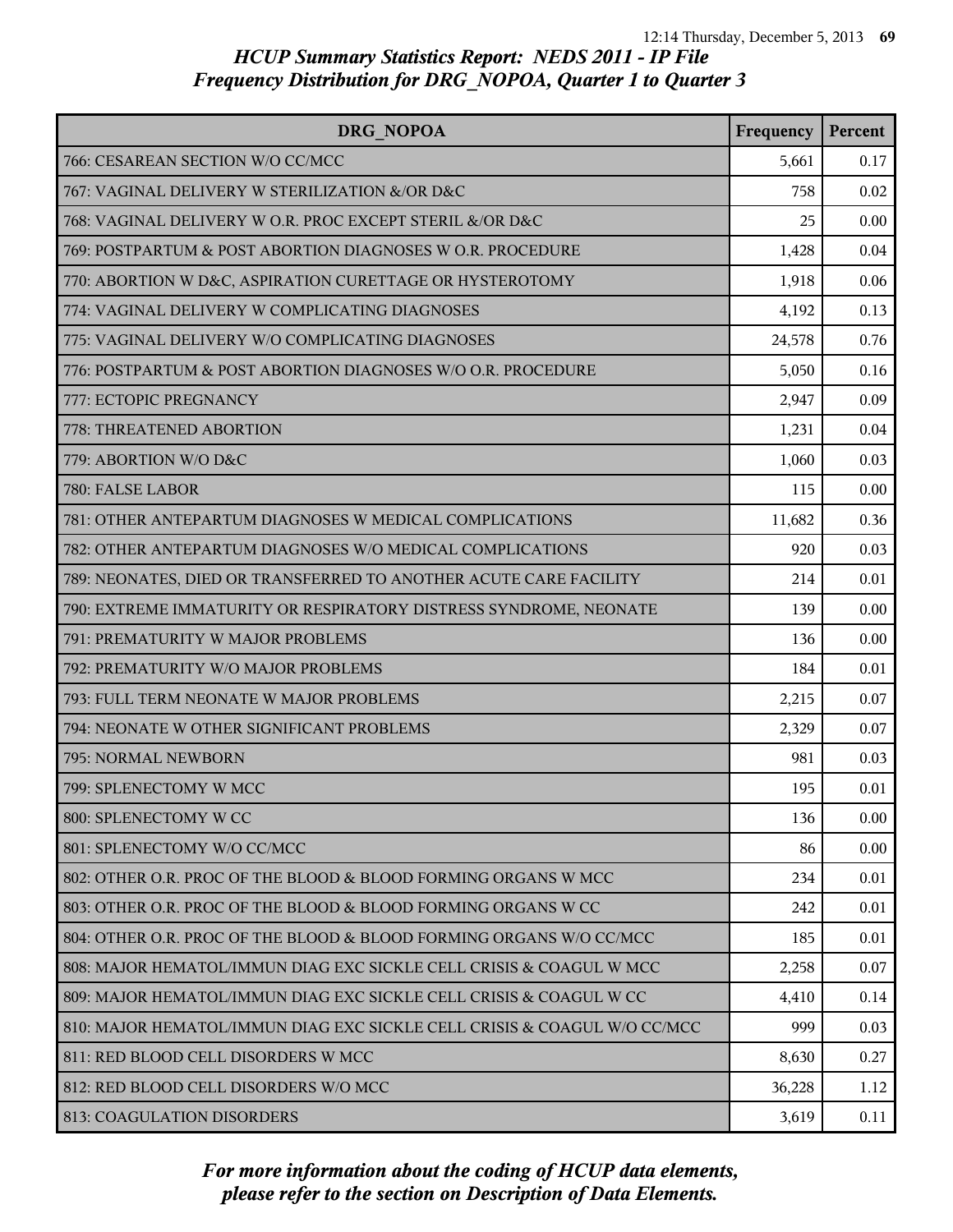| DRG NOPOA                                                                 | Frequency | Percent |
|---------------------------------------------------------------------------|-----------|---------|
| 814: RETICULOENDOTHELIAL & IMMUNITY DISORDERS W MCC                       | 487       | 0.02    |
| 815: RETICULOENDOTHELIAL & IMMUNITY DISORDERS W CC                        | 1,480     | 0.05    |
| 816: RETICULOENDOTHELIAL & IMMUNITY DISORDERS W/O CC/MCC                  | 1,380     | 0.04    |
| 820: LYMPHOMA & LEUKEMIA W MAJOR O.R. PROCEDURE W MCC                     | 214       | 0.01    |
| 821: LYMPHOMA & LEUKEMIA W MAJOR O.R. PROCEDURE W CC                      | 186       | 0.01    |
| 822: LYMPHOMA & LEUKEMIA W MAJOR O.R. PROCEDURE W/O CC/MCC                | 49        | 0.00    |
| 823: LYMPHOMA & NON-ACUTE LEUKEMIA W OTHER O.R. PROC W MCC                | 407       | 0.01    |
| 824: LYMPHOMA & NON-ACUTE LEUKEMIA W OTHER O.R. PROC W CC                 | 610       | 0.02    |
| 825: LYMPHOMA & NON-ACUTE LEUKEMIA W OTHER O.R. PROC W/O CC/MCC           | 226       | 0.01    |
| 826: MYELOPROLIF DISORD OR POORLY DIFF NEOPL W MAJ O.R. PROC W MCC        | 78        | 0.00    |
| 827: MYELOPROLIF DISORD OR POORLY DIFF NEOPL W MAJ O.R. PROC W CC         | 98        | 0.00    |
| 828: MYELOPROLIF DISORD OR POORLY DIFF NEOPL W MAJ O.R. PROC W/O CC/MCC   | 23        | 0.00    |
| 829: MYELOPROLIF DISORD OR POORLY DIFF NEOPL W OTHER O.R. PROC W CC/MCC   | 170       | 0.01    |
| 830: MYELOPROLIF DISORD OR POORLY DIFF NEOPL W OTHER O.R. PROC W/O CC/MCC | 27        | 0.00    |
| 834: ACUTE LEUKEMIA W/O MAJOR O.R. PROCEDURE W MCC                        | 844       | 0.03    |
| 835: ACUTE LEUKEMIA W/O MAJOR O.R. PROCEDURE W CC                         | 760       | 0.02    |
| 836: ACUTE LEUKEMIA W/O MAJOR O.R. PROCEDURE W/O CC/MCC                   | 392       | 0.01    |
| 837: CHEMO W ACUTE LEUKEMIA AS SDX OR W HIGH DOSE CHEMO AGENT W MCC       | $\leq 10$ | $* * *$ |
| 838: CHEMO W ACUTE LEUKEMIA AS SDX W CC OR HIGH DOSE CHEMO AGENT          | 15        | 0.00    |
| 839: CHEMO W ACUTE LEUKEMIA AS SDX W/O CC/MCC                             | 13        | 0.00    |
| 840: LYMPHOMA & NON-ACUTE LEUKEMIA W MCC                                  | 1,671     | 0.05    |
| 841: LYMPHOMA & NON-ACUTE LEUKEMIA W CC                                   | 2,210     | 0.07    |
| 842: LYMPHOMA & NON-ACUTE LEUKEMIA W/O CC/MCC                             | 740       | 0.02    |
| 843: OTHER MYELOPROLIF DIS OR POORLY DIFF NEOPL DIAG W MCC                | 422       | 0.01    |
| 844: OTHER MYELOPROLIF DIS OR POORLY DIFF NEOPL DIAG W CC                 | 752       | 0.02    |
| 845: OTHER MYELOPROLIF DIS OR POORLY DIFF NEOPL DIAG W/O CC/MCC           | 168       | 0.01    |
| 846: CHEMOTHERAPY W/O ACUTE LEUKEMIA AS SECONDARY DIAGNOSIS W MCC         | 27        | 0.00    |
| 847: CHEMOTHERAPY W/O ACUTE LEUKEMIA AS SECONDARY DIAGNOSIS W CC          | 144       | 0.00    |
| 848: CHEMOTHERAPY W/O ACUTE LEUKEMIA AS SECONDARY DIAGNOSIS W/O CC/MCC    | 12        | 0.00    |
| 849: RADIOTHERAPY                                                         | 11        | 0.00    |
| 853: INFECTIOUS & PARASITIC DISEASES W O.R. PROCEDURE W MCC               | 12,969    | 0.40    |
| 854: INFECTIOUS & PARASITIC DISEASES W O.R. PROCEDURE W CC                | 3,349     | 0.10    |
| 855: INFECTIOUS & PARASITIC DISEASES W O.R. PROCEDURE W/O CC/MCC          | 128       | 0.00    |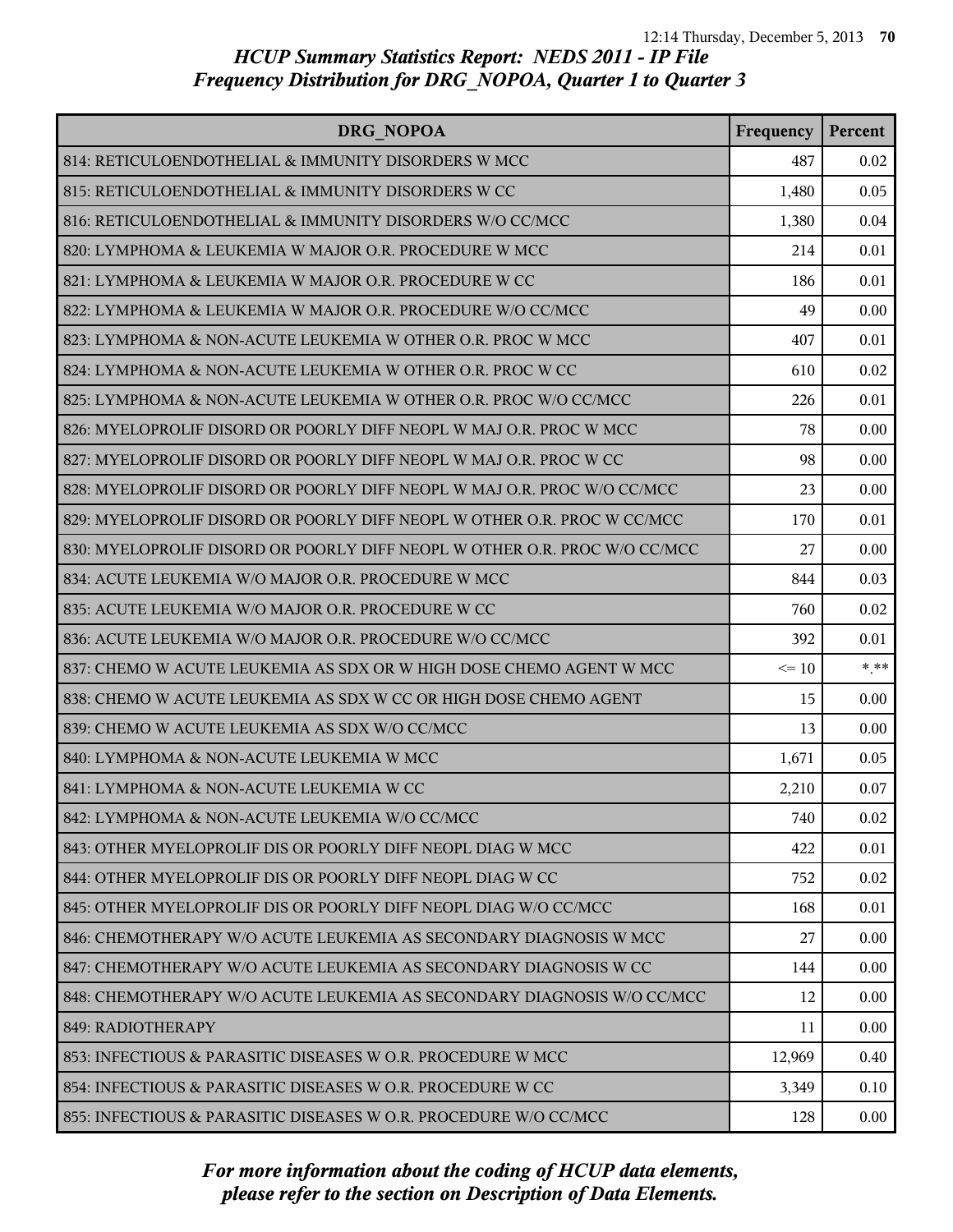| DRG NOPOA                                                                | Frequency | Percent |
|--------------------------------------------------------------------------|-----------|---------|
| 856: POSTOPERATIVE OR POST-TRAUMATIC INFECTIONS W O.R. PROC W MCC        | 1,454     | 0.04    |
| 857: POSTOPERATIVE OR POST-TRAUMATIC INFECTIONS W O.R. PROC W CC         | 1,942     | 0.06    |
| 858: POSTOPERATIVE OR POST-TRAUMATIC INFECTIONS W O.R. PROC W/O CC/MCC   | 397       | 0.01    |
| 862: POSTOPERATIVE & POST-TRAUMATIC INFECTIONS W MCC                     | 3,359     | 0.10    |
| 863: POSTOPERATIVE & POST-TRAUMATIC INFECTIONS W/O MCC                   | 6,927     | 0.21    |
| <b>864: FEVER</b>                                                        | 8,607     | 0.27    |
| 865: VIRAL ILLNESS W MCC                                                 | 819       | 0.03    |
| 866: VIRAL ILLNESS W/O MCC                                               | 6,006     | 0.19    |
| 867: OTHER INFECTIOUS & PARASITIC DISEASES DIAGNOSES W MCC               | 1,526     | 0.05    |
| 868: OTHER INFECTIOUS & PARASITIC DISEASES DIAGNOSES W CC                | 1,167     | 0.04    |
| 869: OTHER INFECTIOUS & PARASITIC DISEASES DIAGNOSES W/O CC/MCC          | 664       | 0.02    |
| 870: SEPTICEMIA OR SEVERE SEPSIS W MV 96+ HOURS                          | 8,181     | 0.25    |
| 871: SEPTICEMIA OR SEVERE SEPSIS W/O MV 96+ HOURS W MCC                  | 85,983    | 2.65    |
| 872: SEPTICEMIA OR SEVERE SEPSIS W/O MV 96+ HOURS W/O MCC                | 36,618    | 1.13    |
| 876: O.R. PROCEDURE W PRINCIPAL DIAGNOSES OF MENTAL ILLNESS              | 236       | 0.01    |
| 880: ACUTE ADJUSTMENT REACTION & PSYCHOSOCIAL DYSFUNCTION                | 4,713     | 0.15    |
| 881: DEPRESSIVE NEUROSES                                                 | 10,652    | 0.33    |
| 882: NEUROSES EXCEPT DEPRESSIVE                                          | 4,348     | 0.13    |
| 883: DISORDERS OF PERSONALITY & IMPULSE CONTROL                          | 1,041     | 0.03    |
| 884: ORGANIC DISTURBANCES & MENTAL RETARDATION                           | 6,038     | 0.19    |
| 885: PSYCHOSES                                                           | 103,926   | 3.21    |
| 886: BEHAVIORAL & DEVELOPMENTAL DISORDERS                                | 1,609     | 0.05    |
| 887: OTHER MENTAL DISORDER DIAGNOSES                                     | 222       | 0.01    |
| 894: ALCOHOL/DRUG ABUSE OR DEPENDENCE, LEFT AMA                          | 5,242     | 0.16    |
| 895: ALCOHOL/DRUG ABUSE OR DEPENDENCE W REHABILITATION THERAPY           | 921       | 0.03    |
| 896: ALCOHOL/DRUG ABUSE OR DEPENDENCE W/O REHABILITATION THERAPY W MCC   | 4,603     | 0.14    |
| 897: ALCOHOL/DRUG ABUSE OR DEPENDENCE W/O REHABILITATION THERAPY W/O MCC | 37,668    | 1.16    |
| 901: WOUND DEBRIDEMENTS FOR INJURIES W MCC                               | 137       | 0.00    |
| 902: WOUND DEBRIDEMENTS FOR INJURIES W CC                                | 360       | 0.01    |
| 903: WOUND DEBRIDEMENTS FOR INJURIES W/O CC/MCC                          | 215       | 0.01    |
| 904: SKIN GRAFTS FOR INJURIES W CC/MCC                                   | 338       | 0.01    |
| 905: SKIN GRAFTS FOR INJURIES W/O CC/MCC                                 | 92        | 0.00    |
| 906: HAND PROCEDURES FOR INJURIES                                        | 1,032     | 0.03    |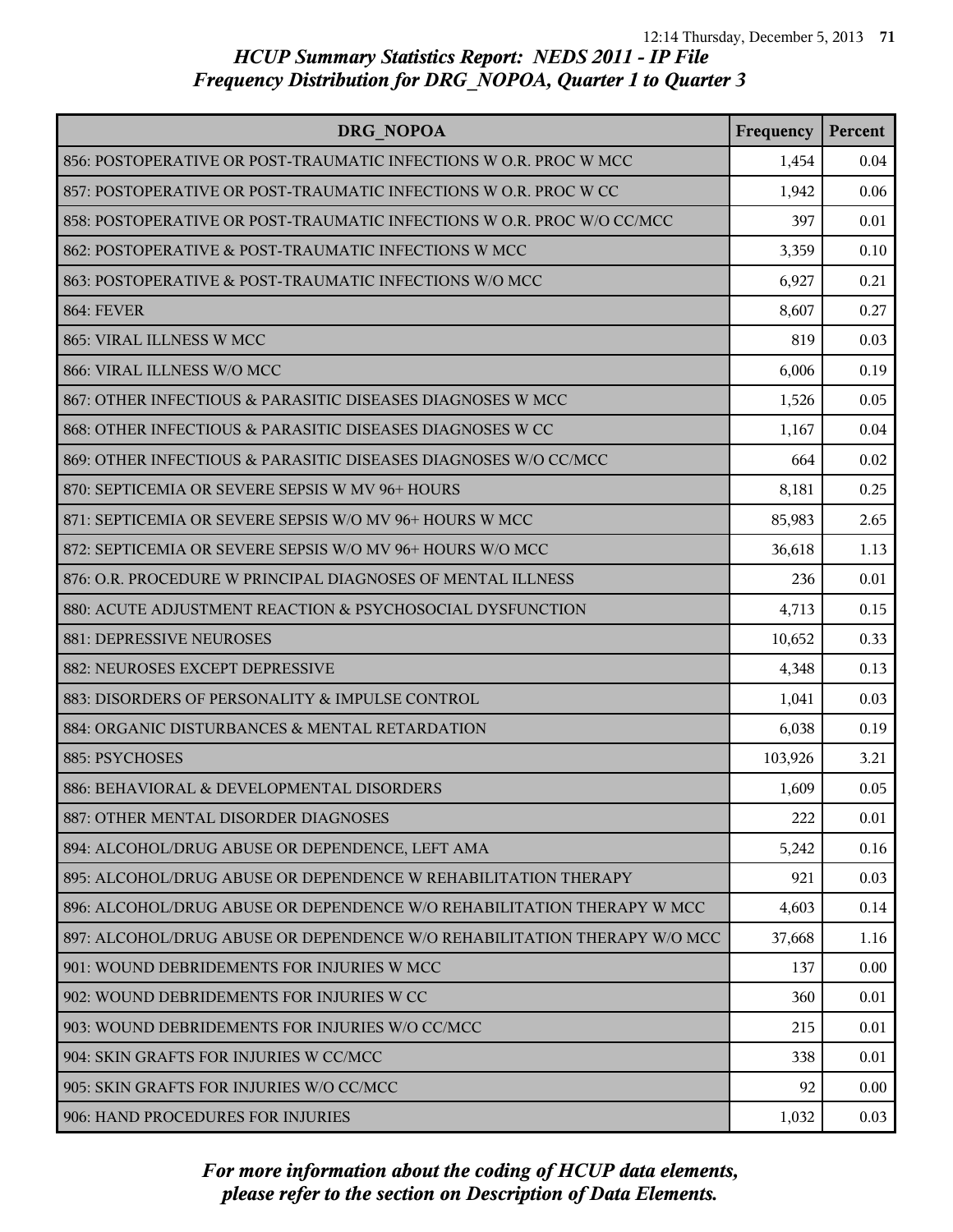| DRG NOPOA                                                                | Frequency | Percent |
|--------------------------------------------------------------------------|-----------|---------|
| 907: OTHER O.R. PROCEDURES FOR INJURIES W MCC                            | 2,042     | 0.06    |
| 908: OTHER O.R. PROCEDURES FOR INJURIES W CC                             | 2,412     | 0.07    |
| 909: OTHER O.R. PROCEDURES FOR INJURIES W/O CC/MCC                       | 1,825     | 0.06    |
| 913: TRAUMATIC INJURY W MCC                                              | 307       | 0.01    |
| 914: TRAUMATIC INJURY W/O MCC                                            | 2,851     | 0.09    |
| 915: ALLERGIC REACTIONS W MCC                                            | 610       | 0.02    |
| 916: ALLERGIC REACTIONS W/O MCC                                          | 3,510     | 0.11    |
| 917: POISONING & TOXIC EFFECTS OF DRUGS W MCC                            | 14,202    | 0.44    |
| 918: POISONING & TOXIC EFFECTS OF DRUGS W/O MCC                          | 30,354    | 0.94    |
| 919: COMPLICATIONS OF TREATMENT W MCC                                    | 2,838     | 0.09    |
| 920: COMPLICATIONS OF TREATMENT W CC                                     | 4,629     | 0.14    |
| 921: COMPLICATIONS OF TREATMENT W/O CC/MCC                               | 2,524     | 0.08    |
| 922: OTHER INJURY, POISONING & TOXIC EFFECT DIAG W MCC                   | 904       | 0.03    |
| 923: OTHER INJURY, POISONING & TOXIC EFFECT DIAG W/O MCC                 | 2,386     | 0.07    |
| 927: EXTENSIVE BURNS OR FULL THICKNESS BURNS W MV 96+ HRS W SKIN GRAFT   | 89        | 0.00    |
| 928: FULL THICKNESS BURN W SKIN GRAFT OR INHAL INJ W CC/MCC              | 248       | 0.01    |
| 929: FULL THICKNESS BURN W SKIN GRAFT OR INHAL INJ W/O CC/MCC            | 112       | 0.00    |
| 933: EXTENSIVE BURNS OR FULL THICKNESS BURNS W MV 96+ HRS W/O SKIN GRAFT | 38        | 0.00    |
| 934: FULL THICKNESS BURN W/O SKIN GRFT OR INHAL INJ                      | 304       | 0.01    |
| 935: NON-EXTENSIVE BURNS                                                 | 1,649     | 0.05    |
| 939: O.R. PROC W DIAGNOSES OF OTHER CONTACT W HEALTH SERVICES W MCC      | 117       | 0.00    |
| 940: O.R. PROC W DIAGNOSES OF OTHER CONTACT W HEALTH SERVICES W CC       | 197       | 0.01    |
| 941: O.R. PROC W DIAGNOSES OF OTHER CONTACT W HEALTH SERVICES W/O CC/MCC | 66        | 0.00    |
| 945: REHABILITATION W CC/MCC                                             | 462       | 0.01    |
| 946: REHABILITATION W/O CC/MCC                                           | 135       | 0.00    |
| 947: SIGNS & SYMPTOMS W MCC                                              | 3,535     | 0.11    |
| 948: SIGNS & SYMPTOMS W/O MCC                                            | 17,644    | 0.54    |
| 949: AFTERCARE W CC/MCC                                                  | 77        | 0.00    |
| 950: AFTERCARE W/O CC/MCC                                                | 25        | 0.00    |
| 951: OTHER FACTORS INFLUENCING HEALTH STATUS                             | 1,133     | 0.03    |
| 955: CRANIOTOMY FOR MULTIPLE SIGNIFICANT TRAUMA                          | 413       | 0.01    |
| 956: LIMB REATTACHMENT, HIP & FEMUR PROC FOR MULTIPLE SIGNIFICANT TRAUMA | 2,119     | 0.07    |
| 957: OTHER O.R. PROCEDURES FOR MULTIPLE SIGNIFICANT TRAUMA W MCC         | 1,794     | 0.06    |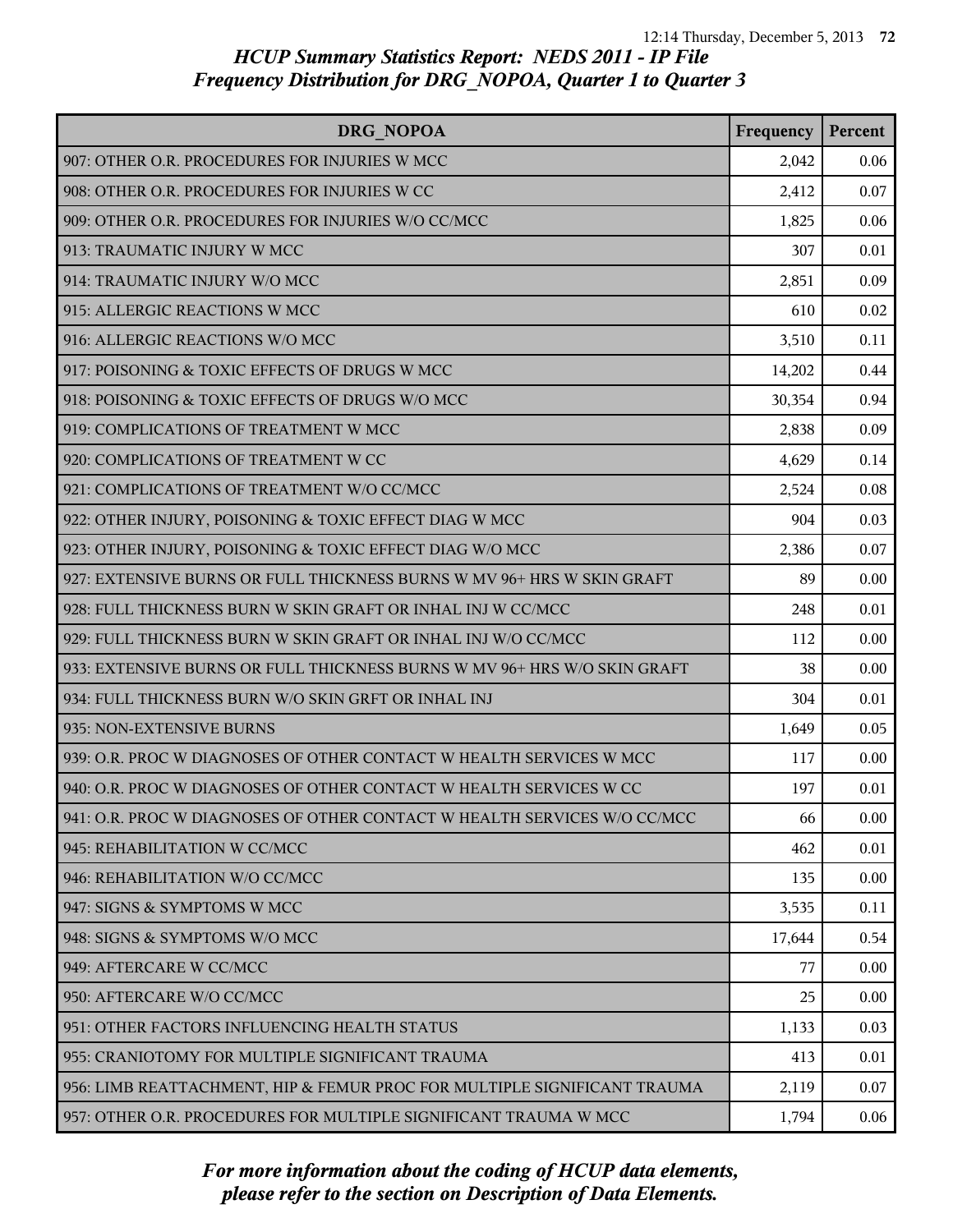| DRG NOPOA                                                                 | Frequency | Percent |
|---------------------------------------------------------------------------|-----------|---------|
| 958: OTHER O.R. PROCEDURES FOR MULTIPLE SIGNIFICANT TRAUMA W CC           | 1,955     | 0.06    |
| 959: OTHER O.R. PROCEDURES FOR MULTIPLE SIGNIFICANT TRAUMA W/O CC/MCC     | 514       | 0.02    |
| 963: OTHER MULTIPLE SIGNIFICANT TRAUMA W MCC                              | 1,159     | 0.04    |
| 964: OTHER MULTIPLE SIGNIFICANT TRAUMA W CC                               | 2,374     | 0.07    |
| 965: OTHER MULTIPLE SIGNIFICANT TRAUMA W/O CC/MCC                         | 923       | 0.03    |
| 969: HIV W EXTENSIVE O.R. PROCEDURE W MCC                                 | 202       | 0.01    |
| 970: HIV W EXTENSIVE O.R. PROCEDURE W/O MCC                               | 24        | 0.00    |
| 974: HIV W MAJOR RELATED CONDITION W MCC                                  | 2,553     | 0.08    |
| 975: HIV W MAJOR RELATED CONDITION W CC                                   | 2,079     | 0.06    |
| 976: HIV W MAJOR RELATED CONDITION W/O CC/MCC                             | 884       | 0.03    |
| 977: HIV W OR W/O OTHER RELATED CONDITION                                 | 1,356     | 0.04    |
| 981: EXTENSIVE O.R. PROCEDURE UNRELATED TO PRINCIPAL DIAGNOSIS W MCC      | 5,891     | 0.18    |
| 982: EXTENSIVE O.R. PROCEDURE UNRELATED TO PRINCIPAL DIAGNOSIS W CC       | 4,278     | 0.13    |
| 983: EXTENSIVE O.R. PROCEDURE UNRELATED TO PRINCIPAL DIAGNOSIS W/O CC/MCC | 1,032     | 0.03    |
| 984: PROSTATIC O.R. PROCEDURE UNRELATED TO PRINCIPAL DIAGNOSIS W MCC      | 97        | 0.00    |
| 985: PROSTATIC O.R. PROCEDURE UNRELATED TO PRINCIPAL DIAGNOSIS W CC       | 167       | 0.01    |
| 986: PROSTATIC O.R. PROCEDURE UNRELATED TO PRINCIPAL DIAGNOSIS W/O CC/MCC | 32        | 0.00    |
| 987: NON-EXTENSIVE O.R. PROC UNRELATED TO PRINCIPAL DIAGNOSIS W MCC       | 1,782     | 0.06    |
| 988: NON-EXTENSIVE O.R. PROC UNRELATED TO PRINCIPAL DIAGNOSIS W CC        | 2,657     | 0.08    |
| 989: NON-EXTENSIVE O.R. PROC UNRELATED TO PRINCIPAL DIAGNOSIS W/O CC/MCC  | 988       | 0.03    |
| 998: PRINCIPAL DIAGNOSIS INVALID AS DISCHARGE DIAGNOSIS                   | $\leq 10$ | $***$   |
| 999: UNGROUPABLE                                                          | 305       | 0.01    |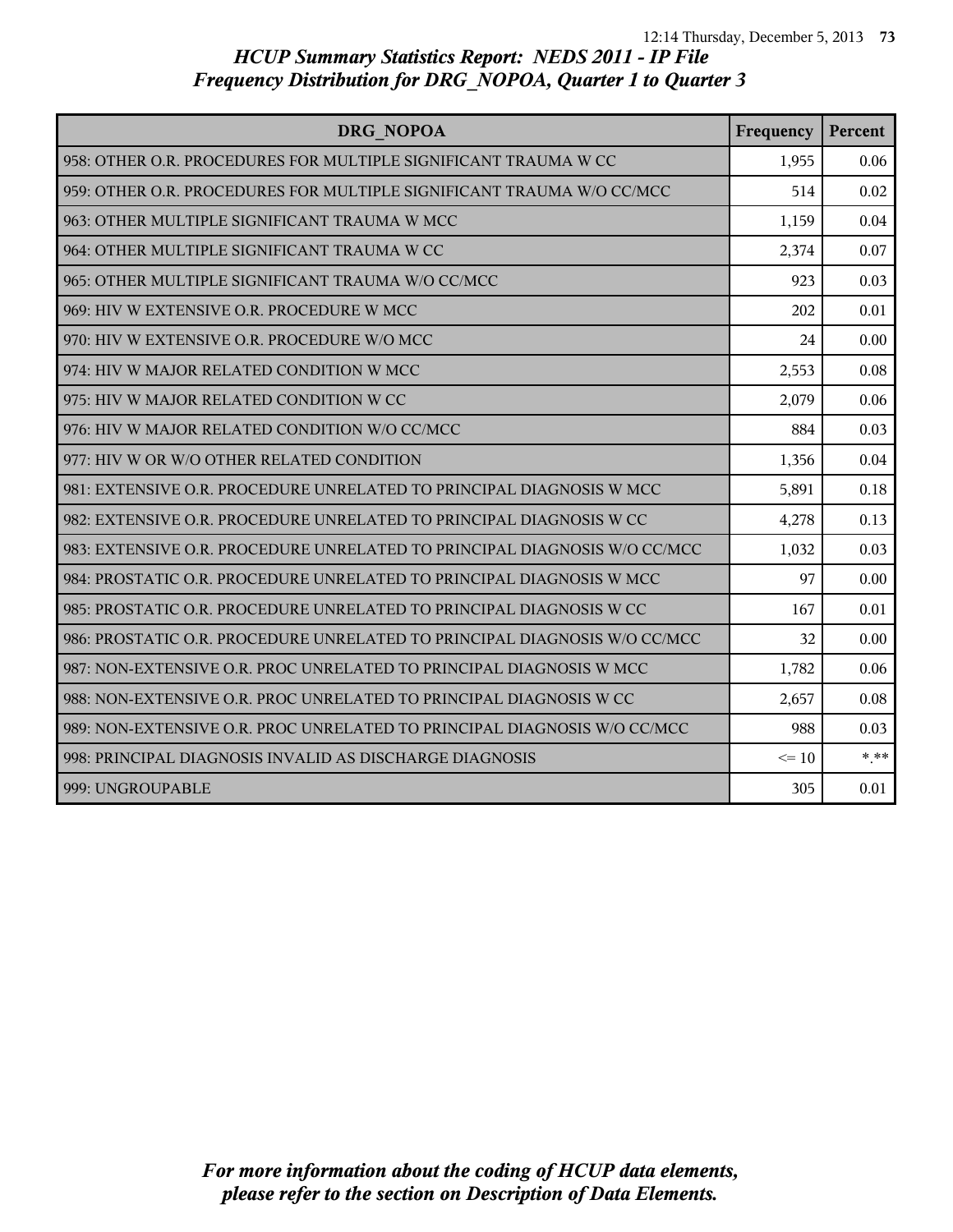| DRG NOPOA                                                                | Frequency | Percent |
|--------------------------------------------------------------------------|-----------|---------|
| 1: HEART TRANSPLANT OR IMPLANT OF HEART ASSIST SYSTEM W MCC              | 22        | 0.00    |
| 2: HEART TRANSPLANT OR IMPLANT OF HEART ASSIST SYSTEM W/O MCC            | $\leq 10$ | $***$   |
| 3: ECMO OR TRACH W MV 96+ HRS OR PDX EXC FACE, MOUTH & NECK W MAJ O.R.   | 1,703     | 0.16    |
| 4: TRACH W MV 96+ HRS OR PDX EXC FACE, MOUTH & NECK W/O MAJ O.R.         | 1,828     | 0.17    |
| 5: LIVER TRANSPLANT W MCC OR INTESTINAL TRANSPLANT                       | 37        | 0.00    |
| 6: LIVER TRANSPLANT W/O MCC                                              | $\leq 10$ | $***$   |
| 7: LUNG TRANSPLANT                                                       | $\leq 10$ | $* * *$ |
| 8: SIMULTANEOUS PANCREAS/KIDNEY TRANSPLANT                               | $\leq 10$ | $***$   |
| 10: PANCREAS TRANSPLANT                                                  | $\leq 10$ | $* * *$ |
| 11: TRACHEOSTOMY FOR FACE, MOUTH & NECK DIAGNOSES W MCC                  | 92        | 0.01    |
| 12: TRACHEOSTOMY FOR FACE, MOUTH & NECK DIAGNOSES W CC                   | 61        | 0.01    |
| 13: TRACHEOSTOMY FOR FACE, MOUTH & NECK DIAGNOSES W/O CC/MCC             | 28        | 0.00    |
| 14: ALLOGENEIC BONE MARROW TRANSPLANT                                    | $\leq 10$ | $* * *$ |
| 16: AUTOLOGOUS BONE MARROW TRANSPLANT W CC/MCC                           | $\leq 10$ | $* * *$ |
| 20: INTRACRANIAL VASCULAR PROCEDURES W PDX HEMORRHAGE W MCC              | 187       | 0.02    |
| 21: INTRACRANIAL VASCULAR PROCEDURES W PDX HEMORRHAGE W CC               | 61        | 0.01    |
| 22: INTRACRANIAL VASCULAR PROCEDURES W PDX HEMORRHAGE W/O CC/MCC         | 29        | 0.00    |
| 23: CRANIO W MAJOR DEV IMPL/ACUTE COMPLEX CNS PDX W MCC OR CHEMO IMPLANT | 589       | 0.06    |
| 24: CRANIO W MAJOR DEV IMPL/ACUTE COMPLEX CNS PDX W/O MCC                | 151       | 0.01    |
| 25: CRANIOTOMY & ENDOVASCULAR INTRACRANIAL PROCEDURES W MCC              | 1,155     | 0.11    |
| 26: CRANIOTOMY & ENDOVASCULAR INTRACRANIAL PROCEDURES W CC               | 609       | 0.06    |
| 27: CRANIOTOMY & ENDOVASCULAR INTRACRANIAL PROCEDURES W/O CC/MCC         | 401       | 0.04    |
| 28: SPINAL PROCEDURES W MCC                                              | 158       | 0.01    |
| 29: SPINAL PROCEDURES W CC OR SPINAL NEUROSTIMULATORS                    | 256       | 0.02    |
| 30: SPINAL PROCEDURES W/O CC/MCC                                         | 115       | 0.01    |
| 31: VENTRICULAR SHUNT PROCEDURES W MCC                                   | 151       | 0.01    |
| 32: VENTRICULAR SHUNT PROCEDURES W CC                                    | 243       | 0.02    |
| 33: VENTRICULAR SHUNT PROCEDURES W/O CC/MCC                              | 105       | 0.01    |
| 34: CAROTID ARTERY STENT PROCEDURE W MCC                                 | 29        | 0.00    |
| 35: CAROTID ARTERY STENT PROCEDURE W CC                                  | 38        | 0.00    |
| 36: CAROTID ARTERY STENT PROCEDURE W/O CC/MCC                            | 24        | 0.00    |
| 37: EXTRACRANIAL PROCEDURES W MCC                                        | 193       | 0.02    |
| 38: EXTRACRANIAL PROCEDURES W CC                                         | 327       | 0.03    |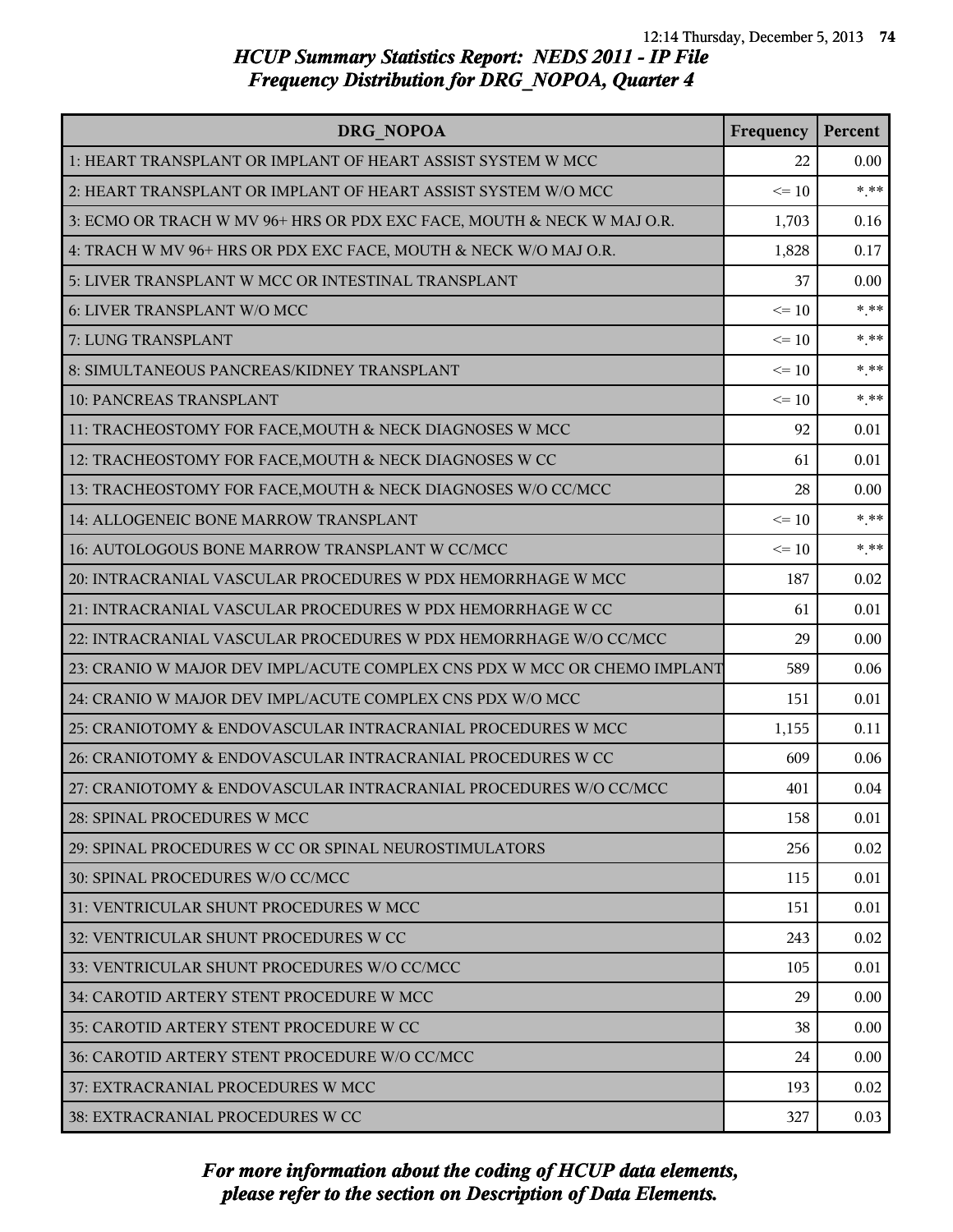| DRG NOPOA                                                                | Frequency | Percent |
|--------------------------------------------------------------------------|-----------|---------|
| 39: EXTRACRANIAL PROCEDURES W/O CC/MCC                                   | 220       | 0.02    |
| 40: PERIPH/CRANIAL NERVE & OTHER NERV SYST PROC W MCC                    | 401       | 0.04    |
| 41: PERIPH/CRANIAL NERVE & OTHER NERV SYST PROC W CC OR PERIPH NEUROSTIM | 541       | 0.05    |
| 42: PERIPH/CRANIAL NERVE & OTHER NERV SYST PROC W/O CC/MCC               | 166       | 0.02    |
| 52: SPINAL DISORDERS & INJURIES W CC/MCC                                 | 140       | 0.01    |
| 53: SPINAL DISORDERS & INJURIES W/O CC/MCC                               | 85        | 0.01    |
| 54: NERVOUS SYSTEM NEOPLASMS W MCC                                       | 1,115     | 0.11    |
| 55: NERVOUS SYSTEM NEOPLASMS W/O MCC                                     | 1,016     | 0.10    |
| 56: DEGENERATIVE NERVOUS SYSTEM DISORDERS W MCC                          | 850       | 0.08    |
| 57: DEGENERATIVE NERVOUS SYSTEM DISORDERS W/O MCC                        | 3,529     | 0.33    |
| 58: MULTIPLE SCLEROSIS & CEREBELLAR ATAXIA W MCC                         | 98        | 0.01    |
| 59: MULTIPLE SCLEROSIS & CEREBELLAR ATAXIA W CC                          | 434       | 0.04    |
| 60: MULTIPLE SCLEROSIS & CEREBELLAR ATAXIA W/O CC/MCC                    | 556       | 0.05    |
| 61: ACUTE ISCHEMIC STROKE W USE OF THROMBOLYTIC AGENT W MCC              | 344       | 0.03    |
| 62: ACUTE ISCHEMIC STROKE W USE OF THROMBOLYTIC AGENT W CC               | 635       | 0.06    |
| 63: ACUTE ISCHEMIC STROKE W USE OF THROMBOLYTIC AGENT W/O CC/MCC         | 243       | 0.02    |
| 64: INTRACRANIAL HEMORRHAGE OR CEREBRAL INFARCTION W MCC                 | 5,751     | 0.54    |
| 65: INTRACRANIAL HEMORRHAGE OR CEREBRAL INFARCTION W CC                  | 10,162    | 0.96    |
| 66: INTRACRANIAL HEMORRHAGE OR CEREBRAL INFARCTION W/O CC/MCC            | 6,655     | 0.63    |
| 67: NONSPECIFIC CVA & PRECEREBRAL OCCLUSION W/O INFARCT W MCC            | 76        | 0.01    |
| 68: NONSPECIFIC CVA & PRECEREBRAL OCCLUSION W/O INFARCT W/O MCC          | 665       | 0.06    |
| 69: TRANSIENT ISCHEMIA                                                   | 9,329     | 0.88    |
| 70: NONSPECIFIC CEREBROVASCULAR DISORDERS W MCC                          | 1,058     | 0.10    |
| 71: NONSPECIFIC CEREBROVASCULAR DISORDERS W CC                           | 1,353     | 0.13    |
| 72: NONSPECIFIC CEREBROVASCULAR DISORDERS W/O CC/MCC                     | 673       | 0.06    |
| 73: CRANIAL & PERIPHERAL NERVE DISORDERS W MCC                           | 811       | 0.08    |
| 74: CRANIAL & PERIPHERAL NERVE DISORDERS W/O MCC                         | 4,121     | 0.39    |
| 75: VIRAL MENINGITIS W CC/MCC                                            | 420       | 0.04    |
| 76: VIRAL MENINGITIS W/O CC/MCC                                          | 936       | 0.09    |
| 77: HYPERTENSIVE ENCEPHALOPATHY W MCC                                    | 172       | 0.02    |
| 78: HYPERTENSIVE ENCEPHALOPATHY W CC                                     | 304       | 0.03    |
| 79: HYPERTENSIVE ENCEPHALOPATHY W/O CC/MCC                               | 99        | 0.01    |
| 80: NONTRAUMATIC STUPOR & COMA W MCC                                     | 158       | 0.01    |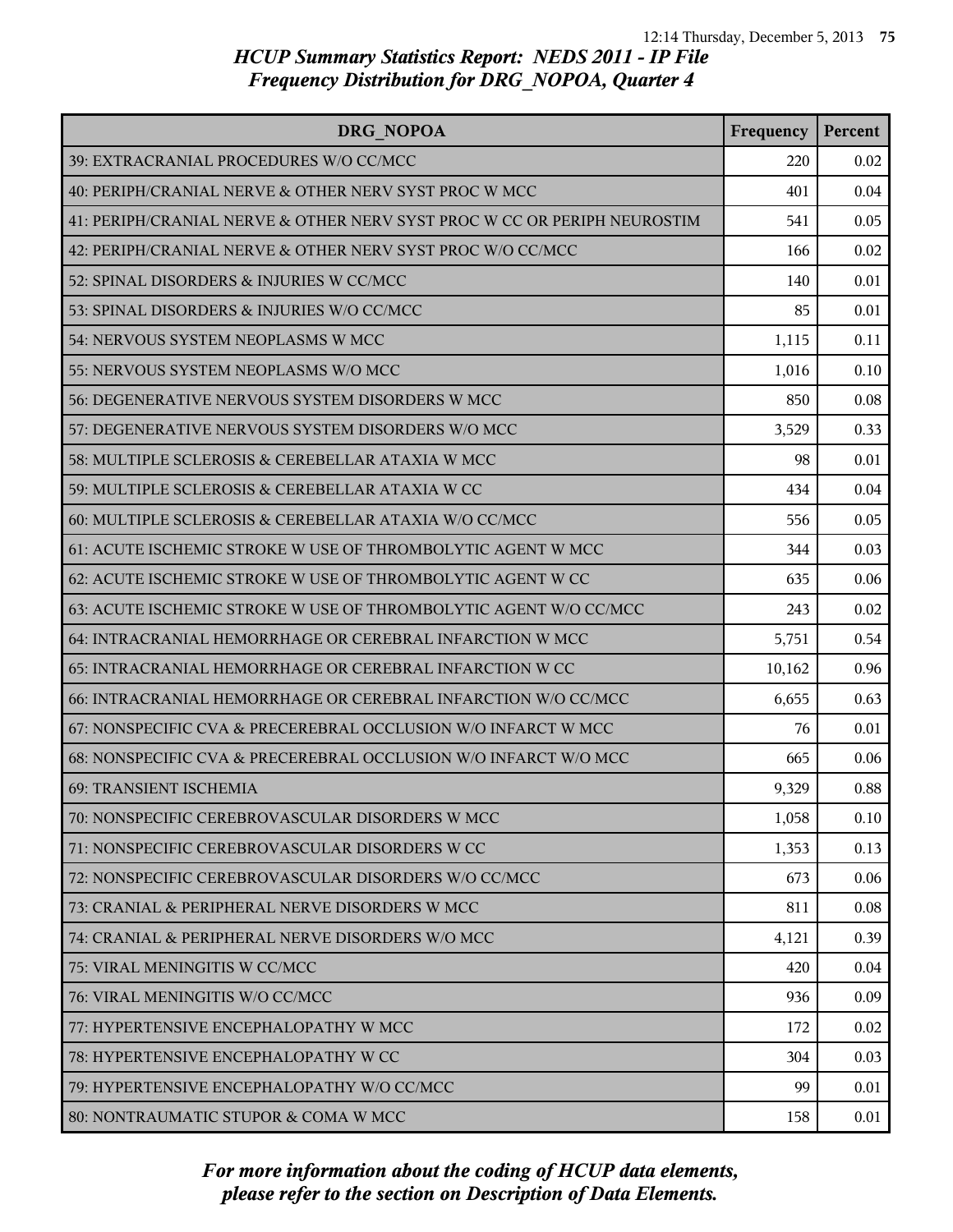| DRG NOPOA                                                               | Frequency | Percent |
|-------------------------------------------------------------------------|-----------|---------|
| 81: NONTRAUMATIC STUPOR & COMA W/O MCC                                  | 627       | 0.06    |
| 82: TRAUMATIC STUPOR & COMA, COMA >1 HR W MCC                           | 418       | 0.04    |
| 83: TRAUMATIC STUPOR & COMA, COMA >1 HR W CC                            | 361       | 0.03    |
| 84: TRAUMATIC STUPOR & COMA, COMA >1 HR W/O CC/MCC                      | 536       | 0.05    |
| 85: TRAUMATIC STUPOR & COMA, COMA <1 HR W MCC                           | 855       | 0.08    |
| 86: TRAUMATIC STUPOR & COMA, COMA <1 HR W CC                            | 1,656     | 0.16    |
| 87: TRAUMATIC STUPOR & COMA, COMA <1 HR W/O CC/MCC                      | 2,249     | 0.21    |
| 88: CONCUSSION W MCC                                                    | 146       | 0.01    |
| 89: CONCUSSION W CC                                                     | 452       | 0.04    |
| 90: CONCUSSION W/O CC/MCC                                               | 819       | 0.08    |
| 91: OTHER DISORDERS OF NERVOUS SYSTEM W MCC                             | 874       | 0.08    |
| 92: OTHER DISORDERS OF NERVOUS SYSTEM W CC                              | 1,962     | 0.19    |
| 93: OTHER DISORDERS OF NERVOUS SYSTEM W/O CC/MCC                        | 1,681     | 0.16    |
| 94: BACTERIAL & TUBERCULOUS INFECTIONS OF NERVOUS SYSTEM W MCC          | 159       | 0.02    |
| 95: BACTERIAL & TUBERCULOUS INFECTIONS OF NERVOUS SYSTEM W CC           | 176       | 0.02    |
| 96: BACTERIAL & TUBERCULOUS INFECTIONS OF NERVOUS SYSTEM W/O CC/MCC     | 181       | 0.02    |
| 97: NON-BACTERIAL INFECT OF NERVOUS SYS EXC VIRAL MENINGITIS W MCC      | 148       | 0.01    |
| 98: NON-BACTERIAL INFECT OF NERVOUS SYS EXC VIRAL MENINGITIS W CC       | 183       | 0.02    |
| 99: NON-BACTERIAL INFECT OF NERVOUS SYS EXC VIRAL MENINGITIS W/O CC/MCC | 171       | 0.02    |
| 100: SEIZURES W MCC                                                     | 2,584     | 0.24    |
| 101: SEIZURES W/O MCC                                                   | 8,773     | 0.83    |
| 102: HEADACHES W MCC                                                    | 241       | 0.02    |
| 103: HEADACHES W/O MCC                                                  | 3,622     | 0.34    |
| 113: ORBITAL PROCEDURES W CC/MCC                                        | 99        | 0.01    |
| 114: ORBITAL PROCEDURES W/O CC/MCC                                      | 94        | 0.01    |
| 115: EXTRAOCULAR PROCEDURES EXCEPT ORBIT                                | 86        | 0.01    |
| 116: INTRAOCULAR PROCEDURES W CC/MCC                                    | 41        | 0.00    |
| 117: INTRAOCULAR PROCEDURES W/O CC/MCC                                  | 46        | 0.00    |
| 121: ACUTE MAJOR EYE INFECTIONS W CC/MCC                                | 109       | 0.01    |
| 122: ACUTE MAJOR EYE INFECTIONS W/O CC/MCC                              | 151       | 0.01    |
| 123: NEUROLOGICAL EYE DISORDERS                                         | 486       | 0.05    |
| 124: OTHER DISORDERS OF THE EYE W MCC                                   | 91        | 0.01    |
| 125: OTHER DISORDERS OF THE EYE W/O MCC                                 | 821       | 0.08    |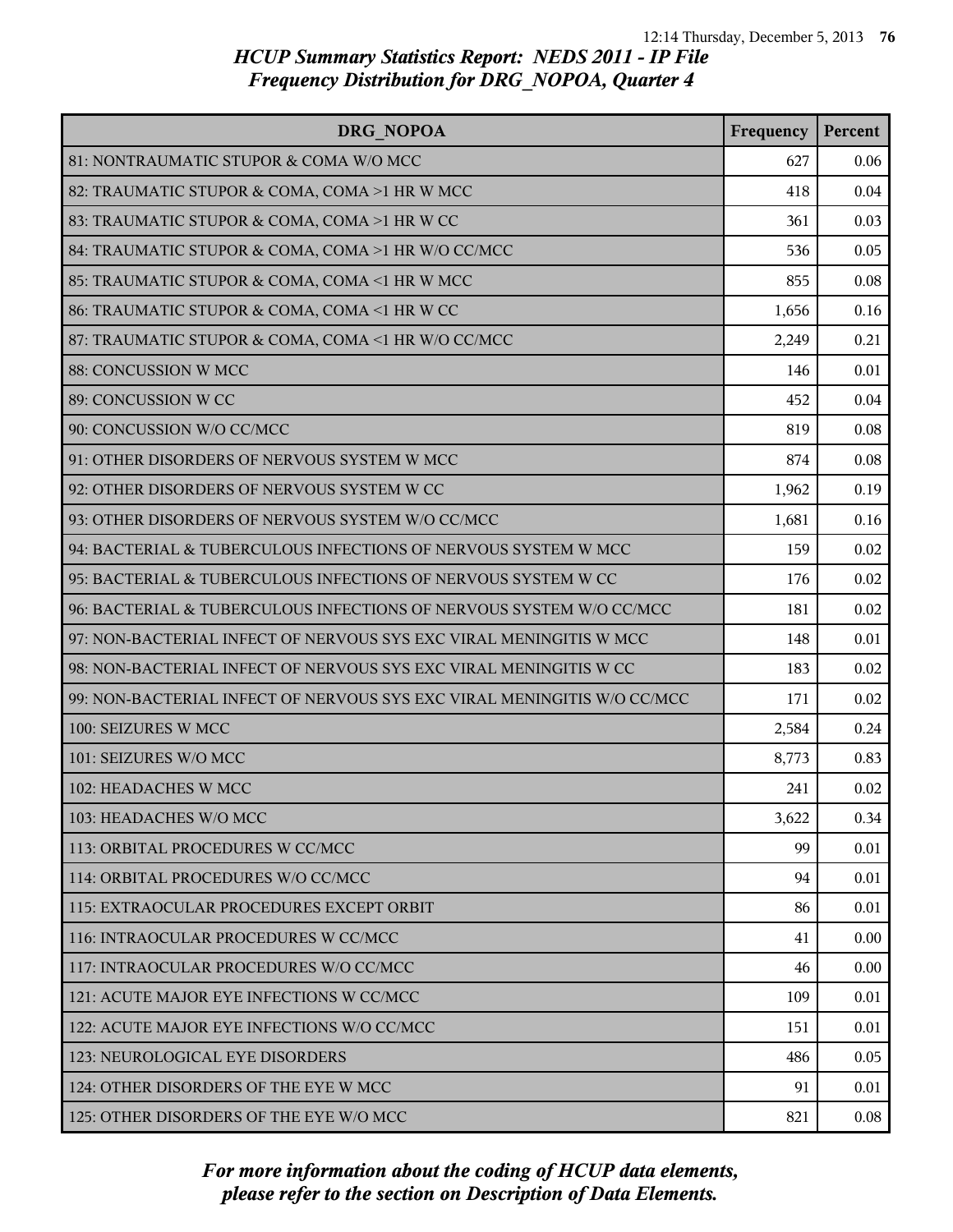| <b>DRG NOPOA</b>                                                | Frequency | Percent |
|-----------------------------------------------------------------|-----------|---------|
| 129: MAJOR HEAD & NECK PROCEDURES W CC/MCC OR MAJOR DEVICE      | $\leq 10$ | $*$ **  |
| 130: MAJOR HEAD & NECK PROCEDURES W/O CC/MCC                    | $\leq 10$ | $* * *$ |
| 131: CRANIAL/FACIAL PROCEDURES W CC/MCC                         | 280       | 0.03    |
| 132: CRANIAL/FACIAL PROCEDURES W/O CC/MCC                       | 303       | 0.03    |
| 133: OTHER EAR, NOSE, MOUTH & THROAT O.R. PROCEDURES W CC/MCC   | 230       | 0.02    |
| 134: OTHER EAR, NOSE, MOUTH & THROAT O.R. PROCEDURES W/O CC/MCC | 477       | 0.05    |
| 135: SINUS & MASTOID PROCEDURES W CC/MCC                        | 39        | 0.00    |
| 136: SINUS & MASTOID PROCEDURES W/O CC/MCC                      | 15        | 0.00    |
| 137: MOUTH PROCEDURES W CC/MCC                                  | 168       | 0.02    |
| 138: MOUTH PROCEDURES W/O CC/MCC                                | 109       | 0.01    |
| 139: SALIVARY GLAND PROCEDURES                                  | $\leq 10$ | $*$ **  |
| 146: EAR, NOSE, MOUTH & THROAT MALIGNANCY W MCC                 | 77        | 0.01    |
| 147: EAR, NOSE, MOUTH & THROAT MALIGNANCY W CC                  | 126       | 0.01    |
| 148: EAR, NOSE, MOUTH & THROAT MALIGNANCY W/O CC/MCC            | 40        | 0.00    |
| 149: DYSEQUILIBRIUM                                             | 3,683     | 0.35    |
| 150: EPISTAXIS W MCC                                            | 110       | 0.01    |
| 151: EPISTAXIS W/O MCC                                          | 513       | 0.05    |
| 152: OTITIS MEDIA & URI W MCC                                   | 331       | 0.03    |
| 153: OTITIS MEDIA & URI W/O MCC                                 | 3,520     | 0.33    |
| 154: OTHER EAR, NOSE, MOUTH & THROAT DIAGNOSES W MCC            | 225       | 0.02    |
| 155: OTHER EAR, NOSE, MOUTH & THROAT DIAGNOSES W CC             | 717       | 0.07    |
| 156: OTHER EAR, NOSE, MOUTH & THROAT DIAGNOSES W/O CC/MCC       | 640       | 0.06    |
| 157: DENTAL & ORAL DISEASES W MCC                               | 158       | 0.01    |
| 158: DENTAL & ORAL DISEASES W CC                                | 657       | 0.06    |
| 159: DENTAL & ORAL DISEASES W/O CC/MCC                          | 537       | 0.05    |
| 163: MAJOR CHEST PROCEDURES W MCC                               | 759       | 0.07    |
| 164: MAJOR CHEST PROCEDURES W CC                                | 361       | 0.03    |
| 165: MAJOR CHEST PROCEDURES W/O CC/MCC                          | 218       | 0.02    |
| 166: OTHER RESP SYSTEM O.R. PROCEDURES W MCC                    | 1,678     | 0.16    |
| 167: OTHER RESP SYSTEM O.R. PROCEDURES W CC                     | 1,307     | 0.12    |
| 168: OTHER RESP SYSTEM O.R. PROCEDURES W/O CC/MCC               | 248       | 0.02    |
| 175: PULMONARY EMBOLISM W MCC                                   | 1,823     | 0.17    |
| 176: PULMONARY EMBOLISM W/O MCC                                 | 5,459     | 0.52    |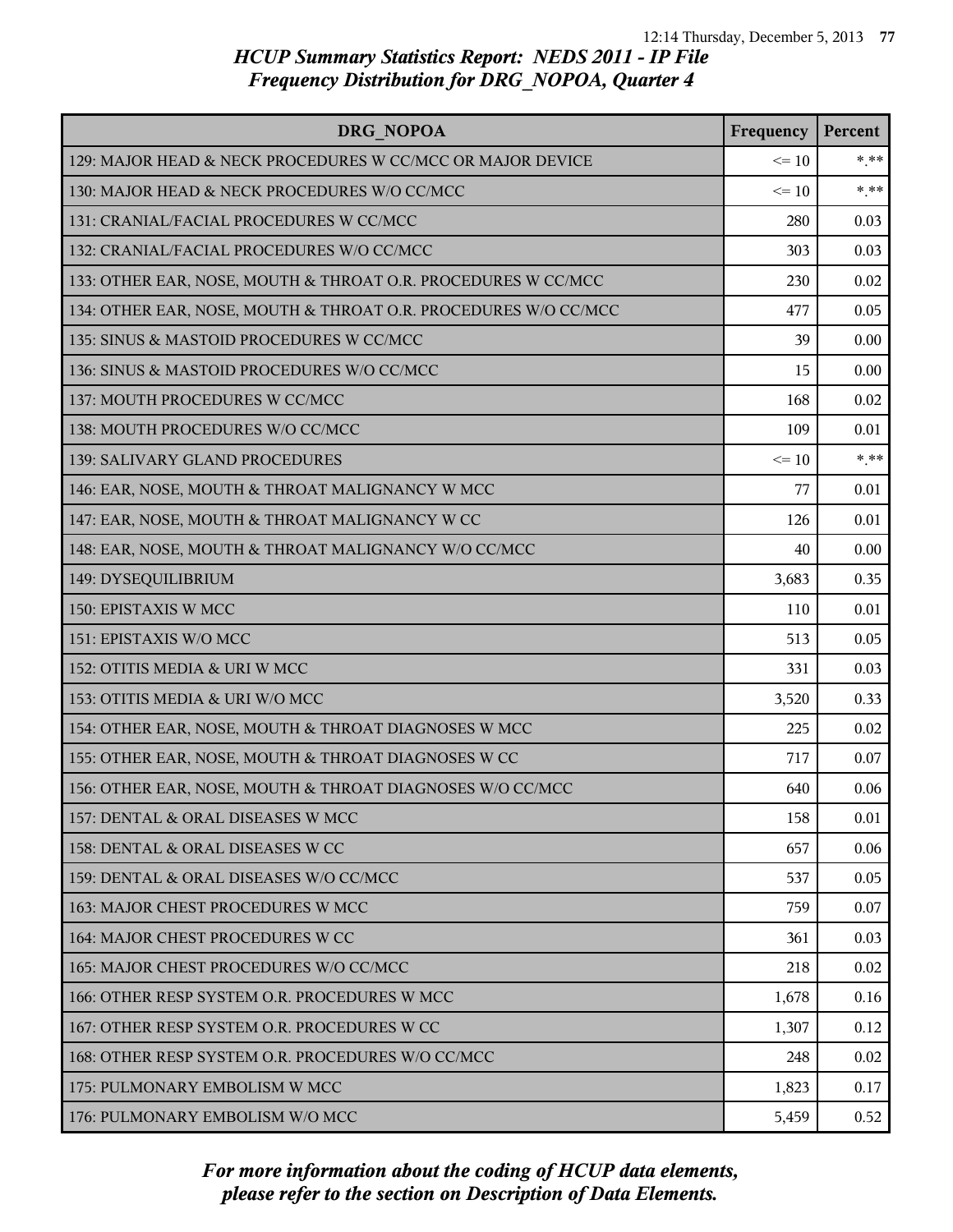| DRG NOPOA                                                         | Frequency | Percent |
|-------------------------------------------------------------------|-----------|---------|
| 177: RESPIRATORY INFECTIONS & INFLAMMATIONS W MCC                 | 5,100     | 0.48    |
| 178: RESPIRATORY INFECTIONS & INFLAMMATIONS W CC                  | 4,367     | 0.41    |
| 179: RESPIRATORY INFECTIONS & INFLAMMATIONS W/O CC/MCC            | 1,164     | 0.11    |
| 180: RESPIRATORY NEOPLASMS W MCC                                  | 1,851     | 0.17    |
| 181: RESPIRATORY NEOPLASMS W CC                                   | 1,839     | 0.17    |
| 182: RESPIRATORY NEOPLASMS W/O CC/MCC                             | 215       | 0.02    |
| 183: MAJOR CHEST TRAUMA W MCC                                     | 372       | 0.04    |
| 184: MAJOR CHEST TRAUMA W CC                                      | 946       | 0.09    |
| 185: MAJOR CHEST TRAUMA W/O CC/MCC                                | 331       | 0.03    |
| 186: PLEURAL EFFUSION W MCC                                       | 852       | 0.08    |
| 187: PLEURAL EFFUSION W CC                                        | 879       | 0.08    |
| 188: PLEURAL EFFUSION W/O CC/MCC                                  | 258       | 0.02    |
| 189: PULMONARY EDEMA & RESPIRATORY FAILURE                        | 9,318     | 0.88    |
| 190: CHRONIC OBSTRUCTIVE PULMONARY DISEASE W MCC                  | 12,911    | 1.22    |
| 191: CHRONIC OBSTRUCTIVE PULMONARY DISEASE W CC                   | 13,091    | 1.24    |
| 192: CHRONIC OBSTRUCTIVE PULMONARY DISEASE W/O CC/MCC             | 11,333    | 1.07    |
| 193: SIMPLE PNEUMONIA & PLEURISY W MCC                            | 10,529    | 0.99    |
| 194: SIMPLE PNEUMONIA & PLEURISY W CC                             | 19,485    | 1.84    |
| 195: SIMPLE PNEUMONIA & PLEURISY W/O CC/MCC                       | 11,032    | 1.04    |
| 196: INTERSTITIAL LUNG DISEASE W MCC                              | 596       | 0.06    |
| 197: INTERSTITIAL LUNG DISEASE W CC                               | 495       | 0.05    |
| 198: INTERSTITIAL LUNG DISEASE W/O CC/MCC                         | 251       | 0.02    |
| 199: PNEUMOTHORAX W MCC                                           | 440       | 0.04    |
| 200: PNEUMOTHORAX W CC                                            | 1,084     | 0.10    |
| 201: PNEUMOTHORAX W/O CC/MCC                                      | 797       | 0.08    |
| 202: BRONCHITIS & ASTHMA W CC/MCC                                 | 7,183     | 0.68    |
| 203: BRONCHITIS & ASTHMA W/O CC/MCC                               | 11,903    | 1.12    |
| 204: RESPIRATORY SIGNS & SYMPTOMS                                 | 2,559     | 0.24    |
| 205: OTHER RESPIRATORY SYSTEM DIAGNOSES W MCC                     | 720       | 0.07    |
| 206: OTHER RESPIRATORY SYSTEM DIAGNOSES W/O MCC                   | 2,447     | 0.23    |
| 207: RESPIRATORY SYSTEM DIAGNOSIS W VENTILATOR SUPPORT 96+ HOURS  | 2,850     | 0.27    |
| 208: RESPIRATORY SYSTEM DIAGNOSIS W VENTILATOR SUPPORT < 96 HOURS | 6,587     | 0.62    |
| 215: OTHER HEART ASSIST SYSTEM IMPLANT                            | $\leq 10$ | $* * *$ |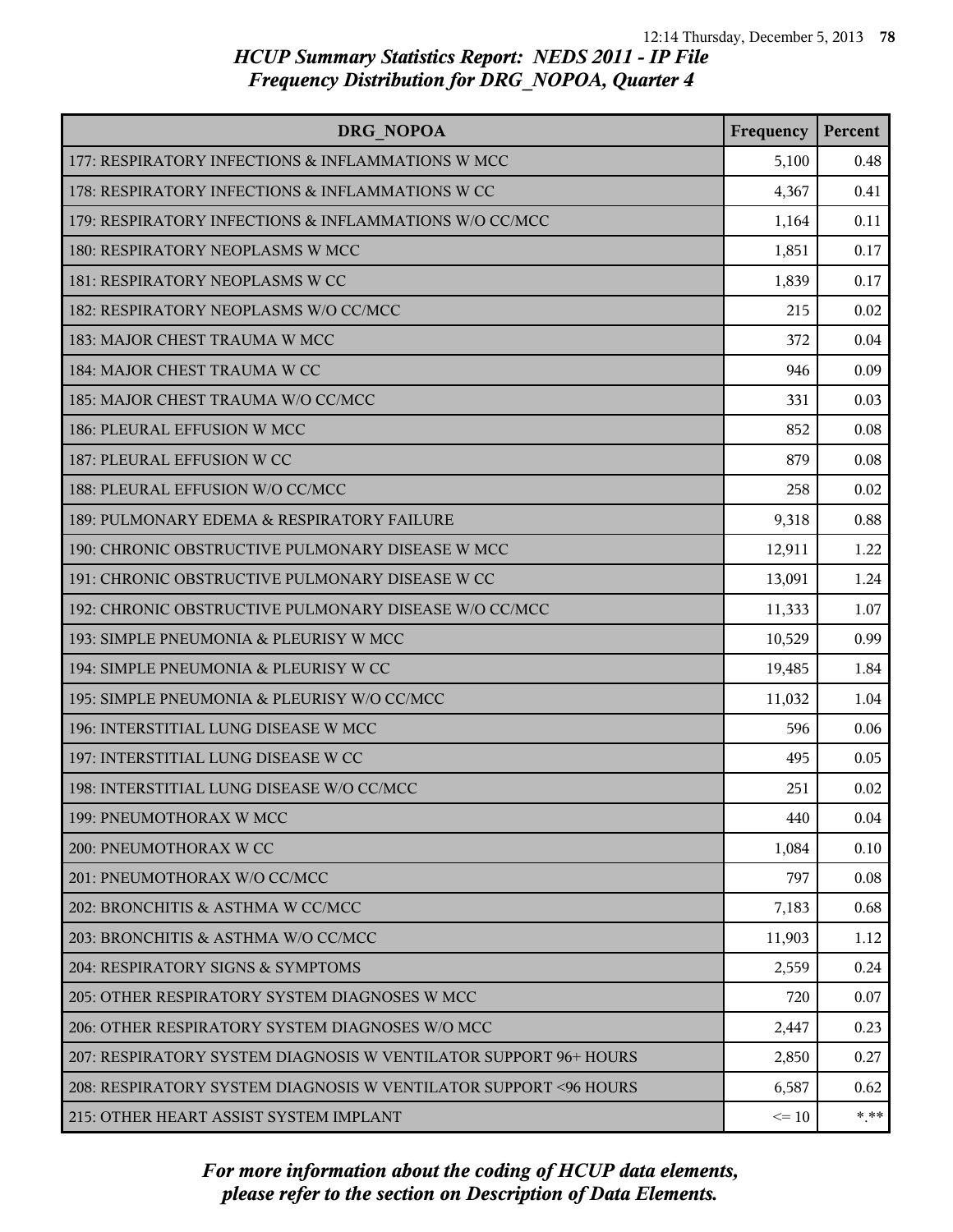| DRG NOPOA                                                                 | Frequency | Percent |
|---------------------------------------------------------------------------|-----------|---------|
| 216: CARDIAC VALVE & OTH MAJ CARDIOTHORACIC PROC W CARD CATH W MCC        | 467       | 0.04    |
| 217: CARDIAC VALVE & OTH MAJ CARDIOTHORACIC PROC W CARD CATH W CC         | 179       | 0.02    |
| 218: CARDIAC VALVE & OTH MAJ CARDIOTHORACIC PROC W CARD CATH W/O CC/MCC   | 23        | 0.00    |
| 219: CARDIAC VALVE & OTH MAJ CARDIOTHORACIC PROC W/O CARD CATH W MCC      | 218       | 0.02    |
| 220: CARDIAC VALVE & OTH MAJ CARDIOTHORACIC PROC W/O CARD CATH W CC       | 111       | 0.01    |
| 221: CARDIAC VALVE & OTH MAJ CARDIOTHORACIC PROC W/O CARD CATH W/O CC/MCQ | 25        | 0.00    |
| 222: CARDIAC DEFIB IMPLANT W CARDIAC CATH W AMI/HF/SHOCK W MCC            | 148       | 0.01    |
| 223: CARDIAC DEFIB IMPLANT W CARDIAC CATH W AMI/HF/SHOCK W/O MCC          | 109       | 0.01    |
| 224: CARDIAC DEFIB IMPLANT W CARDIAC CATH W/O AMI/HF/SHOCK W MCC          | 173       | 0.02    |
| 225: CARDIAC DEFIB IMPLANT W CARDIAC CATH W/O AMI/HF/SHOCK W/O MCC        | 220       | 0.02    |
| 226: CARDIAC DEFIBRILLATOR IMPLANT W/O CARDIAC CATH W MCC                 | 282       | 0.03    |
| 227: CARDIAC DEFIBRILLATOR IMPLANT W/O CARDIAC CATH W/O MCC               | 534       | 0.05    |
| 228: OTHER CARDIOTHORACIC PROCEDURES W MCC                                | 77        | 0.01    |
| 229: OTHER CARDIOTHORACIC PROCEDURES W CC                                 | 63        | 0.01    |
| 230: OTHER CARDIOTHORACIC PROCEDURES W/O CC/MCC                           | $\leq 10$ | $* * *$ |
| 231: CORONARY BYPASS W PTCA W MCC                                         | 98        | 0.01    |
| 232: CORONARY BYPASS W PTCA W/O MCC                                       | 90        | 0.01    |
| 233: CORONARY BYPASS W CARDIAC CATH W MCC                                 | 748       | 0.07    |
| 234: CORONARY BYPASS W CARDIAC CATH W/O MCC                               | 1,127     | 0.11    |
| 235: CORONARY BYPASS W/O CARDIAC CATH W MCC                               | 52        | 0.00    |
| 236: CORONARY BYPASS W/O CARDIAC CATH W/O MCC                             | 138       | 0.01    |
| 237: MAJOR CARDIOVASC PROCEDURES W MCC                                    | 1,283     | 0.12    |
| 238: MAJOR CARDIOVASC PROCEDURES W/O MCC                                  | 1,017     | 0.10    |
| 239: AMPUTATION FOR CIRC SYS DISORDERS EXC UPPER LIMB & TOE W MCC         | 387       | 0.04    |
| 240: AMPUTATION FOR CIRC SYS DISORDERS EXC UPPER LIMB & TOE W CC          | 362       | 0.03    |
| 241: AMPUTATION FOR CIRC SYS DISORDERS EXC UPPER LIMB & TOE W/O CC/MCC    | 20        | 0.00    |
| 242: PERMANENT CARDIAC PACEMAKER IMPLANT W MCC                            | 1,079     | 0.10    |
| 243: PERMANENT CARDIAC PACEMAKER IMPLANT W CC                             | 1,831     | 0.17    |
| 244: PERMANENT CARDIAC PACEMAKER IMPLANT W/O CC/MCC                       | 1,671     | 0.16    |
| <b>245: AICD GENERATOR PROCEDURES</b>                                     | 104       | 0.01    |
| 246: PERC CARDIOVASC PROC W DRUG-ELUTING STENT W MCC OR 4+ VESSELS/STENTS | 2,156     | 0.20    |
| 247: PERC CARDIOVASC PROC W DRUG-ELUTING STENT W/O MCC                    | 8,787     | 0.83    |
| 248: PERC CARDIOVASC PROC W NON-DRUG-ELUTING STENT W MCC OR 4+ VES/STENTS | 985       | 0.09    |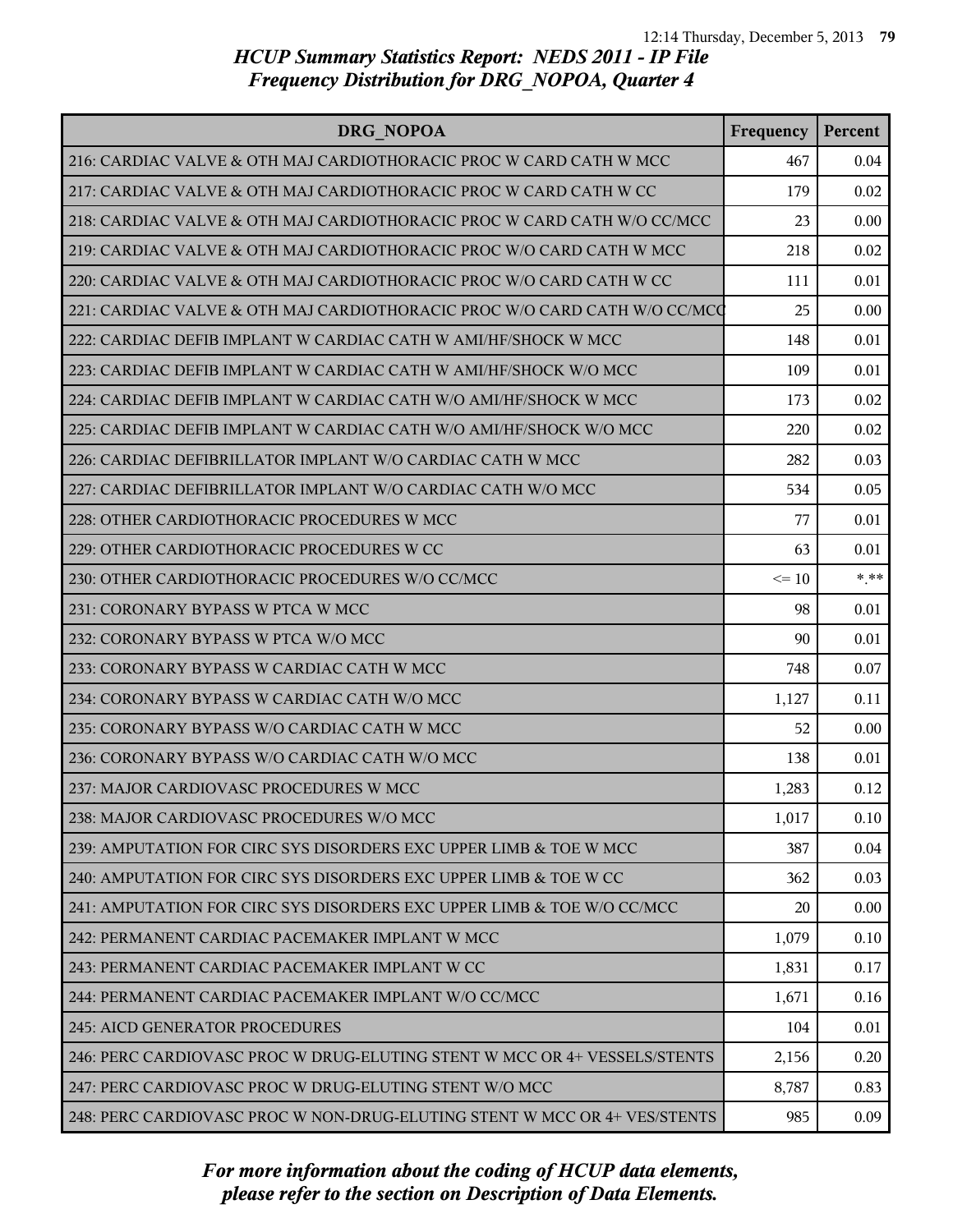| DRG NOPOA                                                             | Frequency | Percent |
|-----------------------------------------------------------------------|-----------|---------|
| 249: PERC CARDIOVASC PROC W NON-DRUG-ELUTING STENT W/O MCC            | 2,785     | 0.26    |
| 250: PERC CARDIOVASC PROC W/O CORONARY ARTERY STENT W MCC             | 519       | 0.05    |
| 251: PERC CARDIOVASC PROC W/O CORONARY ARTERY STENT W/O MCC           | 1,662     | 0.16    |
| 252: OTHER VASCULAR PROCEDURES W MCC                                  | 1,940     | 0.18    |
| 253: OTHER VASCULAR PROCEDURES W CC                                   | 1,752     | 0.17    |
| 254: OTHER VASCULAR PROCEDURES W/O CC/MCC                             | 584       | 0.06    |
| 255: UPPER LIMB & TOE AMPUTATION FOR CIRC SYSTEM DISORDERS W MCC      | 109       | 0.01    |
| 256: UPPER LIMB & TOE AMPUTATION FOR CIRC SYSTEM DISORDERS W CC       | 187       | 0.02    |
| 257: UPPER LIMB & TOE AMPUTATION FOR CIRC SYSTEM DISORDERS W/O CC/MCC | 16        | 0.00    |
| 258: CARDIAC PACEMAKER DEVICE REPLACEMENT W MCC                       | 33        | 0.00    |
| 259: CARDIAC PACEMAKER DEVICE REPLACEMENT W/O MCC                     | 162       | 0.02    |
| 260: CARDIAC PACEMAKER REVISION EXCEPT DEVICE REPLACEMENT W MCC       | 75        | 0.01    |
| 261: CARDIAC PACEMAKER REVISION EXCEPT DEVICE REPLACEMENT W CC        | 131       | 0.01    |
| 262: CARDIAC PACEMAKER REVISION EXCEPT DEVICE REPLACEMENT W/O CC/MCC  | 66        | 0.01    |
| 263: VEIN LIGATION & STRIPPING                                        | 23        | 0.00    |
| 264: OTHER CIRCULATORY SYSTEM O.R. PROCEDURES                         | 1,097     | 0.10    |
| 265: AICD LEAD PROCEDURES                                             | 27        | 0.00    |
| 280: ACUTE MYOCARDIAL INFARCTION, DISCHARGED ALIVE W MCC              | 5,060     | 0.48    |
| 281: ACUTE MYOCARDIAL INFARCTION, DISCHARGED ALIVE W CC               | 4,121     | 0.39    |
| 282: ACUTE MYOCARDIAL INFARCTION, DISCHARGED ALIVE W/O CC/MCC         | 3,178     | 0.30    |
| 283: ACUTE MYOCARDIAL INFARCTION, EXPIRED W MCC                       | 775       | 0.07    |
| 284: ACUTE MYOCARDIAL INFARCTION, EXPIRED W CC                        | 191       | 0.02    |
| 285: ACUTE MYOCARDIAL INFARCTION, EXPIRED W/O CC/MCC                  | 68        | 0.01    |
| 286: CIRCULATORY DISORDERS EXCEPT AMI, W CARD CATH W MCC              | 1,962     | 0.19    |
| 287: CIRCULATORY DISORDERS EXCEPT AMI, W CARD CATH W/O MCC            | 11,518    | 1.09    |
| 288: ACUTE & SUBACUTE ENDOCARDITIS W MCC                              | 204       | 0.02    |
| 289: ACUTE & SUBACUTE ENDOCARDITIS W CC                               | 99        | 0.01    |
| 290: ACUTE & SUBACUTE ENDOCARDITIS W/O CC/MCC                         | 27        | 0.00    |
| 291: HEART FAILURE & SHOCK W MCC                                      | 14,140    | 1.34    |
| 292: HEART FAILURE & SHOCK W CC                                       | 17,275    | 1.63    |
| 293: HEART FAILURE & SHOCK W/O CC/MCC                                 | 7,131     | 0.67    |
| 294: DEEP VEIN THROMBOPHLEBITIS W CC/MCC                              | 70        | 0.01    |
| 295: DEEP VEIN THROMBOPHLEBITIS W/O CC/MCC                            | 25        | 0.00    |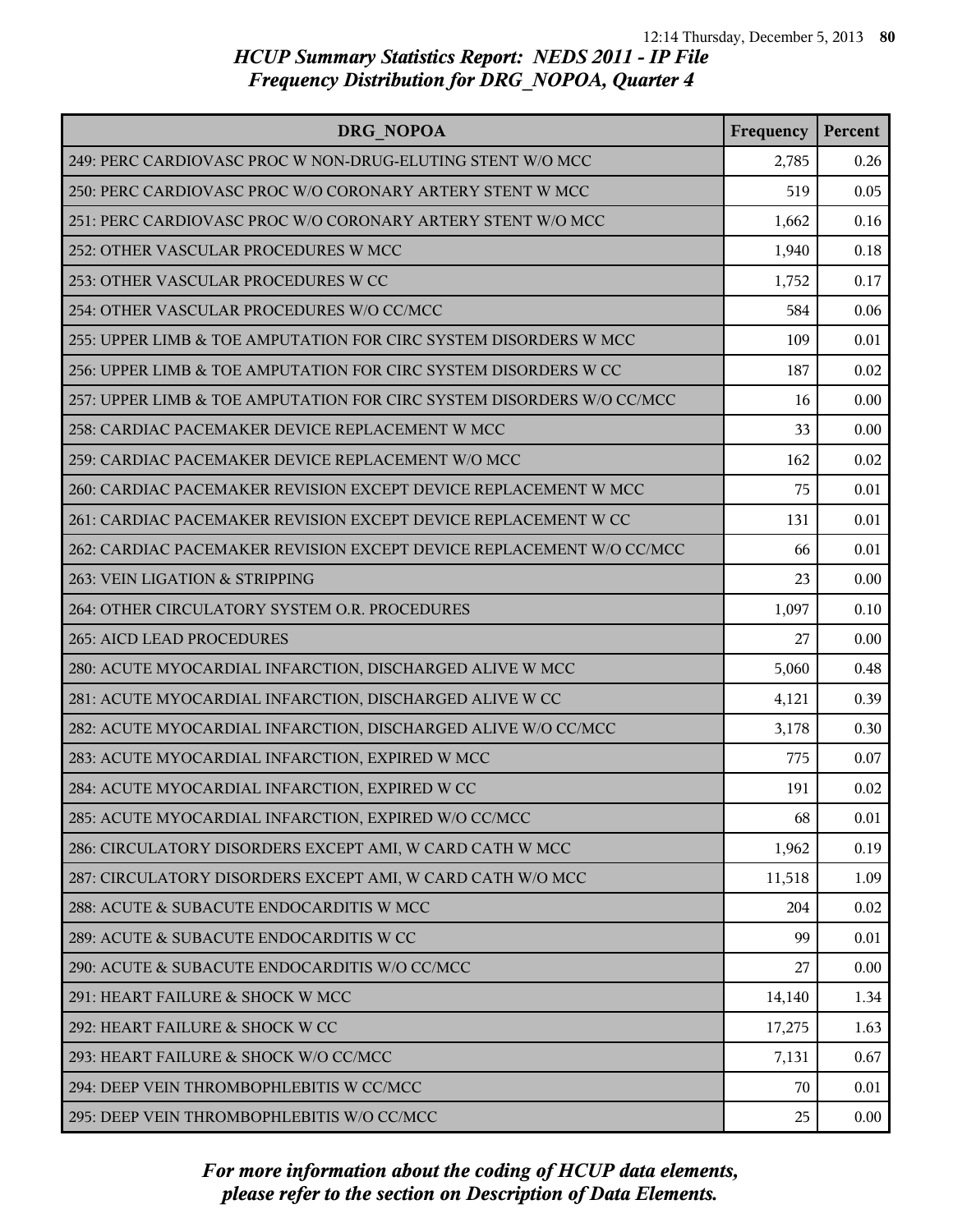| DRG NOPOA                                                 | Frequency | Percent |
|-----------------------------------------------------------|-----------|---------|
| 296: CARDIAC ARREST, UNEXPLAINED W MCC                    | 190       | 0.02    |
| 297: CARDIAC ARREST, UNEXPLAINED W CC                     | 77        | 0.01    |
| 298: CARDIAC ARREST, UNEXPLAINED W/O CC/MCC               | 39        | 0.00    |
| 299: PERIPHERAL VASCULAR DISORDERS W MCC                  | 1,949     | 0.18    |
| 300: PERIPHERAL VASCULAR DISORDERS W CC                   | 3,861     | 0.36    |
| 301: PERIPHERAL VASCULAR DISORDERS W/O CC/MCC             | 2,378     | 0.22    |
| 302: ATHEROSCLEROSIS W MCC                                | 461       | 0.04    |
| 303: ATHEROSCLEROSIS W/O MCC                              | 3,524     | 0.33    |
| 304: HYPERTENSION W MCC                                   | 369       | 0.03    |
| 305: HYPERTENSION W/O MCC                                 | 5,158     | 0.49    |
| 306: CARDIAC CONGENITAL & VALVULAR DISORDERS W MCC        | 204       | 0.02    |
| 307: CARDIAC CONGENITAL & VALVULAR DISORDERS W/O MCC      | 444       | 0.04    |
| 308: CARDIAC ARRHYTHMIA & CONDUCTION DISORDERS W MCC      | 5,016     | 0.47    |
| 309: CARDIAC ARRHYTHMIA & CONDUCTION DISORDERS W CC       | 9,039     | 0.85    |
| 310: CARDIAC ARRHYTHMIA & CONDUCTION DISORDERS W/O CC/MCC | 11,836    | 1.12    |
| 311: ANGINA PECTORIS                                      | 1,524     | 0.14    |
| 312: SYNCOPE & COLLAPSE                                   | 15,104    | 1.43    |
| 313: CHEST PAIN                                           | 21,492    | 2.03    |
| 314: OTHER CIRCULATORY SYSTEM DIAGNOSES W MCC             | 4,227     | 0.40    |
| 315: OTHER CIRCULATORY SYSTEM DIAGNOSES W CC              | 2,509     | 0.24    |
| 316: OTHER CIRCULATORY SYSTEM DIAGNOSES W/O CC/MCC        | 1,092     | 0.10    |
| 326: STOMACH, ESOPHAGEAL & DUODENAL PROC W MCC            | 898       | 0.08    |
| 327: STOMACH, ESOPHAGEAL & DUODENAL PROC W CC             | 446       | 0.04    |
| 328: STOMACH, ESOPHAGEAL & DUODENAL PROC W/O CC/MCC       | 496       | 0.05    |
| 329: MAJOR SMALL & LARGE BOWEL PROCEDURES W MCC           | 3,251     | 0.31    |
| 330: MAJOR SMALL & LARGE BOWEL PROCEDURES W CC            | 2,922     | 0.28    |
| 331: MAJOR SMALL & LARGE BOWEL PROCEDURES W/O CC/MCC      | 800       | 0.08    |
| 332: RECTAL RESECTION W MCC                               | 42        | 0.00    |
| 333: RECTAL RESECTION W CC                                | 61        | 0.01    |
| 334: RECTAL RESECTION W/O CC/MCC                          | 13        | 0.00    |
| 335: PERITONEAL ADHESIOLYSIS W MCC                        | 567       | 0.05    |
| 336: PERITONEAL ADHESIOLYSIS W CC                         | 1,130     | 0.11    |
| 337: PERITONEAL ADHESIOLYSIS W/O CC/MCC                   | 859       | 0.08    |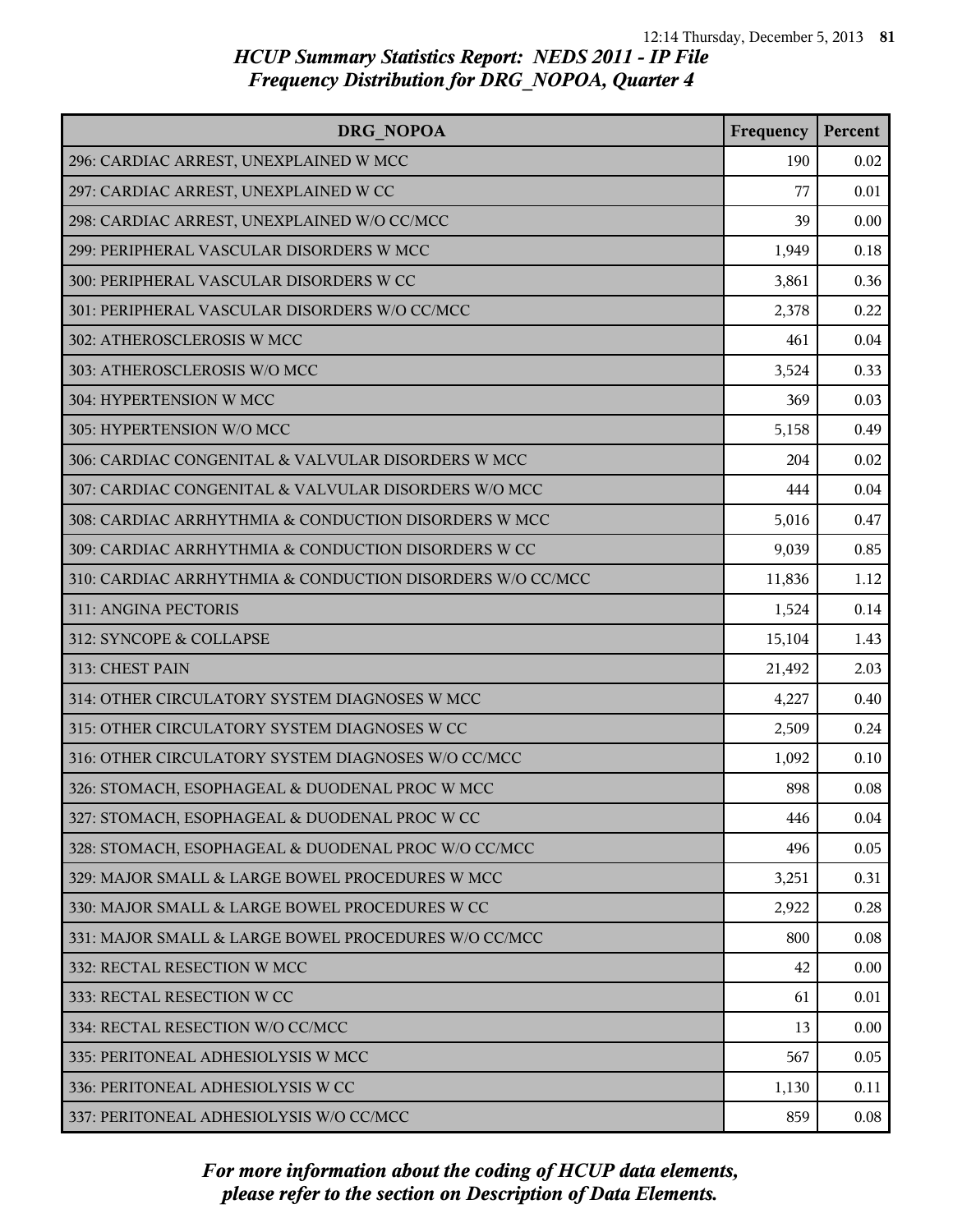| DRG NOPOA                                                                | Frequency | Percent |
|--------------------------------------------------------------------------|-----------|---------|
| 338: APPENDECTOMY W COMPLICATED PRINCIPAL DIAG W MCC                     | 177       | 0.02    |
| 339: APPENDECTOMY W COMPLICATED PRINCIPAL DIAG W CC                      | 842       | 0.08    |
| 340: APPENDECTOMY W COMPLICATED PRINCIPAL DIAG W/O CC/MCC                | 1,931     | 0.18    |
| 341: APPENDECTOMY W/O COMPLICATED PRINCIPAL DIAG W MCC                   | 187       | 0.02    |
| 342: APPENDECTOMY W/O COMPLICATED PRINCIPAL DIAG W CC                    | 995       | 0.09    |
| 343: APPENDECTOMY W/O COMPLICATED PRINCIPAL DIAG W/O CC/MCC              | 7,755     | 0.73    |
| 344: MINOR SMALL & LARGE BOWEL PROCEDURES W MCC                          | 37        | 0.00    |
| 345: MINOR SMALL & LARGE BOWEL PROCEDURES W CC                           | 83        | 0.01    |
| 346: MINOR SMALL & LARGE BOWEL PROCEDURES W/O CC/MCC                     | 50        | 0.00    |
| 347: ANAL & STOMAL PROCEDURES W MCC                                      | 128       | 0.01    |
| 348: ANAL & STOMAL PROCEDURES W CC                                       | 516       | 0.05    |
| 349: ANAL & STOMAL PROCEDURES W/O CC/MCC                                 | 695       | 0.07    |
| 350: INGUINAL & FEMORAL HERNIA PROCEDURES W MCC                          | 144       | 0.01    |
| 351: INGUINAL & FEMORAL HERNIA PROCEDURES W CC                           | 328       | 0.03    |
| 352: INGUINAL & FEMORAL HERNIA PROCEDURES W/O CC/MCC                     | 612       | 0.06    |
| 353: HERNIA PROCEDURES EXCEPT INGUINAL & FEMORAL W MCC                   | 174       | 0.02    |
| 354: HERNIA PROCEDURES EXCEPT INGUINAL & FEMORAL W CC                    | 587       | 0.06    |
| 355: HERNIA PROCEDURES EXCEPT INGUINAL & FEMORAL W/O CC/MCC              | 651       | 0.06    |
| 356: OTHER DIGESTIVE SYSTEM O.R. PROCEDURES W MCC                        | 649       | 0.06    |
| 357: OTHER DIGESTIVE SYSTEM O.R. PROCEDURES W CC                         | 673       | 0.06    |
| 358: OTHER DIGESTIVE SYSTEM O.R. PROCEDURES W/O CC/MCC                   | 277       | 0.03    |
| 368: MAJOR ESOPHAGEAL DISORDERS W MCC                                    | 390       | 0.04    |
| 369: MAJOR ESOPHAGEAL DISORDERS W CC                                     | 727       | 0.07    |
| 370: MAJOR ESOPHAGEAL DISORDERS W/O CC/MCC                               | 304       | 0.03    |
| 371: MAJOR GASTROINTESTINAL DISORDERS & PERITONEAL INFECTIONS W MCC      | 1,935     | 0.18    |
| 372: MAJOR GASTROINTESTINAL DISORDERS & PERITONEAL INFECTIONS W CC       | 3,591     | 0.34    |
| 373: MAJOR GASTROINTESTINAL DISORDERS & PERITONEAL INFECTIONS W/O CC/MCC | 1,725     | 0.16    |
| 374: DIGESTIVE MALIGNANCY W MCC                                          | 736       | 0.07    |
| 375: DIGESTIVE MALIGNANCY W CC                                           | 1,577     | 0.15    |
| 376: DIGESTIVE MALIGNANCY W/O CC/MCC                                     | 186       | 0.02    |
| 377: G.I. HEMORRHAGE W MCC                                               | 4,529     | 0.43    |
| 378: G.I. HEMORRHAGE W CC                                                | 13,255    | 1.25    |
| 379: G.I. HEMORRHAGE W/O CC/MCC                                          | 4,858     | 0.46    |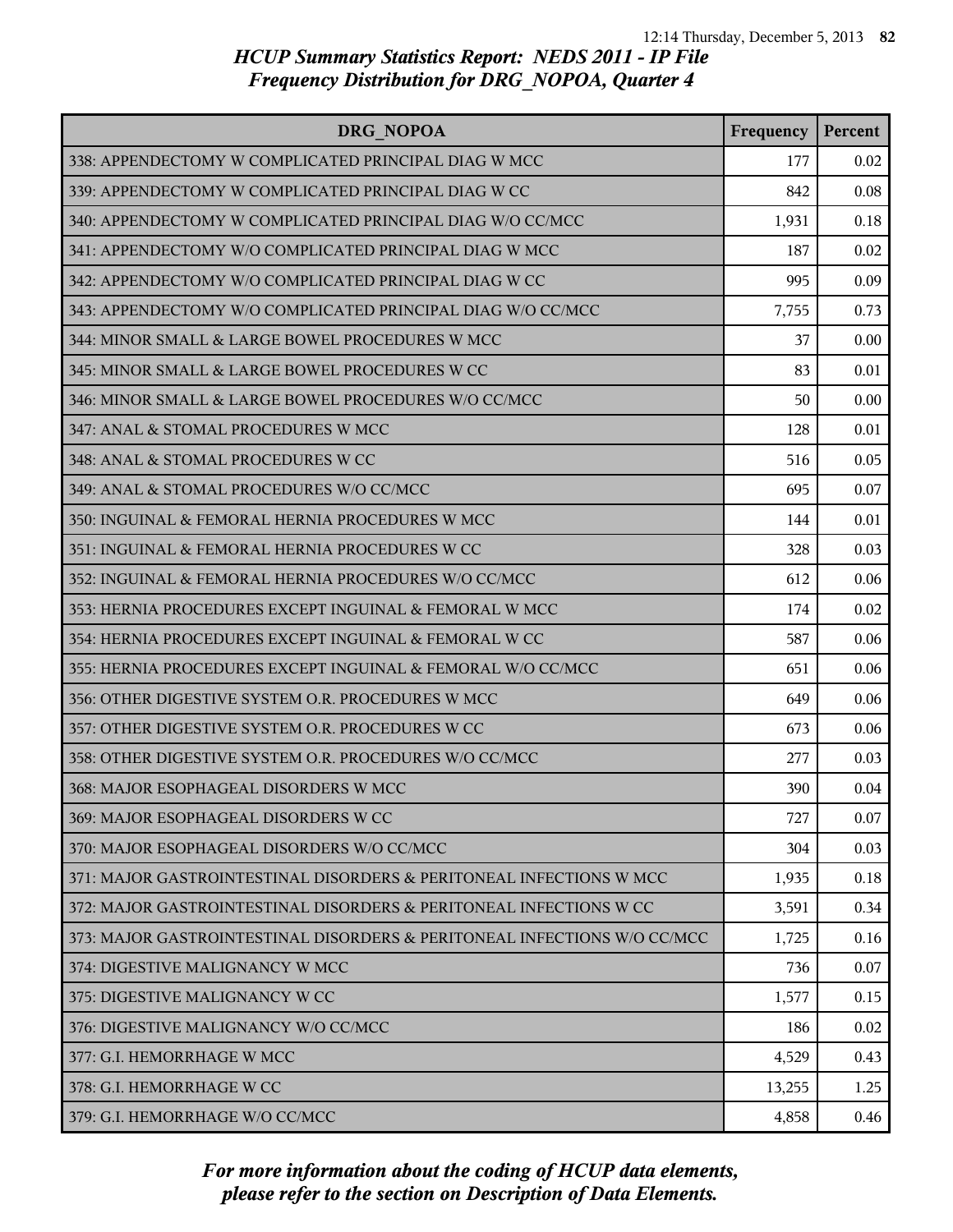| DRG NOPOA                                                                | Frequency | Percent |
|--------------------------------------------------------------------------|-----------|---------|
| 380: COMPLICATED PEPTIC ULCER W MCC                                      | 265       | 0.03    |
| 381: COMPLICATED PEPTIC ULCER W CC                                       | 632       | 0.06    |
| 382: COMPLICATED PEPTIC ULCER W/O CC/MCC                                 | 374       | 0.04    |
| 383: UNCOMPLICATED PEPTIC ULCER W MCC                                    | 110       | 0.01    |
| 384: UNCOMPLICATED PEPTIC ULCER W/O MCC                                  | 1,040     | 0.10    |
| 385: INFLAMMATORY BOWEL DISEASE W MCC                                    | 316       | 0.03    |
| 386: INFLAMMATORY BOWEL DISEASE W CC                                     | 1,741     | 0.16    |
| 387: INFLAMMATORY BOWEL DISEASE W/O CC/MCC                               | 1,529     | 0.14    |
| 388: G.I. OBSTRUCTION W MCC                                              | 1,632     | 0.15    |
| 389: G.I. OBSTRUCTION W CC                                               | 5,550     | 0.52    |
| 390: G.I. OBSTRUCTION W/O CC/MCC                                         | 5,624     | 0.53    |
| 391: ESOPHAGITIS, GASTROENT & MISC DIGEST DISORDERS W MCC                | 4,824     | 0.46    |
| 392: ESOPHAGITIS, GASTROENT & MISC DIGEST DISORDERS W/O MCC              | 38,238    | 3.61    |
| 393: OTHER DIGESTIVE SYSTEM DIAGNOSES W MCC                              | 1,997     | 0.19    |
| 394: OTHER DIGESTIVE SYSTEM DIAGNOSES W CC                               | 5,397     | 0.51    |
| 395: OTHER DIGESTIVE SYSTEM DIAGNOSES W/O CC/MCC                         | 3,041     | 0.29    |
| 405: PANCREAS, LIVER & SHUNT PROCEDURES W MCC                            | 233       | 0.02    |
| 406: PANCREAS, LIVER & SHUNT PROCEDURES W CC                             | 110       | 0.01    |
| 407: PANCREAS, LIVER & SHUNT PROCEDURES W/O CC/MCC                       | 43        | 0.00    |
| 408: BILIARY TRACT PROC EXCEPT ONLY CHOLECYST W OR W/O C.D.E. W MCC      | 74        | 0.01    |
| 409: BILIARY TRACT PROC EXCEPT ONLY CHOLECYST W OR W/O C.D.E. W CC       | 67        | 0.01    |
| 410: BILIARY TRACT PROC EXCEPT ONLY CHOLECYST W OR W/O C.D.E. W/O CC/MCC | 25        | 0.00    |
| 411: CHOLECYSTECTOMY W C.D.E. W MCC                                      | 37        | 0.00    |
| 412: CHOLECYSTECTOMY W C.D.E. W CC                                       | 41        | 0.00    |
| 413: CHOLECYSTECTOMY W C.D.E. W/O CC/MCC                                 | 43        | 0.00    |
| 414: CHOLECYSTECTOMY EXCEPT BY LAPAROSCOPE W/O C.D.E. W MCC              | 310       | 0.03    |
| 415: CHOLECYSTECTOMY EXCEPT BY LAPAROSCOPE W/O C.D.E. W CC               | 402       | 0.04    |
| 416: CHOLECYSTECTOMY EXCEPT BY LAPAROSCOPE W/O C.D.E. W/O CC/MCC         | 314       | 0.03    |
| 417: LAPAROSCOPIC CHOLECYSTECTOMY W/O C.D.E. W MCC                       | 2,132     | 0.20    |
| 418: LAPAROSCOPIC CHOLECYSTECTOMY W/O C.D.E. W CC                        | 4,155     | 0.39    |
| 419: LAPAROSCOPIC CHOLECYSTECTOMY W/O C.D.E. W/O CC/MCC                  | 7,540     | 0.71    |
| 420: HEPATOBILIARY DIAGNOSTIC PROCEDURES W MCC                           | 65        | 0.01    |
| 421: HEPATOBILIARY DIAGNOSTIC PROCEDURES W CC                            | 34        | 0.00    |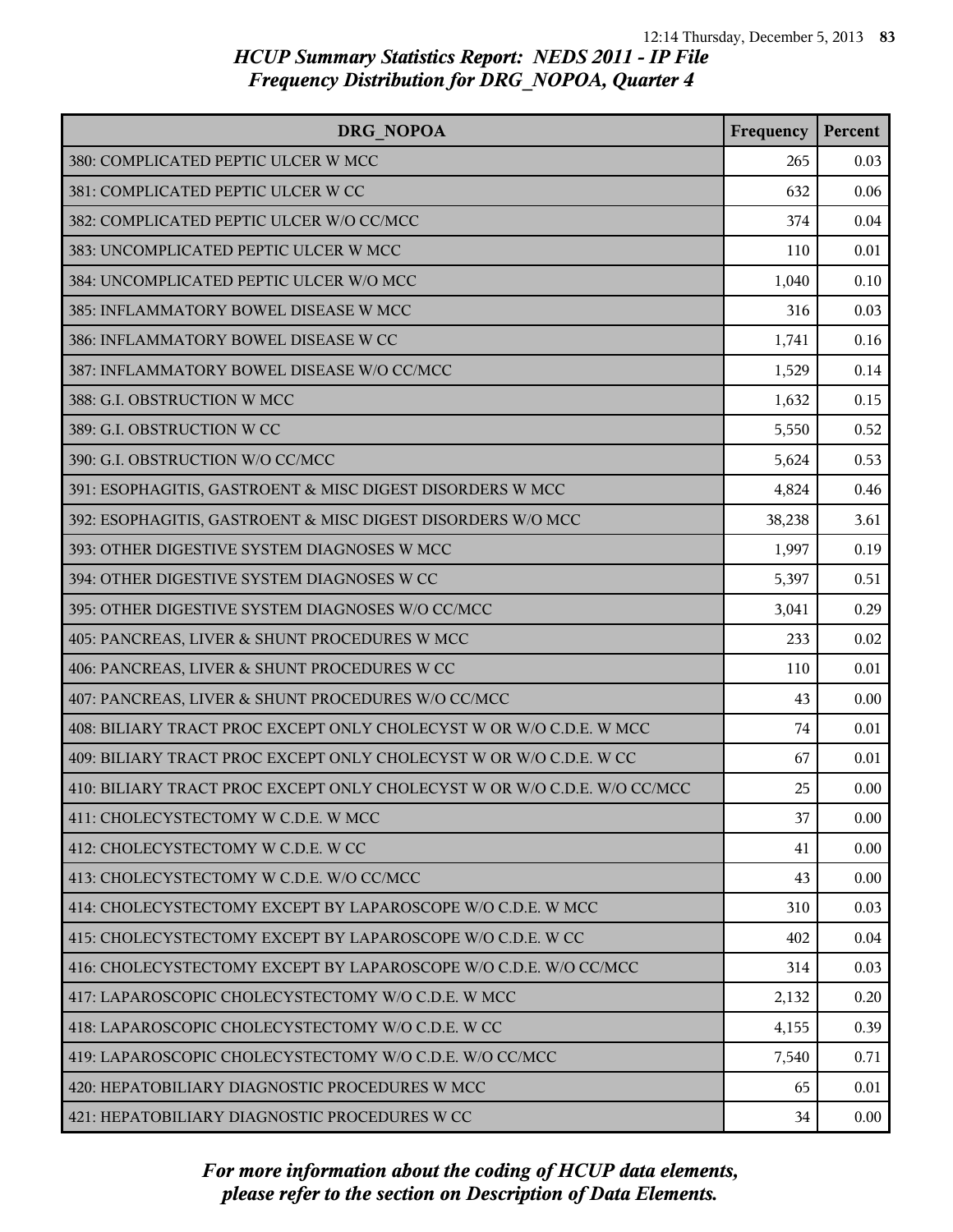| DRG NOPOA                                                                 | Frequency | Percent |
|---------------------------------------------------------------------------|-----------|---------|
| 422: HEPATOBILIARY DIAGNOSTIC PROCEDURES W/O CC/MCC                       | 19        | 0.00    |
| 423: OTHER HEPATOBILIARY OR PANCREAS O.R. PROCEDURES W MCC                | 140       | 0.01    |
| 424: OTHER HEPATOBILIARY OR PANCREAS O.R. PROCEDURES W CC                 | 71        | 0.01    |
| 425: OTHER HEPATOBILIARY OR PANCREAS O.R. PROCEDURES W/O CC/MCC           | 13        | 0.00    |
| 432: CIRRHOSIS & ALCOHOLIC HEPATITIS W MCC                                | 1,978     | 0.19    |
| 433: CIRRHOSIS & ALCOHOLIC HEPATITIS W CC                                 | 1,575     | 0.15    |
| 434: CIRRHOSIS & ALCOHOLIC HEPATITIS W/O CC/MCC                           | 99        | 0.01    |
| 435: MALIGNANCY OF HEPATOBILIARY SYSTEM OR PANCREAS W MCC                 | 990       | 0.09    |
| 436: MALIGNANCY OF HEPATOBILIARY SYSTEM OR PANCREAS W CC                  | 1,079     | 0.10    |
| 437: MALIGNANCY OF HEPATOBILIARY SYSTEM OR PANCREAS W/O CC/MCC            | 160       | 0.02    |
| 438: DISORDERS OF PANCREAS EXCEPT MALIGNANCY W MCC                        | 1,846     | 0.17    |
| 439: DISORDERS OF PANCREAS EXCEPT MALIGNANCY W CC                         | 5,335     | 0.50    |
| 440: DISORDERS OF PANCREAS EXCEPT MALIGNANCY W/O CC/MCC                   | 5,248     | 0.50    |
| 441: DISORDERS OF LIVER EXCEPT MALIG, CIRR, ALC HEPA W MCC                | 2,163     | 0.20    |
| 442: DISORDERS OF LIVER EXCEPT MALIG, CIRR, ALC HEPA W CC                 | 2,907     | 0.27    |
| 443: DISORDERS OF LIVER EXCEPT MALIG, CIRR, ALC HEPA W/O CC/MCC           | 885       | 0.08    |
| 444: DISORDERS OF THE BILIARY TRACT W MCC                                 | 1,247     | 0.12    |
| 445: DISORDERS OF THE BILIARY TRACT W CC                                  | 1,951     | 0.18    |
| 446: DISORDERS OF THE BILIARY TRACT W/O CC/MCC                            | 1,993     | 0.19    |
| 453: COMBINED ANTERIOR/POSTERIOR SPINAL FUSION W MCC                      | 31        | 0.00    |
| 454: COMBINED ANTERIOR/POSTERIOR SPINAL FUSION W CC                       | 33        | 0.00    |
| 455: COMBINED ANTERIOR/POSTERIOR SPINAL FUSION W/O CC/MCC                 | 22        | 0.00    |
| 456: SPINAL FUS EXC CERV W SPINAL CURV/MALIG/INFEC OR 9+ FUS W MCC        | 36        | 0.00    |
| 457: SPINAL FUS EXC CERV W SPINAL CURV/MALIG/INFEC OR 9+ FUS W CC         | 53        | 0.01    |
| 458: SPINAL FUS EXC CERV W SPINAL CURV/MALIG/INFEC OR 9+ FUS W/O CC/MCC   | $\leq 10$ | * **    |
| 459: SPINAL FUSION EXCEPT CERVICAL W MCC                                  | 83        | 0.01    |
| 460: SPINAL FUSION EXCEPT CERVICAL W/O MCC                                | 385       | 0.04    |
| 461: BILATERAL OR MULTIPLE MAJOR JOINT PROCS OF LOWER EXTREMITY W MCC     | $\leq$ 10 | $*$ **  |
| 462: BILATERAL OR MULTIPLE MAJOR JOINT PROCS OF LOWER EXTREMITY W/O MCC   | 25        | 0.00    |
| 463: WND DEBRID & SKN GRFT EXC HAND, FOR MUSCULO-CONN TISS DIS W MCC      | 333       | 0.03    |
| 464: WND DEBRID & SKN GRFT EXC HAND, FOR MUSCULO-CONN TISS DIS W CC       | 476       | 0.04    |
| 465: WND DEBRID & SKN GRFT EXC HAND, FOR MUSCULO-CONN TISS DIS W/O CC/MCC | 126       | 0.01    |
| 466: REVISION OF HIP OR KNEE REPLACEMENT W MCC                            | 120       | 0.01    |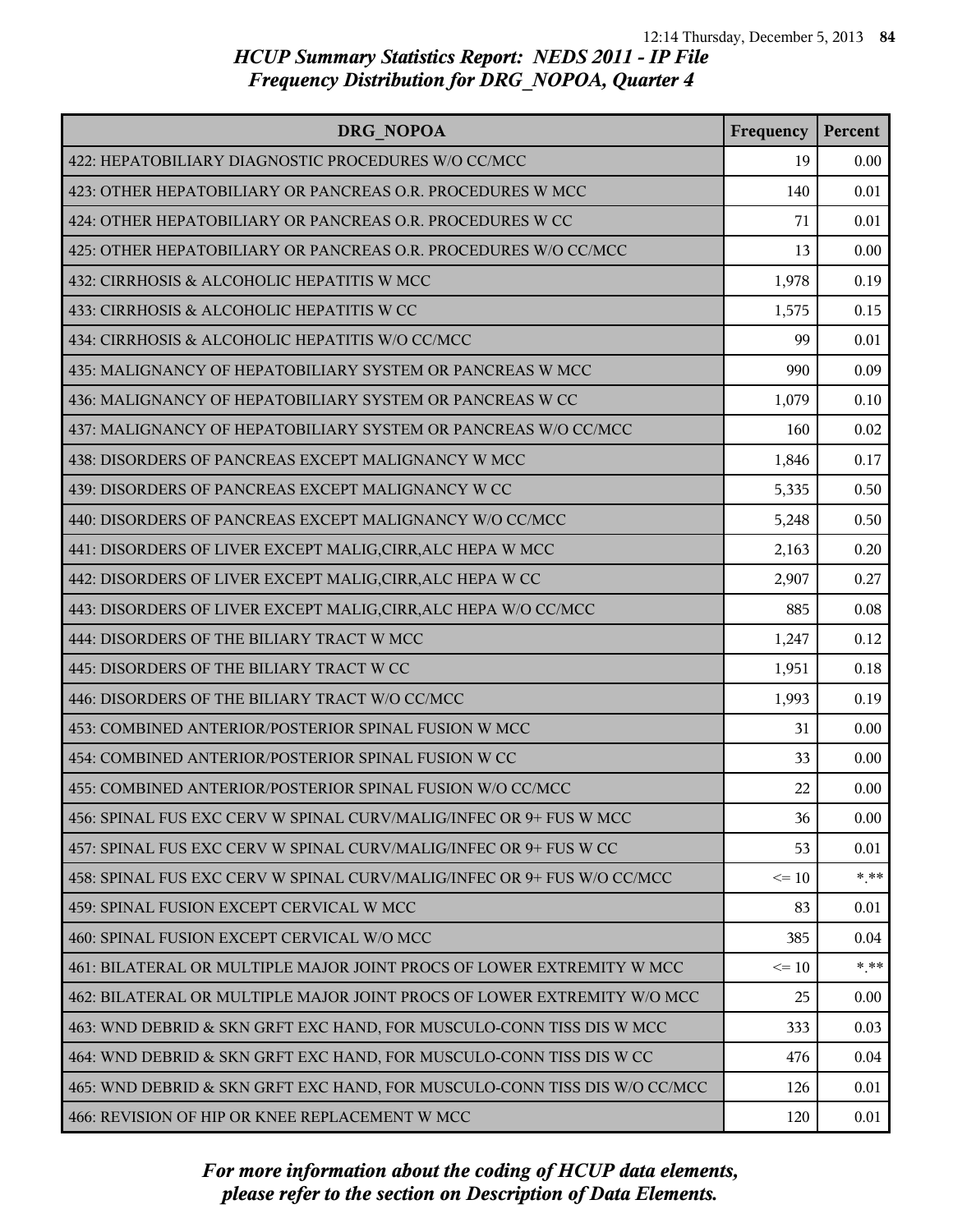| <b>DRG NOPOA</b>                                                          | Frequency | Percent |
|---------------------------------------------------------------------------|-----------|---------|
| 467: REVISION OF HIP OR KNEE REPLACEMENT W CC                             | 249       | 0.02    |
| 468: REVISION OF HIP OR KNEE REPLACEMENT W/O CC/MCC                       | 101       | 0.01    |
| 469: MAJOR JOINT REPLACEMENT OR REATTACHMENT OF LOWER EXTREMITY W MCC     | 1,048     | 0.10    |
| 470: MAJOR JOINT REPLACEMENT OR REATTACHMENT OF LOWER EXTREMITY W/O MCC   | 4,187     | 0.40    |
| 471: CERVICAL SPINAL FUSION W MCC                                         | 133       | 0.01    |
| 472: CERVICAL SPINAL FUSION W CC                                          | 178       | 0.02    |
| 473: CERVICAL SPINAL FUSION W/O CC/MCC                                    | 205       | 0.02    |
| 474: AMPUTATION FOR MUSCULOSKELETAL SYS & CONN TISSUE DIS W MCC           | 117       | 0.01    |
| 475: AMPUTATION FOR MUSCULOSKELETAL SYS & CONN TISSUE DIS W CC            | 139       | 0.01    |
| 476: AMPUTATION FOR MUSCULOSKELETAL SYS & CONN TISSUE DIS W/O CC/MCC      | 24        | 0.00    |
| 477: BIOPSIES OF MUSCULOSKELETAL SYSTEM & CONNECTIVE TISSUE W MCC         | 153       | 0.01    |
| 478: BIOPSIES OF MUSCULOSKELETAL SYSTEM & CONNECTIVE TISSUE W CC          | 533       | 0.05    |
| 479: BIOPSIES OF MUSCULOSKELETAL SYSTEM & CONNECTIVE TISSUE W/O CC/MCC    | 198       | 0.02    |
| 480: HIP & FEMUR PROCEDURES EXCEPT MAJOR JOINT W MCC                      | 1,876     | 0.18    |
| 481: HIP & FEMUR PROCEDURES EXCEPT MAJOR JOINT W CC                       | 6,177     | 0.58    |
| 482: HIP & FEMUR PROCEDURES EXCEPT MAJOR JOINT W/O CC/MCC                 | 2,819     | 0.27    |
| 483: MAJOR JOINT & LIMB REATTACHMENT PROC OF UPPER EXTREMITY W CC/MCC     | 171       | 0.02    |
| 484: MAJOR JOINT & LIMB REATTACHMENT PROC OF UPPER EXTREMITY W/O CC/MCC   | 80        | 0.01    |
| 485: KNEE PROCEDURES W PDX OF INFECTION W MCC                             | 83        | 0.01    |
| 486: KNEE PROCEDURES W PDX OF INFECTION W CC                              | 160       | 0.02    |
| 487: KNEE PROCEDURES W PDX OF INFECTION W/O CC/MCC                        | 99        | 0.01    |
| 488: KNEE PROCEDURES W/O PDX OF INFECTION W CC/MCC                        | 183       | 0.02    |
| 489: KNEE PROCEDURES W/O PDX OF INFECTION W/O CC/MCC                      | 118       | 0.01    |
| 490: BACK & NECK PROC EXC SPINAL FUSION W CC/MCC OR DISC DEVICE/NEUROSTIM | 426       | 0.04    |
| 491: BACK & NECK PROC EXC SPINAL FUSION W/O CC/MCC                        | 480       | 0.05    |
| 492: LOWER EXTREM & HUMER PROC EXCEPT HIP, FOOT, FEMUR W MCC              | 538       | 0.05    |
| 493: LOWER EXTREM & HUMER PROC EXCEPT HIP, FOOT, FEMUR W CC               | 2,163     | 0.20    |
| 494: LOWER EXTREM & HUMER PROC EXCEPT HIP, FOOT, FEMUR W/O CC/MCC         | 3,684     | 0.35    |
| 495: LOCAL EXCISION & REMOVAL INT FIX DEVICES EXC HIP & FEMUR W MCC       | 104       | 0.01    |
| 496: LOCAL EXCISION & REMOVAL INT FIX DEVICES EXC HIP & FEMUR W CC        | 266       | 0.03    |
| 497: LOCAL EXCISION & REMOVAL INT FIX DEVICES EXC HIP & FEMUR W/O CC/MCC  | 131       | 0.01    |
| 498: LOCAL EXCISION & REMOVAL INT FIX DEVICES OF HIP & FEMUR W CC/MCC     | 43        | 0.00    |
| 499: LOCAL EXCISION & REMOVAL INT FIX DEVICES OF HIP & FEMUR W/O CC/MCC   | $\leq 10$ | $* * *$ |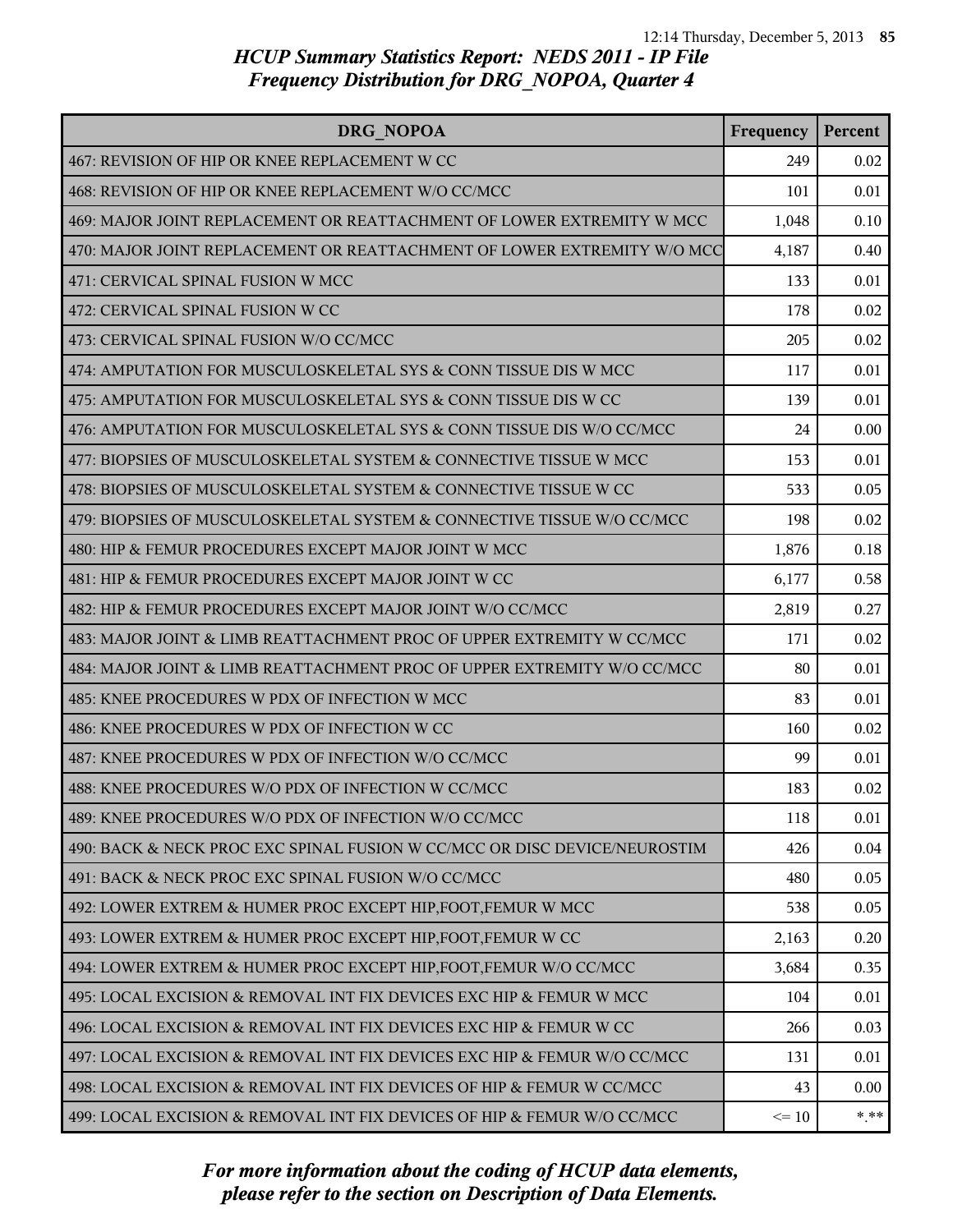| DRG NOPOA                                                                | Frequency | Percent |
|--------------------------------------------------------------------------|-----------|---------|
| 500: SOFT TISSUE PROCEDURES W MCC                                        | 131       | 0.01    |
| 501: SOFT TISSUE PROCEDURES W CC                                         | 523       | 0.05    |
| 502: SOFT TISSUE PROCEDURES W/O CC/MCC                                   | 332       | 0.03    |
| 503: FOOT PROCEDURES W MCC                                               | 51        | 0.00    |
| 504: FOOT PROCEDURES W CC                                                | 236       | 0.02    |
| 505: FOOT PROCEDURES W/O CC/MCC                                          | 206       | 0.02    |
| 506: MAJOR THUMB OR JOINT PROCEDURES                                     | 108       | 0.01    |
| 507: MAJOR SHOULDER OR ELBOW JOINT PROCEDURES W CC/MCC                   | 45        | 0.00    |
| 508: MAJOR SHOULDER OR ELBOW JOINT PROCEDURES W/O CC/MCC                 | 23        | 0.00    |
| 509: ARTHROSCOPY                                                         | 13        | 0.00    |
| 510: SHOULDER, ELBOW OR FOREARM PROC, EXC MAJOR JOINT PROC W MCC         | 116       | 0.01    |
| 511: SHOULDER, ELBOW OR FOREARM PROC, EXC MAJOR JOINT PROC W CC          | 468       | 0.04    |
| 512: SHOULDER, ELBOW OR FOREARM PROC, EXC MAJOR JOINT PROC W/O CC/MCC    | 915       | 0.09    |
| 513: HAND OR WRIST PROC, EXCEPT MAJOR THUMB OR JOINT PROC W CC/MCC       | 279       | 0.03    |
| 514: HAND OR WRIST PROC, EXCEPT MAJOR THUMB OR JOINT PROC W/O CC/MCC     | 315       | 0.03    |
| 515: OTHER MUSCULOSKELET SYS & CONN TISS O.R. PROC W MCC                 | 301       | 0.03    |
| 516: OTHER MUSCULOSKELET SYS & CONN TISS O.R. PROC W CC                  | 785       | 0.07    |
| 517: OTHER MUSCULOSKELET SYS & CONN TISS O.R. PROC W/O CC/MCC            | 468       | 0.04    |
| 533: FRACTURES OF FEMUR W MCC                                            | 82        | 0.01    |
| 534: FRACTURES OF FEMUR W/O MCC                                          | 429       | 0.04    |
| 535: FRACTURES OF HIP & PELVIS W MCC                                     | 600       | 0.06    |
| 536: FRACTURES OF HIP & PELVIS W/O MCC                                   | 2,685     | 0.25    |
| 537: SPRAINS, STRAINS, & DISLOCATIONS OF HIP, PELVIS & THIGH W CC/MCC    | 80        | 0.01    |
| 538: SPRAINS, STRAINS, & DISLOCATIONS OF HIP, PELVIS & THIGH W/O CC/MCC  | 73        | 0.01    |
| 539: OSTEOMYELITIS W MCC                                                 | 221       | 0.02    |
| 540: OSTEOMYELITIS W CC                                                  | 428       | 0.04    |
| 541: OSTEOMYELITIS W/O CC/MCC                                            | 176       | 0.02    |
| 542: PATHOLOGICAL FRACTURES & MUSCULOSKELET & CONN TISS MALIG W MCC      | 430       | 0.04    |
| 543: PATHOLOGICAL FRACTURES & MUSCULOSKELET & CONN TISS MALIG W CC       | 1,186     | 0.11    |
| 544: PATHOLOGICAL FRACTURES & MUSCULOSKELET & CONN TISS MALIG W/O CC/MCC | 377       | 0.04    |
| 545: CONNECTIVE TISSUE DISORDERS W MCC                                   | 396       | 0.04    |
| 546: CONNECTIVE TISSUE DISORDERS W CC                                    | 763       | 0.07    |
| 547: CONNECTIVE TISSUE DISORDERS W/O CC/MCC                              | 518       | 0.05    |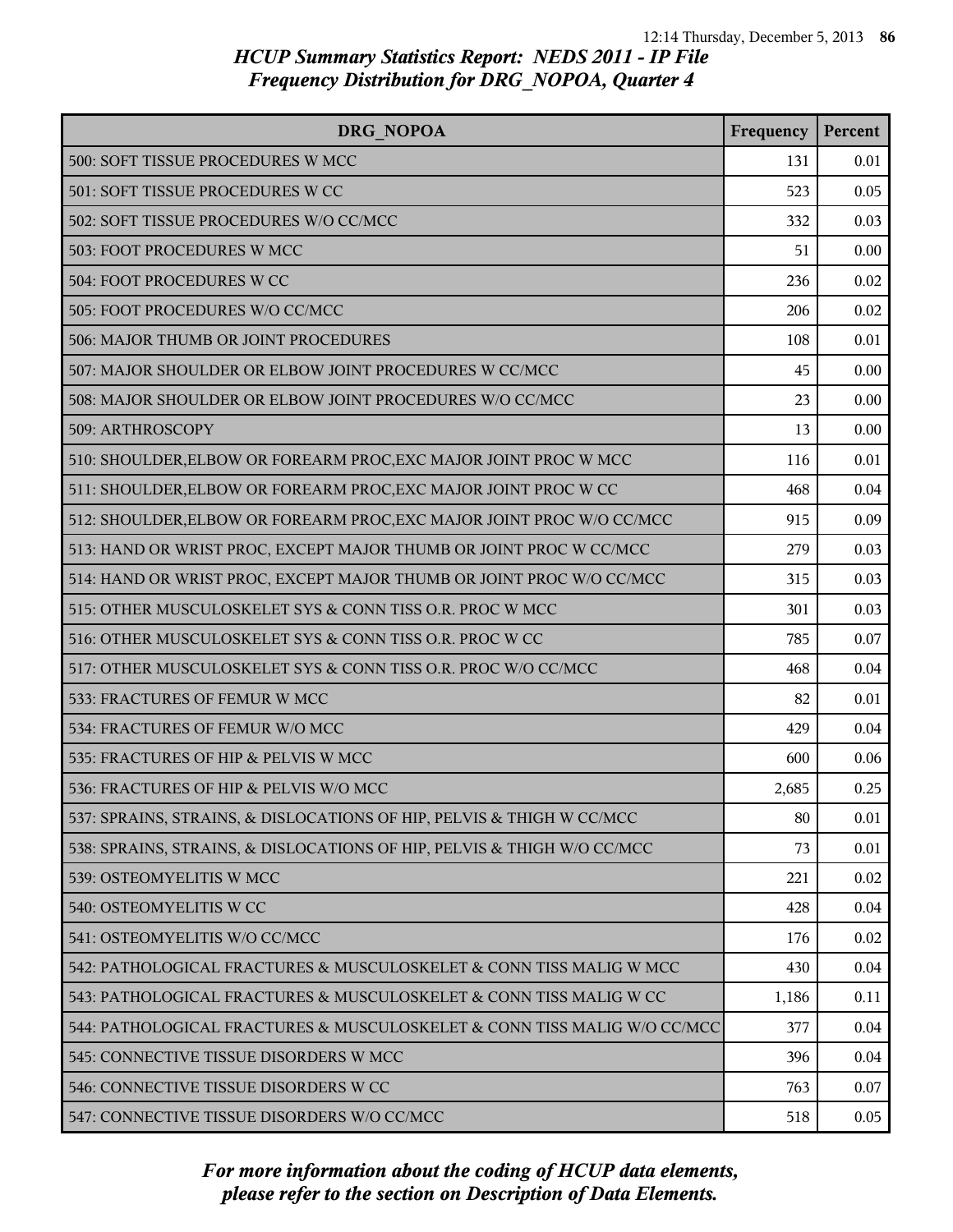| <b>DRG NOPOA</b>                                                        | Frequency | Percent |
|-------------------------------------------------------------------------|-----------|---------|
| 548: SEPTIC ARTHRITIS W MCC                                             | 45        | 0.00    |
| 549: SEPTIC ARTHRITIS W CC                                              | 130       | 0.01    |
| 550: SEPTIC ARTHRITIS W/O CC/MCC                                        | 80        | 0.01    |
| 551: MEDICAL BACK PROBLEMS W MCC                                        | 1,097     | 0.10    |
| 552: MEDICAL BACK PROBLEMS W/O MCC                                      | 8,205     | 0.77    |
| 553: BONE DISEASES & ARTHROPATHIES W MCC                                | 201       | 0.02    |
| 554: BONE DISEASES & ARTHROPATHIES W/O MCC                              | 1,463     | 0.14    |
| 555: SIGNS & SYMPTOMS OF MUSCULOSKELETAL SYSTEM & CONN TISSUE W MCC     | 312       | 0.03    |
| 556: SIGNS & SYMPTOMS OF MUSCULOSKELETAL SYSTEM & CONN TISSUE W/O MCC   | 1,996     | 0.19    |
| 557: TENDONITIS, MYOSITIS & BURSITIS W MCC                              | 408       | 0.04    |
| 558: TENDONITIS, MYOSITIS & BURSITIS W/O MCC                            | 2,149     | 0.20    |
| 559: AFTERCARE, MUSCULOSKELETAL SYSTEM & CONNECTIVE TISSUE W MCC        | 158       | 0.01    |
| 560: AFTERCARE, MUSCULOSKELETAL SYSTEM & CONNECTIVE TISSUE W CC         | 427       | 0.04    |
| 561: AFTERCARE, MUSCULOSKELETAL SYSTEM & CONNECTIVE TISSUE W/O CC/MCC   | 402       | 0.04    |
| 562: FX, SPRN, STRN & DISL EXCEPT FEMUR, HIP, PELVIS & THIGH W MCC      | 493       | 0.05    |
| 563: FX, SPRN, STRN & DISL EXCEPT FEMUR, HIP, PELVIS & THIGH W/O MCC    | 3,890     | 0.37    |
| 564: OTHER MUSCULOSKELETAL SYS & CONNECTIVE TISSUE DIAGNOSES W MCC      | 163       | 0.02    |
| 565: OTHER MUSCULOSKELETAL SYS & CONNECTIVE TISSUE DIAGNOSES W CC       | 456       | 0.04    |
| 566: OTHER MUSCULOSKELETAL SYS & CONNECTIVE TISSUE DIAGNOSES W/O CC/MCC | 176       | 0.02    |
| 570: SKIN DEBRIDEMENT W MCC                                             | 289       | 0.03    |
| 571: SKIN DEBRIDEMENT W CC                                              | 549       | 0.05    |
| 572: SKIN DEBRIDEMENT W/O CC/MCC                                        | 447       | 0.04    |
| 573: SKIN GRAFT FOR SKIN ULCER OR CELLULITIS W MCC                      | 61        | 0.01    |
| 574: SKIN GRAFT FOR SKIN ULCER OR CELLULITIS W CC                       | 75        | 0.01    |
| 575: SKIN GRAFT FOR SKIN ULCER OR CELLULITIS W/O CC/MCC                 | 36        | 0.00    |
| 576: SKIN GRAFT EXC FOR SKIN ULCER OR CELLULITIS W MCC                  | 15        | 0.00    |
| 577: SKIN GRAFT EXC FOR SKIN ULCER OR CELLULITIS W CC                   | 46        | 0.00    |
| 578: SKIN GRAFT EXC FOR SKIN ULCER OR CELLULITIS W/O CC/MCC             | 41        | 0.00    |
| 579: OTHER SKIN, SUBCUT TISS & BREAST PROC W MCC                        | 424       | 0.04    |
| 580: OTHER SKIN, SUBCUT TISS & BREAST PROC W CC                         | 820       | 0.08    |
| 581: OTHER SKIN, SUBCUT TISS & BREAST PROC W/O CC/MCC                   | 778       | 0.07    |
| 582: MASTECTOMY FOR MALIGNANCY W CC/MCC                                 | 16        | 0.00    |
| 583: MASTECTOMY FOR MALIGNANCY W/O CC/MCC                               | $\leq 10$ | $***$   |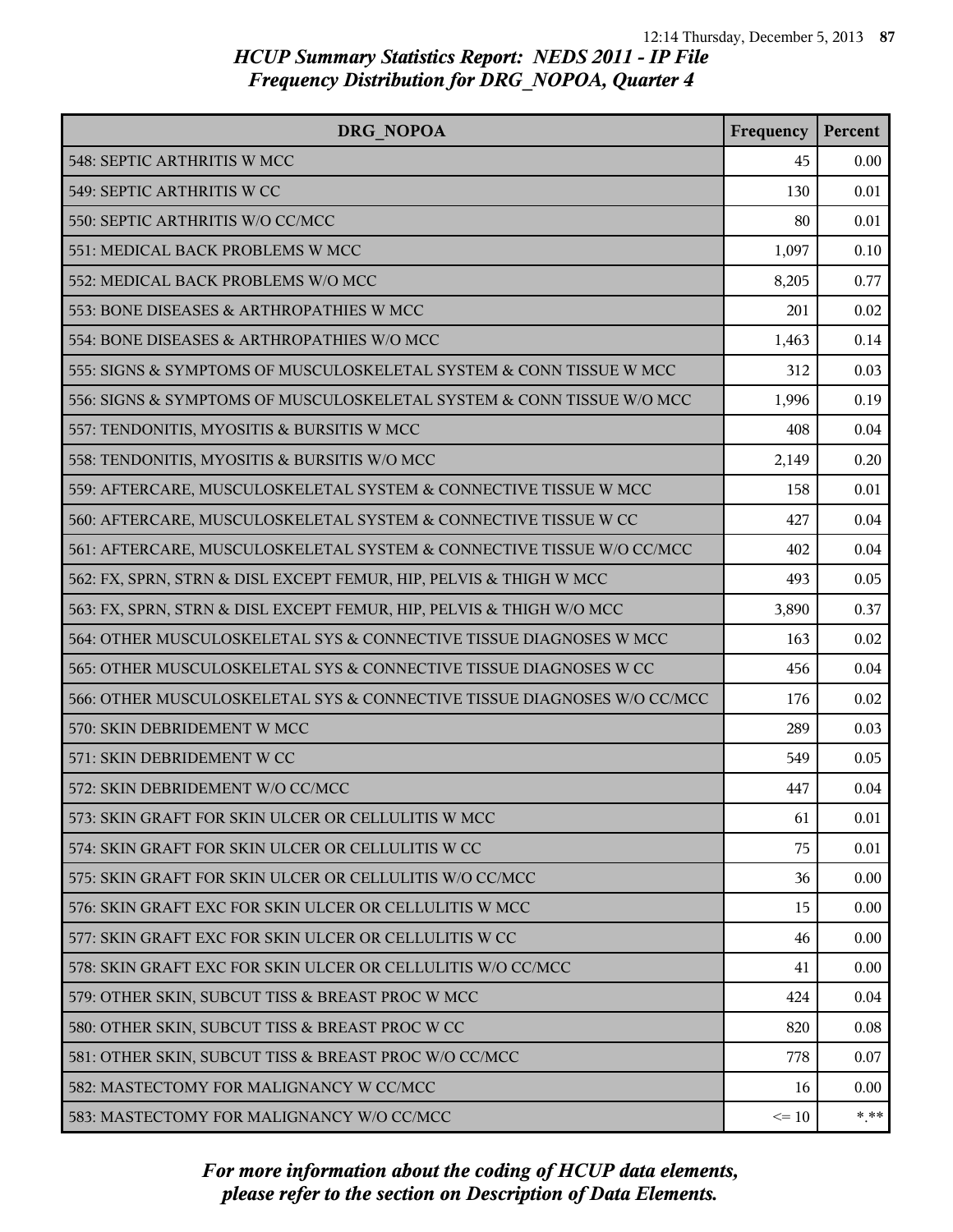| <b>DRG NOPOA</b>                                                           | Frequency | Percent |
|----------------------------------------------------------------------------|-----------|---------|
| 584: BREAST BIOPSY, LOCAL EXCISION & OTHER BREAST PROCEDURES W CC/MCC      | 51        | 0.00    |
| 585: BREAST BIOPSY, LOCAL EXCISION & OTHER BREAST PROCEDURES W/O CC/MCC    | 54        | 0.01    |
| 592: SKIN ULCERS W MCC                                                     | 491       | 0.05    |
| 593: SKIN ULCERS W CC                                                      | 565       | 0.05    |
| 594: SKIN ULCERS W/O CC/MCC                                                | 93        | 0.01    |
| 595: MAJOR SKIN DISORDERS W MCC                                            | 101       | 0.01    |
| 596: MAJOR SKIN DISORDERS W/O MCC                                          | 558       | 0.05    |
| 597: MALIGNANT BREAST DISORDERS W MCC                                      | 67        | 0.01    |
| 598: MALIGNANT BREAST DISORDERS W CC                                       | 145       | 0.01    |
| 599: MALIGNANT BREAST DISORDERS W/O CC/MCC                                 | 24        | 0.00    |
| 600: NON-MALIGNANT BREAST DISORDERS W CC/MCC                               | 167       | 0.02    |
| 601: NON-MALIGNANT BREAST DISORDERS W/O CC/MCC                             | 297       | 0.03    |
| 602: CELLULITIS W MCC                                                      | 2,116     | 0.20    |
| 603: CELLULITIS W/O MCC                                                    | 20,937    | 1.98    |
| 604: TRAUMA TO THE SKIN, SUBCUT TISS & BREAST W MCC                        | 308       | 0.03    |
| 605: TRAUMA TO THE SKIN, SUBCUT TISS & BREAST W/O MCC                      | 2,694     | 0.25    |
| 606: MINOR SKIN DISORDERS W MCC                                            | 146       | 0.01    |
| 607: MINOR SKIN DISORDERS W/O MCC                                          | 1,159     | 0.11    |
| 614: ADRENAL & PITUITARY PROCEDURES W CC/MCC                               | 24        | 0.00    |
| 615: ADRENAL & PITUITARY PROCEDURES W/O CC/MCC                             | $\leq 10$ | $* * *$ |
| 616: AMPUTAT OF LOWER LIMB FOR ENDOCRINE, NUTRIT, & METABOL DIS W MCC      | 132       | 0.01    |
| 617: AMPUTAT OF LOWER LIMB FOR ENDOCRINE, NUTRIT, & METABOL DIS W CC       | 706       | 0.07    |
| 618: AMPUTAT OF LOWER LIMB FOR ENDOCRINE, NUTRIT, & METABOL DIS W/O CC/MCC | $\leq 10$ | * **    |
| 619: O.R. PROCEDURES FOR OBESITY W MCC                                     | $\leq 10$ | $* * *$ |
| 620: O.R. PROCEDURES FOR OBESITY W CC                                      | 12        | 0.00    |
| 621: O.R. PROCEDURES FOR OBESITY W/O CC/MCC                                | 11        | 0.00    |
| 622: SKIN GRAFTS & WOUND DEBRID FOR ENDOC, NUTRIT & METAB DIS W MCC        | 79        | 0.01    |
| 623: SKIN GRAFTS & WOUND DEBRID FOR ENDOC, NUTRIT & METAB DIS W CC         | 253       | 0.02    |
| 624: SKIN GRAFTS & WOUND DEBRID FOR ENDOC, NUTRIT & METAB DIS W/O CC/MCC   | 31        | 0.00    |
| 625: THYROID, PARATHYROID & THYROGLOSSAL PROCEDURES W MCC                  | 16        | 0.00    |
| 626: THYROID, PARATHYROID & THYROGLOSSAL PROCEDURES W CC                   | 32        | 0.00    |
| 627: THYROID, PARATHYROID & THYROGLOSSAL PROCEDURES W/O CC/MCC             | 23        | 0.00    |
| 628: OTHER ENDOCRINE, NUTRIT & METAB O.R. PROC W MCC                       | 245       | 0.02    |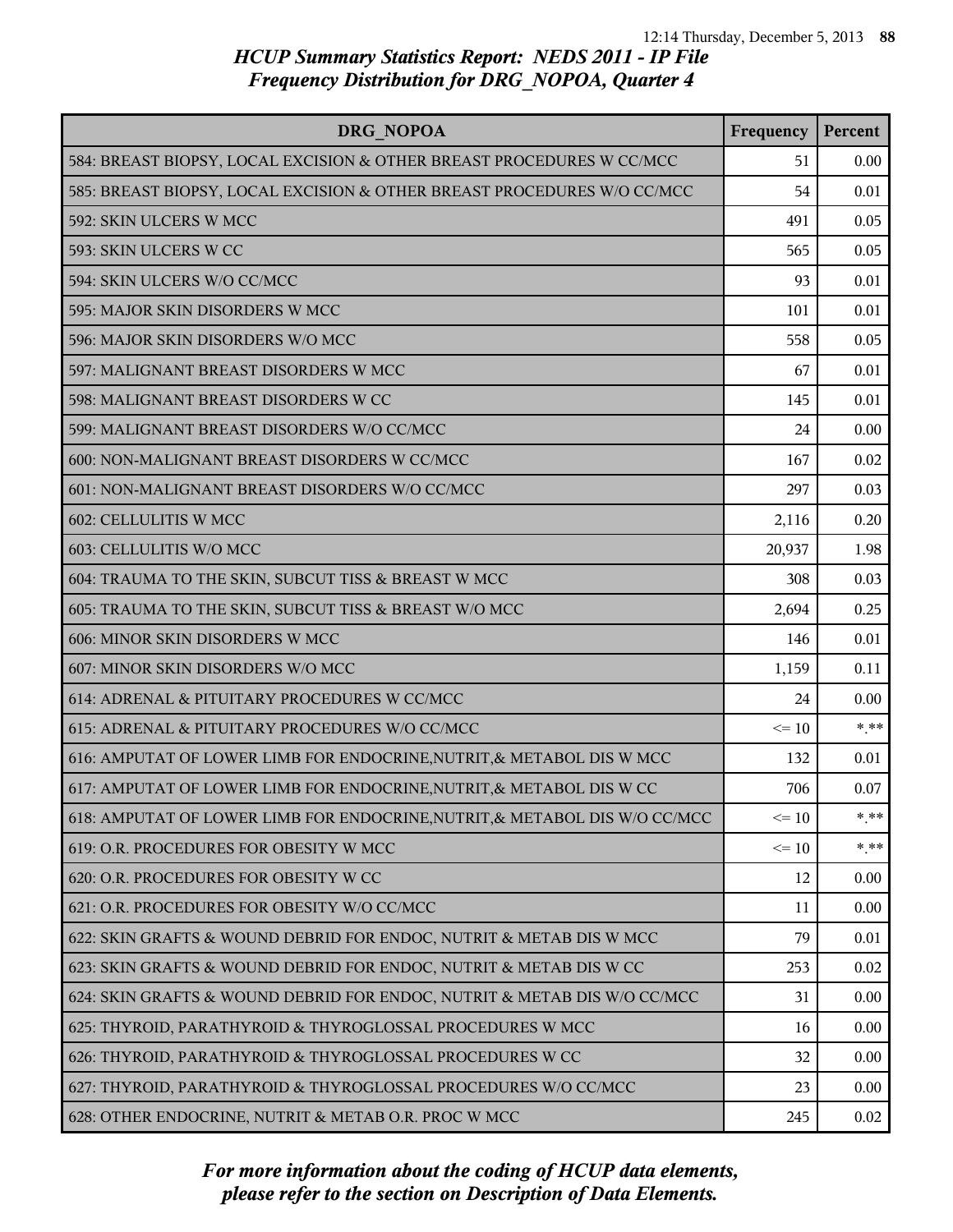| DRG NOPOA                                                                 | Frequency | Percent |
|---------------------------------------------------------------------------|-----------|---------|
| 629: OTHER ENDOCRINE, NUTRIT & METAB O.R. PROC W CC                       | 441       | 0.04    |
| 630: OTHER ENDOCRINE, NUTRIT & METAB O.R. PROC W/O CC/MCC                 | 19        | 0.00    |
| 637: DIABETES W MCC                                                       | 2,587     | 0.24    |
| 638: DIABETES W CC                                                        | 8,631     | 0.82    |
| 639: DIABETES W/O CC/MCC                                                  | 5,941     | 0.56    |
| 640: MISC DISORDERS OF NUTRITION, METABOLISM, FLUIDS/ELECTROLYTES W MCC   | 4,762     | 0.45    |
| 641: MISC DISORDERS OF NUTRITION, METABOLISM, FLUIDS/ELECTROLYTES W/O MCC | 13,665    | 1.29    |
| 642: INBORN AND OTHER DISORDERS OF METABOLISM                             | 289       | 0.03    |
| 643: ENDOCRINE DISORDERS W MCC                                            | 599       | 0.06    |
| 644: ENDOCRINE DISORDERS W CC                                             | 1,307     | 0.12    |
| 645: ENDOCRINE DISORDERS W/O CC/MCC                                       | 773       | 0.07    |
| <b>652: KIDNEY TRANSPLANT</b>                                             | 35        | 0.00    |
| 653: MAJOR BLADDER PROCEDURES W MCC                                       | 29        | 0.00    |
| 654: MAJOR BLADDER PROCEDURES W CC                                        | 20        | 0.00    |
| 655: MAJOR BLADDER PROCEDURES W/O CC/MCC                                  | $\leq 10$ | $*$ **  |
| 656: KIDNEY & URETER PROCEDURES FOR NEOPLASM W MCC                        | 50        | 0.00    |
| 657: KIDNEY & URETER PROCEDURES FOR NEOPLASM W CC                         | 103       | 0.01    |
| 658: KIDNEY & URETER PROCEDURES FOR NEOPLASM W/O CC/MCC                   | 14        | 0.00    |
| 659: KIDNEY & URETER PROCEDURES FOR NON-NEOPLASM W MCC                    | 204       | 0.02    |
| 660: KIDNEY & URETER PROCEDURES FOR NON-NEOPLASM W CC                     | 467       | 0.04    |
| 661: KIDNEY & URETER PROCEDURES FOR NON-NEOPLASM W/O CC/MCC               | 64        | 0.01    |
| 662: MINOR BLADDER PROCEDURES W MCC                                       | 47        | 0.00    |
| 663: MINOR BLADDER PROCEDURES W CC                                        | 87        | 0.01    |
| 664: MINOR BLADDER PROCEDURES W/O CC/MCC                                  | 24        | 0.00    |
| <b>665: PROSTATECTOMY W MCC</b>                                           | 35        | 0.00    |
| <b>666: PROSTATECTOMY W CC</b>                                            | 93        | 0.01    |
| 667: PROSTATECTOMY W/O CC/MCC                                             | 23        | 0.00    |
| 668: TRANSURETHRAL PROCEDURES W MCC                                       | 249       | 0.02    |
| 669: TRANSURETHRAL PROCEDURES W CC                                        | 1,986     | 0.19    |
| 670: TRANSURETHRAL PROCEDURES W/O CC/MCC                                  | 538       | 0.05    |
| 671: URETHRAL PROCEDURES W CC/MCC                                         | 36        | 0.00    |
| 672: URETHRAL PROCEDURES W/O CC/MCC                                       | 18        | 0.00    |
| 673: OTHER KIDNEY & URINARY TRACT PROCEDURES W MCC                        | 717       | 0.07    |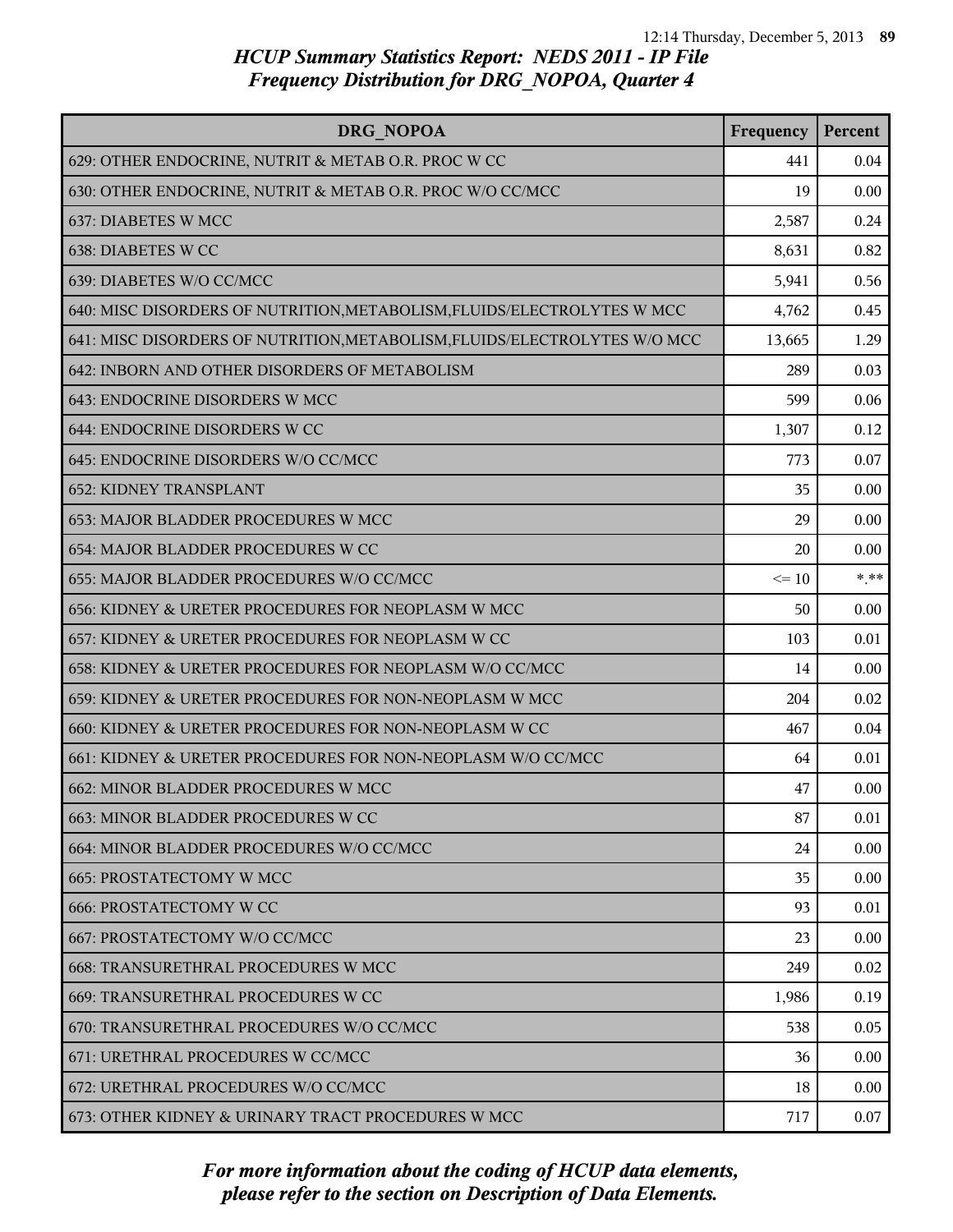| DRG NOPOA                                                               | Frequency | Percent  |
|-------------------------------------------------------------------------|-----------|----------|
| 674: OTHER KIDNEY & URINARY TRACT PROCEDURES W CC                       | 521       | 0.05     |
| 675: OTHER KIDNEY & URINARY TRACT PROCEDURES W/O CC/MCC                 | 50        | 0.00     |
| 682: RENAL FAILURE W MCC                                                | 8,476     | 0.80     |
| 683: RENAL FAILURE W CC                                                 | 12,812    | 1.21     |
| 684: RENAL FAILURE W/O CC/MCC                                           | 2,529     | 0.24     |
| <b>685: ADMIT FOR RENAL DIALYSIS</b>                                    | 166       | 0.02     |
| 686: KIDNEY & URINARY TRACT NEOPLASMS W MCC                             | 91        | 0.01     |
| 687: KIDNEY & URINARY TRACT NEOPLASMS W CC                              | 295       | 0.03     |
| 688: KIDNEY & URINARY TRACT NEOPLASMS W/O CC/MCC                        | 59        | 0.01     |
| 689: KIDNEY & URINARY TRACT INFECTIONS W MCC                            | 5,950     | 0.56     |
| 690: KIDNEY & URINARY TRACT INFECTIONS W/O MCC                          | 20,917    | 1.98     |
| 691: URINARY STONES W ESW LITHOTRIPSY W CC/MCC                          | 197       | 0.02     |
| 692: URINARY STONES W ESW LITHOTRIPSY W/O CC/MCC                        | 52        | 0.00     |
| 693: URINARY STONES W/O ESW LITHOTRIPSY W MCC                           | 277       | 0.03     |
| 694: URINARY STONES W/O ESW LITHOTRIPSY W/O MCC                         | 3,878     | 0.37     |
| 695: KIDNEY & URINARY TRACT SIGNS & SYMPTOMS W MCC                      | 131       | 0.01     |
| 696: KIDNEY & URINARY TRACT SIGNS & SYMPTOMS W/O MCC                    | 952       | 0.09     |
| 697: URETHRAL STRICTURE                                                 | 42        | 0.00     |
| 698: OTHER KIDNEY & URINARY TRACT DIAGNOSES W MCC                       | 2,387     | 0.23     |
| 699: OTHER KIDNEY & URINARY TRACT DIAGNOSES W CC                        | 2,649     | 0.25     |
| 700: OTHER KIDNEY & URINARY TRACT DIAGNOSES W/O CC/MCC                  | 802       | 0.08     |
| 707: MAJOR MALE PELVIC PROCEDURES W CC/MCC                              | 15        | 0.00     |
| 708: MAJOR MALE PELVIC PROCEDURES W/O CC/MCC                            | $\leq 10$ | * **     |
| 709: PENIS PROCEDURES W CC/MCC                                          | 39        | $0.00\,$ |
| 710: PENIS PROCEDURES W/O CC/MCC                                        | 45        | 0.00     |
| 711: TESTES PROCEDURES W CC/MCC                                         | 90        | 0.01     |
| 712: TESTES PROCEDURES W/O CC/MCC                                       | 134       | 0.01     |
| 713: TRANSURETHRAL PROSTATECTOMY W CC/MCC                               | 169       | 0.02     |
| 714: TRANSURETHRAL PROSTATECTOMY W/O CC/MCC                             | 59        | 0.01     |
| 715: OTHER MALE REPRODUCTIVE SYSTEM O.R. PROC FOR MALIGNANCY W CC/MCC   | 33        | 0.00     |
| 716: OTHER MALE REPRODUCTIVE SYSTEM O.R. PROC FOR MALIGNANCY W/O CC/MCC | $\leq 10$ | * **     |
| 717: OTHER MALE REPRODUCTIVE SYSTEM O.R. PROC EXC MALIGNANCY W CC/MCC   | 72        | 0.01     |
| 718: OTHER MALE REPRODUCTIVE SYSTEM O.R. PROC EXC MALIGNANCY W/O CC/MCC | 24        | 0.00     |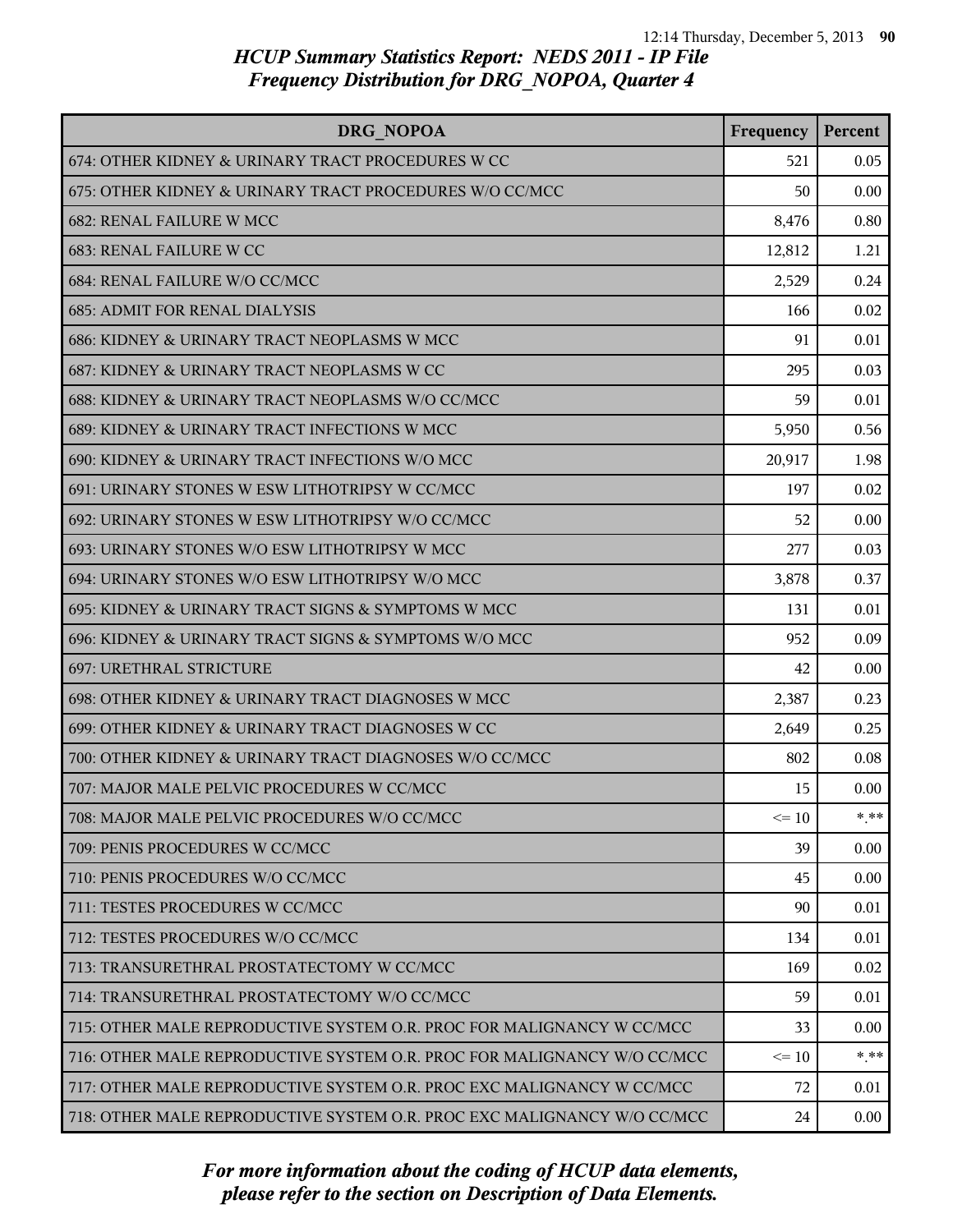| DRG NOPOA                                                               | Frequency | Percent |
|-------------------------------------------------------------------------|-----------|---------|
| 722: MALIGNANCY, MALE REPRODUCTIVE SYSTEM W MCC                         | 35        | 0.00    |
| 723: MALIGNANCY, MALE REPRODUCTIVE SYSTEM W CC                          | 110       | 0.01    |
| 724: MALIGNANCY, MALE REPRODUCTIVE SYSTEM W/O CC/MCC                    | $\leq 10$ | $* * *$ |
| 725: BENIGN PROSTATIC HYPERTROPHY W MCC                                 | 49        | 0.00    |
| 726: BENIGN PROSTATIC HYPERTROPHY W/O MCC                               | 343       | 0.03    |
| 727: INFLAMMATION OF THE MALE REPRODUCTIVE SYSTEM W MCC                 | 161       | 0.02    |
| 728: INFLAMMATION OF THE MALE REPRODUCTIVE SYSTEM W/O MCC               | 1,015     | 0.10    |
| 729: OTHER MALE REPRODUCTIVE SYSTEM DIAGNOSES W CC/MCC                  | 85        | 0.01    |
| 730: OTHER MALE REPRODUCTIVE SYSTEM DIAGNOSES W/O CC/MCC                | 75        | 0.01    |
| 734: PELVIC EVISCERATION, RAD HYSTERECTOMY & RAD VULVECTOMY W CC/MCC    | $\leq 10$ | $* * *$ |
| 735: PELVIC EVISCERATION, RAD HYSTERECTOMY & RAD VULVECTOMY W/O CC/MCC  | $\leq 10$ | $***$   |
| 736: UTERINE & ADNEXA PROC FOR OVARIAN OR ADNEXAL MALIGNANCY W MCC      | 20        | 0.00    |
| 737: UTERINE & ADNEXA PROC FOR OVARIAN OR ADNEXAL MALIGNANCY W CC       | 55        | 0.01    |
| 738: UTERINE & ADNEXA PROC FOR OVARIAN OR ADNEXAL MALIGNANCY W/O CC/MCC | $\leq 10$ | $* * *$ |
| 739: UTERINE, ADNEXA PROC FOR NON-OVARIAN/ADNEXAL MALIG W MCC           | 12        | 0.00    |
| 740: UTERINE, ADNEXA PROC FOR NON-OVARIAN/ADNEXAL MALIG W CC            | 25        | 0.00    |
| 741: UTERINE, ADNEXA PROC FOR NON-OVARIAN/ADNEXAL MALIG W/O CC/MCC      | 11        | 0.00    |
| 742: UTERINE & ADNEXA PROC FOR NON-MALIGNANCY W CC/MCC                  | 601       | 0.06    |
| 743: UTERINE & ADNEXA PROC FOR NON-MALIGNANCY W/O CC/MCC                | 698       | 0.07    |
| 744: D&C, CONIZATION, LAPAROSCOPY & TUBAL INTERRUPTION W CC/MCC         | 216       | 0.02    |
| 745: D&C, CONIZATION, LAPAROSCOPY & TUBAL INTERRUPTION W/O CC/MCC       | 231       | 0.02    |
| 746: VAGINA, CERVIX & VULVA PROCEDURES W CC/MCC                         | 124       | 0.01    |
| 747: VAGINA, CERVIX & VULVA PROCEDURES W/O CC/MCC                       | 153       | 0.01    |
| 748: FEMALE REPRODUCTIVE SYSTEM RECONSTRUCTIVE PROCEDURES               | $\leq 10$ | $*$ **  |
| 749: OTHER FEMALE REPRODUCTIVE SYSTEM O.R. PROCEDURES W CC/MCC          | 79        | 0.01    |
| 750: OTHER FEMALE REPRODUCTIVE SYSTEM O.R. PROCEDURES W/O CC/MCC        | 40        | 0.00    |
| 754: MALIGNANCY, FEMALE REPRODUCTIVE SYSTEM W MCC                       | 101       | 0.01    |
| 755: MALIGNANCY, FEMALE REPRODUCTIVE SYSTEM W CC                        | 338       | 0.03    |
| 756: MALIGNANCY, FEMALE REPRODUCTIVE SYSTEM W/O CC/MCC                  | 36        | 0.00    |
| 757: INFECTIONS, FEMALE REPRODUCTIVE SYSTEM W MCC                       | 133       | 0.01    |
| 758: INFECTIONS, FEMALE REPRODUCTIVE SYSTEM W CC                        | 358       | 0.03    |
| 759: INFECTIONS, FEMALE REPRODUCTIVE SYSTEM W/O CC/MCC                  | 541       | 0.05    |
| 760: MENSTRUAL & OTHER FEMALE REPRODUCTIVE SYSTEM DISORDERS W CC/MCC    | 546       | 0.05    |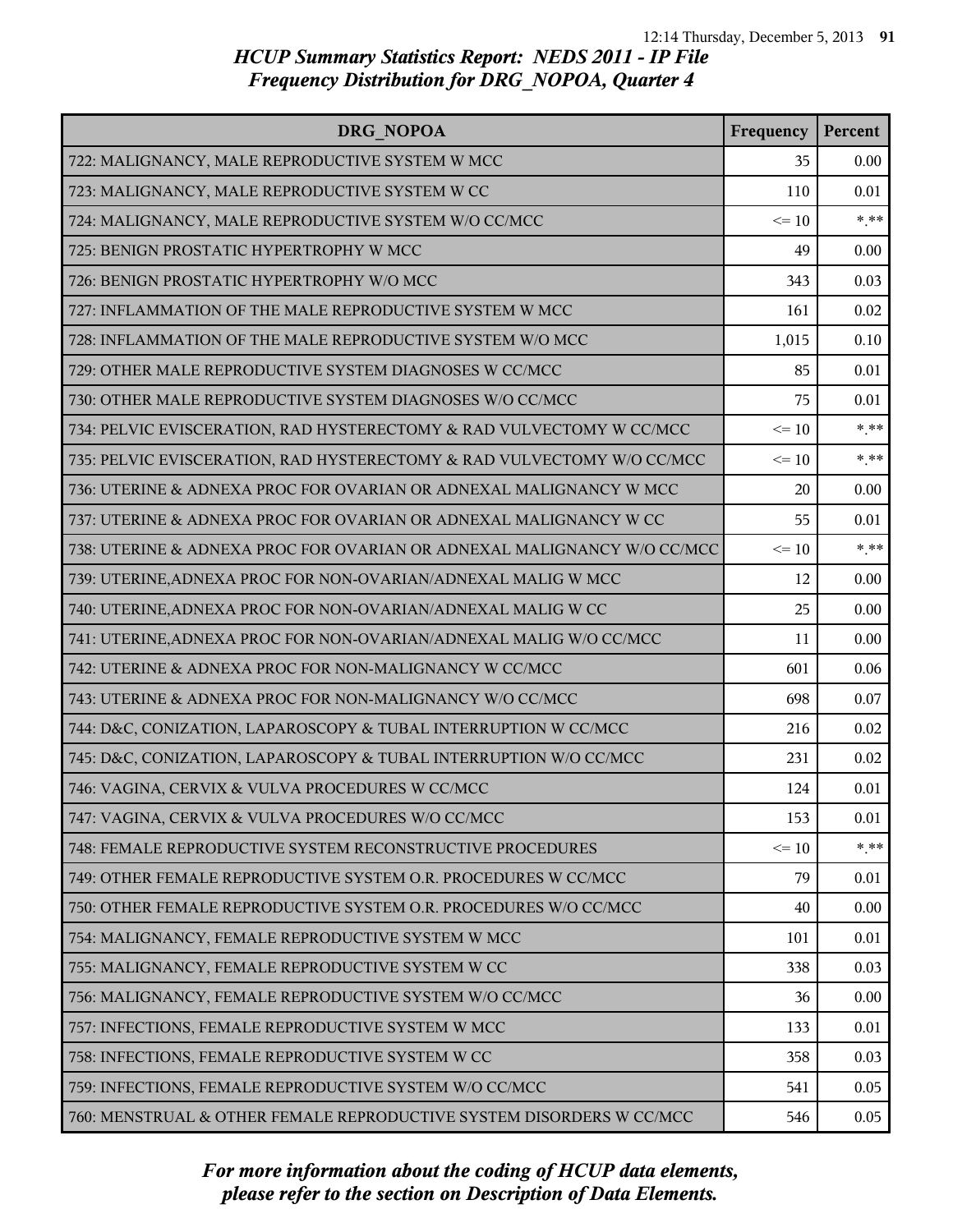| DRG NOPOA                                                                | Frequency | Percent |
|--------------------------------------------------------------------------|-----------|---------|
| 761: MENSTRUAL & OTHER FEMALE REPRODUCTIVE SYSTEM DISORDERS W/O CC/MCC   | 717       | 0.07    |
| 765: CESAREAN SECTION W CC/MCC                                           | 1,780     | 0.17    |
| 766: CESAREAN SECTION W/O CC/MCC                                         | 1,965     | 0.19    |
| 767: VAGINAL DELIVERY W STERILIZATION &/OR D&C                           | 250       | 0.02    |
| 768: VAGINAL DELIVERY W O.R. PROC EXCEPT STERIL &/OR D&C                 | 12        | 0.00    |
| 769: POSTPARTUM & POST ABORTION DIAGNOSES W O.R. PROCEDURE               | 486       | 0.05    |
| 770: ABORTION W D&C, ASPIRATION CURETTAGE OR HYSTEROTOMY                 | 580       | 0.05    |
| 774: VAGINAL DELIVERY W COMPLICATING DIAGNOSES                           | 1,493     | 0.14    |
| 775: VAGINAL DELIVERY W/O COMPLICATING DIAGNOSES                         | 8,873     | 0.84    |
| 776: POSTPARTUM & POST ABORTION DIAGNOSES W/O O.R. PROCEDURE             | 1,692     | 0.16    |
| 777: ECTOPIC PREGNANCY                                                   | 885       | 0.08    |
| 778: THREATENED ABORTION                                                 | 445       | 0.04    |
| 779: ABORTION W/O D&C                                                    | 357       | 0.03    |
| 780: FALSE LABOR                                                         | 40        | 0.00    |
| 781: OTHER ANTEPARTUM DIAGNOSES W MEDICAL COMPLICATIONS                  | 3,895     | 0.37    |
| 782: OTHER ANTEPARTUM DIAGNOSES W/O MEDICAL COMPLICATIONS                | 305       | 0.03    |
| 789: NEONATES, DIED OR TRANSFERRED TO ANOTHER ACUTE CARE FACILITY        | 64        | 0.01    |
| 790: EXTREME IMMATURITY OR RESPIRATORY DISTRESS SYNDROME, NEONATE        | 32        | 0.00    |
| 791: PREMATURITY W MAJOR PROBLEMS                                        | 32        | 0.00    |
| 792: PREMATURITY W/O MAJOR PROBLEMS                                      | 60        | 0.01    |
| 793: FULL TERM NEONATE W MAJOR PROBLEMS                                  | 749       | 0.07    |
| 794: NEONATE W OTHER SIGNIFICANT PROBLEMS                                | 870       | 0.08    |
| 795: NORMAL NEWBORN                                                      | 370       | 0.03    |
| 799: SPLENECTOMY W MCC                                                   | 78        | 0.01    |
| 800: SPLENECTOMY W CC                                                    | 42        | 0.00    |
| 801: SPLENECTOMY W/O CC/MCC                                              | 16        | 0.00    |
| 802: OTHER O.R. PROC OF THE BLOOD & BLOOD FORMING ORGANS W MCC           | 63        | 0.01    |
| 803: OTHER O.R. PROC OF THE BLOOD & BLOOD FORMING ORGANS W CC            | 99        | 0.01    |
| 804: OTHER O.R. PROC OF THE BLOOD & BLOOD FORMING ORGANS W/O CC/MCC      | 51        | 0.00    |
| 808: MAJOR HEMATOL/IMMUN DIAG EXC SICKLE CELL CRISIS & COAGUL W MCC      | 699       | 0.07    |
| 809: MAJOR HEMATOL/IMMUN DIAG EXC SICKLE CELL CRISIS & COAGUL W CC       | 2,030     | 0.19    |
| 810: MAJOR HEMATOL/IMMUN DIAG EXC SICKLE CELL CRISIS & COAGUL W/O CC/MCC | 520       | 0.05    |
| 811: RED BLOOD CELL DISORDERS W MCC                                      | 2,771     | 0.26    |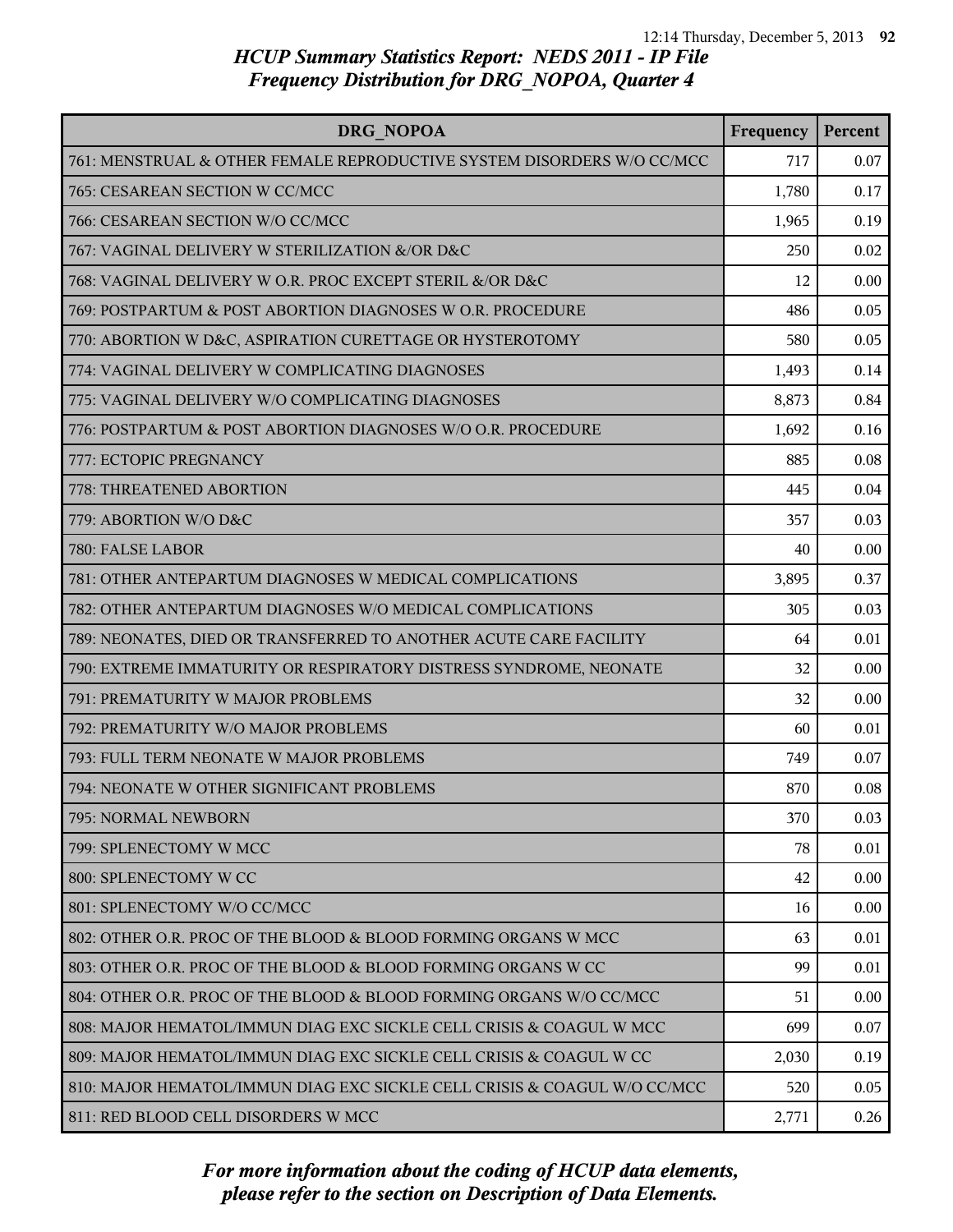| <b>DRG NOPOA</b>                                                          | Frequency | Percent |
|---------------------------------------------------------------------------|-----------|---------|
| 812: RED BLOOD CELL DISORDERS W/O MCC                                     | 11,836    | 1.12    |
| 813: COAGULATION DISORDERS                                                | 1,090     | 0.10    |
| 814: RETICULOENDOTHELIAL & IMMUNITY DISORDERS W MCC                       | 152       | 0.01    |
| 815: RETICULOENDOTHELIAL & IMMUNITY DISORDERS W CC                        | 462       | 0.04    |
| 816: RETICULOENDOTHELIAL & IMMUNITY DISORDERS W/O CC/MCC                  | 409       | 0.04    |
| 820: LYMPHOMA & LEUKEMIA W MAJOR O.R. PROCEDURE W MCC                     | 86        | 0.01    |
| 821: LYMPHOMA & LEUKEMIA W MAJOR O.R. PROCEDURE W CC                      | 57        | 0.01    |
| 822: LYMPHOMA & LEUKEMIA W MAJOR O.R. PROCEDURE W/O CC/MCC                | $\leq 10$ | $***$   |
| 823: LYMPHOMA & NON-ACUTE LEUKEMIA W OTHER O.R. PROC W MCC                | 135       | 0.01    |
| 824: LYMPHOMA & NON-ACUTE LEUKEMIA W OTHER O.R. PROC W CC                 | 237       | 0.02    |
| 825: LYMPHOMA & NON-ACUTE LEUKEMIA W OTHER O.R. PROC W/O CC/MCC           | 75        | 0.01    |
| 826: MYELOPROLIF DISORD OR POORLY DIFF NEOPL W MAJ O.R. PROC W MCC        | 33        | 0.00    |
| 827: MYELOPROLIF DISORD OR POORLY DIFF NEOPL W MAJ O.R. PROC W CC         | 21        | 0.00    |
| 828: MYELOPROLIF DISORD OR POORLY DIFF NEOPL W MAJ O.R. PROC W/O CC/MCC   | $\leq 10$ | $*$ **  |
| 829: MYELOPROLIF DISORD OR POORLY DIFF NEOPL W OTHER O.R. PROC W CC/MCC   | 33        | 0.00    |
| 830: MYELOPROLIF DISORD OR POORLY DIFF NEOPL W OTHER O.R. PROC W/O CC/MCC | $\leq 10$ | $* * *$ |
| 834: ACUTE LEUKEMIA W/O MAJOR O.R. PROCEDURE W MCC                        | 290       | 0.03    |
| 835: ACUTE LEUKEMIA W/O MAJOR O.R. PROCEDURE W CC                         | 251       | 0.02    |
| 836: ACUTE LEUKEMIA W/O MAJOR O.R. PROCEDURE W/O CC/MCC                   | 145       | 0.01    |
| 837: CHEMO W ACUTE LEUKEMIA AS SDX OR W HIGH DOSE CHEMO AGENT W MCC       | $\leq$ 10 | $***$   |
| 838: CHEMO W ACUTE LEUKEMIA AS SDX W CC OR HIGH DOSE CHEMO AGENT          | $\leq 10$ | $***$   |
| 839: CHEMO W ACUTE LEUKEMIA AS SDX W/O CC/MCC                             | 11        | 0.00    |
| 840: LYMPHOMA & NON-ACUTE LEUKEMIA W MCC                                  | 541       | 0.05    |
| 841: LYMPHOMA & NON-ACUTE LEUKEMIA W CC                                   | 697       | 0.07    |
| 842: LYMPHOMA & NON-ACUTE LEUKEMIA W/O CC/MCC                             | 260       | 0.02    |
| 843: OTHER MYELOPROLIF DIS OR POORLY DIFF NEOPL DIAG W MCC                | 152       | 0.01    |
| 844: OTHER MYELOPROLIF DIS OR POORLY DIFF NEOPL DIAG W CC                 | 274       | 0.03    |
| 845: OTHER MYELOPROLIF DIS OR POORLY DIFF NEOPL DIAG W/O CC/MCC           | 60        | 0.01    |
| 846: CHEMOTHERAPY W/O ACUTE LEUKEMIA AS SECONDARY DIAGNOSIS W MCC         | $\leq 10$ | $*$ **  |
| 847: CHEMOTHERAPY W/O ACUTE LEUKEMIA AS SECONDARY DIAGNOSIS W CC          | 44        | 0.00    |
| 848: CHEMOTHERAPY W/O ACUTE LEUKEMIA AS SECONDARY DIAGNOSIS W/O CC/MCC    | $\leq$ 10 | * **    |
| 849: RADIOTHERAPY                                                         | $\leq 10$ | * **    |
| 853: INFECTIOUS & PARASITIC DISEASES W O.R. PROCEDURE W MCC               | 4,496     | 0.42    |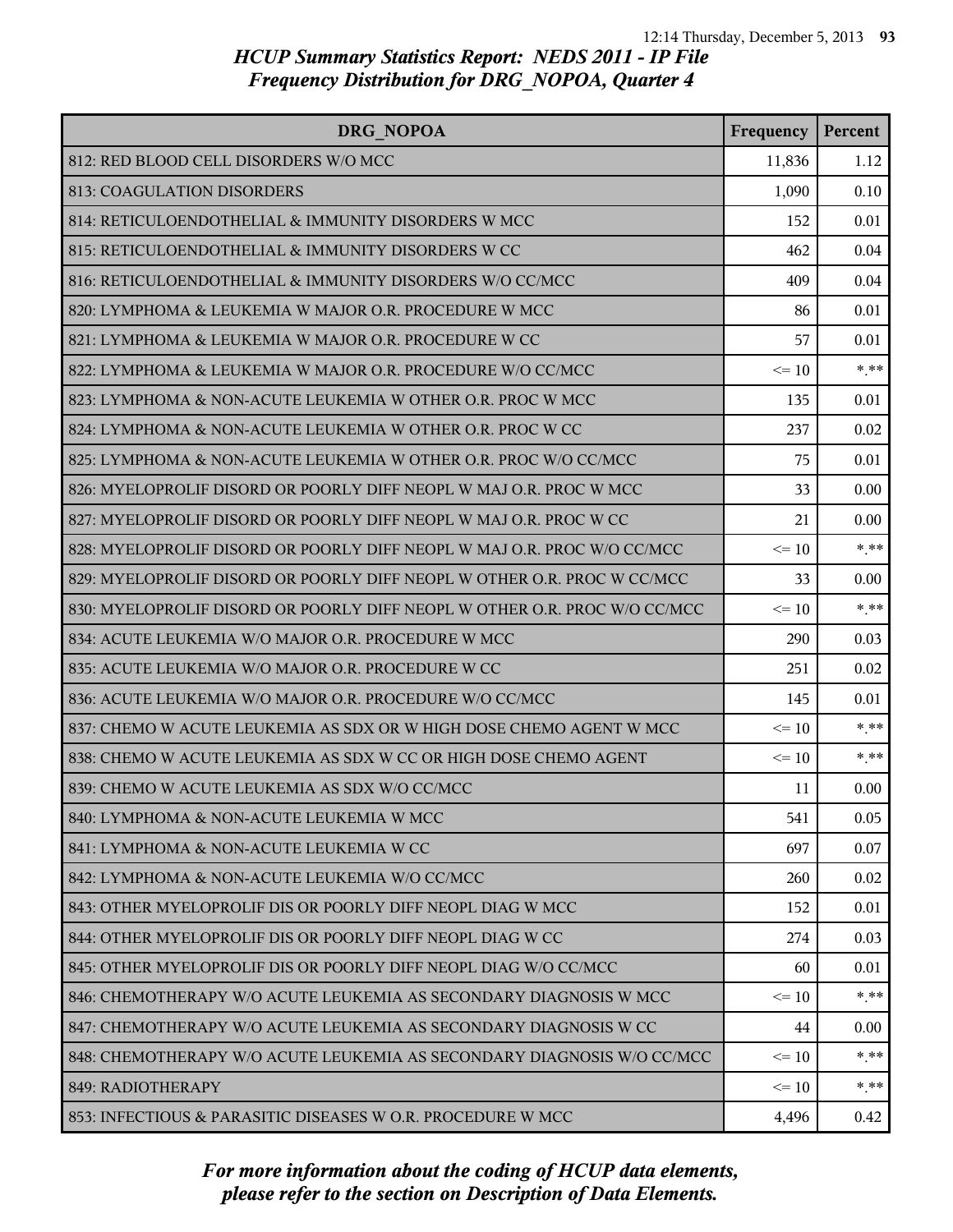| <b>DRG NOPOA</b>                                                         | Frequency | Percent |
|--------------------------------------------------------------------------|-----------|---------|
| 854: INFECTIOUS & PARASITIC DISEASES W O.R. PROCEDURE W CC               | 1,125     | 0.11    |
| 855: INFECTIOUS & PARASITIC DISEASES W O.R. PROCEDURE W/O CC/MCC         | 45        | 0.00    |
| 856: POSTOPERATIVE OR POST-TRAUMATIC INFECTIONS W O.R. PROC W MCC        | 456       | 0.04    |
| 857: POSTOPERATIVE OR POST-TRAUMATIC INFECTIONS W O.R. PROC W CC         | 663       | 0.06    |
| 858: POSTOPERATIVE OR POST-TRAUMATIC INFECTIONS W O.R. PROC W/O CC/MCC   | 133       | 0.01    |
| 862: POSTOPERATIVE & POST-TRAUMATIC INFECTIONS W MCC                     | 1,058     | 0.10    |
| 863: POSTOPERATIVE & POST-TRAUMATIC INFECTIONS W/O MCC                   | 2,197     | 0.21    |
| <b>864: FEVER</b>                                                        | 2,574     | 0.24    |
| 865: VIRAL ILLNESS W MCC                                                 | 218       | 0.02    |
| 866: VIRAL ILLNESS W/O MCC                                               | 1,825     | 0.17    |
| 867: OTHER INFECTIOUS & PARASITIC DISEASES DIAGNOSES W MCC               | 451       | 0.04    |
| 868: OTHER INFECTIOUS & PARASITIC DISEASES DIAGNOSES W CC                | 293       | 0.03    |
| 869: OTHER INFECTIOUS & PARASITIC DISEASES DIAGNOSES W/O CC/MCC          | 140       | 0.01    |
| 870: SEPTICEMIA OR SEVERE SEPSIS W MV 96+ HOURS                          | 2,659     | 0.25    |
| 871: SEPTICEMIA OR SEVERE SEPSIS W/O MV 96+ HOURS W MCC                  | 29,833    | 2.82    |
| 872: SEPTICEMIA OR SEVERE SEPSIS W/O MV 96+ HOURS W/O MCC                | 12,537    | 1.18    |
| 876: O.R. PROCEDURE W PRINCIPAL DIAGNOSES OF MENTAL ILLNESS              | 89        | 0.01    |
| 880: ACUTE ADJUSTMENT REACTION & PSYCHOSOCIAL DYSFUNCTION                | 1,601     | 0.15    |
| 881: DEPRESSIVE NEUROSES                                                 | 3,383     | 0.32    |
| 882: NEUROSES EXCEPT DEPRESSIVE                                          | 1,287     | 0.12    |
| 883: DISORDERS OF PERSONALITY & IMPULSE CONTROL                          | 322       | 0.03    |
| 884: ORGANIC DISTURBANCES & MENTAL RETARDATION                           | 1,841     | 0.17    |
| 885: PSYCHOSES                                                           | 33,371    | 3.15    |
| 886: BEHAVIORAL & DEVELOPMENTAL DISORDERS                                | 469       | 0.04    |
| 887: OTHER MENTAL DISORDER DIAGNOSES                                     | 67        | 0.01    |
| 894: ALCOHOL/DRUG ABUSE OR DEPENDENCE, LEFT AMA                          | 1,571     | 0.15    |
| 895: ALCOHOL/DRUG ABUSE OR DEPENDENCE W REHABILITATION THERAPY           | 319       | 0.03    |
| 896: ALCOHOL/DRUG ABUSE OR DEPENDENCE W/O REHABILITATION THERAPY W MCC   | 1,604     | 0.15    |
| 897: ALCOHOL/DRUG ABUSE OR DEPENDENCE W/O REHABILITATION THERAPY W/O MCC | 11,563    | 1.09    |
| 901: WOUND DEBRIDEMENTS FOR INJURIES W MCC                               | 45        | 0.00    |
| 902: WOUND DEBRIDEMENTS FOR INJURIES W CC                                | 135       | 0.01    |
| 903: WOUND DEBRIDEMENTS FOR INJURIES W/O CC/MCC                          | 64        | 0.01    |
| 904: SKIN GRAFTS FOR INJURIES W CC/MCC                                   | 125       | 0.01    |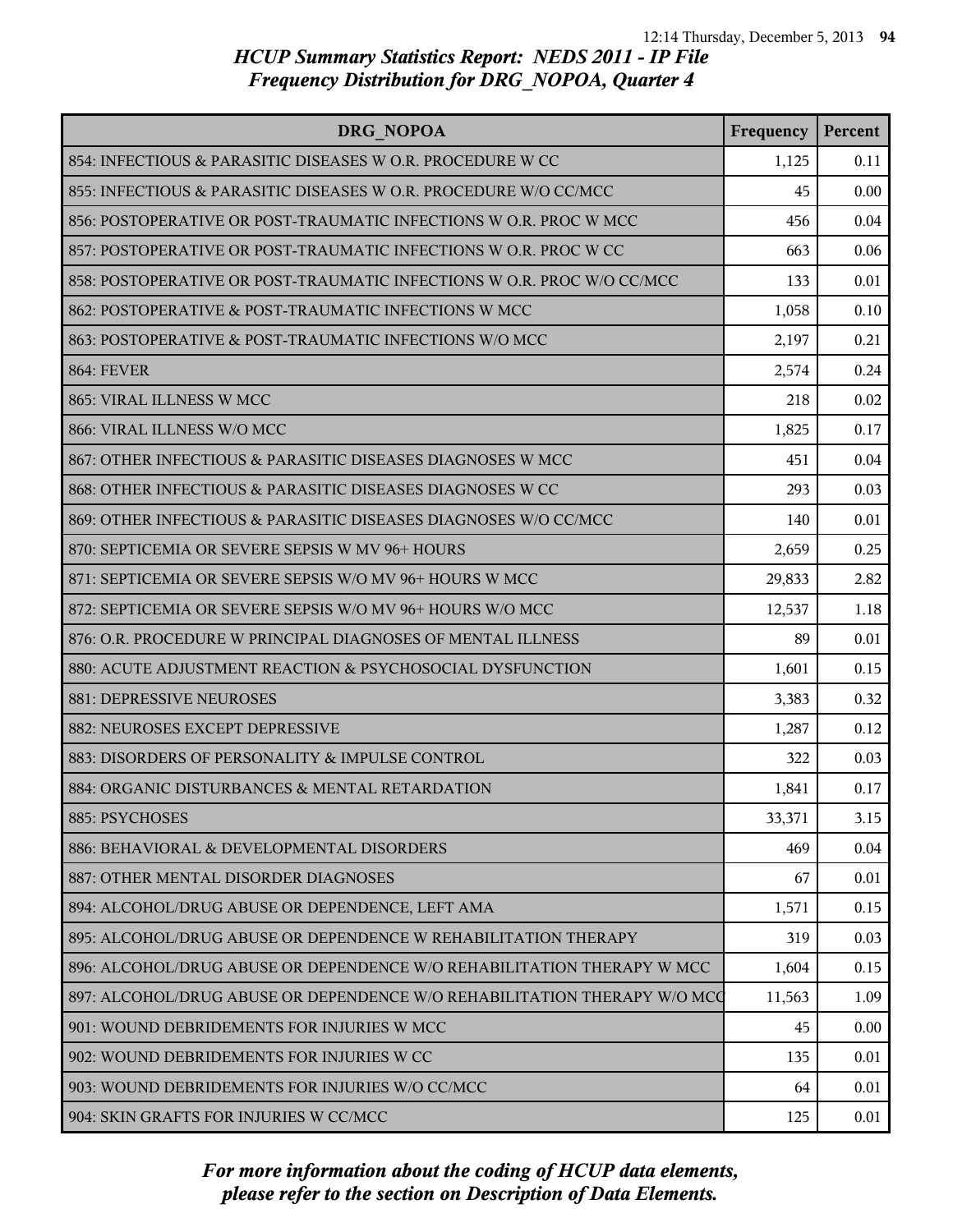| DRG NOPOA                                                                | Frequency | Percent |
|--------------------------------------------------------------------------|-----------|---------|
| 905: SKIN GRAFTS FOR INJURIES W/O CC/MCC                                 | 34        | 0.00    |
| 906: HAND PROCEDURES FOR INJURIES                                        | 349       | 0.03    |
| 907: OTHER O.R. PROCEDURES FOR INJURIES W MCC                            | 694       | 0.07    |
| 908: OTHER O.R. PROCEDURES FOR INJURIES W CC                             | 784       | 0.07    |
| 909: OTHER O.R. PROCEDURES FOR INJURIES W/O CC/MCC                       | 550       | 0.05    |
| 913: TRAUMATIC INJURY W MCC                                              | 107       | 0.01    |
| 914: TRAUMATIC INJURY W/O MCC                                            | 959       | 0.09    |
| 915: ALLERGIC REACTIONS W MCC                                            | 216       | 0.02    |
| 916: ALLERGIC REACTIONS W/O MCC                                          | 1,111     | 0.10    |
| 917: POISONING & TOXIC EFFECTS OF DRUGS W MCC                            | 4,702     | 0.44    |
| 918: POISONING & TOXIC EFFECTS OF DRUGS W/O MCC                          | 9,514     | 0.90    |
| 919: COMPLICATIONS OF TREATMENT W MCC                                    | 1,011     | 0.10    |
| 920: COMPLICATIONS OF TREATMENT W CC                                     | 1,547     | 0.15    |
| 921: COMPLICATIONS OF TREATMENT W/O CC/MCC                               | 857       | 0.08    |
| 922: OTHER INJURY, POISONING & TOXIC EFFECT DIAG W MCC                   | 194       | 0.02    |
| 923: OTHER INJURY, POISONING & TOXIC EFFECT DIAG W/O MCC                 | 482       | 0.05    |
| 927: EXTENSIVE BURNS OR FULL THICKNESS BURNS W MV 96+ HRS W SKIN GRAFT   | 26        | 0.00    |
| 928: FULL THICKNESS BURN W SKIN GRAFT OR INHAL INJ W CC/MCC              | 68        | 0.01    |
| 929: FULL THICKNESS BURN W SKIN GRAFT OR INHAL INJ W/O CC/MCC            | 37        | 0.00    |
| 933: EXTENSIVE BURNS OR FULL THICKNESS BURNS W MV 96+ HRS W/O SKIN GRAFT | $\leq 10$ | $***$   |
| 934: FULL THICKNESS BURN W/O SKIN GRFT OR INHAL INJ                      | 88        | 0.01    |
| 935: NON-EXTENSIVE BURNS                                                 | 543       | 0.05    |
| 939: O.R. PROC W DIAGNOSES OF OTHER CONTACT W HEALTH SERVICES W MCC      | 47        | 0.00    |
| 940: O.R. PROC W DIAGNOSES OF OTHER CONTACT W HEALTH SERVICES W CC       | 89        | 0.01    |
| 941: O.R. PROC W DIAGNOSES OF OTHER CONTACT W HEALTH SERVICES W/O CC/MCC | 18        | 0.00    |
| 945: REHABILITATION W CC/MCC                                             | 129       | 0.01    |
| 946: REHABILITATION W/O CC/MCC                                           | 36        | 0.00    |
| 947: SIGNS & SYMPTOMS W MCC                                              | 1,164     | 0.11    |
| 948: SIGNS & SYMPTOMS W/O MCC                                            | 5,669     | 0.54    |
| 949: AFTERCARE W CC/MCC                                                  | 31        | 0.00    |
| 950: AFTERCARE W/O CC/MCC                                                | $\leq$ 10 | $* * *$ |
| 951: OTHER FACTORS INFLUENCING HEALTH STATUS                             | 416       | 0.04    |
| 955: CRANIOTOMY FOR MULTIPLE SIGNIFICANT TRAUMA                          | 166       | 0.02    |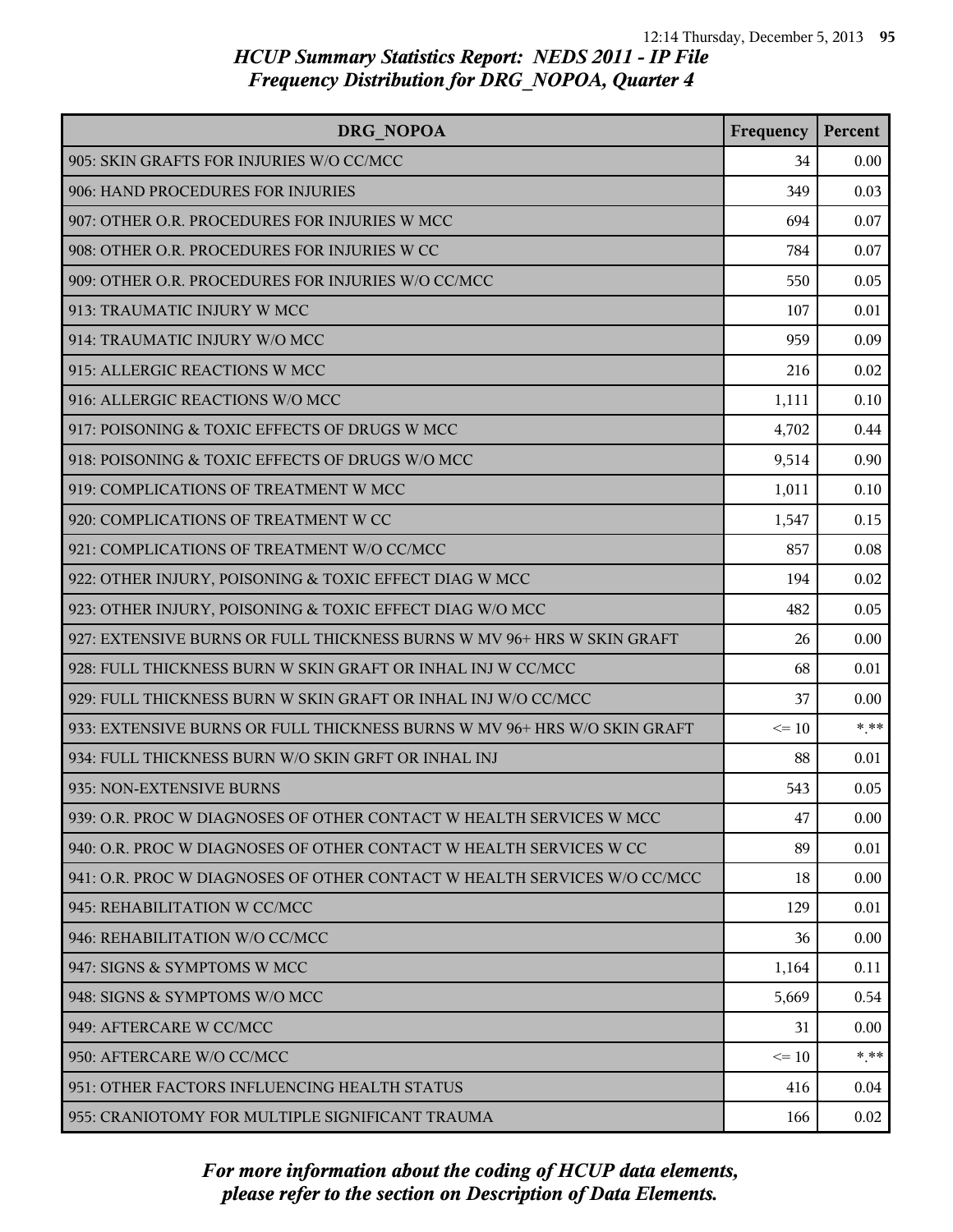| DRG NOPOA                                                                 | Frequency | Percent  |
|---------------------------------------------------------------------------|-----------|----------|
| 956: LIMB REATTACHMENT, HIP & FEMUR PROC FOR MULTIPLE SIGNIFICANT TRAUMA  | 756       | 0.07     |
| 957: OTHER O.R. PROCEDURES FOR MULTIPLE SIGNIFICANT TRAUMA W MCC          | 641       | 0.06     |
| 958: OTHER O.R. PROCEDURES FOR MULTIPLE SIGNIFICANT TRAUMA W CC           | 715       | 0.07     |
| 959: OTHER O.R. PROCEDURES FOR MULTIPLE SIGNIFICANT TRAUMA W/O CC/MCC     | 171       | 0.02     |
| 963: OTHER MULTIPLE SIGNIFICANT TRAUMA W MCC                              | 381       | 0.04     |
| 964: OTHER MULTIPLE SIGNIFICANT TRAUMA W CC                               | 779       | 0.07     |
| 965: OTHER MULTIPLE SIGNIFICANT TRAUMA W/O CC/MCC                         | 304       | 0.03     |
| 969: HIV W EXTENSIVE O.R. PROCEDURE W MCC                                 | 67        | 0.01     |
| 970: HIV W EXTENSIVE O.R. PROCEDURE W/O MCC                               | $\leq 10$ | $*$ $**$ |
| 974: HIV W MAJOR RELATED CONDITION W MCC                                  | 773       | 0.07     |
| 975: HIV W MAJOR RELATED CONDITION W CC                                   | 654       | 0.06     |
| 976: HIV W MAJOR RELATED CONDITION W/O CC/MCC                             | 271       | 0.03     |
| 977: HIV W OR W/O OTHER RELATED CONDITION                                 | 382       | 0.04     |
| 981: EXTENSIVE O.R. PROCEDURE UNRELATED TO PRINCIPAL DIAGNOSIS W MCC      | 1,847     | 0.17     |
| 982: EXTENSIVE O.R. PROCEDURE UNRELATED TO PRINCIPAL DIAGNOSIS W CC       | 1,403     | 0.13     |
| 983: EXTENSIVE O.R. PROCEDURE UNRELATED TO PRINCIPAL DIAGNOSIS W/O CC/MCC | 349       | 0.03     |
| 984: PROSTATIC O.R. PROCEDURE UNRELATED TO PRINCIPAL DIAGNOSIS W MCC      | 23        | 0.00     |
| 985: PROSTATIC O.R. PROCEDURE UNRELATED TO PRINCIPAL DIAGNOSIS W CC       | 38        | 0.00     |
| 986: PROSTATIC O.R. PROCEDURE UNRELATED TO PRINCIPAL DIAGNOSIS W/O CC/MCC | $\leq 10$ | $* * *$  |
| 987: NON-EXTENSIVE O.R. PROC UNRELATED TO PRINCIPAL DIAGNOSIS W MCC       | 569       | 0.05     |
| 988: NON-EXTENSIVE O.R. PROC UNRELATED TO PRINCIPAL DIAGNOSIS W CC        | 738       | 0.07     |
| 989: NON-EXTENSIVE O.R. PROC UNRELATED TO PRINCIPAL DIAGNOSIS W/O CC/MCC  | 339       | 0.03     |
| 998: PRINCIPAL DIAGNOSIS INVALID AS DISCHARGE DIAGNOSIS                   | $\leq 10$ | $***$    |
| 999: UNGROUPABLE                                                          | 88        | 0.01     |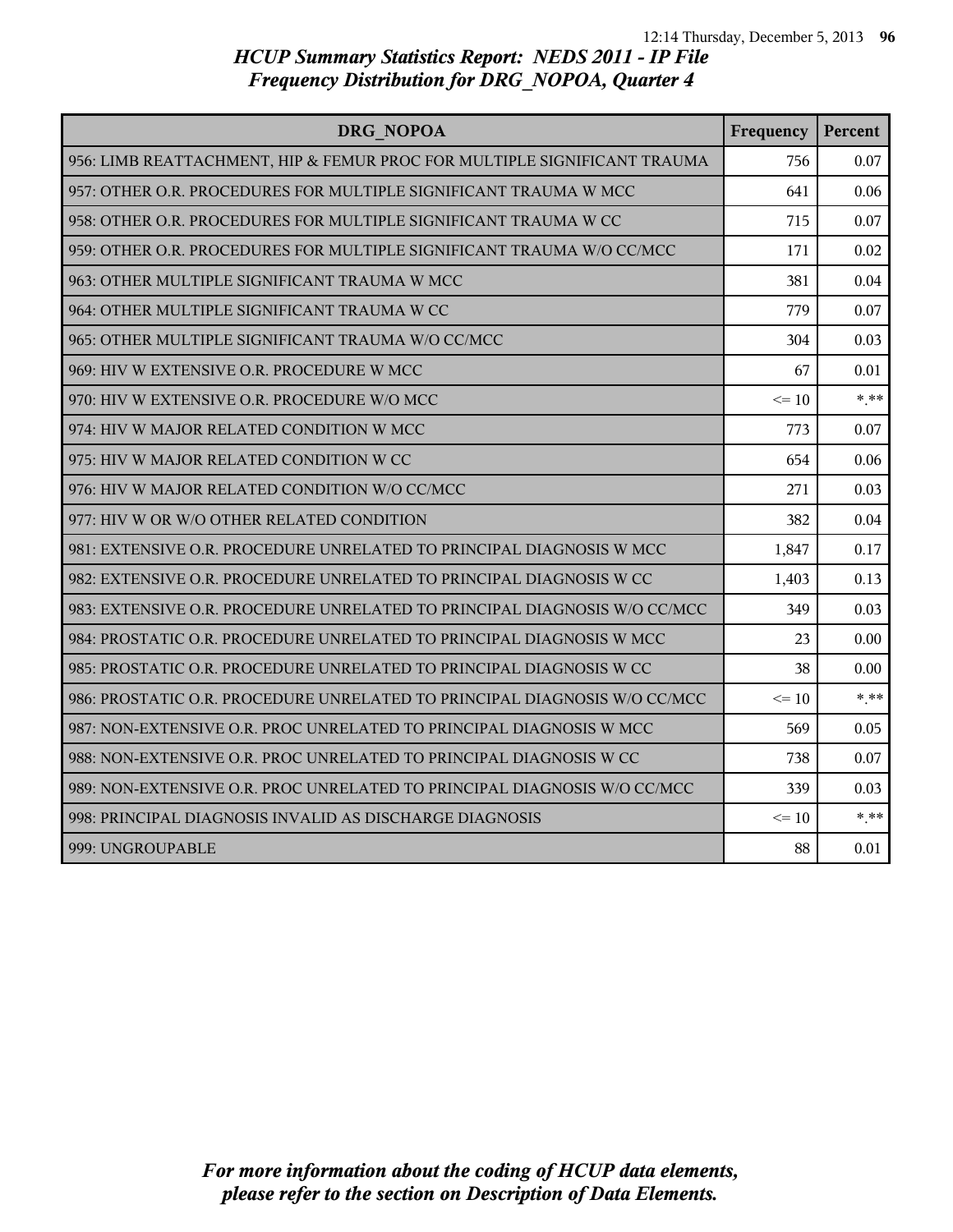| <b>LOS IP</b>       | Frequency | Percent |
|---------------------|-----------|---------|
| .C: Inconsistent    | 49        | 0.00    |
| 0 days              | 114,033   | 2.65    |
| $1$ day             | 640,046   | 14.86   |
| 2 days              | 838,160   | 19.46   |
| 3 days              | 725,310   | 16.84   |
| 4 days              | 515,370   | 11.96   |
| 5 days              | 360,454   | 8.37    |
| 6 days              | 258,644   | 6.00    |
| 7 days              | 190,977   | 4.43    |
| 8 days              | 136,297   | 3.16    |
| 9 days              | 99,148    | 2.30    |
| 10 days             | 75,882    | 1.76    |
| $11 -$<br>30 days   | 322,599   | 7.49    |
| $31 -$<br>60 days   | 25,250    | 0.59    |
| $61 -$<br>90 days   | 3,380     | 0.08    |
| $91 -$<br>120 days  | 977       | 0.02    |
| $121 -$<br>150 days | 371       | 0.01    |
| $151 -$<br>180 days | 196       | 0.00    |
| 181 - 210 days      | 106       | 0.00    |
| 211 - 240 days      | 50        | 0.00    |
| 241 - 270 days      | 26        | 0.00    |
| 271 - 300 days      | 29        | 0.00    |
| $301 -$<br>330 days | 21        | 0.00    |
| $331 -$<br>365 days | 14        | 0.00    |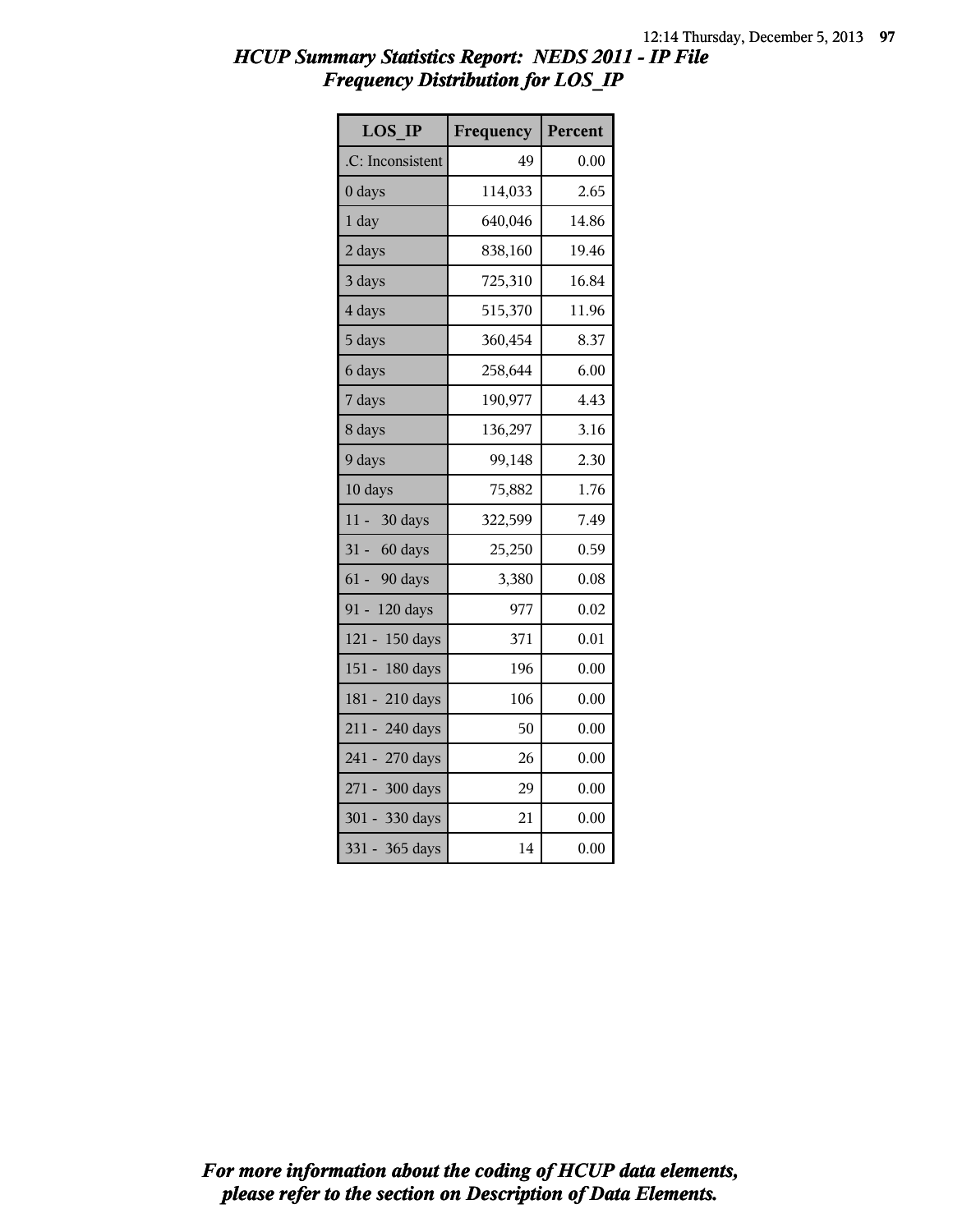| <b>MDC</b>                                                                            | Frequency | Percent |
|---------------------------------------------------------------------------------------|-----------|---------|
|                                                                                       | $\leq 10$ | $* * *$ |
| 0: PRINCIPAL DX CAN NOT BE ASSIGNED TO MDC                                            | 23,084    | 0.54    |
| 1: DISEASES & DISORDERS OF THE NERVOUS SYSTEM                                         | 352,240   | 8.18    |
| 2: DISEASES & DISORDERS OF THE EYE                                                    | 8,129     | 0.19    |
| 3: DISEASES & DISORDERS OF THE EAR, NOSE, MOUTH & THROAT                              | 55,736    | 1.29    |
| 4: DISEASES & DISORDERS OF THE RESPIRATORY SYSTEM                                     | 635,466   | 14.75   |
| 5: DISEASES & DISORDERS OF THE CIRCULATORY SYSTEM                                     | 790,832   | 18.36   |
| 6: DISEASES & DISORDERS OF THE DIGESTIVE SYSTEM                                       | 549,839   | 12.77   |
| 7: DISEASES & DISORDERS OF THE HEPATOBILIARY SYSTEM & PANCREAS                        | 183,247   | 4.25    |
| 8: DISEASES & DISORDERS OF THE MUSCULOSKELETAL SYSTEM & CONN TISSUE                   | 256,179   | 5.95    |
| 9: DISEASES & DISORDERS OF THE SKIN, SUBCUTANEOUS TISSUE & BREAST                     | 138,796   | 3.22    |
| 10: ENDOCRINE, NUTRITIONAL & METABOLIC DISEASES & DISORDERS                           | 172,757   | 4.01    |
| 11: DISEASES & DISORDERS OF THE KIDNEY & URINARY TRACT                                | 278,513   | 6.47    |
| 12: DISEASES & DISORDERS OF THE MALE REPRODUCTIVE SYSTEM                              | 10,433    | 0.24    |
| 13: DISEASES & DISORDERS OF THE FEMALE REPRODUCTIVE SYSTEM                            | 21,430    | 0.50    |
| 14: PREGNANCY, CHILDBIRTH & THE PUERPERIUM                                            | 89,398    | 2.08    |
| 15: NEWBORNS & OTHER NEONATES WITH CONDTN ORIG IN PERINATAL PERIOD                    | 8,376     | 0.19    |
| 16: DISEASES & DISORDERS OF BLOOD, BLOOD FORMING ORGANS, IMMUNOLOG DISORD             | 81,974    | 1.90    |
| 17: MYELOPROLIFERATIVE DISEASES & DISORDERS, POORLY DIFFERENTIATED<br><b>NEOPLASM</b> | 13,796    | 0.32    |
| 18: INFECTIOUS & PARASITIC DISEASES, SYSTEMIC OR UNSPECIFIED SITES                    | 241,199   | 5.60    |
| 19: MENTAL DISEASES & DISORDERS                                                       | 175,636   | 4.08    |
| 20: ALCOHOL/DRUG USE & ALCOHOL/DRUG INDUCED ORGANIC MENTAL DISORDERS                  | 64,211    | 1.49    |
| 21: INJURIES, POISONINGS & TOXIC EFFECTS OF DRUGS                                     | 97,799    | 2.27    |
| 22: BURNS                                                                             | 2,982     | 0.07    |
| 23: FACTORS INFLUENCING HLTH STAT & OTHR CONTACTS WITH HLTH SERVCS                    | 30,959    | 0.72    |
| 24: MULTIPLE SIGNIFICANT TRAUMA                                                       | 12,837    | 0.30    |
| 25: HUMAN IMMUNODEFICIENCY VIRUS INFECTIONS                                           | 11,535    | 0.27    |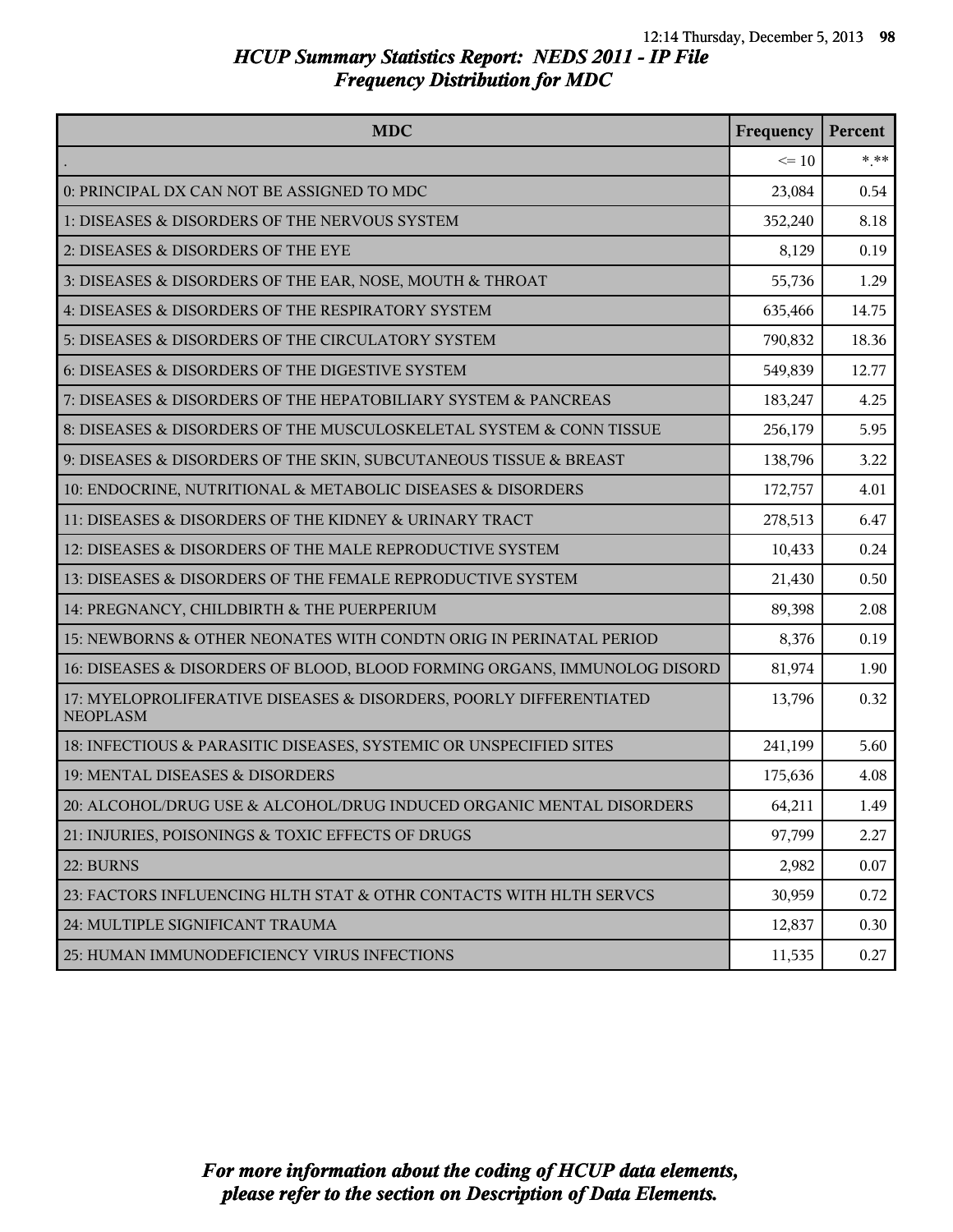| <b>MDC NOPOA</b>                                                                      | Frequency | Percent |
|---------------------------------------------------------------------------------------|-----------|---------|
| 0: PRINCIPAL DX CAN NOT BE ASSIGNED TO MDC                                            | 402       | 0.01    |
| 1: DISEASES & DISORDERS OF THE NERVOUS SYSTEM                                         | 354,167   | 8.22    |
| 2: DISEASES & DISORDERS OF THE EYE                                                    | 8,204     | 0.19    |
| 3: DISEASES & DISORDERS OF THE EAR, NOSE, MOUTH & THROAT                              | 56,179    | 1.30    |
| 4: DISEASES & DISORDERS OF THE RESPIRATORY SYSTEM                                     | 638,485   | 14.82   |
| 5: DISEASES & DISORDERS OF THE CIRCULATORY SYSTEM                                     | 792,583   | 18.40   |
| 6: DISEASES & DISORDERS OF THE DIGESTIVE SYSTEM                                       | 550,907   | 12.79   |
| 7: DISEASES & DISORDERS OF THE HEPATOBILIARY SYSTEM & PANCREAS                        | 183,599   | 4.26    |
| 8: DISEASES & DISORDERS OF THE MUSCULOSKELETAL SYSTEM & CONN TISSUE                   | 260,852   | 6.06    |
| 9: DISEASES & DISORDERS OF THE SKIN, SUBCUTANEOUS TISSUE & BREAST                     | 139,341   | 3.23    |
| 10: ENDOCRINE, NUTRITIONAL & METABOLIC DISEASES & DISORDERS                           | 173,301   | 4.02    |
| 11: DISEASES & DISORDERS OF THE KIDNEY & URINARY TRACT                                | 280,094   | 6.50    |
| 12: DISEASES & DISORDERS OF THE MALE REPRODUCTIVE SYSTEM                              | 10,467    | 0.24    |
| 13: DISEASES & DISORDERS OF THE FEMALE REPRODUCTIVE SYSTEM                            | 21,463    | 0.50    |
| 14: PREGNANCY, CHILDBIRTH & THE PUERPERIUM                                            | 89,478    | 2.08    |
| 15: NEWBORNS & OTHER NEONATES WITH CONDTN ORIG IN PERINATAL PERIOD                    | 8,384     | 0.19    |
| 16: DISEASES & DISORDERS OF BLOOD, BLOOD FORMING ORGANS, IMMUNOLOG DISORD             | 82,235    | 1.91    |
| 17: MYELOPROLIFERATIVE DISEASES & DISORDERS, POORLY DIFFERENTIATED<br><b>NEOPLASM</b> | 13,846    | 0.32    |
| 18: INFECTIOUS & PARASITIC DISEASES, SYSTEMIC OR UNSPECIFIED SITES                    | 243,816   | 5.66    |
| 19: MENTAL DISEASES & DISORDERS                                                       | 175,756   | 4.08    |
| 20: ALCOHOL/DRUG USE & ALCOHOL/DRUG INDUCED ORGANIC MENTAL DISORDERS                  | 64,360    | 1.49    |
| 21: INJURIES, POISONINGS & TOXIC EFFECTS OF DRUGS                                     | 98,384    | 2.28    |
| 22: BURNS                                                                             | 3,260     | 0.08    |
| 23: FACTORS INFLUENCING HLTH STAT & OTHR CONTACTS WITH HLTH SERVCS                    | 31,074    | 0.72    |
| 24: MULTIPLE SIGNIFICANT TRAUMA                                                       | 15,207    | 0.35    |
| 25: HUMAN IMMUNODEFICIENCY VIRUS INFECTIONS                                           | 11,545    | 0.27    |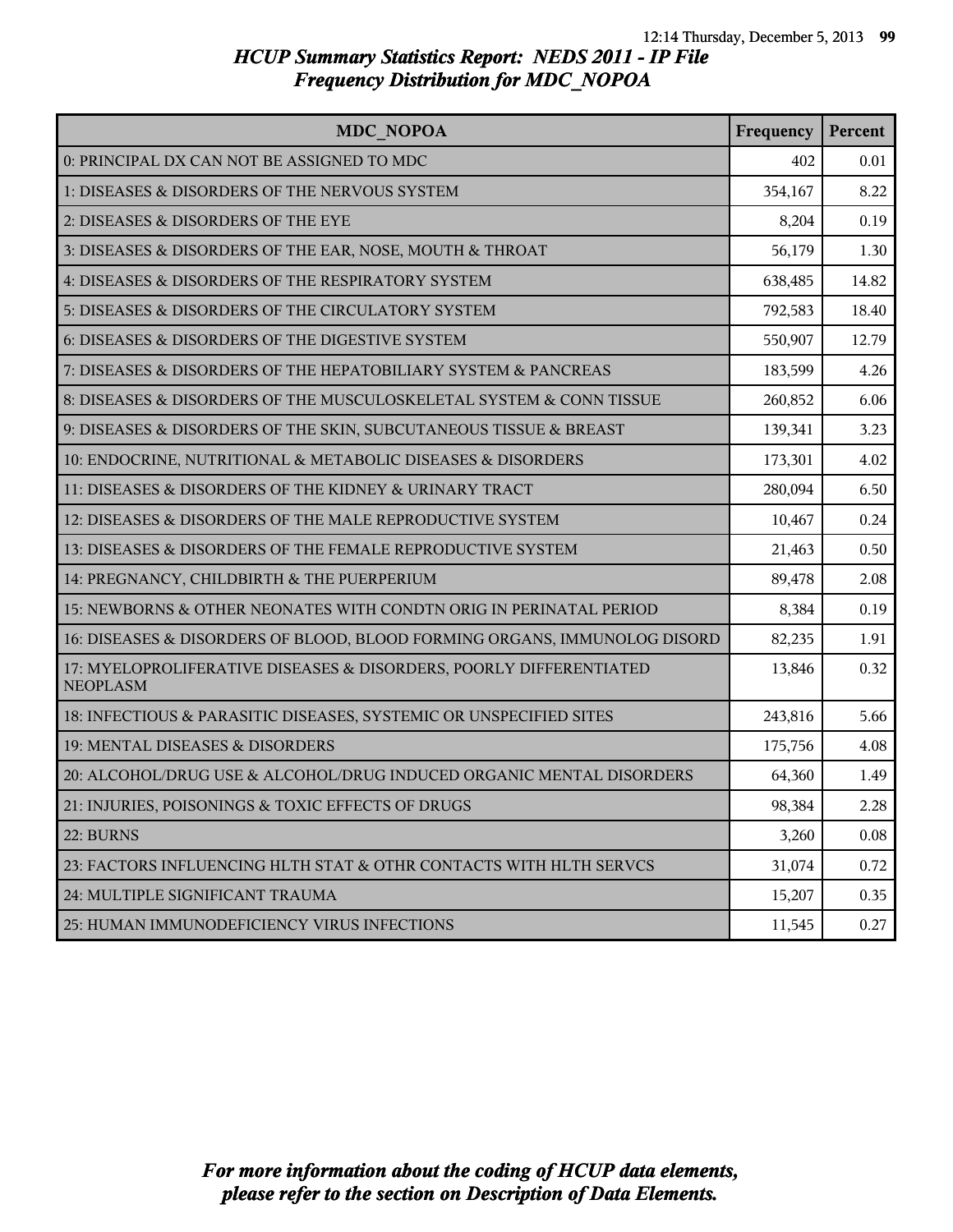| NPR IP         | Frequency | Percent |
|----------------|-----------|---------|
| $\overline{0}$ | 2,107,424 | 48.93   |
| 1              | 943,257   | 21.90   |
| $\overline{2}$ | 493,374   | 11.45   |
| 3              | 292,192   | 6.78    |
| $\overline{4}$ | 152,849   | 3.55    |
| 5              | 87,947    | 2.04    |
| 6              | 74,222    | 1.72    |
| 7              | 51,161    | 1.19    |
| 8              | 35,463    | 0.82    |
| 9              | 24,047    | 0.56    |
| 10             | 14,005    | 0.33    |
| 11             | 8,206     | 0.19    |
| 12             | 6,273     | 0.15    |
| 13             | 4,491     | 0.10    |
| 14             | 4,008     | 0.09    |
| 15             | 3,402     | 0.08    |
| 16 or greater  | 5,068     | 0.12    |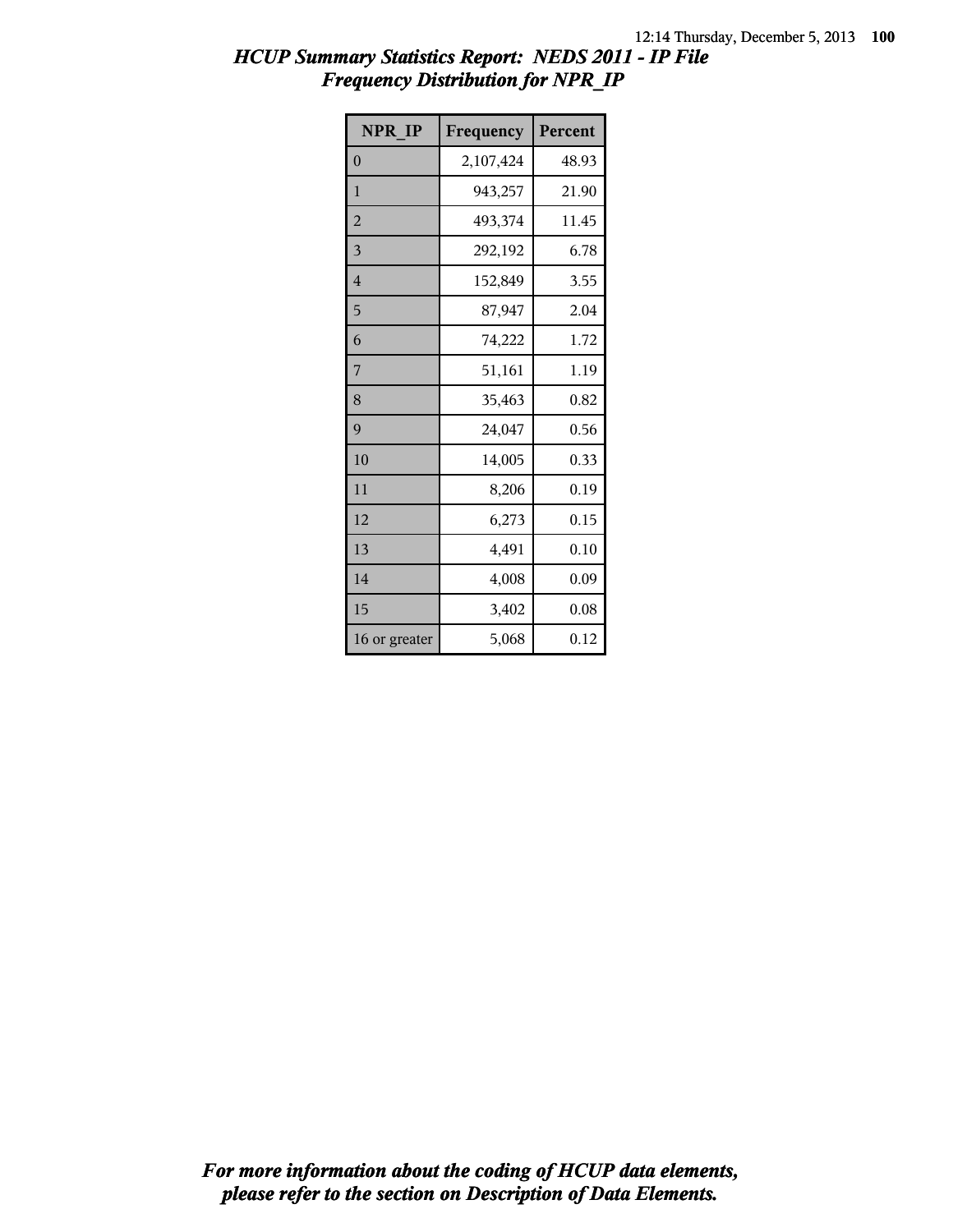| PCLASS IP1                                                       | Frequency | Percent |
|------------------------------------------------------------------|-----------|---------|
| $\therefore$ Missing                                             | 2,107,520 | 48.93   |
| .A: Invalid                                                      | 37        | 0.00    |
| .C: Inconsistent                                                 | $\leq 10$ | $***$   |
| 1: Minor Diagnostic - Non-operating room diagnostic procedures   | 543,992   | 12.63   |
| 2: Minor Therapeutic - Non-operating room therapeutic procedures | 1,004,740 | 23.33   |
| 3: Major Diagnostic - Operating room diagnostic procedures       | 23,771    | 0.55    |
| 4: Major Therapeutic - Operating room therapeutic procedures     | 627,327   | 14.56   |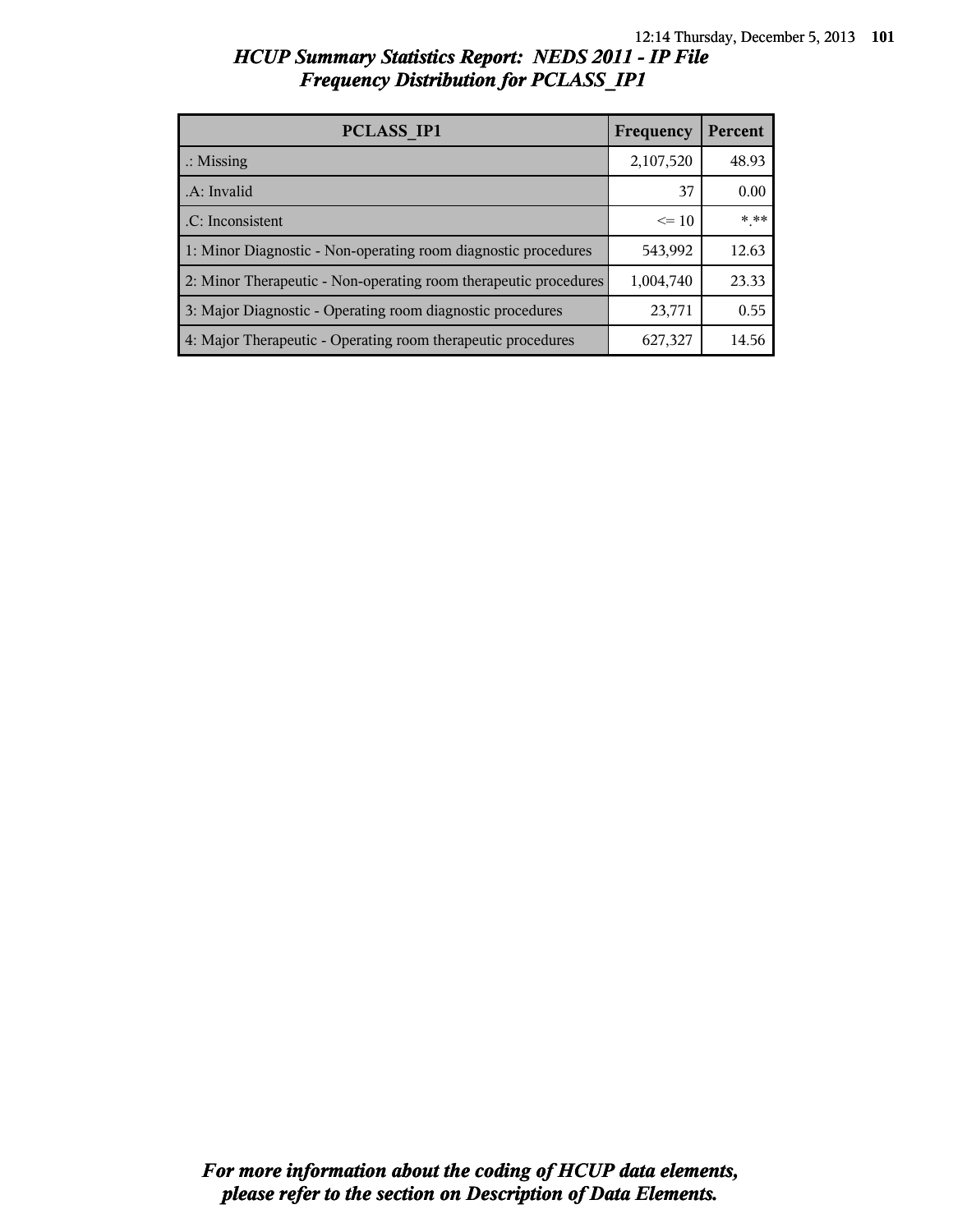| PRCCS IP1                                                                     | Frequency | Percent |
|-------------------------------------------------------------------------------|-----------|---------|
| $\therefore$ Missing                                                          | 2,107,520 | 48.93   |
| A: Invalid procedure                                                          | 37        | 0.00    |
| C: Inconsistent                                                               | $\leq 10$ | $***$   |
| 1: Incision and excision of CNS                                               | 9,889     | 0.23    |
| 2: Insertion; replacement; or removal of extracranial ventricular shunt       | 2,235     | 0.05    |
| 3: Laminectomy; excision intervertebral disc                                  | 5,105     | 0.12    |
| 4: Diagnostic spinal tap                                                      | 36,559    | 0.85    |
| 5: Insertion of catheter or spinal stimulator and injection into spinal canal | 3,818     | 0.09    |
| 6: Decompression peripheral nerve                                             | 228       | 0.01    |
| 7: Other diagnostic nervous system procedures                                 | 824       | 0.02    |
| 8: Other non-OR or closed therapeutic nervous system procedures               | 1,613     | 0.04    |
| 9: Other OR therapeutic nervous system procedures                             | 5,289     | 0.12    |
| 10: Thyroidectomy; partial or complete                                        | 268       | 0.01    |
| 11: Diagnostic endocrine procedures                                           | 647       | 0.02    |
| 12: Other therapeutic endocrine procedures                                    | 529       | 0.01    |
| 13: Corneal transplant                                                        | 23        | 0.00    |
| 14: Glaucoma procedures                                                       | 25        | 0.00    |
| 15: Lens and cataract procedures                                              | 51        | 0.00    |
| 16: Repair of retinal tear; detachment                                        | 29        | 0.00    |
| 17: Destruction of lesion of retina and choroid                               | $\leq 10$ | $***$   |
| 18: Diagnostic procedures on eye                                              | 59        | 0.00    |
| 19: Other therapeutic procedures on eyelids; conjunctiva; cornea              | 2,562     | 0.06    |
| 20: Other intraocular therapeutic procedures                                  | 196       | 0.00    |
| 21: Other extraocular muscle and orbit therapeutic procedures                 | 485       | 0.01    |
| 22: Tympanoplasty                                                             | 15        | 0.00    |
| 23: Myringotomy                                                               | 326       | 0.01    |
| 24: Mastoidectomy                                                             | 44        | 0.00    |
| 25: Diagnostic procedures on ear                                              | 48        | 0.00    |
| 26: Other therapeutic ear procedures                                          | 950       | 0.02    |
| 27: Control of epistaxis                                                      | 3,162     | 0.07    |
| 28: Plastic procedures on nose                                                | 583       | 0.01    |
| 29: Dental procedures                                                         | 875       | 0.02    |
| 30: Tonsillectomy and/or adenoidectomy                                        | 911       | 0.02    |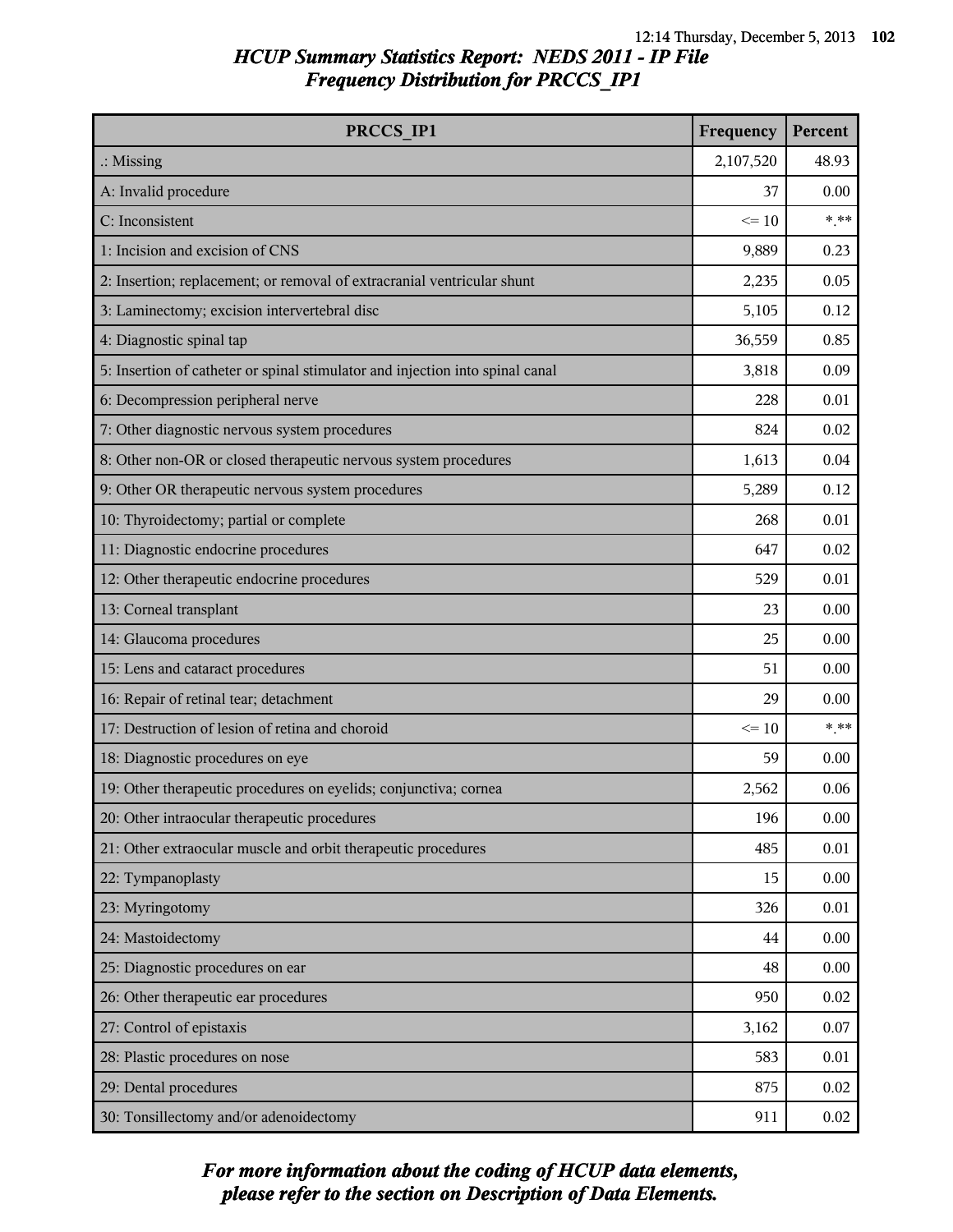| PRCCS IP1                                                                                        | Frequency | Percent |
|--------------------------------------------------------------------------------------------------|-----------|---------|
| 31: Diagnostic procedures on nose; mouth and pharynx                                             | 1,365     | 0.03    |
| 32: Other non-OR therapeutic procedures on nose; mouth and pharynx                               | 2,073     | 0.05    |
| 33: Other OR therapeutic procedures on nose; mouth and pharynx                                   | 4,285     | 0.10    |
| 34: Tracheostomy; temporary and permanent                                                        | 9,104     | 0.21    |
| 35: Tracheoscopy and laryngoscopy with biopsy                                                    | 2,939     | 0.07    |
| 36: Lobectomy or pneumonectomy                                                                   | 2,276     | 0.05    |
| 37: Diagnostic bronchoscopy and biopsy of bronchus                                               | 23,658    | 0.55    |
| 38: Other diagnostic procedures on lung and bronchus                                             | 696       | 0.02    |
| 39: Incision of pleura; thoracentesis; chest drainage                                            | 36,352    | 0.84    |
| 40: Other diagnostic procedures of respiratory tract and mediastinum                             | 1,709     | 0.04    |
| 41: Other non-OR therapeutic procedures on respiratory system                                    | 2,125     | 0.05    |
| 42: Other OR Rx procedures on respiratory system and mediastinum                                 | 5,194     | 0.12    |
| 43: Heart valve procedures                                                                       | 3,280     | 0.08    |
| 44: Coronary artery bypass graft (CABG)                                                          | 9,464     | 0.22    |
| 45: Percutaneous transluminal coronary angioplasty (PTCA)                                        | 64,135    | 1.49    |
| 46: Coronary thrombolysis                                                                        | $\leq 10$ | $***$   |
| 47: Diagnostic cardiac catheterization; coronary arteriography                                   | 80,624    | 1.87    |
| 48: Insertion; revision; replacement; removal of cardiac pacemaker or cardioverter/defibrillator | 31,590    | 0.73    |
| 49: Other OR heart procedures                                                                    | 10,347    | 0.24    |
| 50: Extracorporeal circulation auxiliary to open heart procedures                                | 139       | 0.00    |
| 51: Endarterectomy; vessel of head and neck                                                      | 2,572     | 0.06    |
| 52: Aortic resection; replacement or anastomosis                                                 | 1,587     | 0.04    |
| 53: Varicose vein stripping; lower limb                                                          | 27        | 0.00    |
| 54: Other vascular catheterization; not heart                                                    | 101,723   | 2.36    |
| 55: Peripheral vascular bypass                                                                   | 1,837     | 0.04    |
| 56: Other vascular bypass and shunt; not heart                                                   | 553       | 0.01    |
| 57: Creation; revision and removal of arteriovenous fistula or vessel-to-vessel cannula for di a | 5,177     | 0.12    |
| 58: Hemodialysis                                                                                 | 69,802    | 1.62    |
| 59: Other OR procedures on vessels of head and neck                                              | 2,560     | 0.06    |
| 60: Embolectomy and endarterectomy of lower limbs                                                | 1,639     | 0.04    |
| 61: Other OR procedures on vessels other than head and neck                                      | 35,323    | 0.82    |
| 62: Other diagnostic cardiovascular procedures                                                   | 2,943     | 0.07    |
| 63: Other non-OR therapeutic cardiovascular procedures                                           | 10,867    | 0.25    |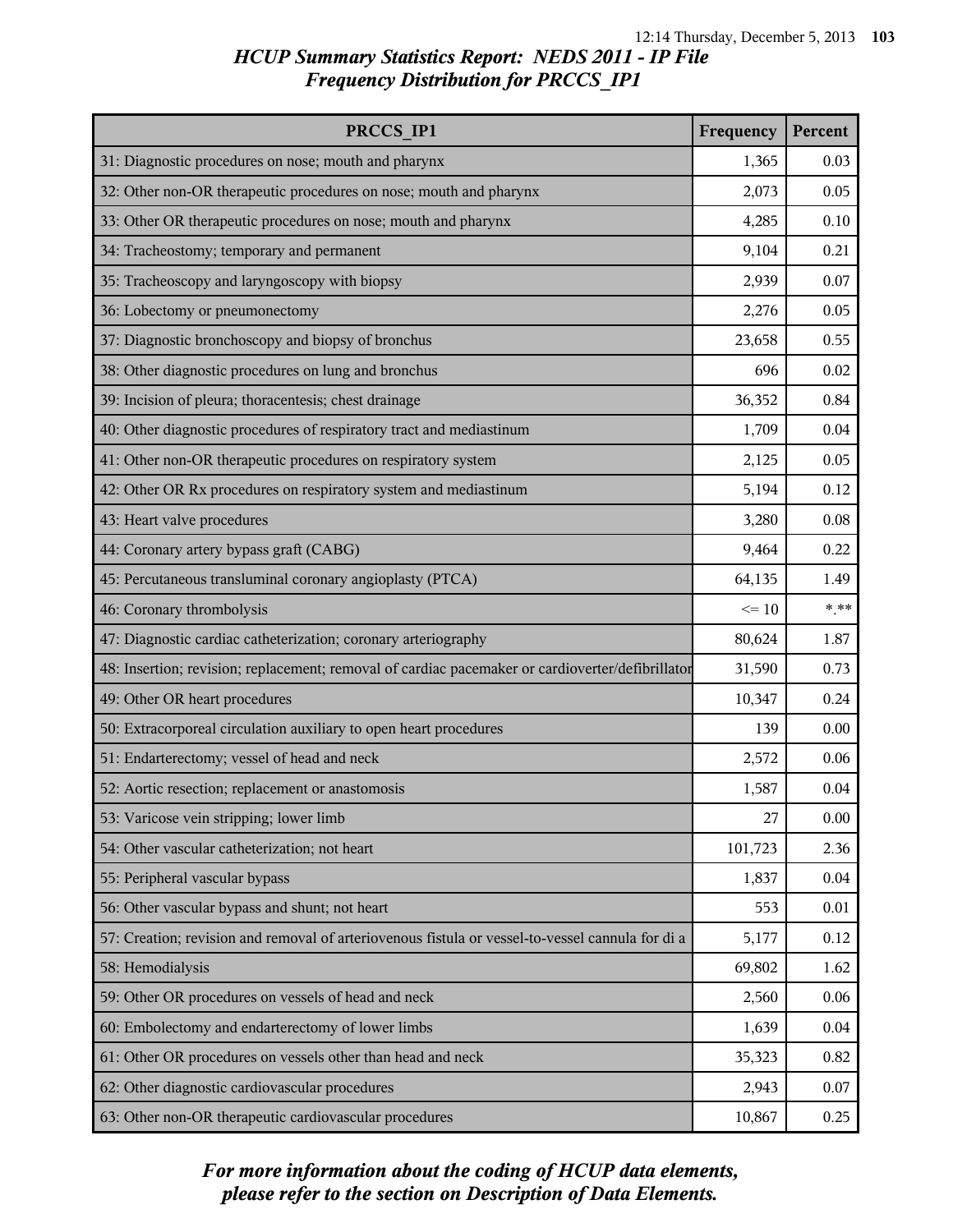| PRCCS IP1                                                     | Frequency | Percent |
|---------------------------------------------------------------|-----------|---------|
| 64: Bone marrow transplant                                    | 45        | 0.00    |
| 65: Bone marrow biopsy                                        | 4,897     | 0.11    |
| 66: Procedures on spleen                                      | 1,418     | 0.03    |
| 67: Other therapeutic procedures; hemic and lymphatic system  | 4,574     | 0.11    |
| 68: Injection or ligation of esophageal varices               | 20        | 0.00    |
| 69: Esophageal dilatation                                     | 2,732     | 0.06    |
| 70: Upper gastrointestinal endoscopy; biopsy                  | 125,230   | 2.91    |
| 71: Gastrostomy; temporary and permanent                      | 12,564    | 0.29    |
| 72: Colostomy; temporary and permanent                        | 860       | 0.02    |
| 73: Ileostomy and other enterostomy                           | 885       | 0.02    |
| 74: Gastrectomy; partial and total                            | 1,084     | 0.03    |
| 75: Small bowel resection                                     | 9,037     | 0.21    |
| 76: Colonoscopy and biopsy                                    | 40,016    | 0.93    |
| 77: Proctoscopy and anorectal biopsy                          | 2,582     | 0.06    |
| 78: Colorectal resection                                      | 19,086    | 0.44    |
| 79: Local excision of large intestine lesion (not endoscopic) | 48        | 0.00    |
| 80: Appendectomy                                              | 51,653    | 1.20    |
| 81: Hemorrhoid procedures                                     | 1,103     | 0.03    |
| 82: Endoscopic retrograde cannulation of pancreas (ERCP)      | 2,098     | 0.05    |
| 83: Biopsy of liver                                           | 4,142     | 0.10    |
| 84: Cholecystectomy and common duct exploration               | 64,906    | 1.51    |
| 85: Inguinal and femoral hernia repair                        | 4,369     | 0.10    |
| 86: Other hernia repair                                       | 6,913     | 0.16    |
| 87: Laparoscopy (GI only)                                     | 1,780     | 0.04    |
| 88: Abdominal paracentesis                                    | 24,579    | 0.57    |
| 89: Exploratory laparotomy                                    | 1,630     | 0.04    |
| 90: Excision; lysis peritoneal adhesions                      | 10,787    | 0.25    |
| 91: Peritoneal dialysis                                       | 3,030     | 0.07    |
| 92: Other bowel diagnostic procedures                         | 611       | 0.01    |
| 93: Other non-OR upper GI therapeutic procedures              | 19,472    | 0.45    |
| 94: Other OR upper GI therapeutic procedures                  | 6,707     | 0.16    |
| 95: Other non-OR lower GI therapeutic procedures              | 15,086    | 0.35    |
| 96: Other OR lower GI therapeutic procedures                  | 11,016    | 0.26    |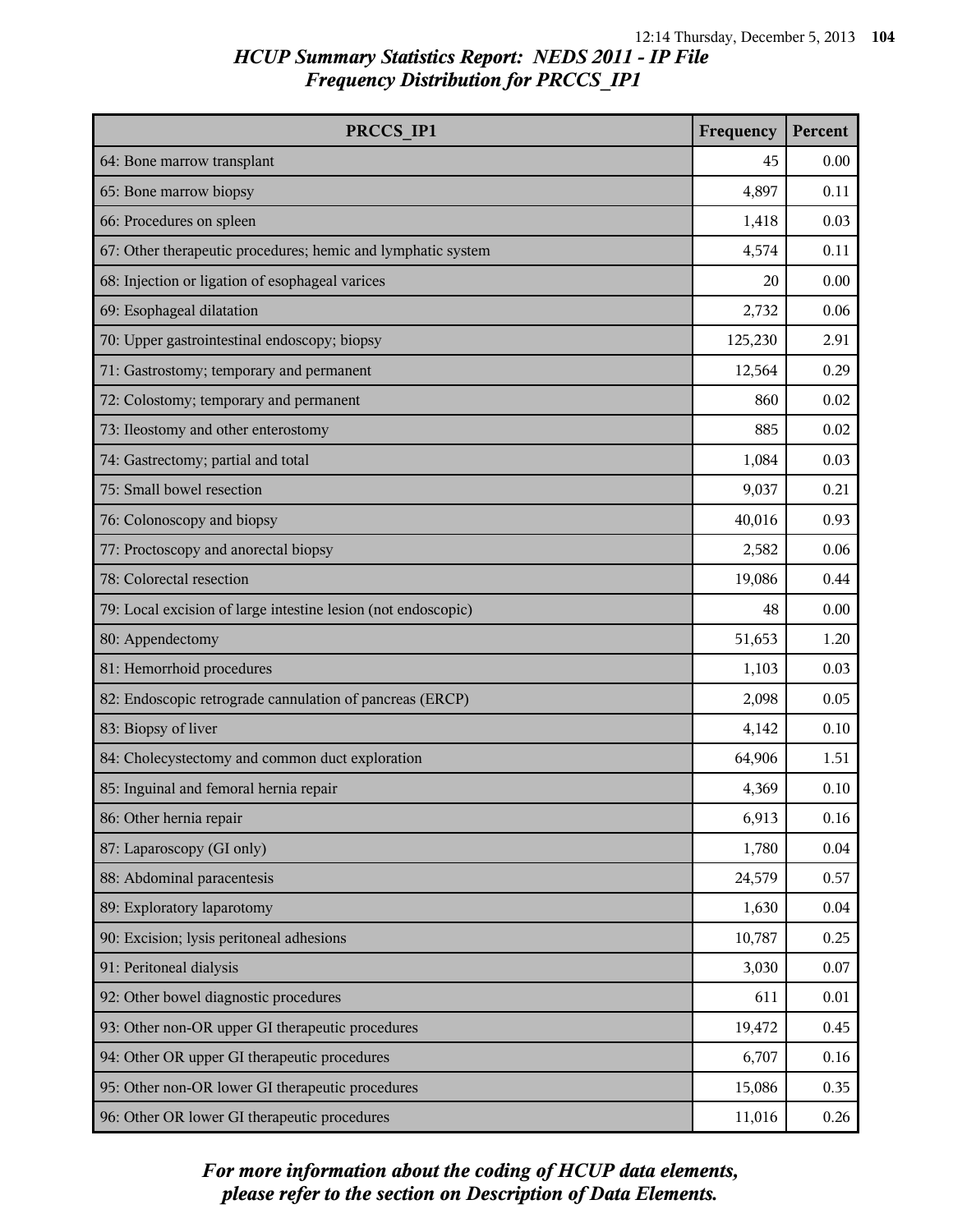| PRCCS IP1                                                                  | Frequency | Percent |
|----------------------------------------------------------------------------|-----------|---------|
| 97: Other gastrointestinal diagnostic procedures                           | 2,153     | 0.05    |
| 98: Other non-OR gastrointestinal therapeutic procedures                   | 14,053    | 0.33    |
| 99: Other OR gastrointestinal therapeutic procedures                       | 7,367     | 0.17    |
| 100: Endoscopy and endoscopic biopsy of the urinary tract                  | 3,909     | 0.09    |
| 101: Transurethral excision; drainage; or removal urinary obstruction      | 13,278    | 0.31    |
| 102: Ureteral catheterization                                              | 10,805    | 0.25    |
| 103: Nephrotomy and nephrostomy                                            | 4,290     | 0.10    |
| 104: Nephrectomy; partial or complete                                      | 563       | 0.01    |
| 105: Kidney transplant                                                     | 159       | 0.00    |
| 106: Genitourinary incontinence procedures                                 | 18        | 0.00    |
| 107: Extracorporeal lithotripsy; urinary                                   | 1,254     | 0.03    |
| 108: Indwelling catheter                                                   | 12,178    | 0.28    |
| 109: Procedures on the urethra                                             | 1,312     | 0.03    |
| 110: Other diagnostic procedures of urinary tract                          | 1,974     | 0.05    |
| 111: Other non-OR therapeutic procedures of urinary tract                  | 4,667     | 0.11    |
| 112: Other OR therapeutic procedures of urinary tract                      | 1,601     | 0.04    |
| 113: Transurethral resection of prostate (TURP)                            | 1,966     | 0.05    |
| 114: Open prostatectomy                                                    | 118       | 0.00    |
| 115: Circumcision                                                          | 353       | 0.01    |
| 116: Diagnostic procedures; male genital                                   | 213       | 0.00    |
| 117: Other non-OR therapeutic procedures; male genital                     | 1,308     | 0.03    |
| 118: Other OR therapeutic procedures; male genital                         | 1,874     | 0.04    |
| 119: Oophorectomy; unilateral and bilateral                                | 1,994     | 0.05    |
| 120: Other operations on ovary                                             | 1,630     | 0.04    |
| 121: Ligation or occlusion of fallopian tubes                              | 587       | 0.01    |
| 122: Removal of ectopic pregnancy                                          | 2,584     | 0.06    |
| 123: Other operations on fallopian tubes                                   | 565       | 0.01    |
| 124: Hysterectomy; abdominal and vaginal                                   | 1,974     | 0.05    |
| 125: Other excision of cervix and uterus                                   | 809       | 0.02    |
| 126: Abortion (termination of pregnancy)                                   | 83        | 0.00    |
| 127: Dilatation and curettage (D&C); aspiration after delivery or abortion | 3,140     | 0.07    |
| 128: Diagnostic dilatation and curettage (D&C)                             | 1,511     | 0.04    |
| 129: Repair of cystocele and rectocele; obliteration of vaginal vault      | 32        | 0.00    |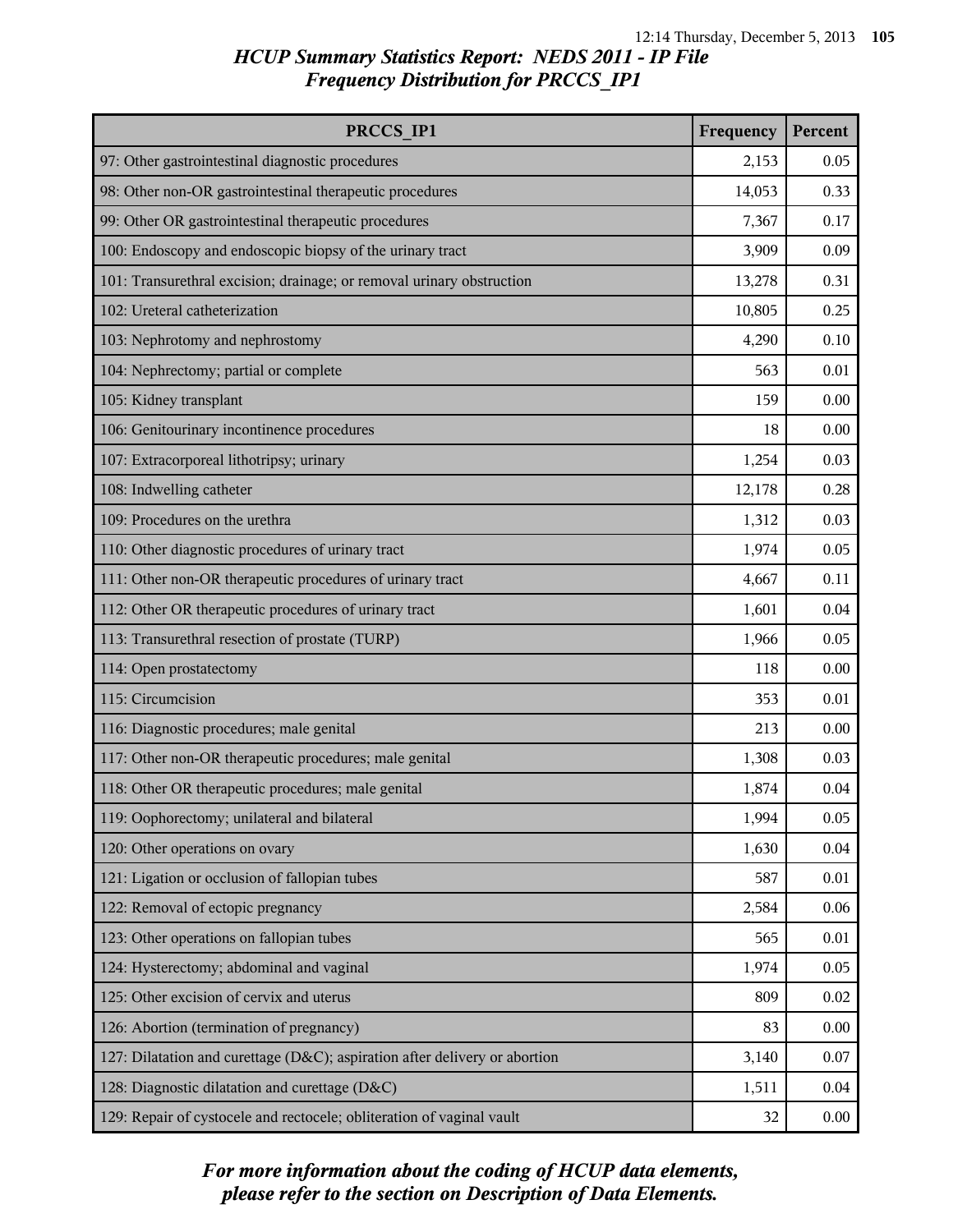| PRCCS IP1                                                                            | Frequency | Percent |
|--------------------------------------------------------------------------------------|-----------|---------|
| 130: Other diagnostic procedures; female organs                                      | 970       | 0.02    |
| 131: Other non-OR therapeutic procedures; female organs                              | 561       | 0.01    |
| 132: Other OR therapeutic procedures; female organs                                  | 2,255     | 0.05    |
| 133: Episiotomy                                                                      | 2,372     | 0.06    |
| 134: Cesarean section                                                                | 14,128    | 0.33    |
| 135: Forceps; vacuum; and breech delivery                                            | 1,679     | 0.04    |
| 136: Artificial rupture of membranes to assist delivery                              | 724       | 0.02    |
| 137: Other procedures to assist delivery                                             | 21,085    | 0.49    |
| 138: Diagnostic amniocentesis                                                        | 35        | 0.00    |
| 139: Fetal monitoring                                                                | 1,340     | 0.03    |
| 140: Repair of current obstetric laceration                                          | 13,141    | 0.31    |
| 141: Other therapeutic obstetrical procedures                                        | 329       | 0.01    |
| 142: Partial excision bone                                                           | 4,158     | 0.10    |
| 143: Bunionectomy or repair of toe deformities                                       | 41        | 0.00    |
| 144: Treatment; facial fracture or dislocation                                       | 3,622     | 0.08    |
| 145: Treatment; fracture or dislocation of radius and ulna                           | 8,296     | 0.19    |
| 146: Treatment; fracture or dislocation of hip and femur                             | 47,609    | 1.11    |
| 147: Treatment; fracture or dislocation of lower extremity (other than hip or femur) | 24,386    | 0.57    |
| 148: Other fracture and dislocation procedure                                        | 11,762    | 0.27    |
| 149: Arthroscopy                                                                     | 161       | 0.00    |
| 150: Division of joint capsule; ligament or cartilage                                | 54        | 0.00    |
| 151: Excision of semilunar cartilage of knee                                         | 323       | 0.01    |
| 152: Arthroplasty knee                                                               | 1,455     | 0.03    |
| 153: Hip replacement; total and partial                                              | 22,295    | 0.52    |
| 154: Arthroplasty other than hip or knee                                             | 1,209     | 0.03    |
| 155: Arthrocentesis                                                                  | 6,887     | 0.16    |
| 156: Injections and aspirations of muscles; tendons; bursa; joints and soft tissue   | 1,018     | 0.02    |
| 157: Amputation of lower extremity                                                   | 12,231    | 0.28    |
| 158: Spinal fusion                                                                   | 5,671     | 0.13    |
| 159: Other diagnostic procedures on musculoskeletal system                           | 5,935     | 0.14    |
| 160: Other therapeutic procedures on muscles and tendons                             | 15,468    | 0.36    |
| 161: Other OR therapeutic procedures on bone                                         | 6,481     | 0.15    |
| 162: Other OR therapeutic procedures on joints                                       | 5,772     | 0.13    |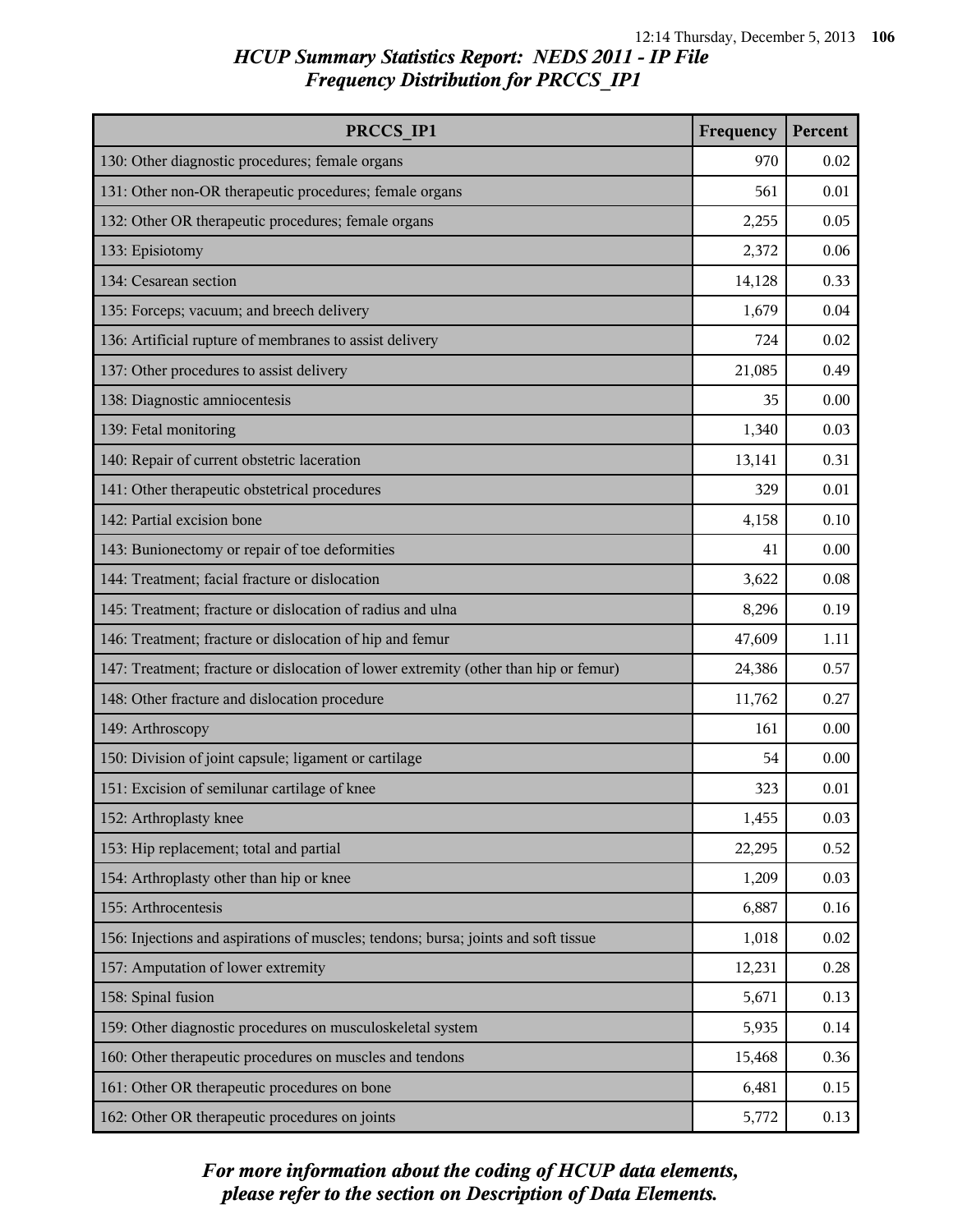| PRCCS IP1                                                          | Frequency | Percent |
|--------------------------------------------------------------------|-----------|---------|
| 163: Other non-OR therapeutic procedures on musculoskeletal system | 2,696     | 0.06    |
| 164: Other OR therapeutic procedures on musculoskeletal system     | 1,619     | 0.04    |
| 165: Breast biopsy and other diagnostic procedures on breast       | 640       | 0.01    |
| 166: Lumpectomy; quadrantectomy of breast                          | 427       | 0.01    |
| 167: Mastectomy                                                    | 126       | 0.00    |
| 168: Incision and drainage; skin and subcutaneous tissue           | 26,447    | 0.61    |
| 169: Debridement of wound; infection or burn                       | 21,064    | 0.49    |
| 170: Excision of skin lesion                                       | 1,332     | 0.03    |
| 171: Suture of skin and subcutaneous tissue                        | 17,396    | 0.40    |
| 172: Skin graft                                                    | 3,796     | 0.09    |
| 173: Other diagnostic procedures on skin and subcutaneous tissue   | 2,524     | 0.06    |
| 174: Other non-OR therapeutic procedures on skin and breast        | 13,852    | 0.32    |
| 175: Other OR therapeutic procedures on skin and breast            | 896       | 0.02    |
| 176: Other organ transplantation                                   | 230       | 0.01    |
| 177: Computerized axial tomography (CT) scan head                  | 19,605    | 0.46    |
| 178: CT scan chest                                                 | 9,006     | 0.21    |
| 179: CT scan abdomen                                               | 12,570    | 0.29    |
| 180: Other CT scan                                                 | 2,218     | 0.05    |
| 181: Myelogram                                                     | 433       | 0.01    |
| 182: Mammography                                                   | 26        | 0.00    |
| 183: Routine chest X-ray                                           | 696       | 0.02    |
| 184: Intraoperative cholangiogram                                  | 76        | 0.00    |
| 185: Upper gastrointestinal X-ray                                  | 311       | 0.01    |
| 186: Lower gastrointestinal X-ray                                  | 40        | 0.00    |
| 187: Intravenous pyelogram                                         | 114       | 0.00    |
| 188: Cerebral arteriogram                                          | 5,115     | 0.12    |
| 189: Contrast aortogram                                            | 992       | 0.02    |
| 190: Contrast arteriogram of femoral and lower extremity arteries  | 877       | 0.02    |
| 191: Arterio- or venogram (not heart and head)                     | 4,377     | 0.10    |
| 192: Diagnostic ultrasound of head and neck                        | 1,880     | 0.04    |
| 193: Diagnostic ultrasound of heart (echocardiogram)               | 63,520    | 1.47    |
| 194: Diagnostic ultrasound of gastrointestinal tract               | 351       | 0.01    |
| 195: Diagnostic ultrasound of urinary tract                        | 1,215     | 0.03    |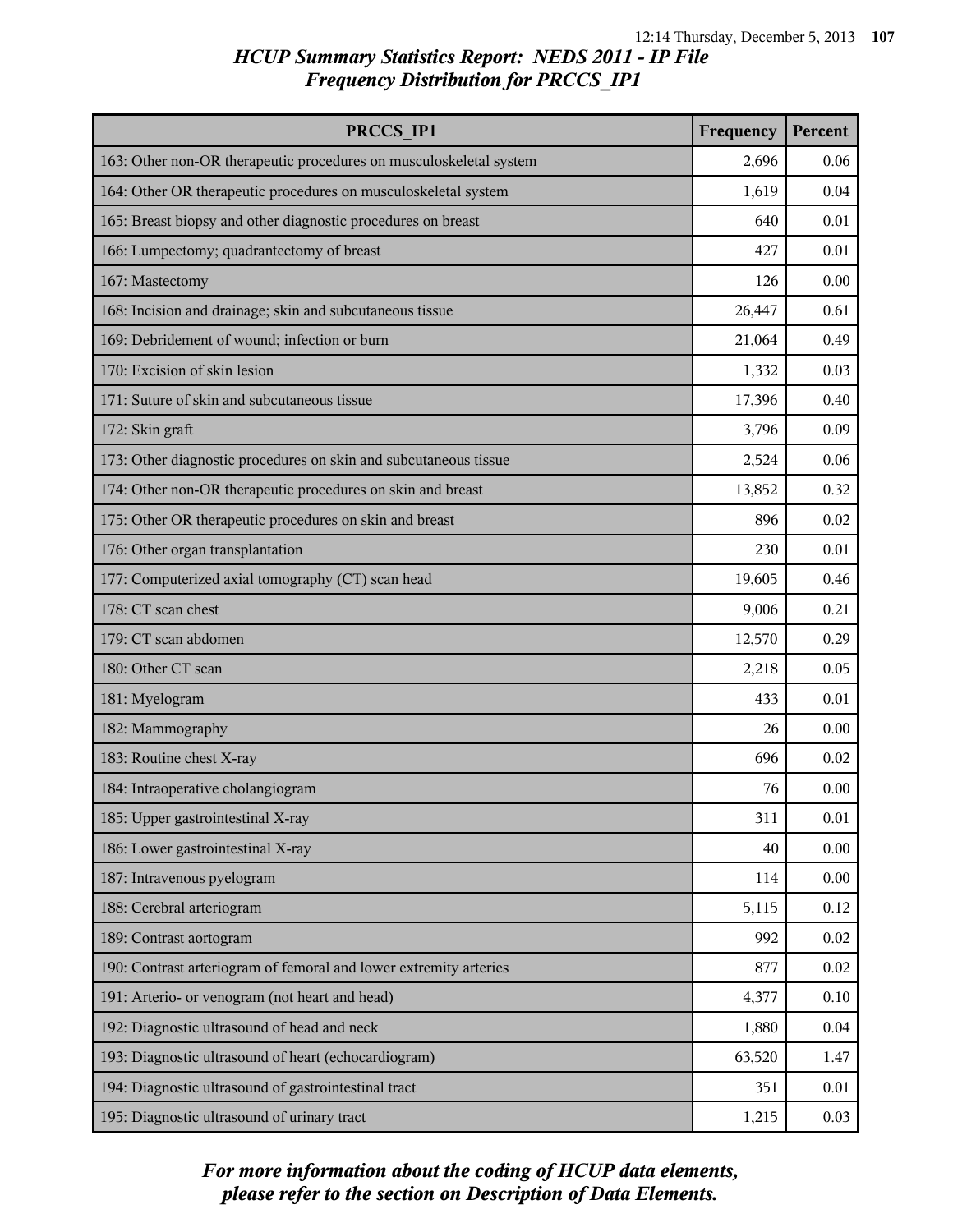| PRCCS IP1                                                              | Frequency | Percent |
|------------------------------------------------------------------------|-----------|---------|
| 196: Diagnostic ultrasound of abdomen or retroperitoneum               | 2,921     | 0.07    |
| 197: Other diagnostic ultrasound                                       | 4,036     | 0.09    |
| 198: Magnetic resonance imaging                                        | 21,089    | 0.49    |
| 199: Electroencephalogram (EEG)                                        | 5,162     | 0.12    |
| 200: Nonoperative urinary system measurements                          | 335       | 0.01    |
| 201: Cardiac stress tests                                              | 9,950     | 0.23    |
| 202: Electrocardiogram                                                 | 5,852     | 0.14    |
| 203: Electrographic cardiac monitoring                                 | 5,204     | 0.12    |
| 204: Swan-Ganz catheterization for monitoring                          | 212       | 0.00    |
| 205: Arterial blood gases                                              | 3,089     | 0.07    |
| 206: Microscopic examination (bacterial smear; culture; toxicology)    | 100       | 0.00    |
| 207: Radioisotope bone scan                                            | 313       | 0.01    |
| 208: Radioisotope pulmonary scan                                       | 1,175     | 0.03    |
| 209: Radioisotope scan and function studies                            | 2,366     | 0.05    |
| 210: Other radioisotope scan                                           | 129       | 0.00    |
| 211: Therapeutic radiology for cancer treatment                        | 3,654     | 0.08    |
| 212: Diagnostic physical therapy                                       | 375       | 0.01    |
| 213: Physical therapy exercises; manipulation; and other procedures    | 2,052     | 0.05    |
| 214: Traction; splints; and other wound care                           | 5,863     | 0.14    |
| 215: Other physical therapy and rehabilitation                         | 967       | 0.02    |
| 216: Respiratory intubation and mechanical ventilation                 | 147,139   | 3.42    |
| 217: Other respiratory therapy                                         | 15,242    | 0.35    |
| 218: Psychological and psychiatric evaluation and therapy              | 23,158    | 0.54    |
| 219: Alcohol and drug rehabilitation/detoxification                    | 41,163    | 0.96    |
| 220: Ophthalmologic and otologic diagnosis and treatment               | 159       | 0.00    |
| 221: Nasogastric tube                                                  | 8,584     | 0.20    |
| 222: Blood transfusion                                                 | 134,972   | 3.13    |
| 223: Enteral and parenteral nutrition                                  | 14,078    | 0.33    |
| 224: Cancer chemotherapy                                               | 2,989     | 0.07    |
| 225: Conversion of cardiac rhythm                                      | 12,128    | 0.28    |
| 226: Other diagnostic radiology and related techniques                 | 7,112     | 0.17    |
| 227: Other diagnostic procedures (interview; evaluation; consultation) | 14,315    | 0.33    |
| 228: Prophylactic vaccinations and inoculations                        | 16,520    | 0.38    |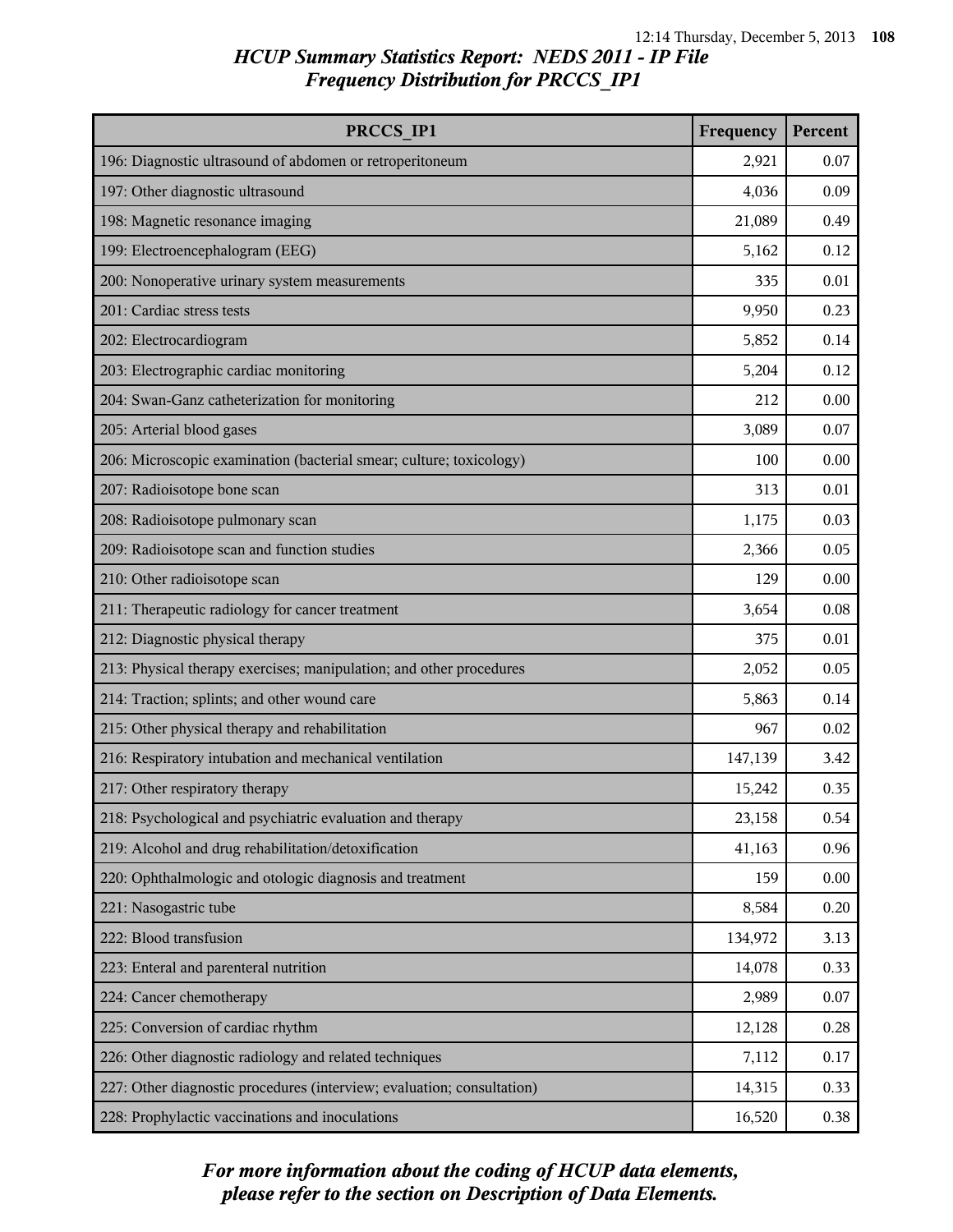# *HCUP Summary Statistics Report: NEDS 2011 - IP File Frequency Distribution for PRCCS\_IP1*

| PRCCS IP1<br>Frequency                            |           | Percent  |
|---------------------------------------------------|-----------|----------|
| 229: Nonoperative removal of foreign body         | 1,073     | 0.02     |
| 230: Extracorporeal shock wave other than urinary | $\leq$ 10 | $* * * $ |
| 231: Other therapeutic procedures                 | 65,829    | 1.53     |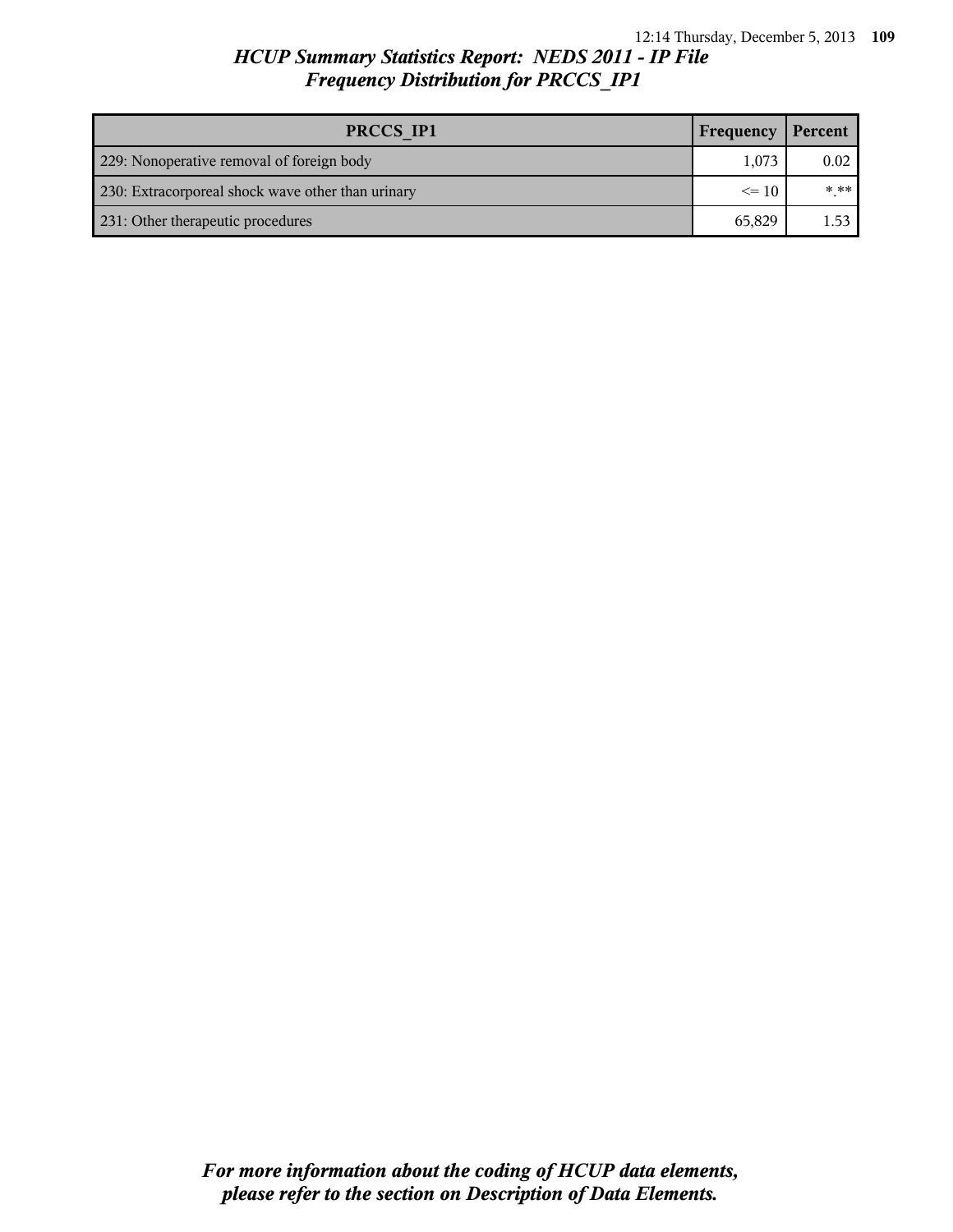| HCUP Summary Statistics Report: NEDS 2011 - IP File |  |  |
|-----------------------------------------------------|--|--|
| <b>Frequency Distribution for PR IP1</b>            |  |  |

| PR IP1                 | Frequency | Percent |
|------------------------|-----------|---------|
| <b>Blank</b>           | 2,107,520 | 48.93   |
| Valid PR               | 2,199,830 | 51.07   |
| Inconsistent PR (incn) | $\leq 10$ | * **    |
| Invalid PR (invl)      | 37        | 0.00    |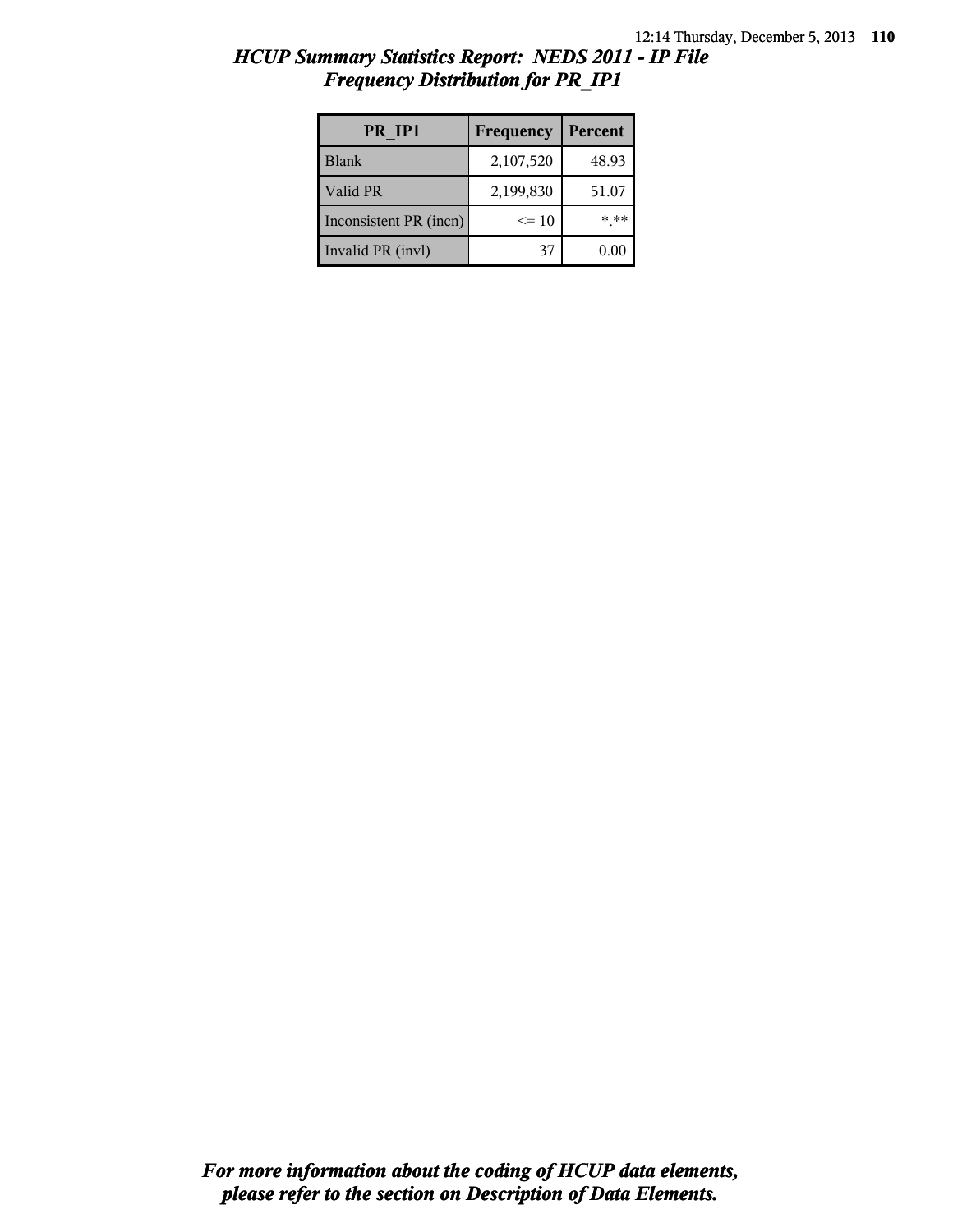| HCUP Summary Statistics Report: NEDS 2011 - IP File |  |
|-----------------------------------------------------|--|
| <b>Frequency Distribution for TOTCHG IP</b>         |  |

| <b>TOTCHG IP</b>      | Frequency | Percent |
|-----------------------|-----------|---------|
| $\therefore$ Missing  | 67,094    | 1.56    |
| $A:$ Invalid          | 86        | 0.00    |
| .C: Inconsistent      | 50        | 0.00    |
| $$100-$<br>\$1,000    | 518       | 0.01    |
| $$1,001-$<br>\$5,000  | 150,751   | 3.50    |
| \$5,001- \$10,000     | 608,314   | 14.12   |
| \$10,001- \$50,000    | 2,678,562 | 62.19   |
| \$50,001-\$100,000    | 537,045   | 12.47   |
| \$100,001-\$200,000   | 192,640   | 4.47    |
| \$200,001- \$300,000  | 41,057    | 0.95    |
| \$300,001-\$400,000   | 14,927    | 0.35    |
| \$400,001- \$500,000  | 6,776     | 0.16    |
| \$500,001-\$1,000,000 | 7,922     | 0.18    |
| Over \$1,000,000      | 1,647     | 0.04    |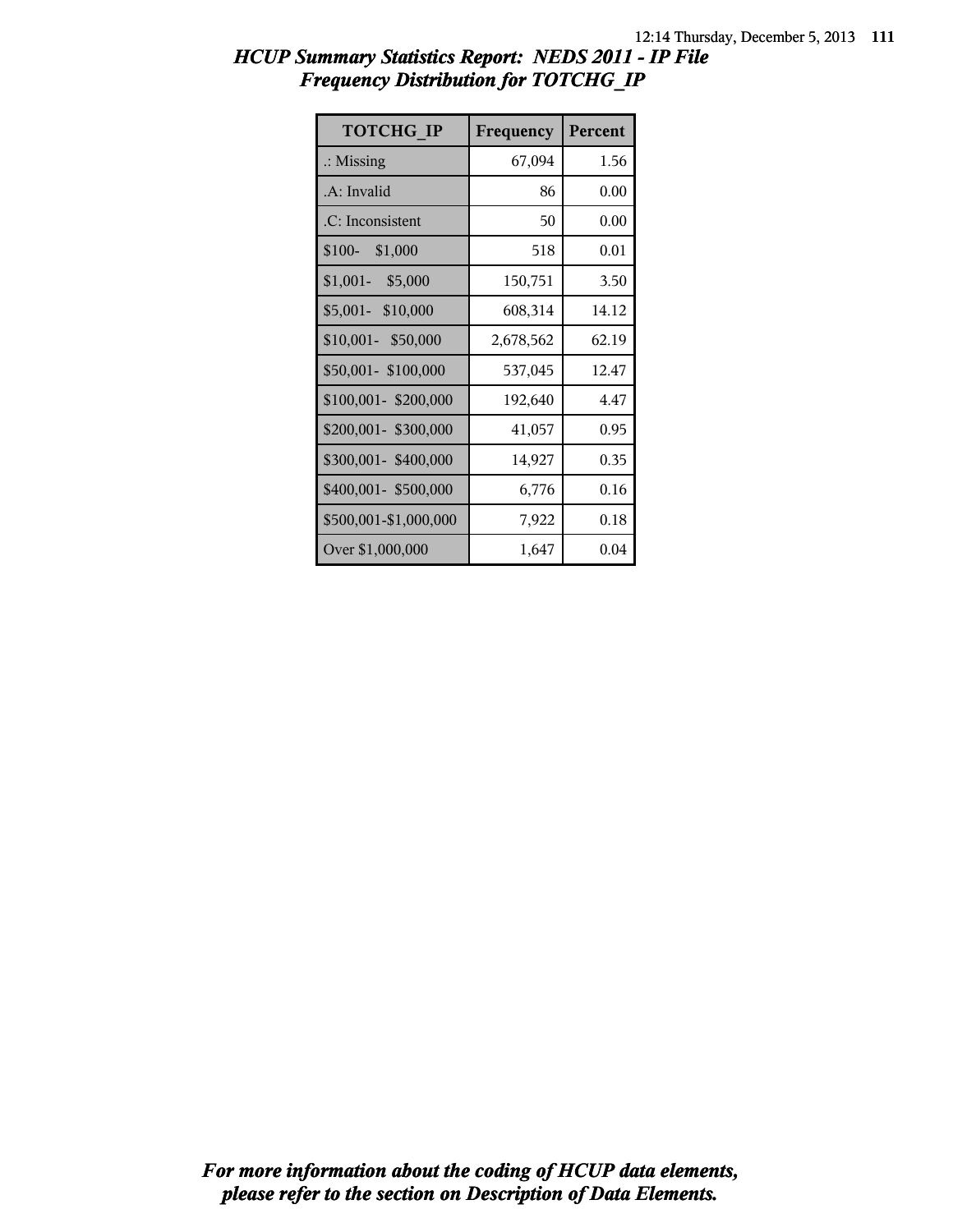| <b>Moments</b>         |            |                         |            |
|------------------------|------------|-------------------------|------------|
| N                      | 4307340    | <b>Sum Weights</b>      | 4307340    |
| Mean                   | 4.76275961 | <b>Sum Observations</b> | 20514825   |
| <b>Std Deviation</b>   | 5.99313888 | Variance                | 35.9177137 |
| <b>Skewness</b>        | 9.68396166 | <b>Kurtosis</b>         | 245.737583 |
| <b>Uncorrected SS</b>  | 252416949  | <b>Corrected SS</b>     | 154709769  |
| <b>Coeff Variation</b> | 125.833327 | <b>Std Error Mean</b>   | 0.00288768 |

### *Variable: LOS\_IP (Length of stay (cleaned) from IP)*

| <b>Basic Statistical Measures</b> |          |                            |           |
|-----------------------------------|----------|----------------------------|-----------|
| Location<br><b>Variability</b>    |          |                            |           |
| Mean                              | 4.762760 | <b>Std Deviation</b>       | 5.99314   |
| <b>Median</b>                     | 3.000000 | <b>Variance</b>            | 35.91771  |
| Mode                              | 2.000000 | Range                      | 363.00000 |
|                                   |          | <b>Interquartile Range</b> | 4.00000   |

| Tests for Location: Mu0=0 |                             |          |                 |         |  |
|---------------------------|-----------------------------|----------|-----------------|---------|--|
| <b>Test</b>               | <b>Statistic</b><br>p Value |          |                 |         |  |
| Student's t               | 1649.335   $Pr >  t $       |          |                 | < 0.001 |  |
| <b>Sign</b>               | 2096654<br>M                |          | $Pr \geq  M $   | < 0001  |  |
| <b>Signed Rank</b>        | S                           | 4.396E12 | $ Pr \ge =  S $ | < 0.001 |  |

| <b>Quantiles (Definition 5)</b> |                 |  |
|---------------------------------|-----------------|--|
| Quantile                        | <b>Estimate</b> |  |
| 100% Max                        | 363             |  |
| 99%                             | 27              |  |
| 95%                             | 13              |  |
| 90%                             | 9               |  |
| 75% Q3<br>6                     |                 |  |
| 50% Median                      | 3               |  |
| 25% Q1                          | 2               |  |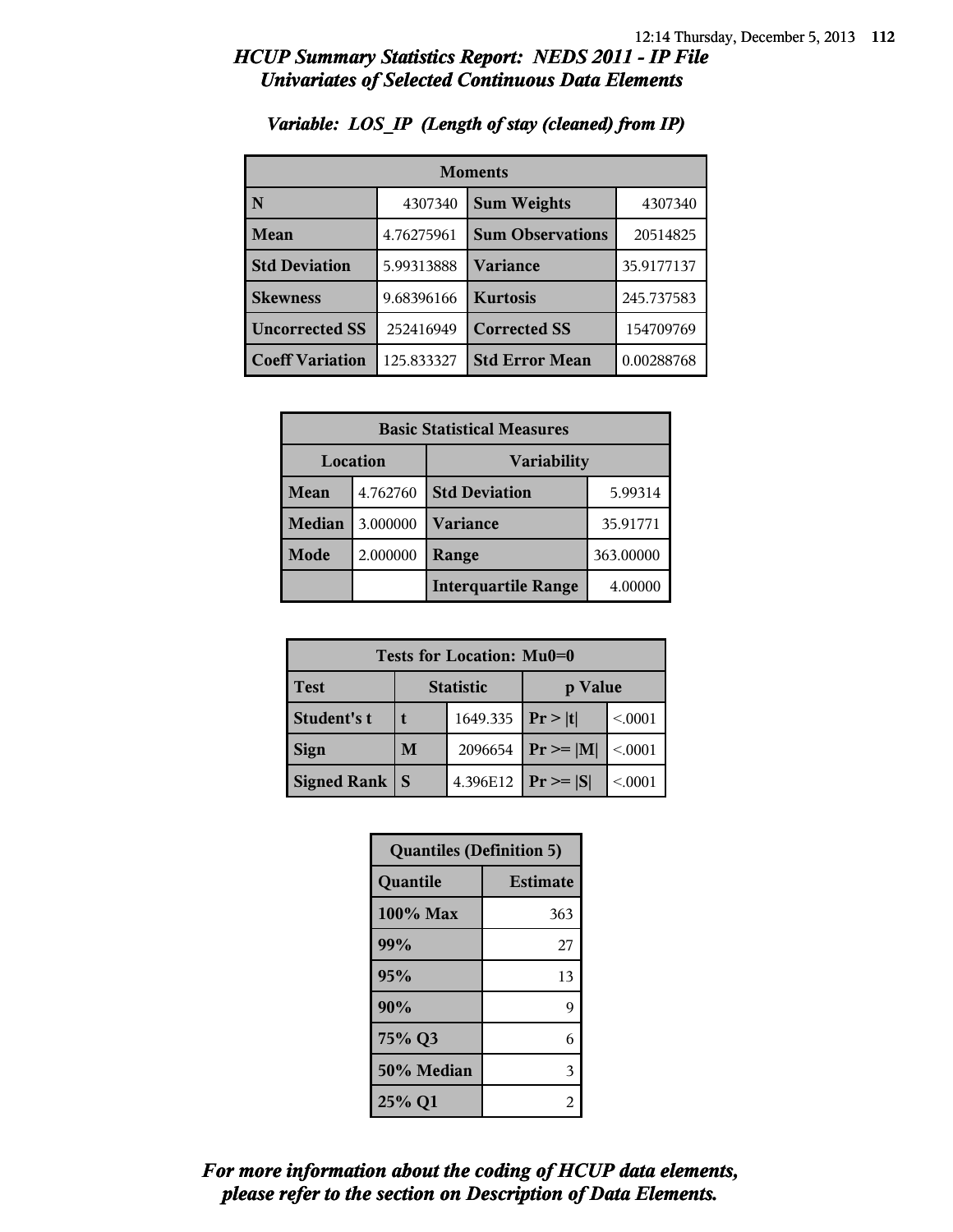| <b>Quantiles (Definition 5)</b> |   |  |
|---------------------------------|---|--|
| <b>Estimate</b><br>Quantile     |   |  |
| 10%                             |   |  |
| 5%                              |   |  |
| $1\%$                           | 0 |  |
| $0\%$ Min                       |   |  |

*Variable: LOS\_IP (Length of stay (cleaned) from IP)*

| <b>Missing Values</b>   |                   |                |                       |
|-------------------------|-------------------|----------------|-----------------------|
|                         | <b>Percent Of</b> |                |                       |
| <b>Missing</b><br>Value | Count             | <b>All Obs</b> | <b>Missing</b><br>Obs |
|                         | 49                | 0.00           | 100.00                |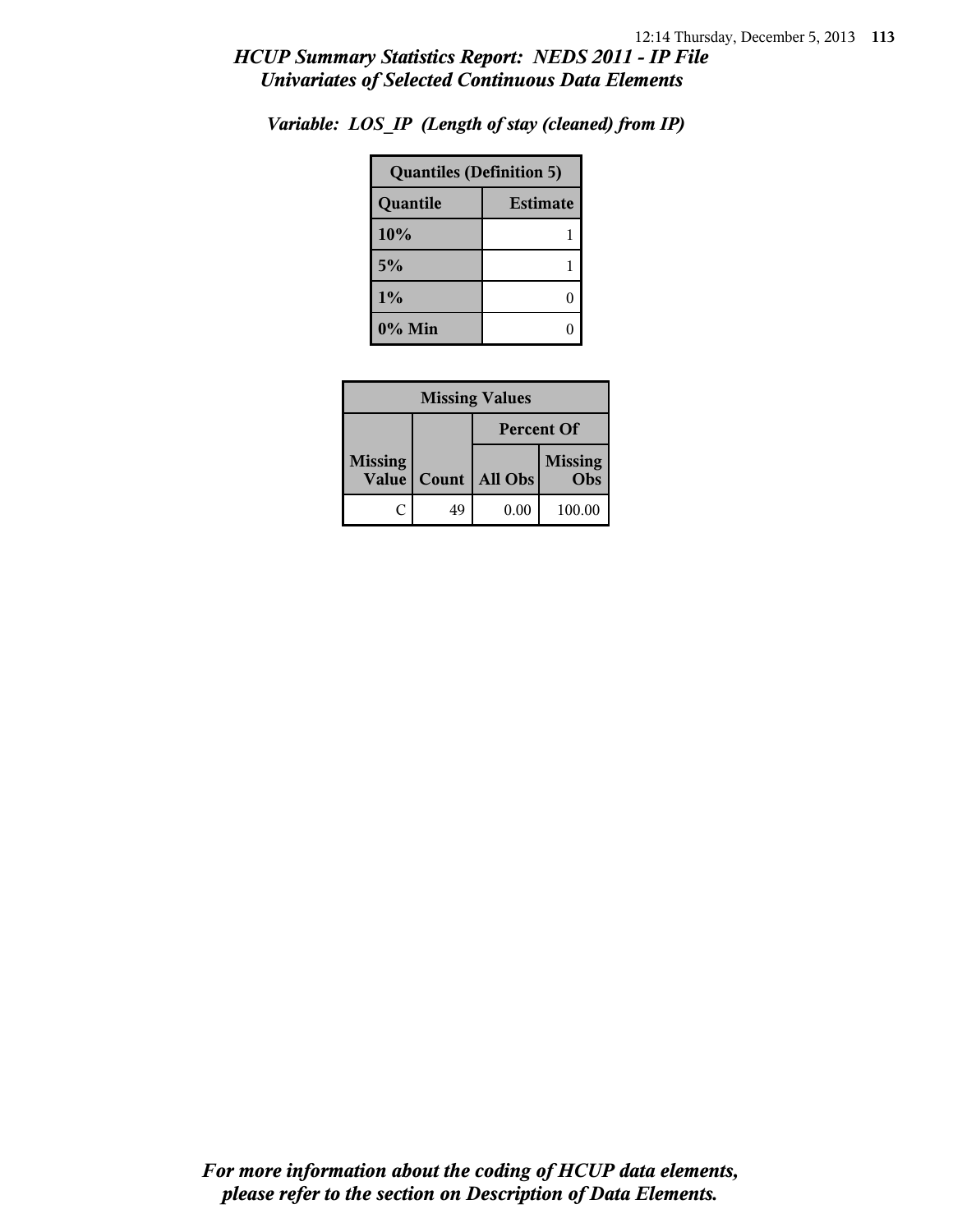| <b>Moments</b>         |            |                         |            |  |
|------------------------|------------|-------------------------|------------|--|
| N                      | 4240159    | <b>Sum Weights</b>      | 4240159    |  |
| Mean                   | 37208.518  | <b>Sum Observations</b> | 1.5777E11  |  |
| <b>Std Deviation</b>   | 60136.0911 | Variance                | 3616349452 |  |
| <b>Skewness</b>        | 11.9131519 | <b>Kurtosis</b>         | 343.281361 |  |
| <b>Uncorrected SS</b>  | 2.12043E16 | <b>Corrected SS</b>     | 1.53339E16 |  |
| <b>Coeff Variation</b> | 161.619152 | <b>Std Error Mean</b>   | 29.20412   |  |

#### *Variable: TOTCHG\_IP (Total charge for ED and inpatient services)*

| <b>Basic Statistical Measures</b> |          |                            |            |  |  |  |
|-----------------------------------|----------|----------------------------|------------|--|--|--|
| Location                          |          | <b>Variability</b>         |            |  |  |  |
| Mean                              | 37208.52 | <b>Std Deviation</b>       | 60136      |  |  |  |
| <b>Median</b>                     | 21728.00 | <b>Variance</b>            | 3616349452 |  |  |  |
| Mode                              | 8247.00  | Range                      | 4768313    |  |  |  |
|                                   |          | <b>Interquartile Range</b> | 28508      |  |  |  |

| Tests for Location: Mu0=0 |                  |          |                 |         |  |  |  |
|---------------------------|------------------|----------|-----------------|---------|--|--|--|
| <b>Test</b>               | <b>Statistic</b> |          | p Value         |         |  |  |  |
| Student's t               |                  | 1274.085 | Pr> t           | < 0.001 |  |  |  |
| <b>Sign</b>               | M                | 2120080  | $ Pr \ge =  M $ | < 0001  |  |  |  |
| <b>Signed Rank</b>        | S                | 4.495E12 | $ Pr \ge =  S $ | < 0.001 |  |  |  |

| <b>Quantiles (Definition 5)</b> |                 |  |  |  |
|---------------------------------|-----------------|--|--|--|
| Quantile                        | <b>Estimate</b> |  |  |  |
| 100% Max                        | 4768416         |  |  |  |
| 99%                             | 259985          |  |  |  |
| 95%                             | 113405          |  |  |  |
| 90%                             | 75751           |  |  |  |
| 75% Q3                          | 40726           |  |  |  |
| 50% Median                      | 21728           |  |  |  |
| 25% Q1                          | 12218           |  |  |  |